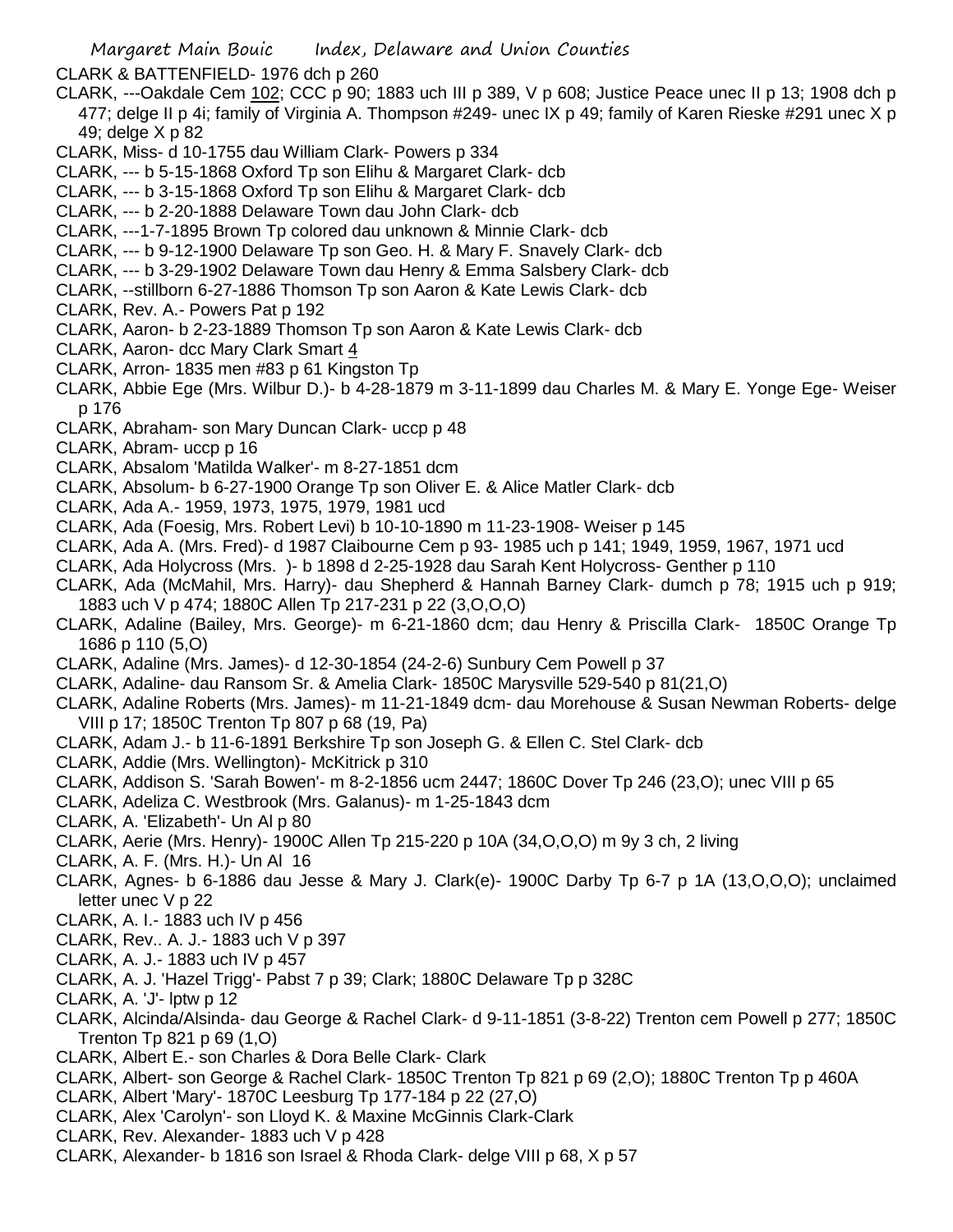- CLARK, Alfred Mack 'Geneva Large'- m 4-12-1969 son Fred Clark- Clark; 1980 dcd
- CLARK, Alice- 1880C Paris Tp 278-304 p 19 (17,O,O,O) p 0095
- CLARK, Alice E. Bower (Mrs. George W.)- b 1857 d 1932 Raymond Cem lptw p 25
- CLARK, Alice Freshwater (Hamilton, Mrs. Eugene)(Mrs. George)- b 1856 d 5-15-1951 dau William & Sarah Jane Hawkins Freshwater- Freshwater p 227
- CLARK, Alice- dau Jeremiah A. & Martha Clark- 1880C Allen Tp 186-199 p 18 (18,O,O,O)
- CLARK, Alice May (Noble, mrs. William Nelson)- b 1-1-1872 m 3-13-1894 dau George & Carolyn Melott Clarkdcq Ruth Noble Graham 3
- CLARK, Alice Miller (Mrs. Oliver)- dau John J. & Susan Ashbrook Miller- 1908 dch p 743
- CLARK, Alice Requa (Schwab, Mrs. Gustav)- b 1-26-1881 m 9-30-1911- Weiser p 190
- CLARK, Alice (Swisher, Mrs. )- dau Danny M. & Golide Mae Farrand Clark- Clark
- CLARK, Alice (Tomlan, Mrs. Joseph)- dau Shepherd & Hannah Barney Clark- dumch p 78; 1915 uch p 919; 1883 uch V p 474; 1880C Allen Tp 217-231 p 22 (22,O,O,O)
- CLARK, Allen Eugene 'Vera Jane Cowgill'- b 5-24-1926 m 5-13-1953 div Oct 1968- 1985 uch p 35; Cowgill p 25
- CLARK, Allen- b 1953 son P. Russell & Myrtle Olsen Clark- Clark; 1967, 1971, 1975 ucd
- CLARK, Allie- b 1-1-1872 Delaware Town dau George & Carrie Malott Clark- dcb
- CLARK, Allie H.- Pabst 0
- CLARK, Allie Lepus (Mrs. Charles)- 1915 uch p 919
- CLARK, Allyson- b 11-3-1871 Delaware Town dau Ashbury & Amanda Morrison Clark- dcb
- CLARK, Alma- b 8-1892 dau George W. & Lucy Stithem Clark- 1900C Jerome Tp 156-165 p 7B (7,O,O,O)
- CLARK, Almeda F. (Johnson, Mrs. A. J.)- m 1873- 1883 uch V p 636
- CLARK, Almira (Scribner, Mrs. Samuel)- m 1-1-1810 dau Israel Clark,Jr.- delge VIII p 62, 68
- CLARK, Alonzo R.- son Henry Clark- 1850C Claibourne Tp 95 p 16 (6,O)
- CLARK, Alsumous- ch Charles Clark- dcw Bk 1 p 91; Alsineus, delge VII p 44, 1855
- CLARK, Alverda Bloomfield (Mrs. George Benjamin)- Genther p 63
- CLARK, Alvira (Mrs. )- b 1852 d 1926 Milford Cem Un Al 25
- CLARK, Alyssa Nicole- b 3-14-1989 dau Allen Clark- Clark
- CLARK, A. M.- 1883 uch IV p 493, 521; uca p 100
- CLARK, Amanda- Delaware Mausoleum- delge III p 58
- CLARK, Amanda- dau Barnabas & Submit Clark- 1850C Berkshire Tp 76 p 8 (8,O) dau
- CLARK, Amanda Barton/Baston (Mrs. David)- m 4-20-1853 dcm; dau Amples Barton- dcw Bk 4 p 21
- CLARK, Amanda- dau Elihu & Catherine Clark- 1850C Oxford Tp 1692 p 152 (3,O)
- CLARK, Amanda Haney (Mrs. Thompson)- delge VII p 38
- CLARK, Amanda Jane (Taylor, Mrs. Ulysses Fleetwood)- d 2-12-1939 dau Hamilton & Jane Pennypacker Clark- 1880C Millcreek Tp 135-140 (4,O,O,O); Clark 1,2; Taylor (119)
- CLARK, Amelia- dau Cartus & Lucy E. Clark- 1850C Marysville 558-569 p 85 (7,O)
- CLARK, Amelia (Hakes, Mrs. Milford C.)- Asp (375-7)
- CLARK, Amelia (Mrs. Ransom Sr.)- 1830C Marysville 416 (20-30); 1850C Marysville 529-540 81 (50, Vt)
- CLARK, Amelia- dau Ransom Sr. & Amelia Clark- 1850C Marysville 529-540 pp 81 (15,O)
- CLARK, America Philena (Marshall, Mrs. Frederick Eugene)- b 12-8-1871 d 8-15-1948 dau Lewis & Emily McKeand Clark- ped Dwight park Marshall by Lulu Mae Keathly #392, unec XIII p 1, XIV p 21
- CLARK, Amos Zachariah 'Emma Jane Everett'- b 4-29-1865 m 1-27-1903 d 12-13-1942 son Joshua Martin & Lucy Chambers Clark- Maugans Anc p 149
- CLARK, Amos Zachariah, Jr. 'Margaret Frances Robertson'- b 3-17-1910 m 11-14-1943 son Amos Zachariah & Emma Jane Everett Clark- Maugans Anc p 149, 150
- CLARK, Amy Beth- b 10-15-1959 dau Bill & Burson Clark- Clark
- CLARK, Amy b 1969 dau Dennis M. & Nancy L. Clark- 1973 ucd
- CLARK, Amy Elizabeth- b 1-30-1953 dau Gaylord & Sharon Lee Clark- Weiser p 451
- CLARK, Amy Elizabeth- dau Jerry & ELizabeth Clark- Clark- engaged to Ray Vincent West
- CLARK, Amy Jo (Schambs, Mrs. Edward Andrew V)- b 1969 m 3-18-1989 dau Harold L. & Nancy E. Clark-Clark; 1971, 1973, 1975, 1979, 1981 ucd
- CLARK, Amy (Mrs. Isaac)- 1850C Harlem Tp 574 p 53 (47, Pa)
- CLARK, Amy L. Bauman (Mrs. Dean A.)- m 1-28-1983 dau Gene & Marcia Bauman- Bauman; Clark
- CLARK, Amy (Peck, Mrs. Elisha)- dau Fancher & Emma Clark- Clark
- CLARK, Andrew- b 2-223-1902 Orange Tp son Olliver & Alice Miller Clark- dcb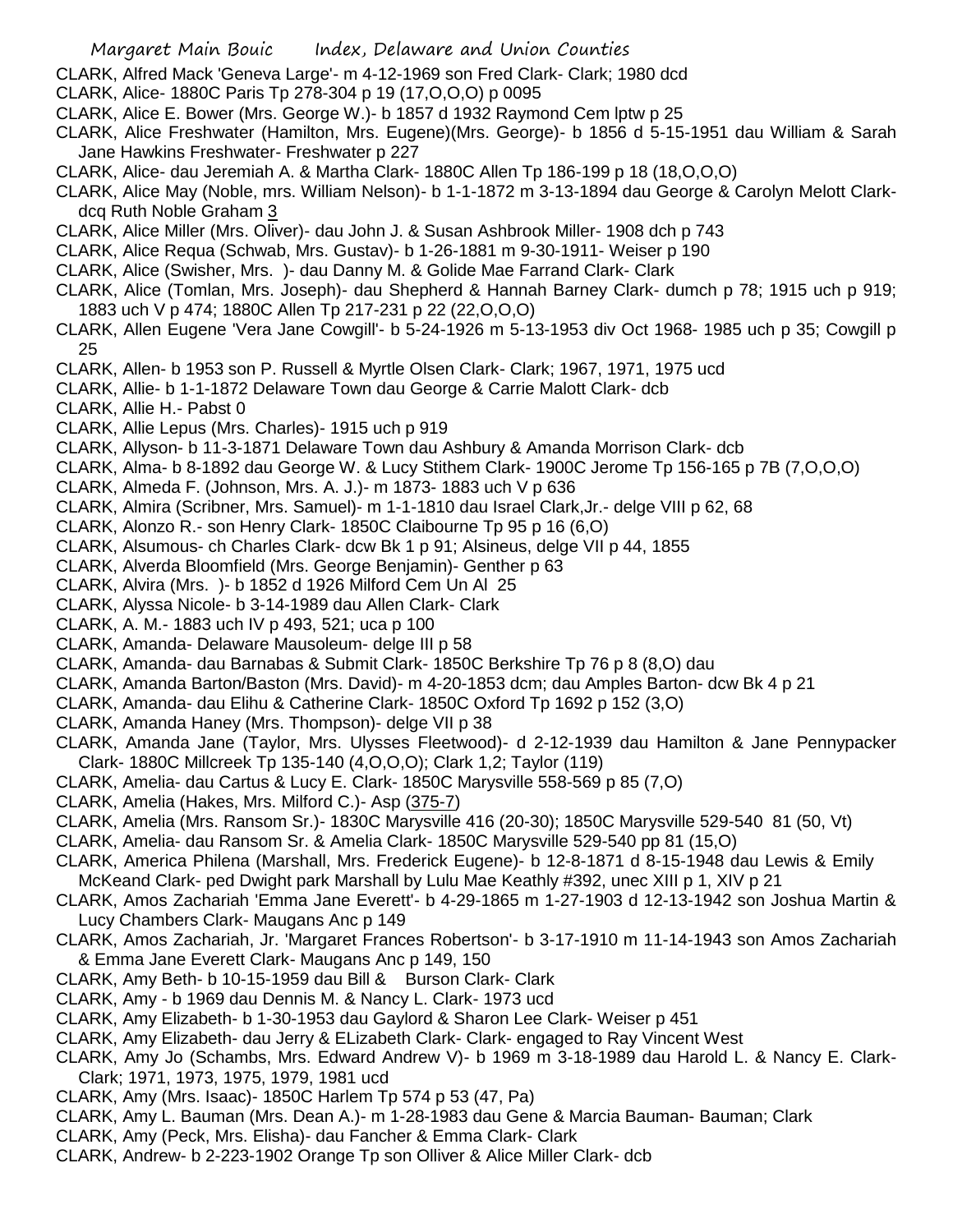- CLARK, Andrew- 1850C Delaware Town 1155 p 87 (16,O)
- CLARK, Andrew 'Mary Goslin'- m 10-9-1853 dcm
- CLARK, Andrew- 1860C Darby Tp 376-378 p 53 (11,O)
- CLARK, Andrew M. 'Ruth Sales'- m 4-14-1855 dcm son Isaac R. & Clarissa Gale Clark- 1850c Oxford Tp 2695 p 153 (16,O)
- CLARK, Andrew N.- 1908 dch p 390; Oak Grove Cem Powell p 429
- CLARK, Andrew W. 'Brenda Kay Frey'- m 3-31-1979- son William Clark- Clark
- CLARK, Andy Bill- son Bill & Burson Clark- Clark
- CLARK, Angela Dee Hodges (Mrs. Timothy Allen)- m 7-14-1985 dau Ralph & Judy Miley- Clark
- CLARK, Angela- dau James & Lydia Clark- 1979, 1981 ucd
- CLARK, Angela Marie Fisher (Mrs. Keith Alan)- m 10-1-1994 dau Carl & Carol Fisher Clark
- CLARK, Angeline- d 11-20-1871 (20-1-6) Broderick Cem Un Al p 88- dau Caleb & Rachel Clark- dumch p 345; 1860C Allen Tp 723-730 p 100 (9,O); 1870C Allen Tp 756-749 p 10 (17,O)
- CLARK, Angenette- dau Jefferson B. Clark- 1870C Liberty T Un Co 112 pp 14 (12,O)
- CLARK, Angus 'Elizabeth Green'- b 1793 d 1859(76)- dumch p 78, 344, 345; 1915 uch p 918l 1883 uch V p 473; Clark
- CLARK, Angus 'Eunice Phelps'- m 11-12-1871 d 8-27-1875 (32-1-22) Broderick Cem Un Al p 88; son Caleb & Rachel Beltz Clark; mt 3 p 15, 16, 29; 1850C Allen Tp 1409-1427 p 210 (7,O); 1860C Allen Tp 723-730 p 100 (16,O); 1870C Allen Tp 756-749 p 10 (26,O)
- CLARK, Anita (Rood, Mrs. )- dau Fancher & Emma Clark- Clark
- CLARK, Ann- d 6- 1762 (25y11d) unec I p 7, VII p 21; Gray-Kent-Taylor Bible
- CLARK, Ann- 1850C Concord Tp 2227 p 130 (77, Ireland)
- CLARK, Ann A.- dau Rev. Ezra W. & Mary J. Clark- 1850C Genoa Tp 514 p 50 (15,O)
- CLARK, Ann (Boulding, Mrs. Thomas)- dau Richard Clark- Nash p 93
- CLARK, Ann Eliza- Pabst 1 p 59
- CLARK, Ann Eliza (Goodhue, Mrs. Hosea )- m 5-4-1862 dcm dau Satchel & Betsey Clark- 1850C Orange Tp 1656 p 108 913,O); dcw Bk 4 p 356(37)
- CLARK, Ann Eliza- dau Rowley & Martha Hutchinson Clark- 1883 uch V p 434
- CLARK, Ann G. (Gladhill, Mrs. Jeremiah)- m 3-2-1864 ucm 3554
- CLARK, Ann- dau Jeremiah A. Clark- 1860c Scioto Tp 842 (3)
- CLARK, Ann M.- dau Asael & Jane Clark- 1850C Liberty Tp Un Co 1064-1081 p 158 (18, Pa)
- CLARK, Ann McKee (Mrs. Boyd)- Maugans Anc p 197
- CLARK, Anna- 1880C Delaware Town p 511A
- CLARK, Anna Clingan (Mrs. David)- dau James A. & Frances Pugh Clark- dcq Anna Clingan Clark 1
- CLARK, Anna Doudna (Mrs. Isaac)- m 10-25-1881 ucm 1729
- CLARK, Anna E.- b 2-2-1883 d 8-28-1907 Raymond Cem gj38
- CLARK, Anna E. (Powers, Mrs. Michael A.)- m 4-28-1878 ucm 6255; unec XIV p 6
- CLARK, Anna E. (Reed, Mrs. William H.)- m 9-2-1880 ucm 6779
- CLARK, Anna E. Vining- dau E. C. & Sarah Clark- Pabst Pion II p 251, 254
- CLARK, Anna G.- dau Edward G. & Emily Clark- 1870C Union Tp 89-88 p 12 (12,O); 1880C Union Tp 133 p 24 (22, O,Conn,Mass)
- CLARK, Anna -niece of Louisa C. Shaw- dcw Bk 2 p 427
- CLARK, Anna Mae (Towne, Mrs. Fred)- dau Leo E. & Hazel Cook Clark- Clark
- CLARK, Anna May Guthrie (Mrs. Francis P.)- Clark
- CLARK, Anne P.- (Mrs. Joseph)- 1980 dcd
- CLARK, Annie D. Bennett (Mrs. Fred T.)- d 4-7-1978 (62) bur Fla.- Clark
- CLARK, Annie F.- 1860C Union Tp 504-507 p 71 (61, Conn)
- CLARK, Antoinette (Herkle, Mrs. Floyd)- b 5-19-1923- Freshwater p 146
- CLARK, Arabella- d 7-31-1890 dau Jefferson B. & Cynthia Clark- 1860C Liberty Tp Un Co 940-950 p 129 (9,O); 1870C Lib. Tp 112 p 14 (17,O); 1880C Paris Tp 46-59 p 44 (26,O,O,O) p 107A; uninf p 1
- CLARK, Araunch M. 'Lavina Armstrong'- m 1-26-1868 ucm 4327
- CLARK, Archibald 'Helen Stewart'- d 1962- Clark
- CLARK, Ardys Zella (Jefferson, Mrs. John Lawrence)- b 2-18-1912 m 11-22-1936 dau Amos Zachariah & Emma Jane Everett Clark- Maugans Anc p 149, 151
- CLARK, Arizona (Blevins, Mrs. )- dau Henry & Ollie Mae Ward Clark- Clark
- CLARK, Lois Arlene (Morgan, Mrs. George)- d 8-31-1980 (45) Jerome Cem- dau Floyd & Lucille Neill Clark-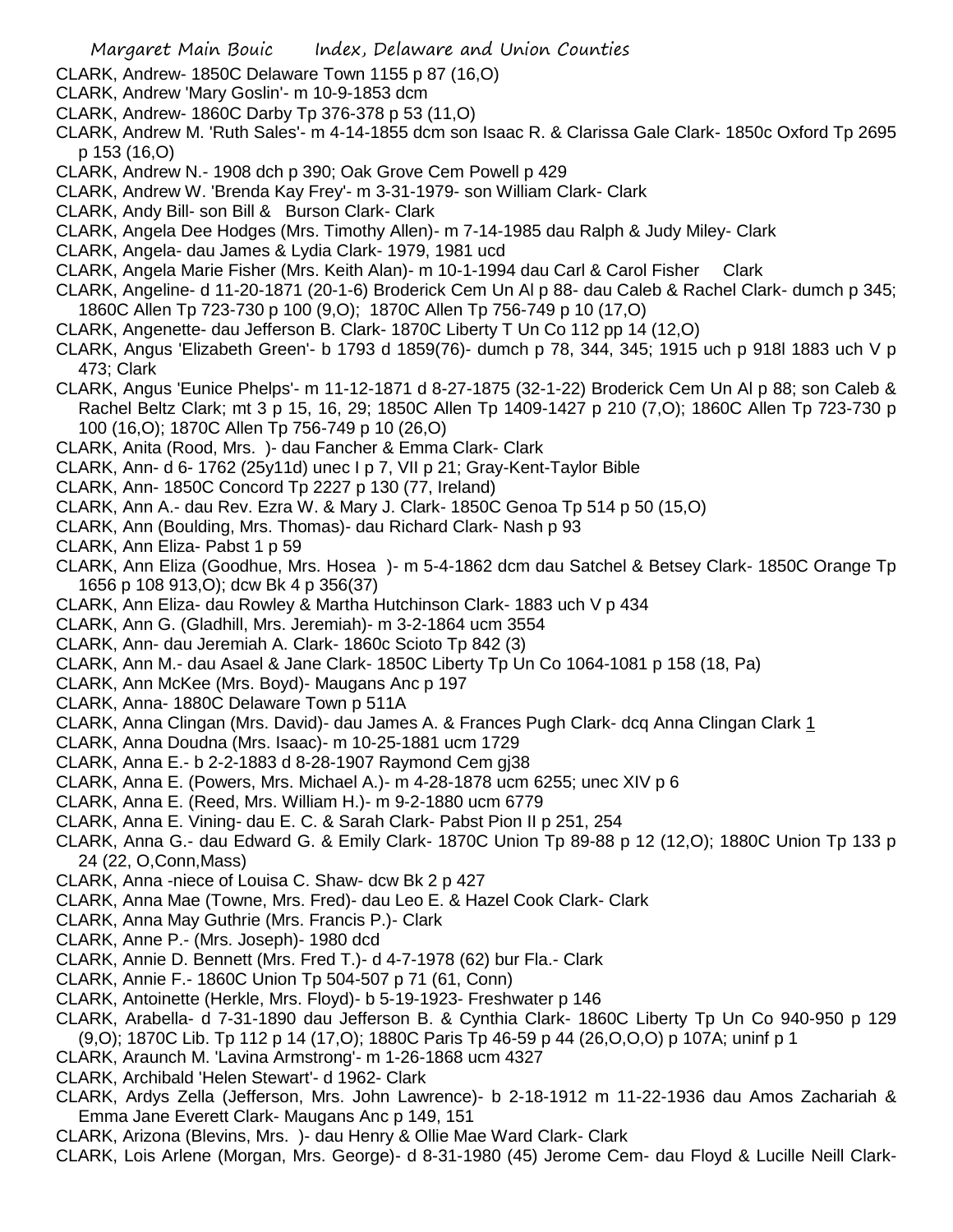Neill 4; Tossey 133632; 1949 ucd

- CLARK, Arletta (Bowersmith, Mrs. Edgar)- dau Russell Beach & Hazel Adelva Cott Clark- Clark
- CLARK, Arme Gertrude- b 4-24-1895 Delaware Town dau Asbury & Ida Barnes Clark- dcb
- CLARK, Asa- hadc p 28 Harlem Tp
- CLARK, Asa- d 3-28-1873 (66-2-28) Clark Cem Liberty Tp lptw p 12; uca p 83, 100; unec X p 66 delinquent land
- CLARK, Asa 'Elizabeth Reed'- m 9-18-1862 ucm 3332; 1870C Darby Tp 208-196 p 26 (32,O)
- CLARK, Asal- 1880C Jerome Tp p 151A
- CLARK, Asael/Azel J. 'Emma L. Ferguson'- b 10-1833 m 7-3-1871 ucm 4942; 1850C Darby Tp 1697-1707 p 250 (15,O); 1880C Jerome Tp 251-259 p 26 (46,O,Pa,Pa); 1900C Jerome Tp 45-48 p 2B (66,O,Pa,O) m 29y
- CLARK, Asael 'Jane'- 1850C Liberty Tp Un Co 1064-1081 p 158 (42, Pa); mt 3 p 24
- CLARK, Asbury- 1880C Delaware Town p 502A
- CLARK, Asbetty Asbury- 1908 dch p 390; Pabst 0; 1880C Delaware Town p 502A
- CLARK, Ashley Lynn- b 9-23-1986 dau Dana & Donna Clark-Clark
- CLARK, A. Stewart- son Archibald & Helen Stewart Clark- Clark
- CLARK, Augenet/Ann Janette- dau Jefferson & Cynthia Clark- 1850C Liberty Tp Un Co 1043-1059 p 155 (6,O); 1860C Lib. Tp 940-950 p 129 (16,O)
- CLARK, Austin- b 9-5-1820/1828 d 3-19/10-1883 Buxton Cem djlm p 8-son James B. & Elizabeth Carney Clark- 1883 uch V p 358; 1860C Dover Tp 218 (42,O); 1870C Dover Tp 142-144 p 18 (48,O); 1880C Dover Tp p 0169
- CLARK, B.- son George & Betsy Clark- 1860C Claibourne Tp 813 (14,O)
- CLARK, Barbara- un co gen soc #84- unec II p 33, IV p 43
- CLARK, Barbara (George, Mrs. )- dau Benjamin & Clara J. Lynch Clark- Clark
- CLARK, Barbara Jean- b 11-6-1938 dau Russel & Martha Teters Clark- Genther p 216
- CLARK, Barbara Jeanne- dau Edgar R. & Rita H. Clark- engaged to Michael Gerard Dowd- Clark
- CLARK, Barbara Marshall (Mrs. James Jr.)- b 6-28-1940 m 4-16-1959- Weiser p 451
- CLARK, Barbara (Mrs. Steve)- 1980 dcd
- CLARK, Barbie (Mrs. Randy)- Clark
- CLARK, Barnabas- 1835 men 5 # 7 p 1 Berkshire Tp; 1840C Berkshire Tp 1821 (40-50); 1850C Berkshire Tp 76 p 8 (51, Mass); hadc p 16; CCC p 52
- CLARK, Bartlett 'Martha See'- Clark
- CLARK, Beckie McGhee (Mrs. William Dean)- b 1-26-1960 m 4-4-1980 dau Thomas Ray & Deorgia Daphine Croy McGhee- Genther p 64
- CLARK, Benajah- unclaimed letter- unec VI p 26
- CLARK, Benjamina A. 'Rachel Jones'- m 8-13-1848 Madison Co, unec XI p 8
- CLARK, Benjamin 'Clara J. Lynch'- d 1968- Clark
- CLARK, Benjamin E. 'Elizabeth Low'- m 3-14-1822 Madison Co unec IV p 63
- CLARK, Benjamin F. 'Nora R. Smith'- Clark
- CLARK, Benjamin- son Jeremiah A. & Martha Clark- 1880C Allen Tp 186-199 p 18 (12,O)
- CLARK, Benjamin- son Rowley & Martha Hutchinson Clark- 1883 uch V p 434
- CLARK, Benjamin 'Susan Sheeks'- m 12-4-1853 dcm son John & Matilda Clark- 1850C Genoa Tp 423 p 43  $(18, 0)$
- CLARK, Benjamin- son Vansever & Rachael Clark- 1870C Liberty Tp 18 (25,O)
- CLARK, Bernard- nephew of Dell Clark- Clark
- CLARK, Bernard- son David & Goldie Clark- Clark
- CLARK, Bernard J. 'Dorothy A. Fisher'- b 7-4-1933 d 3-13-1997 (63) Oak Grove Cem- son Danny M. & Goldie Mae Farrand Clark- Clark; 1971, 1980 dcd
- CLARK, Bernard N. 'Hazel M. Haughn' b 1-26-1901 m 2-21-1924 d 8-6-1981 Byhalia Cem lptw p 123; son Martin L. & Belle Harrah Clark- Clark; 1949, 1959, 1967, 1971, 1973, 1975, 1979, 1981 ucd
- CLARK, Bernice (Gallimore, Mrs. Albert)- dau Harry J. & Eva Clark- Clark
- CLARK, Berry- 1870C Union Tp 15 p 3 (25, Georgia) colored
- CLARK, Bertha- dg 1-7-1908, delge VIII p 12
- CLARK, Bertie Vining (Mrs. Chesley)- 1908 dch p 643
- CLARK, Bessie Dibrell (Mrs. Bill)- Clark
- CLARK, Bessie M.- b 8-8-1920 dau James & Mary Shettel Clark- Weiser p 462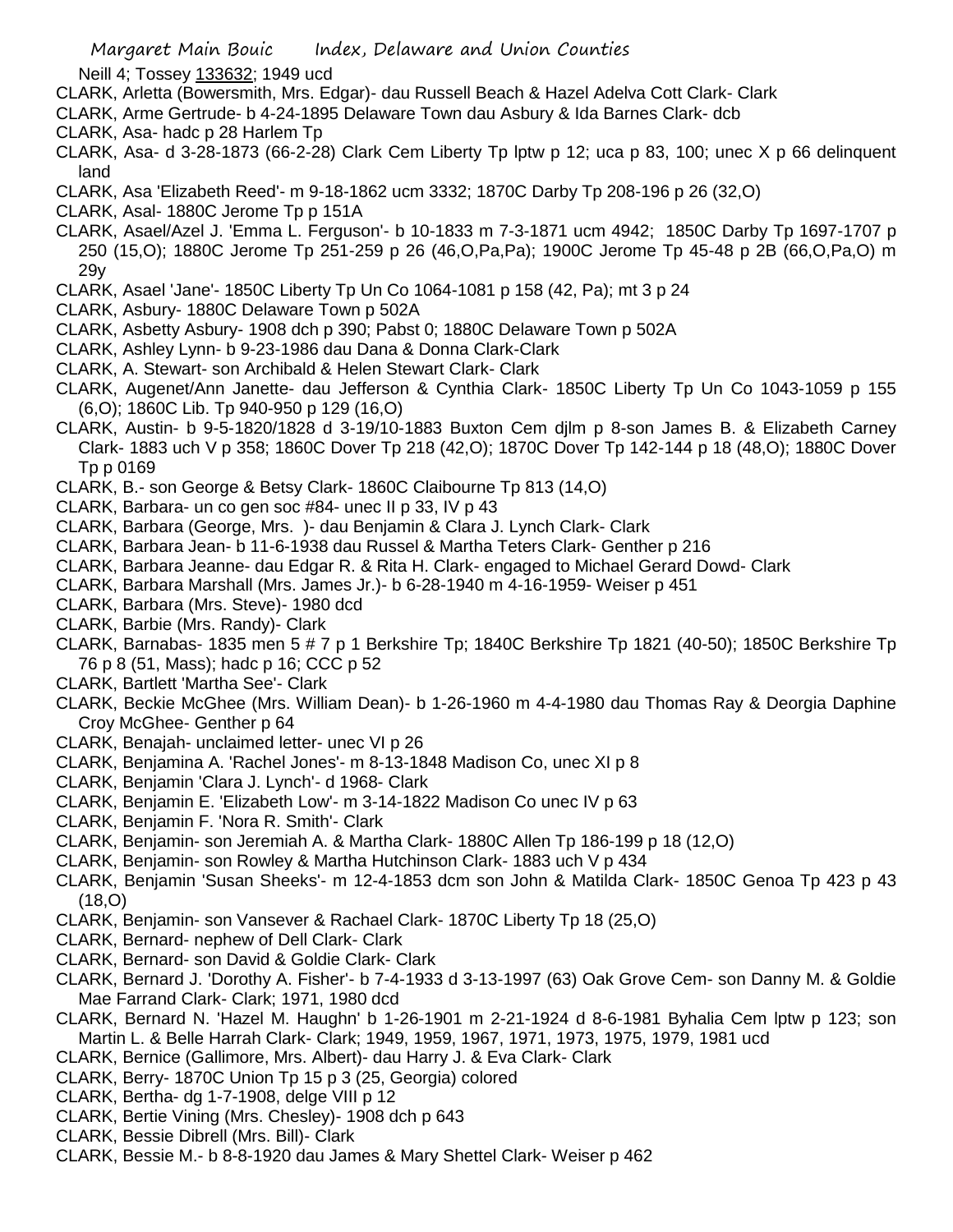- CLARK, Bethiah Hubbard (Mrs. Joseph)- Asp p 37
- CLARK, Betsey- dau Nathan Clark- dcw Bk 2 p 54
- CLARK, Betsy- b 1955 dau Harold N. & Jean Clark- 1973 ucd
- CLARK, Betsy Elizabeth Goodhue (Mrs. Satchel)- b 4-25-1795 d 4-20-1876 bur Africa Cem- Pabst 1 p 59; 1850C Orange Tp 1656 p 108 (54, NH)
- CLARK, Betsy (Mrs. George)- 1860C Claibourne Tp 813 (40,O)
- CLARK, Betsy- dau Henry & Julian Clark- 1850C Liberty Tp 1479 p 102 (12,O)
- CLARK, Betty (Mrs. Birchard)- 1973 ucd
- CLARK, Betty (Bowman, Mrs. Dale)- dau Walter R. & Loise J. Clark- Clark
- CLARK, Betty (Cooper, Mrs. Albert Clayton)- Weiser p 561
- CLARK, Betty (Mrs. Douglas)- Clark
- CLARK, Betty- dau Harry & Jane Clark- 1961 dcd (13)
- CLARK, Betty (Mrs. Jerry)- Clark
- CLARK, Betty Jo (Vorpe, Mrs. Lowell R.)- m 10-28-1967 dau Harry S. Clark- Clark
- CLARK, Betty L. (Mrs. Jack K.)- 1969, 1971 dcd
- CLARK, Betty Lou (Good, Mrs. Neil)- dau Leo E. & Hazel Cook Clark- Clark
- CLARK, Betty Lou Morgan (Mrs. Donald R.)- d 8-1-1981 Clark
- CLARK, Betty (Oberdier, Mrs. Robert)- dau Charles & Eva Neer Clark- Clark
- CLARK, Betty (Rogan, Mrs. Rudolph)- dau Benjamin & Clara J. Lynch Clark- Clark
- CLARK, Betty (Mrs. Satchel)- dcw Bk 4 p 356(37)
- CLARK, Betty Wenger (Mrs. Larry)- m 1960 dau Raymond Wenger- Clark
- CLARK, Beverly (Mrs. Michael)- Clark
- CLARK, Bill 'Bessie Dibrell'- Clark
- CLARK, Bill,Jr.- son Bill & Bessie Dibrell Clark- Clark
- CLARK, Bill- son Harold Clark- Clark
- CLARK, Billie Jean- Clark
- CLARK, Billy- son Floyd & Lucille Neill Clark- Neill 4; Tossey 5
- CLARK, Birchard 'Betty'- 1973 ucd
- CLARK, Blanch Fern- b 10-20 1897 Orange Tp dau h. W. & Cora Clements Clark- Clark
- CLARK, Blanche (McFarland, Mrs. Gale)- dau Shepherd & Hannah Barney Clark- dumch p 78; 1883 uch V p 474
- CLARK, Boyd 'Ann McKee'- Maugans Anc p 197
- CLARK, Bonna Lou (Foster, Mrs. )- dau George W. & Alice Bower Clark- Clark
- CLARK, Boyd W. 'Mabel M. Chandler'- d 1964- Clark
- CLARK, Brenda (Mrs. Charles)- Clark
- CLARK, Brenda- dau Harold S. Clark- engaged to Larry E. Hoge- Clark
- CLARK, Brenda Kay Frey (Mrs. Andrew W.)- m 3-31-1979 dau Lloyd Frey- Clark
- CLARK, Brenda Lee Mitchell (Mrs. Dwight David H.)- m 8-27-1978 dau Robert E. Mitchell Jr.- Clark
- CLARK, Brian Andrew- b 3-14-1978 son Mark & Elaine Ann Weaver Clark- John Weaver IV 177212
- CLARK, Brian- son Donald Joseph & Kathleen Frances Thompson Clark- Thompson 17464--2; Rausch 1921112 III p 308
- CLARK, Brittany Lynne- b 5-10-1984- dau Brian Clark- Clark
- CLARK, Bruce- Clark
- CLARK, Bunny (Mrs. Thomas J.)- Clark; 1971, 1980 dcd
- CLARK, Byron E.- b 2-8-1900 son Wilbur D. & Abbie Ege Clark- Clark
- CLARK, C.- 1991 ucd
- CLARK, Calanus 'Adeliza C. Westbrook'- m 1-25-1843 dcm
- CLARK, Caleb- lic 10-3-1842 ucm 821; unec V p 6; son Caleb & Rachel Beltz Clark- dumch p 345
- CLARK, Caleb 'Rachel Beltz'- b 7-4-1814 lic 10-3-1842 ucm 821 d 5-7-1869 (55-10-3) Broderick Cem Un Al p 88; son Angus & Elizabeth Green Clark- 1883 uch V p 473; 1915 uch p 918; dumch p 344, 345; uca p 58; unec IV p 33; 1850C Allen Tp 1409-1427 p 210 (37, Va); 1860C Allen Tp 723-730 p 99 (46, Va)
- CLARK, Calvin- youngest son of Nathan Clark- dcw Bk 2 p 54
- CLARK, Calvin 'Charlotte Coykendall'- m 12-25-1839 dcm; hadc p 32; 1849 Kingston Tp; Powell p 146; 1835 men 48 # 54 p 88 Peru Tp
- CLARK, Carey- son Dan & Joyce Clark- Clark- engaged to Laurie Walker
- CLARK, Carl- 1980 dcd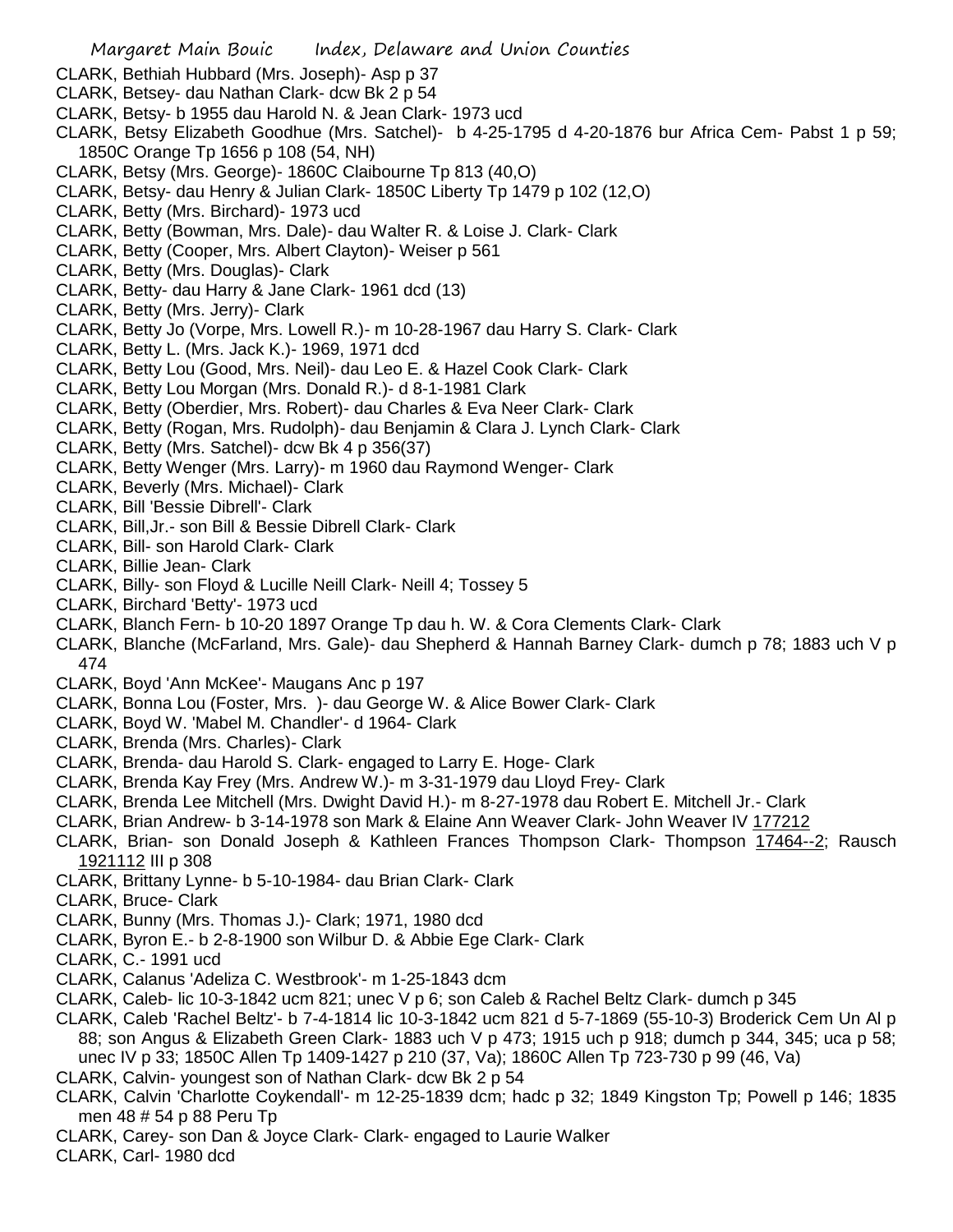CLARK, Carl H. 'Zoe Kathryn Hanover'- Weiser p 516

- CLARK, Carla Sue (Freeman, Mrs James Andrew)- b 1959 m 6-25-1977 dau Carlos & Mary Clark- Clark; 1961, 1969 dcd
- CLARK, Carlos- b 1972 son Carlos & Mary L. Clark- 1980 dcd
- CLARK, Carlos 'Mary L.'- 1961, 1969, 1980 dcd
- CLARK, Carol Ann (Oehler, Mrs. Robert E. Jr.)- d 11-30-1980 (43) bur Radnor- dau Ellis G. Clark- Clark
- CLARK, Carol (Mrs. Danny)- 1980 dcd
- CLARK, Carol Lynn (Gray, Mrs. Gary William)- m 10-14-1967 dau Earl W. Clark- Gray
- CLARK, Carol (Oehler, mrs. )- dau Ellis & Gertrude C. Clark- Clark
- CLARK, Carole Uretsky (Mrs. George L.)- Clark
- CLARK, Caroline (Kirk, Mrs. James F.)- m 12-4-1855 dcm
- CLARK, Caroline M.- b 1845 d 1881 Oak Grove Cem Powell p 430
- CLARK, Caroline (Pennock, Mrs. I. H.)- 1908 dch p 512
- CLARK, Caroline Virginia Crummey (Mrs. William Penn)- m 5-31-1842 dau John Crummey, Esq.- unec XII p 5,6
- CLARK, Caroling (Waggoner, Mrs. John)- m 10-19-1826 unec V p 27
- CLARK, Carolyn- dau James R. & Lorene R. Ferguson Clark- Clark; 1961 dcd (7); 1969 dcd
- CLARK, Carolyn Katrina (Evans, Mrs. Earnest Barnett, Jr.)- b 12-7-1942 m 6-10-1959- Cowgill p 47
- CLARK, Carolyn Malott (Mrs. George)- b 11-22-1845 m 3-22-1866 d 1881 dau John & Matilda Catherine Moccabee Malott- dcq Ruth Noble Graham 7
- CLARK, Carrie (Bishop, Mrs. Richard G.)- b 8-31-1889 m 10-8-1913 dau Jessie & Mary Jane Charles Clark-Clark; 1985 uch p 11
- CLARK, Carrie Carpenter (Mrs. Jonathan)- Clark
- CLARK, Carrie E.- b 8-1889 dau Jesse & Mary J. Cooperider Clark- 1900C Darby Tp 6-7 p A1 (10,O,O,O)
- CLARK, Carrie E.- 1915 uch p 411
- CLARK, Carrie G.- b 1-19-1881 Kingston Tp dau Isaac & Hattie Blackledge Clark- Clark
- CLARK, Carrie G. (Heinlin, Mrs. Ray)- Schultz p 6
- CLARK, Carrie- d 1-29-1870 (15y5d) Africa Cem- dau J. K. & Hannah Clark
- CLARK, Carrie Marie Hall (Mrs. Rudolph)- div- 1985 uch p 73
- CLARK, Carrie Patton (Mrs. Fred Emerson)- d 2-22-1976 (90)- Clark
- CLARK, Carrie S.- dau Richard & Melissa A. Clark- 1880C Millcreek Tp 138-143 p 15 (-,O,O,O)
- CLARK, Carroll R. 'Eleanor'- Clark; 1961, 1969, 1971, 1980 dcd
- CLARK, Cartus 'Lucy E.'- 1850c Marysville 558-569 p 85 (23,O)
- CLARK, Cary- son William D. Clark- Clark
- CLARK, Casarae (2-1989)- dau Allen Clark- Clark
- CLARK, Catharine- d 8-19-1827 (5-8-19) Hanover Cem Powell p 133- dau John & Mchilah Clark
- CLARK, Catharine Budd (Mrs. William)- m 10-26-1865 dcm
- CLARK, Catharine Wiles (Mrs. Jackson)- m 7-3-1851 ucm 1686; unec XIV p 52
- CLARK, Catharine (Timmons, Mrs. Elkanah)- m 7-22-1822 Madison Co- unec IV p 63
- CLARK, Catherine- 1860C Darby Tp 376-378 p 53 (9,O)
- CLARK, Catherine (Mrs. David)- b 3-20-1829 d 11-4-1900 Center Village Cem Powell p 120
- CLARK, Catherine (Mrs. Elihu)- 1850C Oxford Tp 2692 p 152 (38,O)
- CLARK, Catherine- dau Fred T. & Annie D. Bennett Clark- Clark
- CLARK, Catherine (Mrs. Harold)- d 1-7-1979 (48) bur Soldier,Ky- Clark
- CLARK, Catherine Jacobs (Mrs. Samuel H.)- m 12-31-1850 dcm
- CLARK, Catherine Piper (Mrs. David)- m 10-27-1850 dcm
- CLARK, Catherine (Snuffin, Mrs. Levi)- dau Angus & Elizabeth Green Clark- dumch p 345; 1915 uch p 918; 1985 uch p 130
- CLARK, Catherline Worline (Mrs. James B.)- m 6-4-1844 dcm; 1850C Oxford Tp 2696 p 153 (30,O)
- CLARK, Cathy (Mrs. Keith)- Clark
- CLARK, Cathy (Rausch, Mrs. William)- b 7-3-1958 m 5-26-1986 St. Paul p 132
- CLARK, Cathy Sue (Price, Mrs. Jeffrey Dale)- m 3-25-19 dau Charles & Nancy Clark- Clark
- CLARK, C. D.- 1880 dch p 600; 1908 dch p 277
- CLARK, C. E.- 1979 ucd
- CLARK, Cecil Ferne (Mrs. Paul T.)- d 2-15-1974 (70) bur Green Mound- Clark
- CLARK, Cecil son Newton & Della Whited Clark- Clark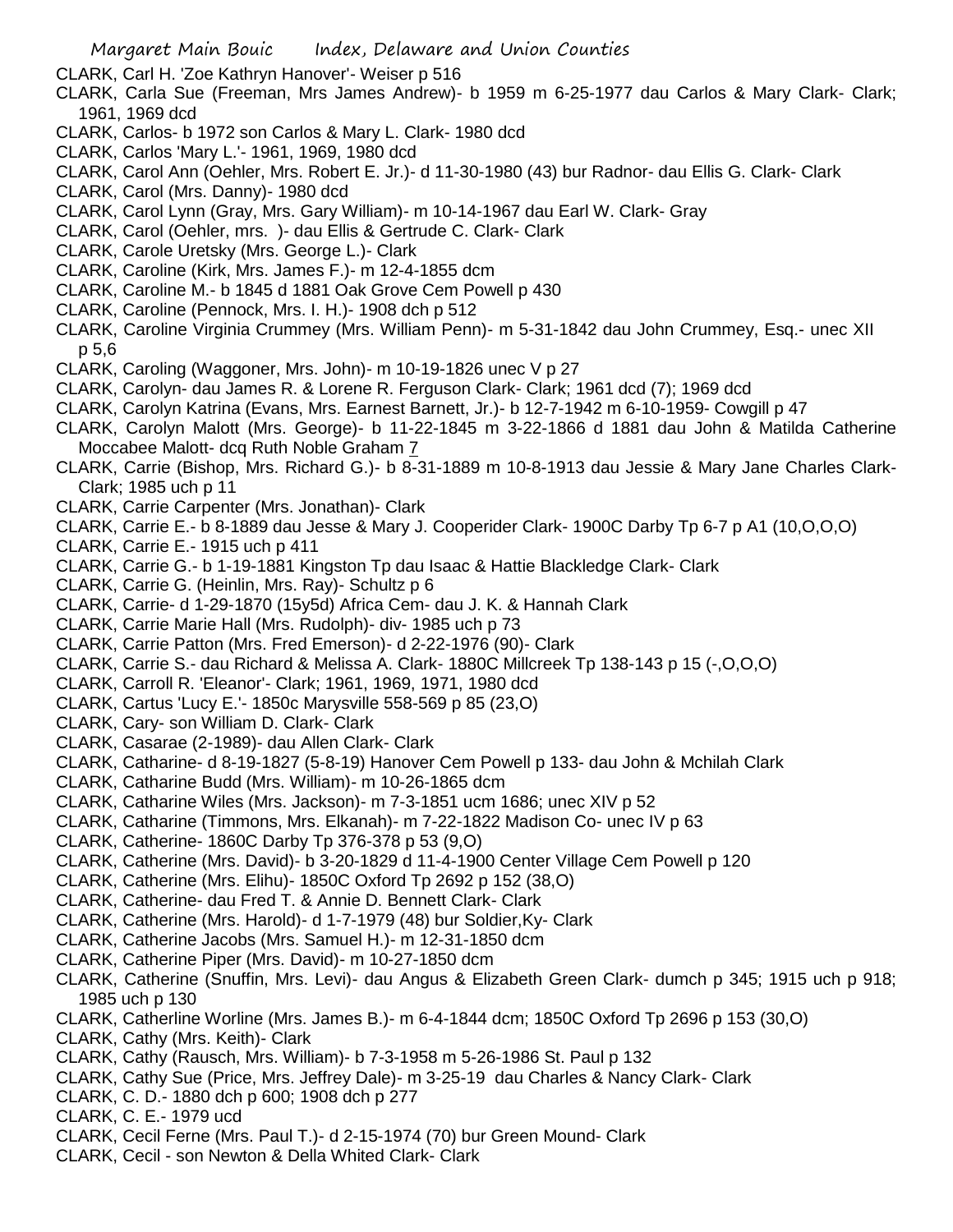- CLARK, Cecil 'Norma'- 1961 dcd
- CLARK, Ceepas C./Cepha D.- 1835 men 59 # 111 p 110 Trenton Tp; delge VII p 9
- CLARK, Celame/Alane G. (Mrs. Jeffrey M.)- 1981, 1983, 1991 ucd
- CLARK, Celia Marilla "Rilla" Jackson (Mrs. Edward Charles)- b 1-18-1876 m 3-30- d 9-26-1946 dau George Thomas & Hannah Decker Jackson- dcc Mary Clark Smart 3
- CLARK, Celia (Mrs. William)- d 8-1-1960 bur Sunbury- Clark
- CLARK, Chalmer- son Harold & Catherine Clark- Clark
- CLARK, Charles- 1835 men p 7 # 98 p 5 Berkshire Tp
- CLARK, Charles 'Margaret Gras'- b 7-1-1888 m 10-15-1919 d 7-22-1961 bur Springfield- Clark
- CLARK, Charles- dcga p 26 Del Pat & Fr Chron
- CLARK, Charles- 1961, 1980 dcd
- CLARK, Charles 'Allie Lapus'- son Shepherd & Hannah Barney Clark- dumch p 78; 1915 uch p 919; 1883 uch V p 474; 1880C Allen Tp 217-231 p 22 (19,O,O,O)
- CLARK, Charles B.- son George & Manerva Clark- 1880C Leesburg Tp 258 p 26 (4,O,O,O)
- CLARK, Charles 'Brenda'- b 1960 son Bernard J. & Dorothy A. Fisher Clark- Clark; 1971 dcd
- CLARK, Charles C.- b 3-1-1885 Del. Town son George & Mary Snavery Clark- dcb
- CLARK, Charles 'Catherine'- d 12-15-1971 (73) Oak Grove Cem Clark
- CLARK, Charles- son Charles Clark- dcw Bk1 p 91
- CLARK, Charles- son Danny M. & Goldie Mae Farrand Clark- Clark
- CLARK, Charles 'Deborah Moore'- son Israel Clark,Jr.- 1820C Liberty Tp Del Co; Pabst 7 p 1; will probated 11-1828 dcw Bk 1 p 91; delge III p 48, VI p 56, VII p 62. VIII p 53. 54; Powers p 278, 281, 283
- CLARK, Charles 'Dora Belle Pontius'- d 1937- Clark
- CLARK, Charles- b 1959 son Dwight M. & Phyllis A. Clark- 1971, 1973, 1975 ucd
- CLARK, Charles E.- 1969, 1971, 1980 dcd
- CLARK, Charles E. 'Cheryl P.'- 1980 dcd
- CLARK, Charles E. "Capp"- b 11-22-1953 d 3-14-1996 son Charles M. & Shirley E. Shastan Breeneman Clark- Clark
- CLARK, Charles 'Ellen'- 1870C Paris Tp 161-162 p 22 (38,O) black
- CLARK, Charles 'Ellen'- son Charles M. & Emily Jane Ulrey Clark- Clark
- CLARK, Charles 'Ellen'- son Walter & Lois Clark- Clark
- CLARK, Charles 'Eva Neer'- b 10-15-1887 m 6-3-1913 d 8-9-1974 bur Woodstock- son Jonathan & Carrie Carpenter Clark- Clark
- CLARK, Charles F.- b 1869 d 1942 Oakdale Cem I p 13 E
- CLARK, Charles F. 'Eva Clark'- Clark
- CLARK, Charles 'Fidelia Lelinda Chapman'- Asp p 33
- CLARK, Charles Henry 'Frances Isabella Pettibone'- m 3-5-1861 dcm
- CLARK, Charles H. 'Margaret'- 1973, 1975, 1979, 1981, 1983, 1991 ucd
- CLARK, Charles H. III- 1979 ucd
- CLARK, Charles- b 4-13-1877 Kingston Tp son Isaac & Hariett Blackledge Clark- dcb
- CLARK, Charles J. 'Sharon S.'- 1991 ucd
- CLARK, Charles- son Jennings Clark- Clark
- CLARK, Charles- son John W. & Hannah McIntire Clark- 1880C Taylor Tp 206-210 (1,O,O,O)
- CLARK, Charles- son Joseph & Matilda Clark- 1880C Jerome Tp 69 p 8 (11,O,O,O)
- CLARK, Charles L.- 1880C Liberty Tp Del Co p 310A
- CLARK, Charles 'Mahala Doty'- m 10-1-1842 dcm; 1850c Liberty Tp 1592 p 106 (30,O)
- CLARK, Charles M. 'Emily Jane Ulrey- d 1945- Clark
- CLARK, Charles E. 'Nancy'- Clark; 1973, 1991 ucd
- CLARK, Charles M. 'Shirley E. Shasteen'- Clark
- CLARK, Charles N. 'Jane H. Thomas'- m 3-31-1863 dcm
- CLARK, Charles R.- b 4-15-1908 son Wilbur D. & Abbie Ege Clark- Weiser p 176
- CLARK, Charles- son Shepherd & Eliza Asher Clark- dumch p 78
- CLARK, Charles T. 'Elizabeth J. Patrick'- d 2-26-1982 bur Forest Grove- son Margaret Clark- Clark
- CLARK, Charles W.- 1908 dch p 390
- CLARK, Charles- son Walter R. & Loise J. Clark- Clark
- CLARK, Charles Wesley- 1908 dch p 390
- CLARK, Charles- son Willie D. Clark- Clark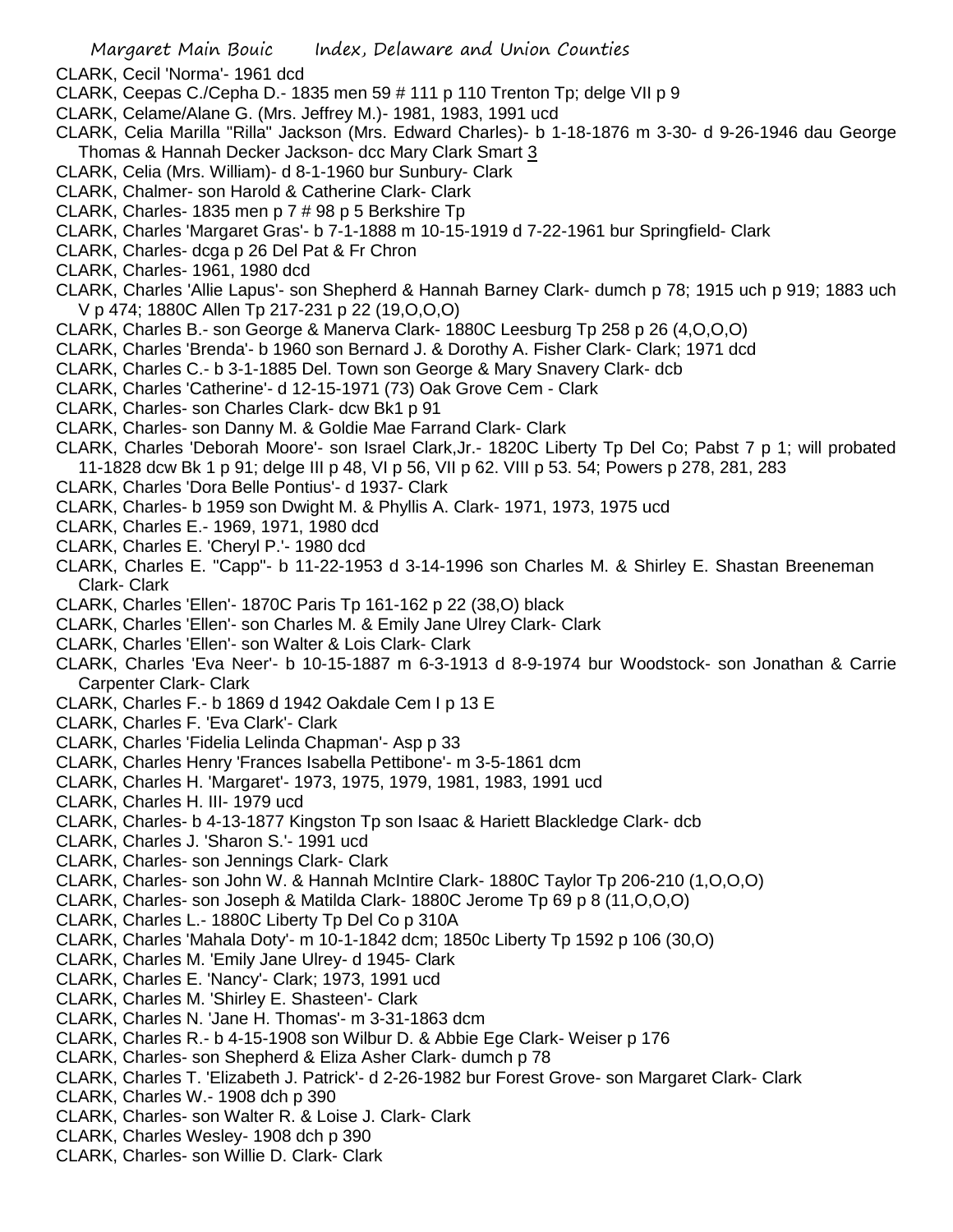- CLARK, Charlotte Coykendall (Mrs. Calvin)- m 12-25-1839 dcm d 6-10-1854 (35y11m) Old Blue Cem Powell p 146
- CLARK, Charlotte (Dort, Mrs. Titus)- 1883 uch V p 307
- CLARK, Charlotte M. (Clark, Mrs. Seth)- b 2-1852 m 2-20-1867 ucm 4868 d 1907 Raymond Cem lptw p 38- 1880C Liberty Tp Un Co 169-173 p 18 (27,O,Pa,O); 1900C Lib, Tp 178-182 p 8B (48,O,Pa,O) m 29y, 7 ch
- CLARK, Charlotte M.- adopted dau Silas & Abigail Graham- 1880C Millcreek Tp 114 (9,O,O,O) p 0161
- CLARK, Charlynn (Mrs. Greg)- Clark
- CLARK, Chauncey- son Israel Clark,Jr.- delge VIII p 68
- CLARK, Chelsea- dau Israel Clark,Jr.- delge VIII p 68
- CLARK, Cheri (Nicol, Mrs. Jeffrey Loren)- b 12-4-1959 m 8-7-1982 dau Joseph Clark- Clark; St. Paul p 83
- CLARK, Cheryl Diane (Combs, Mrs. Charles)- dau Bernard/Barnard J. & Dorothy Fisher Clark- Clark; 1969, 1971 dcd; engaged to James Arthur Thomas
- CLARK, Cheryl P. (Mrs. Charles E.)- 1980 dcd
- CLARK, Cheryl Ruth- dau Floyd Clark- Clark
- CLARK, Chesley 'Bertie Vining'- 1908 dch p 643
- CLARK, Chesley- b 3-23-1898 Oxford Tp son Chesley & Ella Vining Clark- dcb
- CLARK, Chester- 1883 uch V p 456
- CLARK, Chip(p)- 1973, 1975 ucd
- CLARK, Chloremia A.- dau Vansever & Rachael Clark- 1850C Liberty Tp Un Co 966-983 p 145 (3/12,O)
- CLARK, Chris (Rhodes, Mrs. )- dau Donald R. & Betty Lou Morgan Clark- Clark
- CLARK, Christianna D.- Pabst 0
- CLARK, Christine Davis (Mrs. George R.)- b 10-3-1911 m 10-3-1934 d 9-2-1991 Claibourne Cem p 86- dau Glenn & Effie Potts Davis- Clark; 1975, 1979, 1981, 1983 ucd
- CLARK, Christine Lee (Richmond, Mrs. Steve)- dau George A. & Theresa Brown Clark- Clark
- CLARK, Christine (Mrs. Michael Dean)- Clark
- CLARK, Christopher- b 1962 son Charles E. & Nancy N. Clark- 1973 ucd
- CLARK, Christopher D.- son Daniel & Joyce N. Clark- Clark engaged to Selma Baharoglie
- CLARK, Christopher- son Washington & Mary Clark- 1850C Claibourne Tp 82 p 13 (3,O)
- CLARK, Chuck- b 1959 son Frank R. & Margaret C. Clark- 1975 ucd
- CLARK, Cicero- 1908 dch p 390; Marlborough Cem p 150; Powell p 294 son James P. & Catherine Worline Clark- 1850C Oxford Tp 2696 p 153 (5,O)
- CLARK, Cinderella- dau Henry & Julian Clark- 1850C Liberty Tp Un Co 102
- CLARK, Cindy (Mrs. Stephen)- Clark
- CLARK, C. (Mrs. J.)- lptw p 10
- CLARK, Clara- 1880C Radnor Tp p 471C
- CLARK, Clara B. (Constant, Mrs. William T.)- m 7-5-1864 dcm; 1880 dch p 619
- CLARK, Clara J. Lynch (Mrs. Benjamin)- b 8-3-1901 d 12-21-1986 dau Edward & Mary E. Perry Lynch- Clark
- CLARK, Clara S.- dau Richard & Melissa A. Clark- 1880C Millcreek Tp 138-143 p 15 (-,O,O,O)
- CLARK, Clara Williams (Mrs. Richard L.)- d 1955- Clark
- CLARK, Clarence- Mechanicsburg- Clark
- CLARK, Clarence I. 'Lois C.'- d 4-22-1983 (74) bur Sunbury Mem.- Clark; 1969, 1971, 1980 dcd
- CLARK, Clarence I. Jr.- son Clarence I. & Lois C. Clark- Clark
- CLARK, Clarence- son Jessee & Martha Clark- 1880C Jackson Tp 3 p 8 (2,O,O,O)
- CLARK, Clarence W. 'Mary E. Gorsuch' d 2-13-1976 (94) bur Fancher Cem- Clark
- CLARK, Clarissa- d 3-15-1850 (15-9-21) Stratford Cem Powell p 102- dau C. S. & E.
- CLARK, Clarissa- dau Charles Clark- dcw Bk 1 p 91
- CLARK, Clarissa Gale(Mrs. Isaac)-1908 dch p 640; 1850C Oxford Tp 2695 p 153 (45, NY)
- CLARK, Clarrissa E.- dau Vansever & Rachael Clark- 1850C Liberty Tp Un Co 966-983 p 145 (7,O)
- CLARK, Claude 'Susie Caldwell'- b 2-26-1922 d 8-3-1998 (76)- Clark
- CLARK, Clemie (Tackett, Mrs. Lonnie Milton)- b 10-17-1908 dau John Wilson & Nellie Rose O'Bryan Clark-1985 uch p 73
- CLARK, Clifford M. 'Edith Pearl Davisson'- b 2-4-1887 d 12-6-1960 son James M. & Margaret Harterman Clark- Clark; 1949, 1959 ucd
- CLARK, Clifford- son Porter & Eppie Honaker Clark- Clark
- CLARK, Clizzie Elanor- b 2-22-1875 Delaware Town dau John Ely & Mary N. Brown Cark- dcb
- CLARK, Clizzie R. Min. b 1-10-1900 Delaware Town dau Henry & Emma Adaline Clark- dcb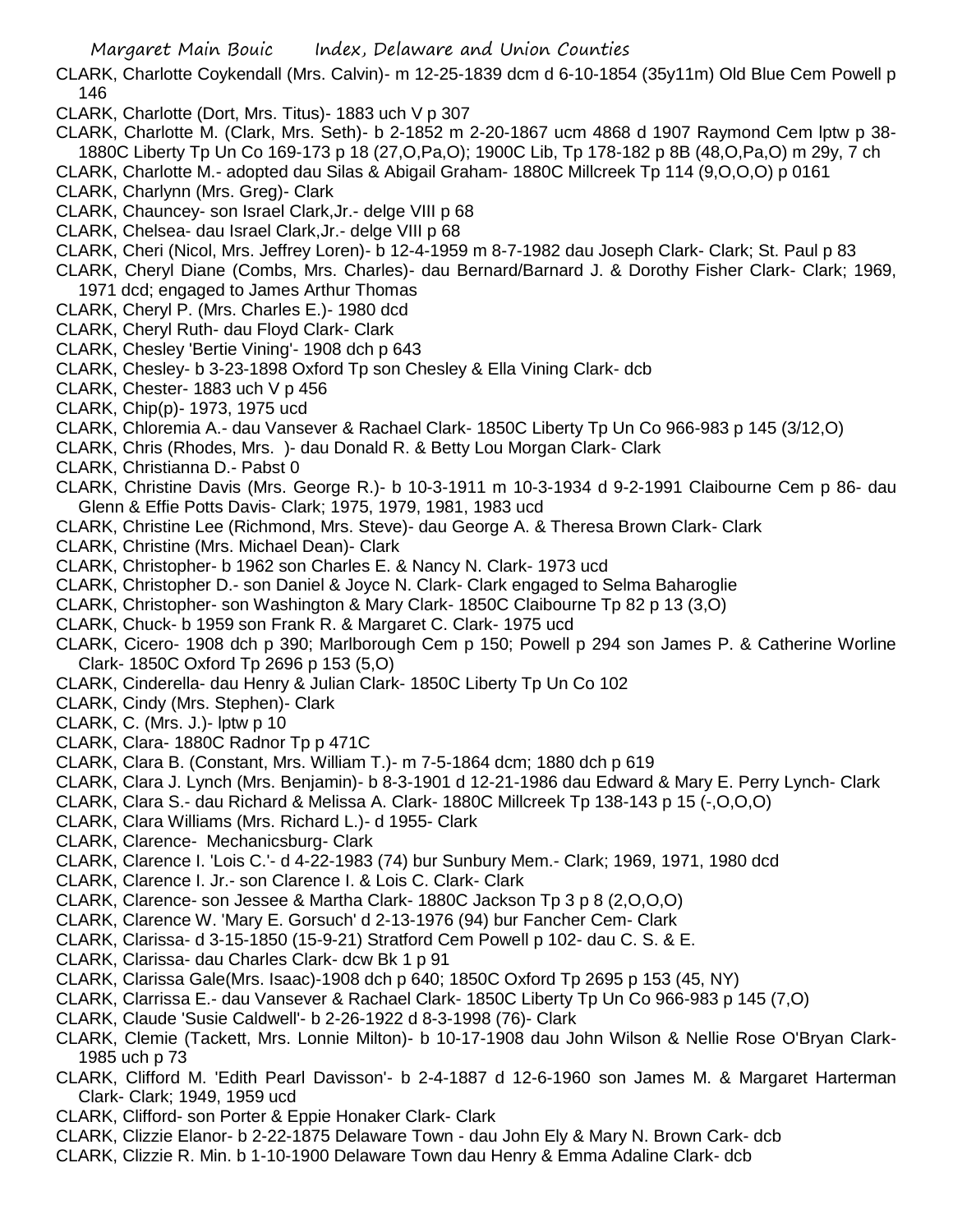- CLARK, Clovie (Beddow, Mrs. Clyde Everett)- b 11-4-1912 d 6-29-1942 dau John Wilson & Nellie Rose O'Bryan Clark- 1985 uch p 73
- CLARK, Clyde- son Benjamin F. & Nora R. Smith Clark- Clark
- CLARK, C. N. (Mrs. W. N.)- Powell p 359
- CLARK, Colton Ray- b 7-31-1995 son Harold & Jodi Kay Farrington Clark- Clark
- CLARK, Constance (Hornaday, Mrs. Paul Waldorf)- b 12-24-1903 m 12-24-1921 dau Amos Zachariah & Emma Jane Everett Clark- Maugans Anc p 149
- CLARK, Cora E.- d 9-1880 (7y7m) Raymond Cem lptw p 32- dau J. D. & D.
- CLARK, Cora- dau Joseph & Hannah erdue Clakr- 1880 dch p 709
- CLARK, Cordelia Cutting (Mrs. Watson N.)- m 6-13-1847 dcm
- CLARK, Cordelia- dau Vansever & Rachael Clark- 1850c Liberty Tp Un Co 966-983 p 145 (10,O)
- CLARK, Cora N.- b 12-29-1887 Trenton Tp dau George W. & Kate Glays Clark- dcb
- CLARK, Cornelia- d 8-24-1853 (17y) Milford Cem Un Al p 16 dau H. & A. F.
- CLARK, Cornelia- dau Orrin & Eleanor Clark- 1850c Delaware Tp 1407 p 99 (8/12,O)
- CLARK, Corrie- d 1-29-1870 (15y5d) Africa Cem Powell p 178
- CLARK, C. R.- uca p 31
- CLARK, Craig- b 1971 son Jerry L. & Margaret Clark- 1980 dcd
- CLARK, C. S. 'E'- Powell p 93; hadc pp 40; 1849 Orange Tp
- CLARK, Cyndi (Mrs. Jack)- Clark
- CLARK, Cyntha- dau Vansever & Rachael Clark- 1870C Liberty Tp Un Co 18 p 3 (12,O)
- CLARK, Cynthia (Mrs. Jefferson)- 1850C Liberty Tp Un Co 1043-1059 (34,O); 1860C Lib. Tp 940-950 129 (39,O)
- CLARK, Daisy Burrell- Pabst 0
- CLARK, Daisy- Pabst 5 p 23
- CLARK, Dale- b 1961 son Donald E. & Florence M. Clark- 1969, 1971, 1980 dcd
- CLARK, Dan- b 1962 son Danny & Carol Clark- 1980 dcd
- CLARK, Dana 'Donna Wallace'- son Danny Clark- Clark
- CLARK, Daniel- Powers Pat p 127
- CLARK, Daniel- 35 Marion Ct.- Clark
- CLARK, Daniel- son Jeremiah A. Clark- 1860C Scioto Tp 842 (8)
- CLARK, Daniel 'Joyce'- son Richard L. Clark- Clark
- CLARK, Daniel 'Margaret'- 1880C Allen Tp 36-40 p 4 (28,O,O,O) p 0052
- CLARK, Daniel 'Phedima Curtis'- Maugans Anc p 177
- CLARK, Daniel- son Rowley & Martha Hutchinson Clark- 1883 uch V p 434
- CLARK, Daniel 'Susan Stillman'- Asp (1129)
- CLARK, Danny- 1980 dcd
- CLARK, Danny 'Goldie Mae Farrand'- Clark
- CLARK, Danny- b 1962 son James D. & Laverna Clark- 1969 dcd
- CLARK, Danny 'Carol'- 1980 dcd
- CLARK, Danny 'Susan'- b 1958 son Homer L. & Mary Elizabeth Terry Clark- Clark; 1961, 1969, 1971 dcd
- CLARK, Darlene- b 1955 dau Donald E. & Florence M. Clark- 1969, 1971 dcd
- CLARK, Darlene Early (Mrs. Ellis D.)- m 8-1959- Clark
- CLARK, Darlene (Agler, Mrs. James)- dau Newton Harmon & Della Whited Clark- Clark; 1961 dcd (15); 1980 dcd
- CLARK, Darlene (Birtford, Mrs. Dwight)- dau Lloyd K. & Maxine McGinnis Clark- Clark
- CLARK, Darrin- b 1964 son Donald E. & Florence M. Clark- 1969, 1971, 1980 dcd
- CLARK, Daryl- son Harold & Catherine Clark- Clark
- CLARK, Daryl- son Pearl & Golda Green Clark- Clark
- CLARK, David- delge X p 55, Liberty Tp, 1888
- CLARK, David- 1883 uch V p 457, 535; uca p 100; rtc p 10
- CLARK, David- 1835 men 36 #16 p 63 Liberty Tp; delge VI p 21, 56
- CLARK, David 'Amanda Baston'- m 4-20-1853 dcm
- CLARK, David 'Anna Clingan'- m 1907 dcc Anna Clingan Clark (1)
- CLARK, David Bellam- son Jefferson & Cynthia Clark- 1850C Liberty Tp Un Co 1043-1059 p 155 (4,O); 1860C Lib Tp 940-950 129 (14,O)
- CLARK, David B. 'Victoria Hatcher'- m 9-23-1867 ucm 4245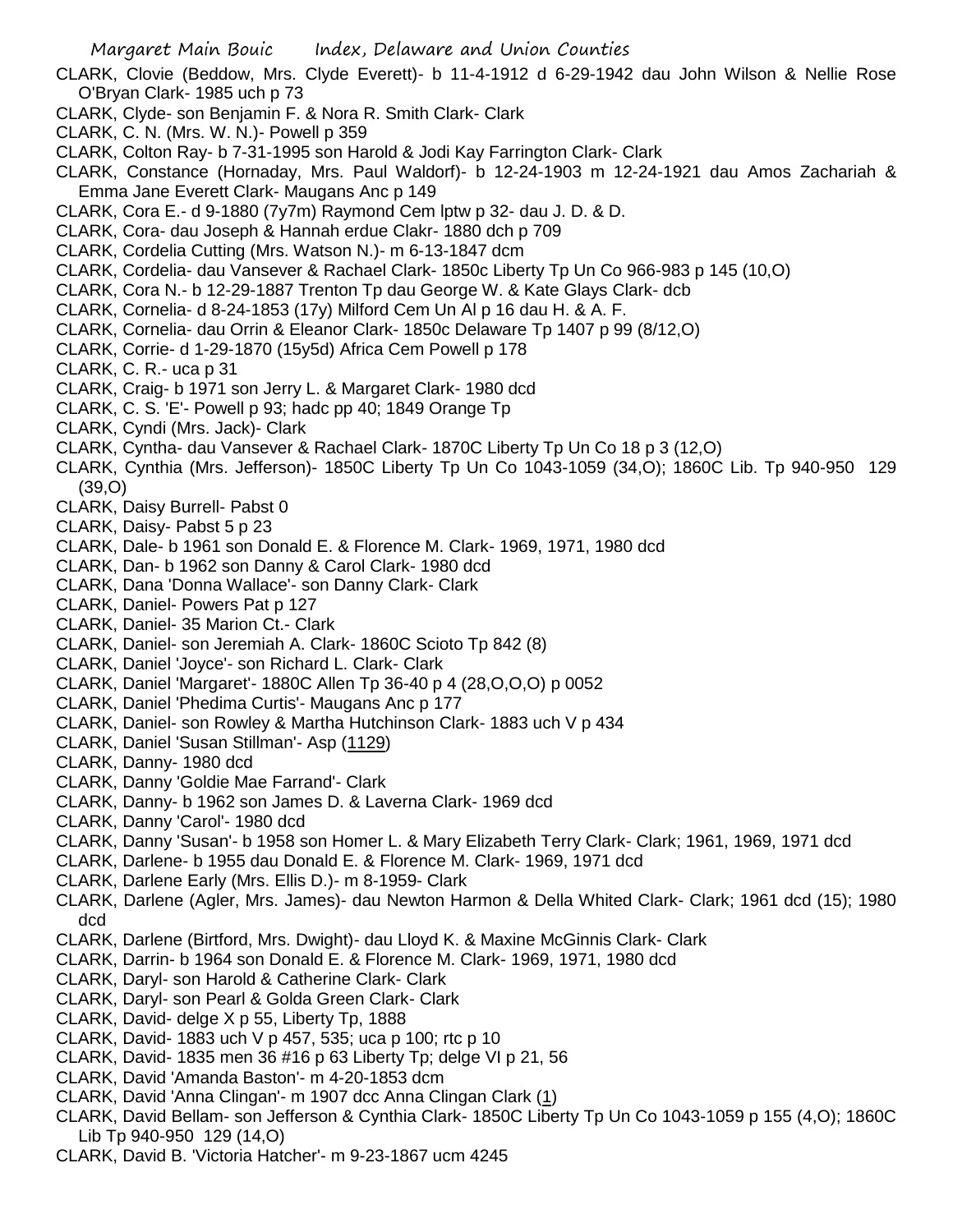- CLARK, David- b 1964 son Carlos & Mary L. Clark- 1980 dcd
- CLARK, David 'Catherine Piper'- b 6-9-1829 m 10-27-1850 dcm d 3-20-1864 GAR Powell p 121 Center Village Cem
- CLARK, David- son Dwight M. & Phyllis A. Clark- 1971, 1973 ucd
- CLARK, David- son Elihu & Catherine Clark- 1850C Oxford Tp 2692 p 152 (16,O)
- CLARK, David H. 'Laura Humphrey'- m 12-1-1822 dcga p 9 Del Pat & Fr Chron- 1880 dch p 655
- CLARK, David- son John & Mary H. Clark- 1850C Liberty Tp Del Co 1600 p 106 (8,O); hadc p 34 1849 Liberty Tp
- CLARK, David? 'L.' d 9-17-1852 (62y20d) Powell Cem Powell p 166
- CLARK, David- son Moses & Elizabeth King Clark- dumch p 350; 1850C Harlem Tp 628 p 57 (21,O)
- CLARK, David- son Richard L. Clark- Clark
- CLARK, David 'Sarah'- Pabst 3 p 14
- CLARK, David 'Susannah Barrass'- m 6-10-1839 dcm
- CLARK, Dawn Ernestine (Burger, Mrs. William LeRoy)- b 2-16-1949 m 9-1-1967 dau Dwight M. Clark- Clark; St. Paul p 29
- CLARK, Dean A. 'Amy L. Bauman'- m 1-28-1983 son Donald Clark- Clark
- CLARK, Dean A. 'Vanessa'- 1971, 1973, 1975 ucd
- CLARK, Dean- b 1973 son Dean A. & Vanessa Clark- 1975 ucd
- CLARK, Dean- b 1954 son Donald E. & Florence M. Clark- 1969, 1971 dcd
- CLARK, Dean- b 1953 son Floyd E. & Lucille M. Neill- 1967 ucd
- CLARK, Deavena (Mrs. John)- Clark
- CLARK, Debbie (Mrs. Leslie)- Clark
- CLARK, Debbie (Little, Mrs. Ezra)- dau Claude & Susie Caldwell Clark- Clark
- CLARK, Deborah (Benjamin, Mrs. Joseph)- m 4-3-1722 Powers Pat p 32, 74
- CLARK, Deborah Claudine Morris (Mrs. James Kenneth)- m 12-15-1974 dau Clinton Morris- Clark
- CLARK, Deborah (Mrs. George D.)- dcw Bk 1 p 72
- CLARK, Deborah Moore (Mrs. Charles)- m 7-31-1805, delge VIII p 68
- CLARK, Debra (Christian, Mrs. Doug)- b 1956 dau Bernard J. & Dorothy A. Fisher Clark- Clark; 1971 dcd
- CLARK, Debus Kilgore (Mrs. William)- m 8-29-1810 Madison Co unec IV p 21
- CLARK, Dell- b 5-11-1966 Oak Grove Cem Clark
- CLARK, Della Whited (Mrs. Newton Harmon)- b 9-12-1915 d 1-24-1993 (77) Sunbury Mem. Pk.- dau Reese & Rachel McVay Whited- Clark; 1961, 1969, 1971, 1980 dcd
- CLARK, Dellah- dau Nehemiah G. & Rachel Emerson Clark- 1860C Allen Tp 712-719 p 98 (6,O)
- CLARK, Delores (Campbell, Mrs. )- dau Charles T. & Elizabeth J. Patrick Clark- Clark
- CLARK, Delores (Millisor, Mrs. )- dau Pearl & Golda Green Clark- Clark
- CLARK, Deloreis (Mrs. N. Thomas)(Pelletier, Mrs. )- Clark
- CLARK, Denise Wynne (Bailey, Mrs. John Kevin)- b 12-14-1967 m 8-4-1990 dau David Clark- Bailey; Clark; St. Paul p 131
- CLARK, Dennis- b 1965 son Frank R. & Margaret C. Clark- 1975 ucd
- CLARK, Dennis M. 'Nancy L.'- 1973 ucd
- CLARK, Derwood- 1880C Radnor Tp p 475C
- CLARK, Detia Mable- b 9-23-1891 dau William N. & Lizzie Burrell Clark- dcb
- CLARK, Dexter 'Fanncy Mary Maine'- m 3-12-1837- Asp (1189)
- CLARK, Diana (Bethard, Mrs. Alex)- m 10-26-1833 ucm 365- dau James B. & Elizabeth Carney Clark- 1883 uch  $V$  p 358; unec III p 8
- CLARK, Diana- b 1951 dau Donald E. & Florence M. Clark- 1969 dcd
- CLARK, Diane Halley (Mrs. Jim)- dau Robert & Shirley Halley- Clark
- CLARK, D. (Mrs. J. D.)- lptw p 32
- CLARK, Dolly (Cameron, Mrs. )- dau John & Lizzie Mae Maugans Clark- Maugans Anc p 32
- CLARK, Dolly- b 1957 dau Donald E. & Florence M. Clark- 1969, 1971 dcd
- CLARK, Dolores (Mrs. James)- Clark; 1959 ucd
- CLARK, Don R.- son Donald B. Clark- Clark
- CLARK, Donald B. 'Dortha E. Herriott'- d 7-11-1974 (85) bur Marion- Clark
- CLARK, Donald Bret- b 10-11-1959 son Donald & Kathleen Frances Thompson Clark- Clark; Rausch 1921111 III p 308
- CLARK, Donald E. 'Florence M.)- 1969, 1971, 1980 dcd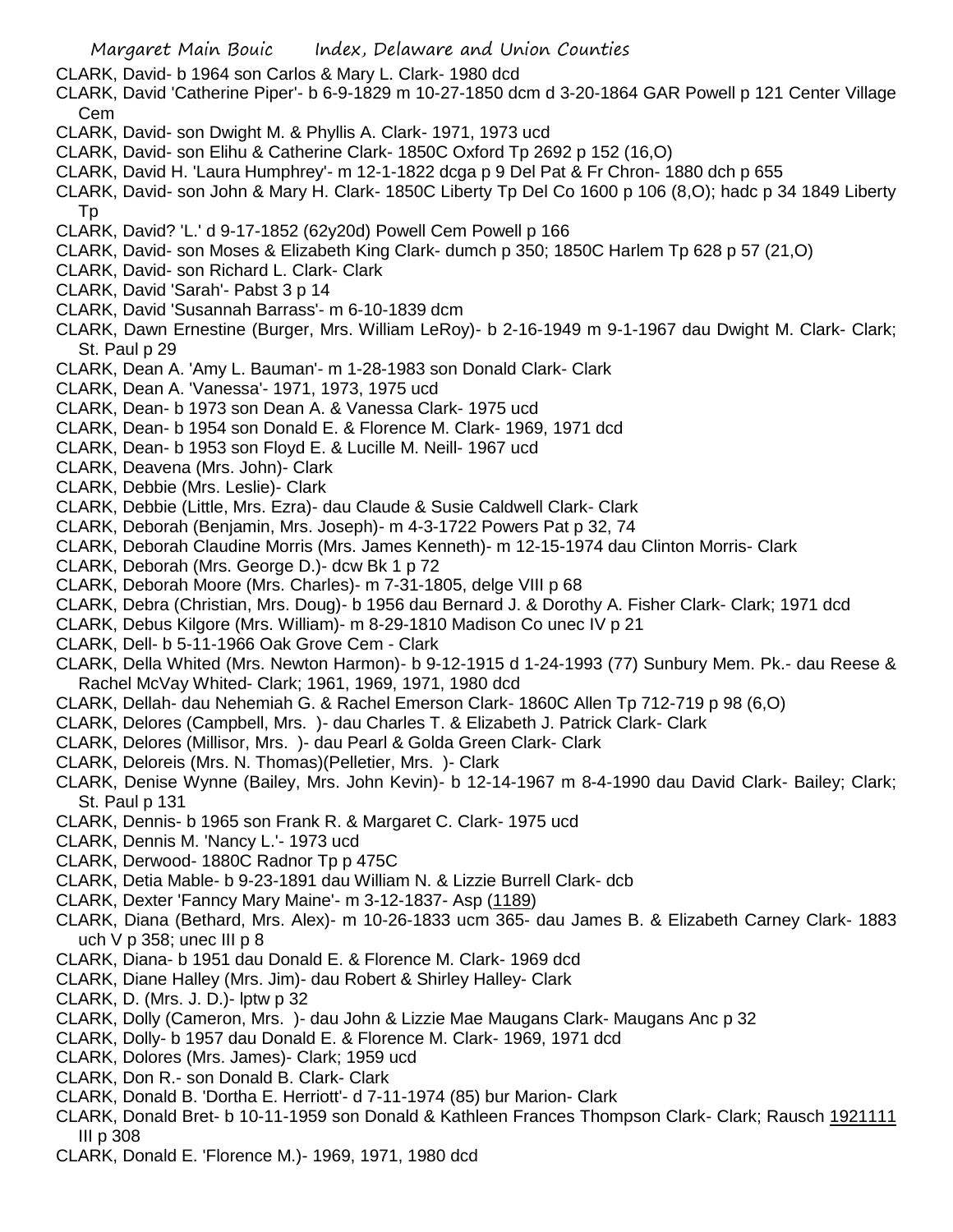- CLARK, Donald- son Floyd E. & Lucille Neill Clark- Tossey
- CLARK, Donald H. 'Linda'- 1969, 1980 dcd
- CLARK, Donald- son Homer D. Clark- Clark
- CLARK, Donald J.- son Mary Elizabeth Clark- Clark; 1971 dcd
- CLARK, Donald Joseph 'Kathleen Frances Thompson'- m 4-4-1959 son Newton & Florine Clark- Clark; Rausch 192111 III p 308
- CLARK, Donald son Lewis & Susie E. Bartram Clark- Clark
- CLARK, Donald R. 'Betty Lou Morgan'- b 3-24-1924 d 10-30-1990 (66) bur Glendale Cem- son Pearl & Golda Green Clark- Clark
- CLARK, Donna- genealogist Ross Co- delge V p 30
- CLARK, Donna J. (Akers, Mrs. Kenneth)- dau Clayton Clark- Clark
- CLARK, Donna (Johnson, Mrs. )- d 6-6-1992 dau Herman E. & Eppie Honaker Clark- Clark
- CLARK, Donna Kay Black (Mrs. Roy G.Jr.)- dau Dwight & Myrtle Black- Clark; 1980 dcd
- CLARK, Donna Stover (Mrs. Homer L.,Jr.)- m 5-21-1983 dau Ira Stover- Clark
- CLARK, Donna Walker (Mrs. Rodney)- m 3-7-1971- Clark
- CLARK, Donna Wallace (Mrs. Dana)- dau Joseph Wallace- Clark
- CLARK, Dora Belle Pontius (Mrs. Charles)- b 5-8-1874 d 9-13-1967 bur Rockford- dau William & Melinda Pontius- Clark
- CLARK, Dora Jane Fulton (Mrs. George T.)- d 3-26-1969 (73) bur Marion- Clark
- CLARK, Dorcas Bosworth (Mrs. Edward)- dau Hanniel & Abigail Scott Bosworth- Powers p 77, 254
- CLARK, Doris (Henry, Mrs. James)- dau Earl W. Clark- Clark
- CLARK, Doris (Linstedt (Mrs. Lawrece A.)- b 6-11-1910 m 6-11-1934 d 11-11-1996 (86) bur Grand Prairie Cem- dau Benjamin & Bertha Strawser Linstedt- Clark
- CLARK, Doris (Martin, Mrs. )- dau Clarence W. & Mary E. Gorsuch Clark- Clark
- CLARK, Doris (Rausch, Mrs. Richard)- dau Russell Beach & Hazel Adelva Cott Clark- Clark
- CLARK, Doris (Smith, Mrs. )- dau Danny M. & Goldie Mae Farrand Clark- Clark
- CLARK, Dortha E. Herriott (Harbin, Mrs. )(Mrs. Donald B.)- d 9-1-1976 (64)- Clark; Herriott
- CLARK, Dorothy A. Fisher (Mrs. Bernard J.)- Clark; 1971, 1980 dcd
- CLARK, Dorothy- d 1923 (3wks)- dau George W. & Ida Clark- Raymond Cem lptw p 29
- CLARK, Dorothy J. Doss (Mrs. Frank W.)(Meadows, Mrs. )- m(2) 2-10-1954- Clark; 1967, 1973, 1979, 1981, 1983, 1991 ucd
- CLARK, Dorothy L.- b 1916 Price Cem djlm p 39
- CLARK, Dorothy (McCarty, Mrs. Ray)- dau Russell Beach & Hazel Adelva Clark- Clark
- CLARK, Dorothy (Murphy, Mrs. )(Bennett, Mrs. Randy)- dau George A. & Theresa Brown Clark- Clark
- CLARK, Dorothy (Snead, Mrs. )- dau Norman & Della Whited Clark- Clark
- CLARK, Douglas 'Betty'- son Lloyd K. & Maxine McGinnis Clark- Clark
- CLARK, Drena P.- b 11-28-1887 Harlem Tp dau Marshal & Rosa Dewards Clark- dcb
- CLARK, Drusilla Yarrington (Mrs. Jefferson B.)- m 2-11-1866 ucm 3908; 1870C Liberty T Un Co 112 p 14 (39,O)
- CLARK, Dwight A.- b 1860 d 1932 Milford Cem Un Al p 73- son Edward G. & Emily Clark; 1870C Union Tp 89- 88 p 12 (9,O); 1880C Union Tp 133 p 24 (19,O,Conn,Mass)
- CLARK, Mrs. D. W.- Powers Pat p 196
- CLARK, Dwight- McKitrick p 301
- CLARK, Dwight David H. 'Brenda Lee Mitchell'- m 8-27-1978 son Dwight Clark- Clark
- CLARK, Dwight M. 'Phyllis A.'- Clark; 1971, 1973, 1975, 1979, 1981, 1983, 1991 ucd
- CLARK, Earl- b 9-30-1901 Delaware Tp son Born & Emma Williams Clark- dcb
- CLARK, Earl Joseph- 1-21-1995 son Michael & Beverly Clark- Clark
- CLARK, Earl W. Sr.'Darlene H. Harter'- son Earl W. Clark- Clark
- CLARK, Earlene (Hughes, Mrs. )- dau Norman & Della Whited Clark- Clark
- CLARK, Earnest Calber- b 10-19-1884 Delaware Town son Asbury & Ida Brown Clark- dcb
- CLARK, Eber Gibson- b 5-13-1875 Oxford Tp son John M. & Ruth Sales Clark- dcb
- CLARK, E. (Mrs. C. S.)- Powell p 93
- CLARK, E. (Mrs. J.)- Claibourne Cem p 6
- CLARK, Mrs. Ed- unec III p 9
- CLARK, Eddie- b 1951- son Carlos & Mary Clark- 1961, 1969 dcd
- CLARK, Eddie- b 1957 son Edward G. & Margie A. Clark- 1969, 1971 dcd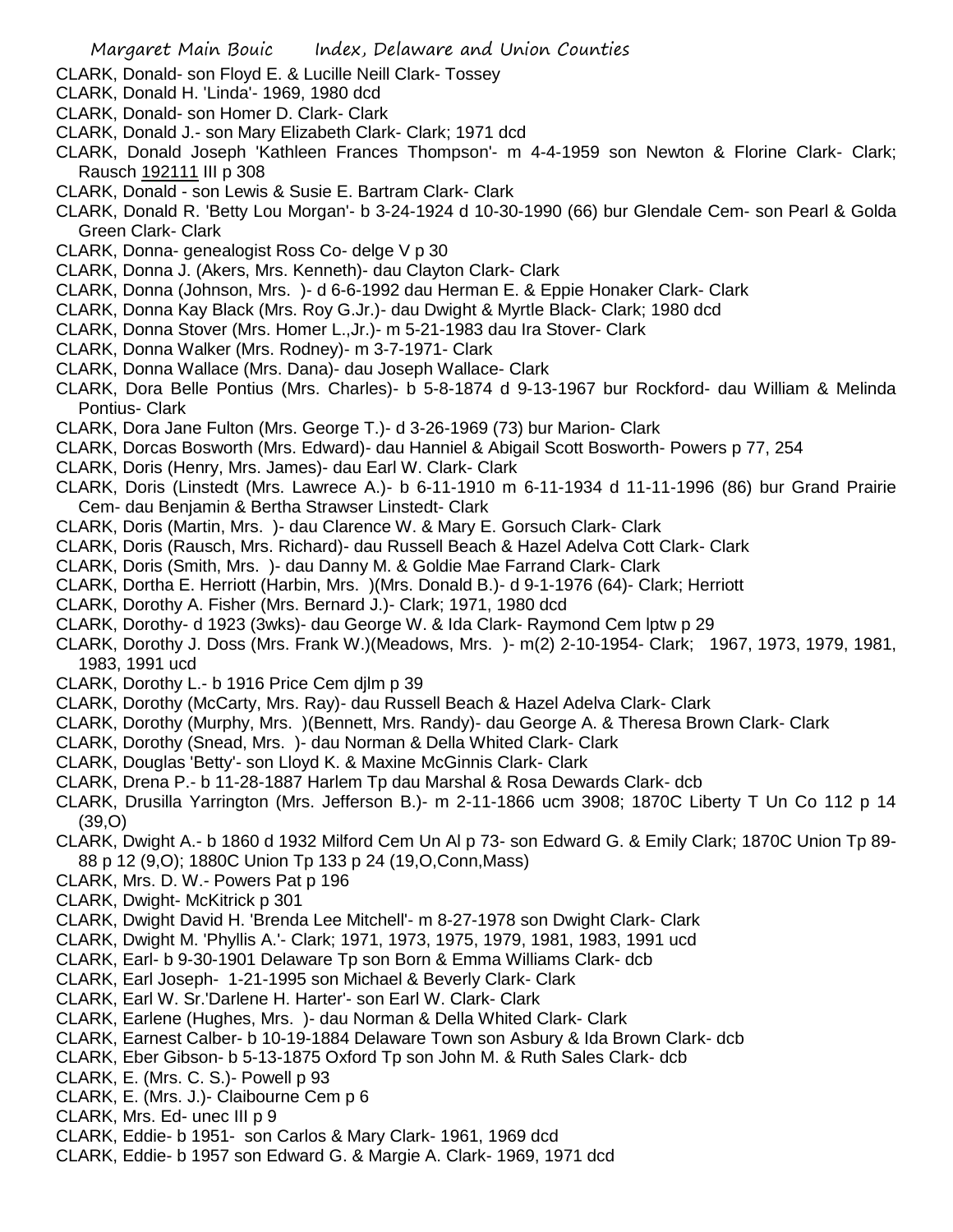- CLARK, Edgar- grandson George & Elizabeth Clark- 1880C Claibourne Tp 23-25 p 3 (7,O,O,O)
- CLARK, Edgar R. 'Rita H.'- Clark
- CLARK, Edith L.- b 1864 d 1951 Milford Cem Sec 6- Un Al p 73; uninf p 27
- CLARK, Edith Lucille (Barber, Mrs. Charles E.)- Cowgill p 71
- CLARK, Edith M.- b 9-13-1904 d 10-12-1906 dau Wilbur D. & Abbie Ege Clark- Weiser p 176
- CLARK, Edith Pearl Davisson (Mrs. Clifford M.)- b 11-15-1882 d 8-9-1964 dau Marion & Emma Crisler Thompson Clark- Clark; 1949, 1959 ucd
- CLARK, Edith W. (Mrs. William E.)- Tossey; 1969, 1971 dcd; 1979, 1981, 1983 ucd
- CLARK, Edmund (1807)- delge III p 9
- CLARK, Edna Howling (Mrs. James E.)- d 6-18-1961- Clark; 1915 uch p 919
- CLARK, Edna Mae Salyers (Mrs. James Leonard)- 1985 uch p 73
- CLARK, Edna May- b 5-1-1883 dau Henry & Susie Finley Clark- dumch p 351
- CLARK, Edna (Poole, Mrs. )- dau Danny M. & Golda Mae Farrand Clark- Clark
- CLARK, Edna Wilson (Mrs. Robert S.)- m 4-10-1928- Weiser p 462
- CLARK, Edward- hmp p 55
- CLARK, Edward (54-1886) Taylor Tp uninf p 3
- CLARK, Edward Charles 'Celia Marilla"Rilla" Jackson'- b 9-19-1872 d 9-30-1958 Bokescreek Cem p 60- son Aaron Clark; Clark- dcc Mary Clark Smart 2
- CLARK, Edward 'Dorcas Bosworth'- Powers p 77, 254
- CLARK, Edward E. 'Margie A.'- 1971, 1980 dcd
- CLARK, Edward G. 'Emily/Emile L.'- b 1822 d 1915 Milford Cem Un Al p 59- 1870C Union Tp 89-88 p 12 (48, Ct); 1880C Union Tp 133 p 24 (58, Conn,Conn,Conn); uca p 39 p 0076
- CLARK, Edward H. 'Maggie E. Gabriel' m 11-11-1880 ucm 6837 -son Edward G. & Emily Clark- 1870C Union Tp 89-88 p 12 (14,O); 1880C Union Tp 133 p 24 (24,O,Conn,Mass)
- CLARK, Edward- grandson John Watts- dcw Bk 2 p 402
- CLARK, Edward M.- b 1-1900 son Henry & Francine S. Clark- 1900C Richwood 298-313 p 12A (2/12,O,Mich,O)
- CLARK, Edwin E.- Pabst 0
- CLARK, E. G. (Mrs. G. W.)- Powell p 225
- CLARK, E. H.- 1915 uch p 159
- CLARK, Eileen (Schrader, Mrs. )- dau Benjamin F. & Nora R. Smith Clark- Clark
- CLARK, E. (Mrs. J.)- Claibourne Cem p 6
- CLARK, Elaine Ann Weaver (Mrs. Mark)- b 4-23-1952 dau Calvin Pearl & Caroline Beatrice Wylie Weaver-John Weaver IV 177211
- CLARK, Eleanor- dau Caleb & Rachael Beltz Clark-,1850C Allen Tp 1409-1427 p 210 (3,O)- see Ellen
- CLARK, Eleanor (Mrs. Carrol R.)- 1961, 1969, 1971, 1980 dcd
- CLARK, Eleanor (Higley/Higby, Mrs. Elisha)- m 1-17-1841 ucm 692 unec V p 37
- CLARK, Eleanor- dau James B. & Elizabeth Carney Clark- 1883 uch V p 358
- CLARK, Eleanor (Mrs. Jesse)- 1860C Liberty Tp Un Co 1069-1079 p 147 (23,O)
- CLARK, Eleanor (Kent, Mrs. John)- m 3-2-1834 ucm 367- unec III p 8
- CLARK, Eleanor K. Pupenbrok (Mrs. )- d 5-23-1978(720 bur St. Joseph's, Cols.- Clark
- CLARK, Eleanor (Mrs. Nathan)- 1883 uch V p 501
- CLARK, Eleanor (Mrs. Orrin)- 1850C Delaware Tp 1407 p 99 (39, NJ)
- CLARK, Elenora- dau Daniel & Margaret Clark- 1880C Allen Tp 36-40 p 5 (3,O,O,Ky)
- CLARK, Elias- son George & Manerva Clark- 1880C Leesburg Tp 258 p 26 (7,O,O,O)
- CLARK, Eli L.- Pabst 0
- CLARK, Elihu 'Catherine'- 1850C Oxford Tp 2692 p 152 (42, NY); 1835 men #1 p 78 Oxford Tp; 1880C Oxford Tp p 388C; delge VI p 71
- CLARK, Elihu 'Margaret Felky'- m 10-10-1863 dcm d 3-24-1845 Marlborough Cem 152; 1908 dch p 390, 640, 643; 1840C Marlborough Tp 249 (20-30); delge VI p 57
- CLARK, --- b 3-15-1868 Oxford Tp son Elihu & Margaret Clark- dcb
- CLARK, ---- b 5-8-1868 Delaware Tp dau E. & ---Clark- dcb
- CLARK, Elihu 'Mary Keene'- d 3-24-1847(71-4-27) Marlborough Cem p 151 Powell p 364- 1880 dch p 209, 535; dumch p 276,
- CLARK, Elihu- son Elihu & Catherine Clark- 1850C Oxford Tp 2692 p 152 (9,O)
- CLARK, Elihu- son Isaac R. & Clarissa Clark- 1850C Oxford Tp 2695 p 153 (13,O)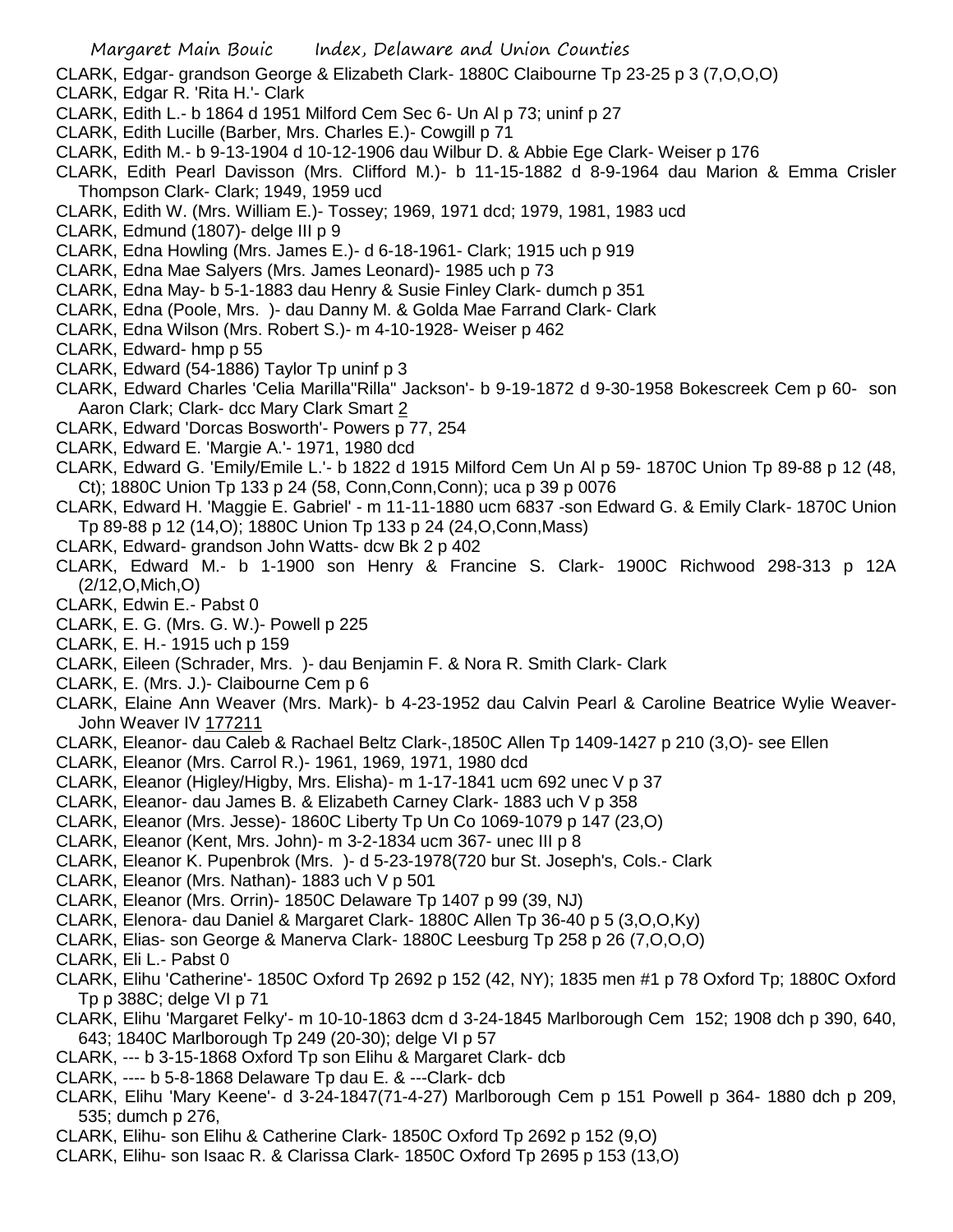- CLARK, Elijah- d 12-18-1848 (75-7-8) Fancher Cem Powell p 127
- CLARK, Elijah- son Charles Clark- dcw Bk 1 p 91
- CLARK, Elijah- son Moses & Elizabeth King Clark- Pabst 0; dumch p 350; 1850C Harlem Tp 628 p 57 (20,O); delge VI p 8, 24
- CLARK, Elijah, Jr. 'Mary Brown'- m 4-20-1837 dcm
- CLARK, Elise (Greenleaf, Mrs. )- dau Bell & Bessie Dibrell Clark- Clark
- CLARK, Elisha- son Israel,Jr. & Rhoda Clark- delge VIII p 68
- CLARK, Elisha- heir of Nathan Clark- dcw Bk 2 p 54; 1835 men 17 #68 p 25 Brown Tp
- CLARK, Eliza Asher (Mrs. Shepherd)- b 8-25-1838 m 4-16-1870 dau John & Deborah Asher- dumch p 76; 1915 uch p 919; 1900C Allen Tp 191-195 p 9A (67,O,Pa,Pa)
- CLARK, Eliza Basward (Mrs. Levi)- 1908 dch p 699
- CLARK, Eliza (Boardman, Mrs. Charles H.)- m 2-24-1843 dcm
- CLARK, Eliza (Boyd, Mrs. Bishop)- m 11-29-1863 dcm; 1880 dch p 828; 1850C Trenton Tp 821 p 69 (6,O)
- CLARK, Eliza C. (child)- Shawtown Cem- Powell p 359
- CLARK, Eliza (Crego, Mrs. Charles)- dau Levi & Eliza Basward Clark- 1908 dch p 699
- CLARK, Eliza F. (Levings, Mrs. Stephen)- m 5-13-1861 dcm
- CLARK, Eliza Gilmore (Mrs. Richard)- m 12-1836 dau Ross & Sarah White Gilmore- 1883 uch V p 293; 1870C Jerome Tp 51 p 7 (56, Ireland); 1880C Jerome Tp 255-262 p 26 (44,Irel,Irel,Irel)
- CLARK, Eliza Jane- d 2-27-1841 (1m6d) dau H. & J.- Cole Cem Powell p 160
- CLARK, Eliza J. (Davidson, Mrs. Daniel)- m 6-15-1837 ucm 426; unec III p 29
- CLARK, Eliza Jane (Deck/Decker, Mrs. William W.)- m 8-3-1848 ucm 1331; unec VII p 39; dau Henry Clark-1850C Claibourne Tp 95 p 16 (24,O)
- CLARK, Eliza- dau John & Rhoda Clark- 1850C Trenton Tp 833 p 70 (19,O)
- CLARK, Eliza (Linn, Mrs. Aaron)- dau John C. & Elizabeth Clark- 1915 uch p 624; 1985 uch p 92
- CLARK, Eliza (Mrs. Richard)- unec VII p 62
- CLARK, Eliza Weedon (Trove, Mrs. Rev. Peter Howison)- d 3-1894- Howison (136)
- CLARK, Elizabeth- unclaimed letter 1843, unec XII p 65
- CLARK, Elizabeth- 1830C Millcreek Tp 390 (30-40); 1840C Mil Tp 1368 (50-60)
- CLARK, Elizabeth- 1860C Taylor Tp 985-1002 p 131 (19,O)
- CLARK, Elizabeth- 1880C Orange Tp p 347A
- CLARK, Elizabeth- Powell p 182
- CLARK, Elizabeth (Mrs. A.)- Un Cl p 80
- CLARK, Elizabeth A. (Clingham, Mrs. Andrew J.)- m 2-17-1842 Madison Co unec IX p 56
- CLARK, Elizabeth (Mrs. Asa)- 1870C Liberty Tp Un Co 118 p 15 (51,O)
- CLARK, Elizabeth (Bruce, Mrs. George)- b 11-16-1642 m 12-28-1659 d 8-13-1700- Hutchisson p 38
- CLARK, Elizabeth- d 3-6-1868 (18-7-27) Broderick Cem Un Al p 88 dau Caleb & Rachel Clark; dumch p 345; 1850C Allen Tp 1409-1427 p 210 (3,O); 1860C Allen Tp 723-730 p 100 (19,O)
- CLARK, Elizabeth Carney (Mrs. James)- 1883 uch V p 358; 1860C Dover Tp 218 (69, Va0; djlm p 10
- CLARK, Elizabeth (Mrs. Dale)- dau Walter & Lois Clark- Clark
- CLARK, Elizabeth (Davenport, Mrs. George)- m 11-17-1857 dcm
- CLARK, Elizabeth Dey (Mrs. Israel)- delge VII p 32, 4th wife
- CLARK, Elizabeth- dau Elihu & Catherine Clark- 1850C Oxford Tp 2692 p 152 (11,O)
- CLARK, Elizabeth- dau Emily J. Clark- 1961 dcd (16)
- CLARK, Elizabeth Fancher (Mrs. Moses)- b 9-28-1817 m 3-7-1837 dcm d 6-13-1862 Stark Cem Powell p 207; dumch p 350; 1850C Harlem Tp 628 p 57 (31,O)
- CLARK, Elizabeth Gamble (Mrs. Thomas)- Clark
- CLARK, Elizabeth (Mrs. George)- 1870C Claibourne Tp 81-79 pp 10 (52,O); 1880C Claibourne Tp 23-25 p 3 (62, O,Penn,Penn)
- CLARK, Elizabeth Goodhue (Mrs. Satchel)- b 4-25-1795 d 4-20-1876 Africa Cem Powell p 178
- CLARK, Elizabeth- sister Homer D. Clark- Clark
- CLARK, Elizabeth Green (Mrs. Angus)- dau Nehemiah Green- d 3-20-1881 (91)- dumch p 76, 345; 1915 uch p ; 1883 uch V p 473; 1880C Allen Tp 217-231 p 22 (89, Pa,Pa,Pa) p 060A
- CLARK, Elizabeth (Hurlburt, Mrs. Lee)- b 1818 d 1894- dcc Robert Wells 15; dcq Forrest Bale 11
- CLARK, Elizabeth (Hutchinson, Mrs. Elisha H.)- Hutchisson p 72
- CLARK, Elizabeth- dau Israel,Jr. & Margaret/Elizabeth Dey Clark- delge XIV p 68
- CLARK, Elizabeth (Mrs. James B.)- d 2- 1870/9 (77-3-13) Buxton Cem djlm p 8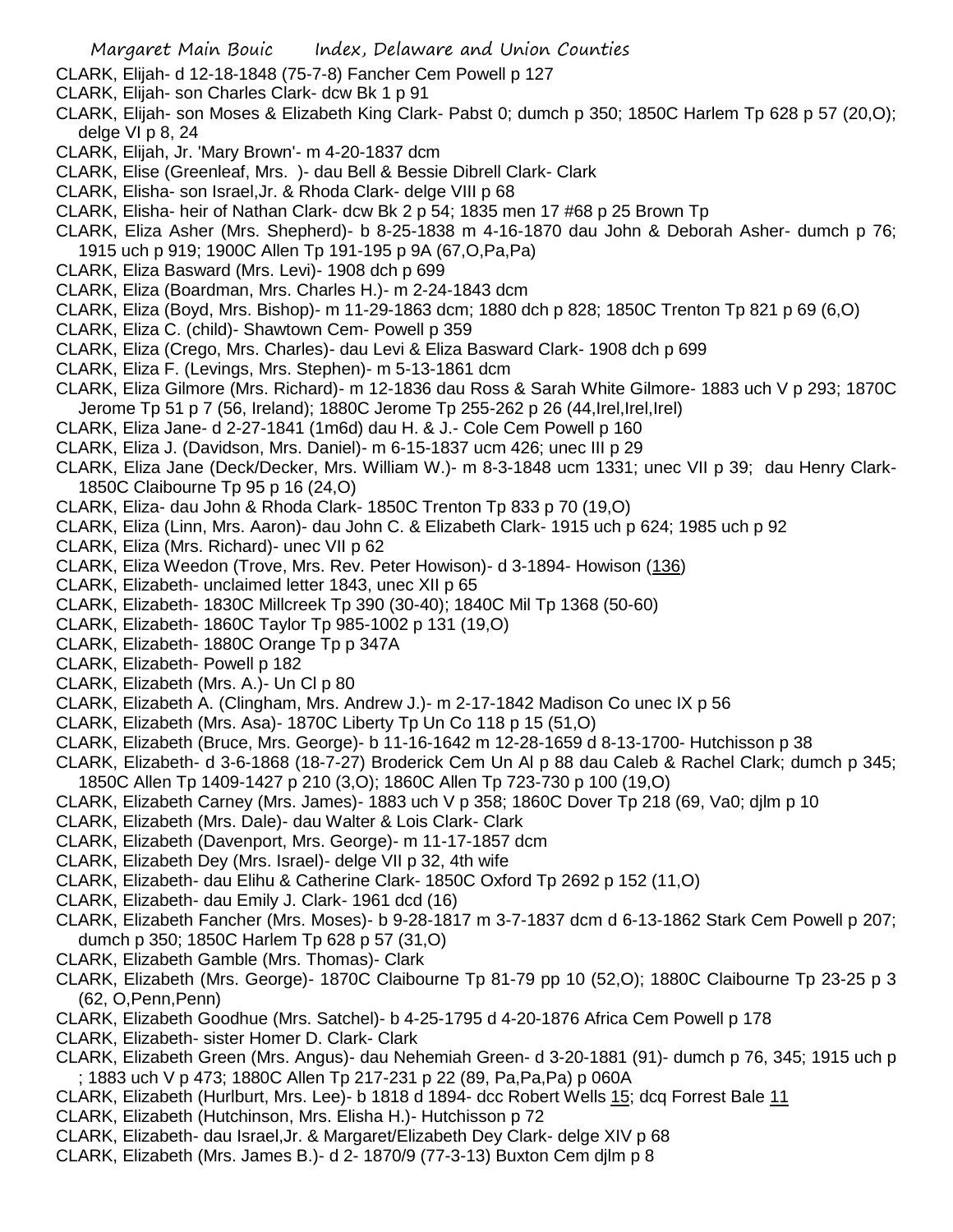- CLARK, Elizabeth- dau James & Sarah Clark- 1850C Thomson Tp 79 p 188 (14,O)
- CLARK, Elizabeth Jane Grigsby (Mrs. Sylvester)- m 1-17-1856 dcm
- CLARK, Elizabeth Jane (Kinney, Mrs. Ralph Allen)- dau Charles M. & Emily Jane Ulrey Clark- Clark
- CLARK, Elizabeth (Mrs. Jerry)- Clark
- CLARK, Elizabeth (Mrs. John C.)- 1915 uch p 624
- CLARK, Elizabeth- dau John T. & Mary Bladk Clark- 1850C Thomson Tp 64 p 188 (5,O)
- CLARK, Elizabeth J. Patrick (Mrs. Charles T.)- b 12-19-1912 d 9-15-1978 dau William & Ona Hickman Patrick-Clark
- CLARK, Elizabeth (Kilgore, Mrs. David)- m 11-24-1818 Madison Co unec IV p 51
- CLARK, Elizabeth King (Mrs. Moses)- dumch p 350
- CLARK, Elizabeth Knotter (Mrs. Chelson O.)- b 1-9-1928 m 8-13-1949- Weiser p 68
- CLARK, Elizabeth (McAdow, Mrs. William)- m 2-11-1866 ucm 3907
- CLARK, Elizabeth McCray (Mrs. Moses W.)- m 3-10-1840 Madison Co unec IX p 31
- CLARK, Elisabeth R.- dau Mary Clark- 1850C Liberty Tp Un Co 889-906 p 133 (5,O)
- CLARK, Elizabeth- b 3-1818 mother of Mercy Hollister- 1900C Claibourne Tp 3 p 1 (82,O,Penn,Penn)
- CLARK, Elizabeth- dau Moses & Elizabeth King Clark- dumch p 350
- CLARK, Elizabeth- dau Nehemiah G. & Rachel Emerson Clark- 1860C Allen Tp 712-719 p 98 (8,O)
- CLARK, Elizabeth Reed (Mrs. Asa)- m 9-18-1862 ucm 3332
- CLARK, Elizabeth- dau Richard & Eliza Gilmore Clark- 1883 uch V p 293
- CLARK, Elizabeth- dau Robert & Mary Ann Clark- 1850C Brown Tp 2902 p 160 (18,Pa?)
- CLARK, Elizabeth (Mrs. Robert)- d 6-5-1850 (74-10-7) Marlborough Cem p 152 Powell p 292
- CLARK, Elizabeth Russell (Mrs. Jasper W.)- m 7-11-1839 dcm
- CLARK, Elizabeth S.- d 5-12-1867 (15y6m) dau William & Lovelia Clark- Shawtown Cem Powell p 359
- CLARK, Elizabeth (Shaffer, Mrs. William)- dumch p 345; 1915 uch p 918
- CLARK, Elizabeth (Smith, Mrs. Cicero C.)- m 7-15-1860 dcm
- CLARK, Elizabeth (VanSickle, Mrs. Oliver Abraham)- m 4-18/16-1854 dcm d 12-7-1907 prob dau James & Sarah Wilson Clark- delge IV p 59, V p 48, X p 40; ped Alene Altenbach 31
- CLARK, Elizah- 1835 men 31 #94 p 54 Harlem Tp
- CLARK, Ella, Miss- WCTU- unec III p 57
- CLARK, Ella Christine Shettel (Mrs. James)- b 12-7-1903 m 9-8-1928 dau David Merkel & Carrie M. Olsen Shettel- Weiser p 451
- CLARK, Ella M.- 1969 dcd
- CLARK, Ella May (Cline, Mrs. Arlington)- Schultz p 4
- CLARK, Ella Newsome (Mrs. Lewis A.)- Clark
- CLARK, Ellen- 1880C Claibourne Tp 107-118 p 11 (28, O,O,O) p 0196; 1900C Richwood 319-337 p 12B (48,O,O,O)
- CLARK, Ellen (Caykendall, Mrs. Peter)- , 2-4-1857 dcm
- CLARK, Ellen (Mrs. Charles)- Clark (Pt. Richey, Fla)
- CLARK, Ellen (Mrs. Charles)- 1870C Paris Tp 161-162 p 22 (20,O) black
- CLARK, Ellen (Ream, Mrs. Uriah D.)- m 9-15-1879 ucm 6531 d 9-10-1881 (34-6-23) Broderick Cem Un Al p 86- dau Caleb & Rachel Beltz Clark- dumch p 345; 1870C Allen Tp 156-149 p 10 (23,O); 1880C Allen Tp 131-141 p 14 (32,O,Va,Pa)
- CLARK, Ellie G.- b 6-1895 dau George W. & Lucy Stithem Clark- 1900C Jerome Tp 156-165 p 7B (4,O,O,O)
- CLARK, Ellis D. 'Darlene Early'- m 8-1959- Clark
- CLARK, Ellis G. 'Gertrude''Naomi'- d 8-14-1984 (85) bur Radnor- Clark
- CLARK, Elmer 'Fern Daily'- son George & Alice Freshwater Clark- Freshwater p 227
- CLARK, Elmer Fred- b 12-28-1883 Delaware Town -son George & Alice Freshwater Clark- dcb
- CLARK, Elnore (Mrs. Robert)- 1971 dcd
- CLARK, Elsie- dau Carlos & Mary Clark- 1961 dcd (15)
- CLARK, Elsie- dau Elihu & Catherine Clark- 1850C Oxford Tp 2692 p 152 (7,O)
- CLARK, Elsie Poike (Turner, Mrs. Harry) (Mrs. Robert)- b 10-5-1887 m(2) 1961 d 1-31-1978 dau Fred & Martha Poike- Clark; 1959, 1967, 1971, 1973, 1975 ucd
- CLARK, Elwood- son Floyd & Lucille Neill Clark- Neill 4; Tossey 5; Clark
- CLARK, Ely D.- b 12-23-1872 Delaware Town son John E. & Mary Brown Cark- dcb
- CLARK, Emanuel- son Thomas & Mary Clark- 1883 uch IV p 469, 535; 1850C Liberty Tp Un Co 1026-1043 p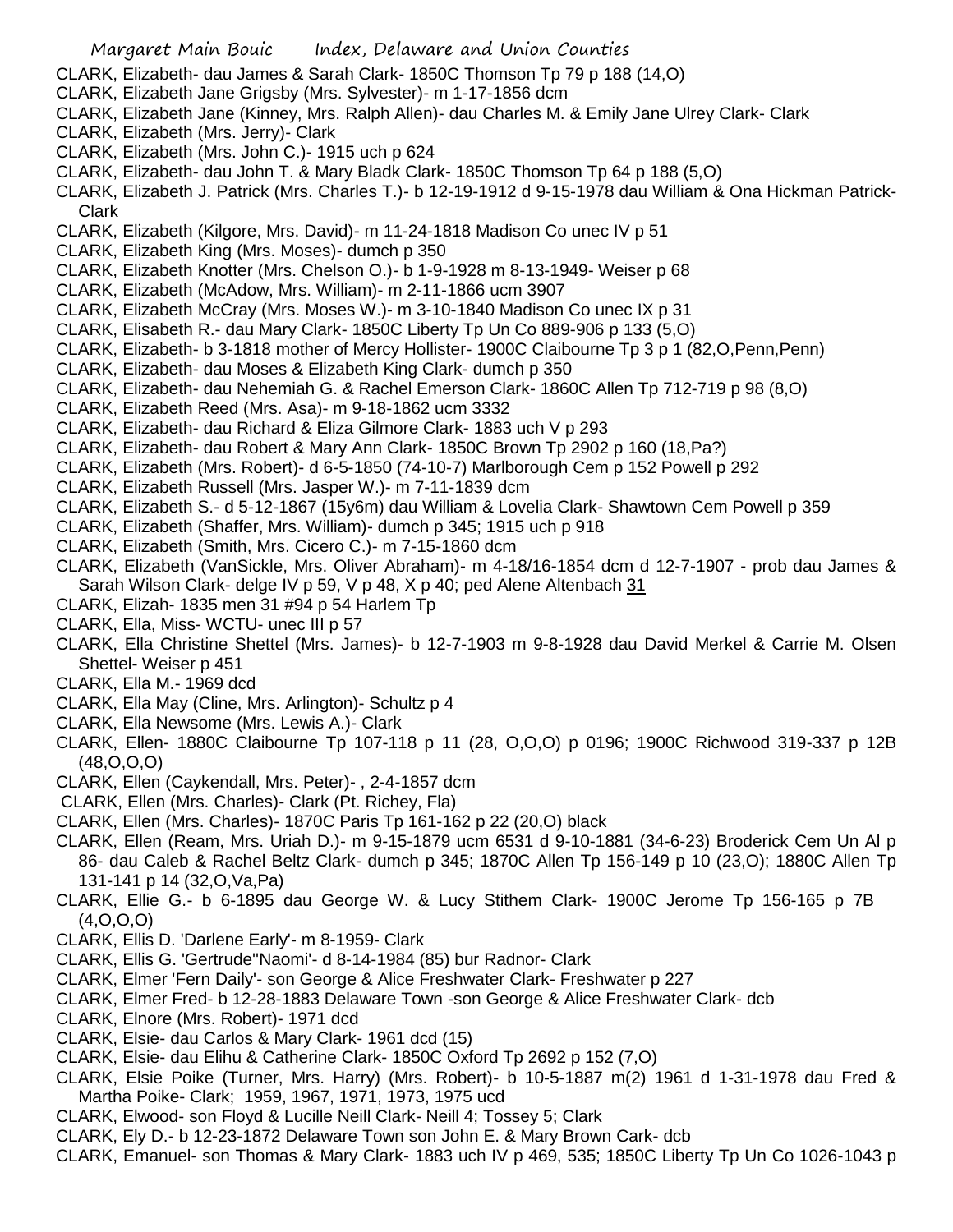153 (20,O); 1860C Liberty Tp 997-1007 p 137 (26, Pa)

- CLARK, Emelie (McKitrick, Mrs. Beach Adair)- b 1889 d 1965 dau Dwight Clark- McKitrick p 301
- CLARK, Emeline Elizabeth (Wheeler, Mrs. Elisha Packer)- Asp (395-2)
- CLARK, Emilie- heir of William Croghan- dcw Bk 2 p 114
- CLARK, Emily (Mrs. )- Clark
- CLARK, Emily A. Krider (Mrs. Michael W.)- m 11-15-1866 ucm 4083
- CLARK, Emile/Emily L. (Mrs. Edward G.)- Milford Cem Un Al p 59; 1870C Union Tp 89-88 p 12 (35, Mass); 1880C Union Tp 133 p 24 (46, Mass,Vt,Vt)
- CLARK, Emily- dau Henry & Julian Clark- 1850C Liberty Tp 1479 p 102 (15,O)
- CLARK, Emily J.- 1961 dcd
- CLARK, Emily Jane Ulrey (Mrs. Charles M.)- b 10-5-1907 d 2-17-1993 (85) Oak Grove- dau Newton & Patsy Smith Ulrey- Clark
- CLARK, Emily/Emma McKeand (Mrs. Lewis)- b 6-11-1849 d 11-27-1922 dau John & America McComas McKeand- ped Dwight Park Marshall 7 by Lulu Mae Keathly- unec XIII p 11, XIV p 21
- CLARK, Emma- Pabst 2 p 22
- CLARK, Emma- d 9-1864 Clark Cem Liberty Tp lptw p 12
- CLARK, Emma (Mrs. Bowen)- d 1-6-1960 bur Oller Cem- Clark
- CLARK, Emma Walker (Mrs. Fancher Bemerton)- d 1-25-1963 (89)-Clark
- CLARK, Emma (Fleming, Mrs. Sidney)- m 4-3-1890 dau Loyd & Hannah Clark- Powell p 345; dumch p 277, 396
- CLARK, Emma- dau Isaiah & Phebe McIntyre Clark- 1870c Claibourne Tp 22 p 4 (4,O)
- CLARK, Emma Jane Everett (Mrs. Amos Zachariah)- b 8-18-1880 m 1-27-1903 d 6-28-1976 bur Pasedenadau Charles Wilder & Martha Mary Finley Everett- Maugans Anc p 148, 149
- CLARK, Emma Johnson (Mrs. John)- bc 1868 d 1965 ped Martha Vestal Clark #161 13-unec IX p 67
- CLARK, Emma L. Ferguson (Mrs. Azel J.)- b 10-1843 m 7-3-1871 ucm 4942; 1880C Jerome Tp 251-259 p 26 (36,O,Pa,NY); 1900C Jer. Tp 45-48 p 2B (56,Pa,Pa,Md); m 29y, 2 ch
- CLARK, Emmaline Firgler (Mrs. John)- ped Lorielee Thomas #196 23- unec X p 21
- CLARK, Emma May- dau Jennings & Flossie Clark- Clark
- CLARK, Emma Narie- b 5-25-1896 Concord Tp dau David & Sarah J. Jones Clark- dcb
- CLARK, Emory- ch Henry & Julian Clark- 1850C Liberty Tp 1479 p 102 (15,O)
- CLARK, Enoch- 1820C Union T 124 (26-45)
- CLARK, Eppie Honaker (Mrs. Porter)- Clark
- CLARK, Erdean Jones (Mrs. Roy)- dau Fred & Minnie Herriott Jones- Herriott 4,5; Pabst 8 p 38, 43
- CLARK, Ernest Robert- b 5-16-1952 d 9-13-1968 Oakdale Cem II p 226 (K-R7-12) son James Franklin & Hazel I. Rausch Clark- Rausch 133331 II p 122 1967 ucd
- CLARK, Estella Borders (Mrs. Lloyd H.)- b 8-30-2933 d 11-28-1995 (73) Sunbury Mem. Pk.- dau John & Vina Murry Borders- Clark; 1975 ucd
- CLARK, Estella- dau Rowley & Martha Hutchinson Clark- 1883 uch V p 434
- CLARK, Esther Ann (Conant, mrs. Alonzo)- m 11-22-1849 dcm
- CLARK, Esther Evelyn Starwalt (Mrs. Donald Crose)- b 5-13-1911 m 6-25-1934 dau Oliver Franklin & Bessie Ellen Seeley Starwalt- Weiser p 73
- CLARK, Esther (Kyrk, Mrs. David)- b 1792 m 8-1-1816 delge XI p 21, 81
- CLARK, Estill 'Margaret'- son Porter & Eppie Honaker Clark- Clark; 1971 dcd
- CLARK, Ethel Stringfellow (Mrs. Robert)- Clark
- CLARK, Ethelyn (Lockwood, Mrs.Russel M.)(Byrn, Mrs. Willard)- dau Orlen R. & Helen L. Sarver Clark- Clark CLARK, Etta- 1883 uch V p 601
- CLARK, Etta Reed (Mrs. Pearl)- 1915 uch p 1017
- CLARK, Ettora- b 1894 Raymond Cem lptw p 40
- CLARK, Mrs. Eugene- Pabst p 29
- CLARK, Eugene B.- son Rev. Ezra W. & Mary J. Clark- 1850C Genoa Tp 514 p 50 (1,O)
- CLARK, Eugene- son Fred Emerson & Carrie Patton Clark- Clark
- CLARK, Eugene- son Leo E. & Hazel Cook Clark- Clark
- CLARK, Eunice (Gorsuch, Mrs. David)- dau Mathew Clark- 1880 dch p 842
- CLARK, Eunice (Humphrey, Mrs. Gleason Wallace)- b 4-14-1914 m 2-5-1935 dau Amos Zachariah & Emma jane everett Clark- Maugans Anc p 149, 150
- CLARK, Eunice Phelps (Mrs. Angus)- m 11-12-1871 ucm 5009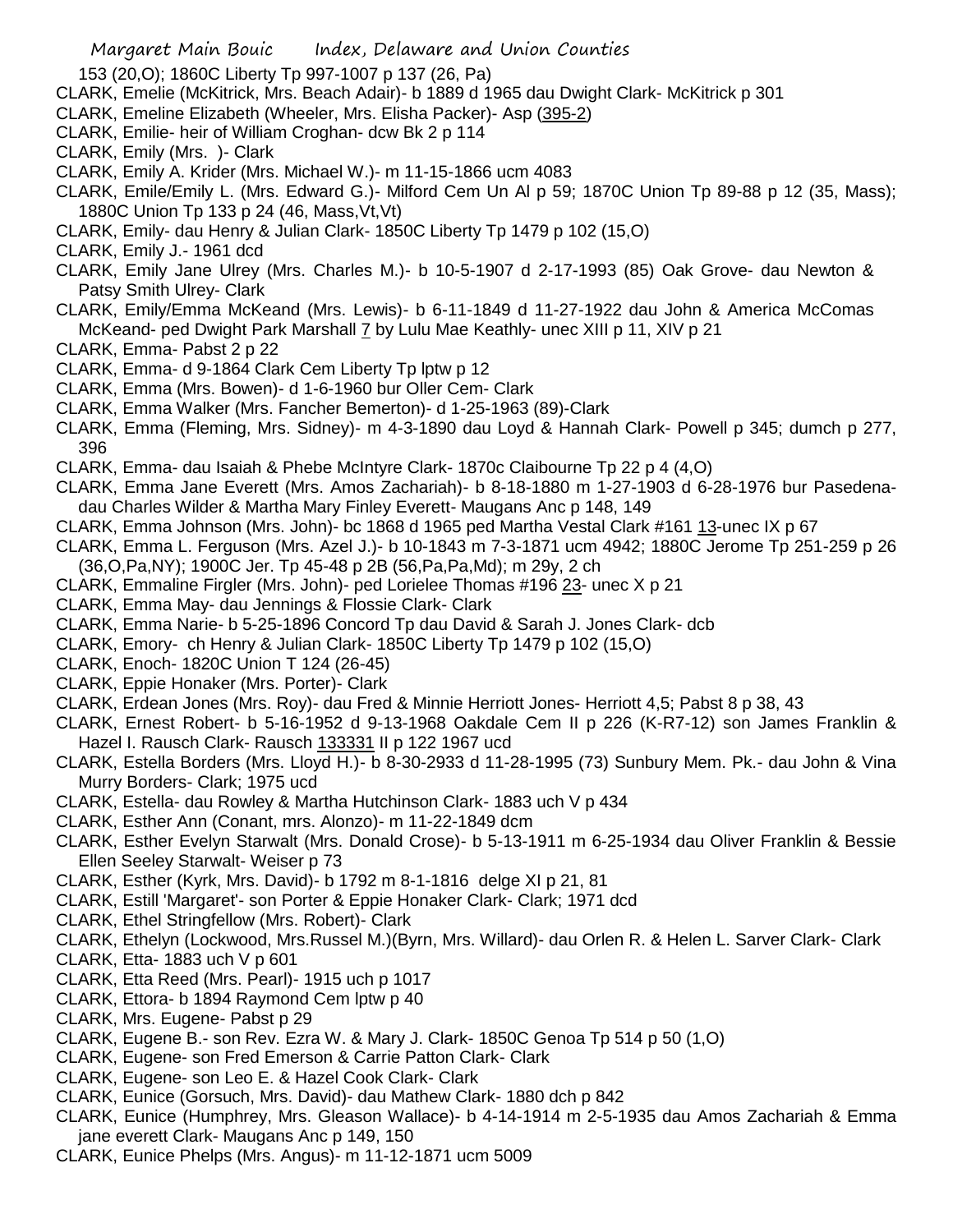- CLARK, Eva (Mrs. Harry J.)- Clark
- CLARK, Eva (Howison, Mrs. Andrew Jackson)- m 12-8-1890- Howison (191)
- CLARK, Eva L. Clark (Mrs. Charles F.)- Clark
- CLARK, Eva Lena Neer (Mrs. Charles I.)- b 11-11-1892 m 6-3-1912/3 d 1-17-1986 bur Woodstock- dau James M. & Alice Hughes Neer- Clark
- CLARK, Eva (Porterfield, Mrs. Byron)- dau Elihu & Margaret Felky Clark- 1908 dch p 643
- CLARK, Evaline- 1880C Brown Tp p 376
- CLARK, Evelyn M. (Bratton, Mrs. David P.)- b 10-4-1914 dau James & Mary Shettel Clark- Weiser p 462
- CLARK, Evelyn Willadean Taylor (Mrs. Merril Julius)(Downing, Mrs. Eldon Chesney)(Teynor, Mrs. Carry Gilbert)(McNeal, Mrs. Chester)- b 1-24-1925 m(1) 4-6-1943 div 1961 m(2) 8-6-1962 (3) 9-3-1965 div 1967 m(4) 5-29-1968 dau John Carpenter & Rachel Eunice Simkins Taylor- Genther p 63, 64
- CLARK, Rev. Ezra W. 'Mary J.'- 1840C Genoa Tp; 1850C Genoa Tp 514 p 50 (49, NY); hadc p 26; delge IV p 67
- CLARK, Ezra W. Jr.- son Rev. Ezra W. & Mary J. Clark- 1850C Genoa Tp 514 p 50 (11,O)
- CLARK, Fancher 'Emma Walker'- Clark; hadc p 105
- CLARK, Fannie M.- grad Delaware HS 1886, delge VII p 20
- CLARK, Fannie M.- d 6-11-1971 (88) Oak Grove Cem -sister John M. Clark- Clark; Pabst 7 p 22; 1961, 1969, 1971 dcd
- CLARK, Fanny Mary Maine (Mrs. Dexter)- b 12-16-1817 m 3-12-1837 d 12-2-1850- Asp 1189
- CLARK, Fanny Reardon (Mrs. Gorman)- Clark
- CLARK, Faytelle/Fauntelle (Mrs. Ralph R.)- d 3-23-1988 (81) bur Trenton Cem- Clark; 1969, 1971, 1980 dcd; Sunbury p 132
- CLARK, Fay- ch Graham & Katie Clark- 1961 dcd (16)
- CLARK, Fay- b 8-2-1915 Franklin Co ch John & Nora Harper Clark- Genther p 216
- CLARK, Fayette Sager (Mrs. Thursa)- m 9-20-1832 ucm 270
- CLARK, Fern Daily (Mrs. Elmer)- Freshwater p 227
- CLARK, Fidelia Lelinda Maine (Mrs. Charles)- dau Jonas Chapman Maine- Asp p 33
- CLARK, Flora (Deland, Mrs. )- sister Earl W. Clark- Clark
- CLARK, Flora- dau Jeremiah A. & Martha Clark- 1860C Scioto Tp 842 (1,O)
- CLARK, Flora E. (Melching, Mrs. John J.)- m 5-30-1880 ucm 6727
- CLARK, Flora/Florence E. (Spain, Mrs. Joseph)- m 2-27-1879 ucm 6437 -dau Shepherd & Hannah Barney Clark- dumch p 78; 1915 uch p 919; 1883 uch V p 474
- CLARK, Florence- b 1906 d 1977 Oakdale Cem II p 11 (B-R7-2)- dau Lester Clark- Clark
- CLARK, Florence E. Gladden d 8-29-1977 (85) sister Pearl Gladden- Clark
- CLARK, Florence L. Easterday (Watkins, Mrs. Clyde)(Mrs. Harry)- b 5-6-1918 m(1) 6-30-1943 (2) 4-9-1965 d 6-8-1987 (69)- dau George & Mamie Spencer Easterday- Clark
- CLARK, Florence M. (Mrs. Donald E.)- 1969, 1971, 1980 dcd
- CLARK, Florence (Meaige, Mrs. )- d 1974 dau George & Margaret Clark- Clark
- CLARK, Florence- b 5-9-1872 Kingston Tp dau Peter & Mary J. Benett Clark- dcb
- CLARK, Florence (Smith, Mrs. )- dau Bill & Bessie Dibrek Clark- Clark
- CLARK, Flossie (Mrs. Jennings)- Clark; 1969, 1971 dcd
- CLARK, Floyd 'Antoinette O. Herkle (Mrs. Floyd)- b 5-19-1923- McKitrick p 146
- CLARK, Floyd E. 'Lucille Neill'- b 11-5-1906 m 12-1928 d 9-11-1996 (89) Jerome Ce,- son Ed C. & Rilla Jackson Clark- Clark; Neill 3,4; Tossey 13363; 1949, 1959, 1967, 1971, 1973, 1975, 1979, 1981, 1983, 1991 ucd
- CLARK, Floyd- son Odessa M. Clark- Clark
- CLARK, ---(Hayes, Mrs. Zane)- dau Odessa M. Clark- Clark
- CLARK, ---(Sevires, Mrs. Howard)- dau Odessa M. Clark- Clark
- CLARK, F. R.- 1980 dcd
- CLARK, Fran/Fannie- d 6-11-1971(88) Oak Grove Cem sister Homer D. Clark- Clark
- CLARK, France- dau Fred T. & Annie D. Bennett Clark- Clark
- CLARK, Francene (Mrs. Henry)- b 11-1872 1900C Richwood 298-313 p 12A (27,O,NY,O)
- CLARK, Frances A.- b 1888 d 8-12-1890 92y3m) Oakdale Cem 535 (10C) I p 44
- CLARK, Frances Isabella Pettibone (Mrs. Charles Henry)- m 3-5-1861 dcm
- CLARK, Frances J. (Craig, Mrs. )- dau Orrie & Grace Sparks Clark- Clark
- CLARK, Frances Leone Perry (Mrs. Lesly)- b 6-1-1909 m 1932 dau Reuben David & Mary Keller Perry-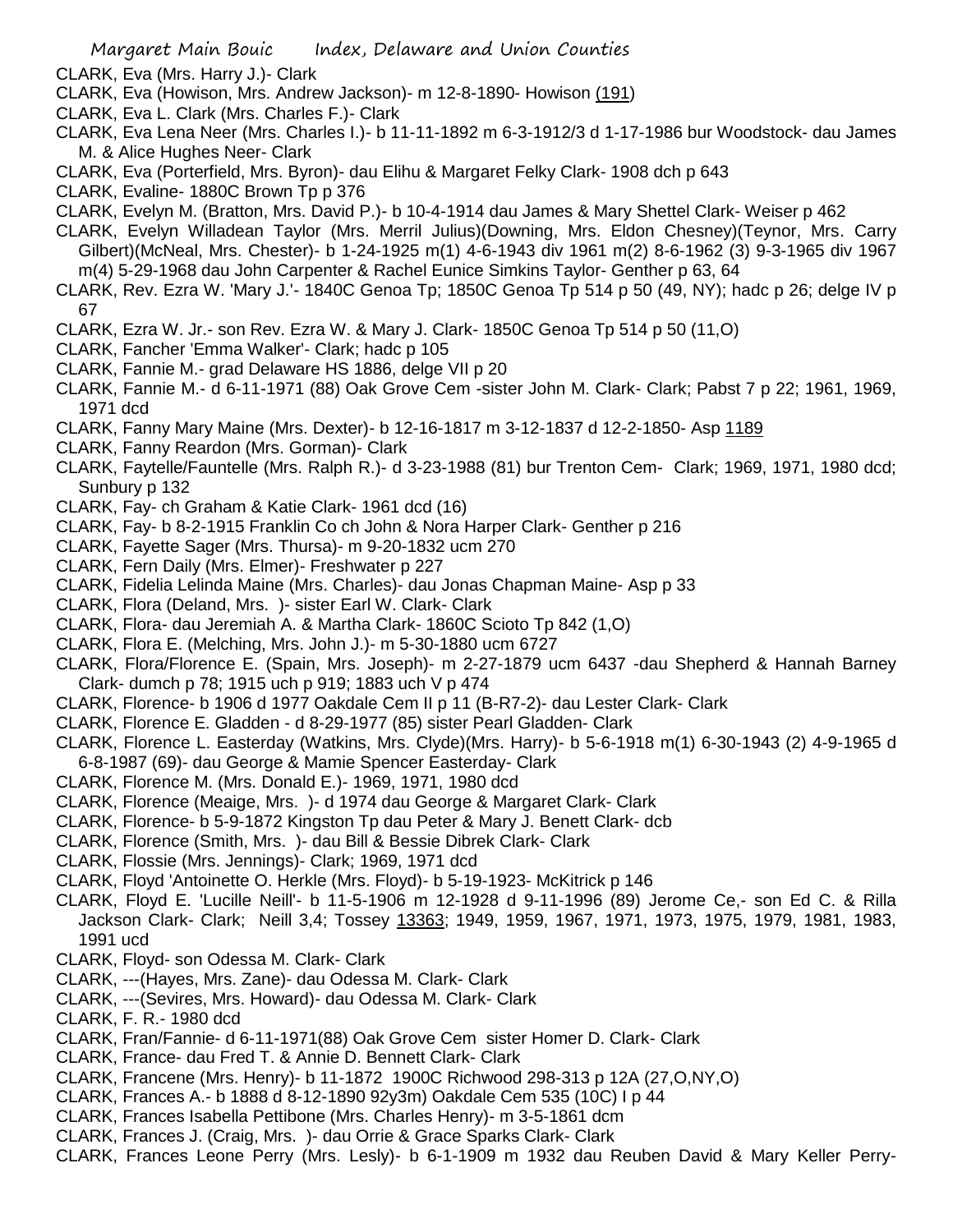Genther p 176

- CLARK, Frances Pamela- b 12-5-1950 dau Amos Zachariah Jr. & Margaret Frances Robertson Clark-Maugans Anc p 150
- CLARK, Francis- 1961 dcd
- CLARK, Francis- son Clarence W. & Mary E. Gorsuch Clark- Clark
- CLARK, Francis- d 1922 (2wks) ch of George W. & Ida Clark- Raymond Cem lptw p 29
- CLARK, Francis P.- d 5-25-1965 bur Near Cincinnati- Clark
- CLARK, Francis P. 'Anna May Guthrie'- Clark
- CLARK, Frank- Pabst 0; grad Delaware HS 1888; delge VII p 20
- CLARK, Frank (9-1893) from Del Co to Children's Home- uninf p 7
- CLARK, Frank A. 'Hazel Arabell McKittrick'- m 2-20-1919- McKitrick p 290
- CLARK, Frank- b 7-1876 son Asael & Emma L. Ferguson Clark- 1880C Jerome Tp 251-259 p 26 (3,O,O,O); 1900C Jerome Tp 45-48 p 2B (23,O,O,O)
- CLARK, Frank R. 'Margaret C.'- 1975 ucd
- CLARK, Frank L.- Pabst 0
- CLARK, Frank W. 'Dorothy J.Doss Meadows'- b 7-25-1917 m 2-10-1954 d 2-28-1994 (76) Oakdale Cem son Henry & Allie Mae Ward Clark- 1967, 1973, 1979, 1981, 1983, 1991 ucd
- CLARK, Franklin 'Narcissa Newcomb'- m 12-25-1827 Madison Co- unec V p 28
- CLARK, Franklin W.- son Orrin & Eleanor Clark- 1850C Delaware Tp 1407 p 99 (18,O)
- CLARK, Fred- 1915 uch p 264
- CLARK, Fred E. 'Ada A. ' b 1891 d 1955 Claibourne Cem p 93; 1949 ucd; 1985 uch p 41
- CLARK, Fred Emerson 'Carrie Patton'- Clark
- CLARK, Fred T.'Annie D. Bennett'- Clark
- CLARK, Freda (Stewart, Mrs. )- dau Fred T. & Annie D. Bennett Clark- Clark
- CLARK, Frederick- son Barnabas & Subrit? Clark- 1850C Berkshire T 76 p 8 (10,O)
- CLARK, F. S.- hadc 42 CCC 1849 Oxford Tp
- CLARK, Gail- Delaware Mausoleum- delge III p 57
- CLARK, Gale- b 1955 ch P. Russell & Myrtle Olsen Clark- Clark; 1967, 1971, 1973, 1975 ucd
- CLARK, Garel- ch Walter & Lillie Whiteley Clark- Genther p 118
- CLARK, L. Gaylene (Brookings, Mrs. Peter)- d 9-11-1985 (42) bur Bangor, Me- dau Richard L. & Clara Williams Clark- Clark; Brookings
- CLARK, Gaylord 'Sharon Lee'- b 12-28-1933 dau James & Ella Christine Shettel Clark- Weiser p 451
- CLARK, Gencora?- dau Jesse A. & Mary J. Clark- 1880c Leesburg Tp 109 p 11 (3,O,O,O)
- CLARK, Genett- 1850C Orange Tp 1709 p 111 (20,NY)
- CLARK, Geneva Large (Mrs. Alfred Mack)- m 4-12-1969 dau Fred Clark- Clark; 1980 dcd
- CLARK, Geneva (Williams, Mrs. )- dau Edward & Rilla Jackson Clark- Clark
- CLARK, Mrs. George- delge X p 37, cookbook
- CLARK, George- 1840C Claibourne 26 (40-50); 1850C Claibourne Tp 80 p 12 (62, Va); 1860C Claibourne Tp 657-638 p 87 (72, Va); 1880C Claibourne Tp p 0192
- CLARK, Rev. George- Pabst 3 p 36, 6 p 16
- CLARK, George- 1880 dch p 354; 1908 dch p 390
- CLARK, George- 1883 uch IV p 473, V p 452
- CLARK, George- adm. of John Cork- unec III p 27
- CLARK, George- Powers p 301
- CLARK, George- 1880C Delaware Town p 531C
- CLARK, George- d 2-12-1903 (25-3-5) Wyatt Cem Powell p 304- son Joseph & Matilda Clark- 1880C Jerome Tp 69 p 8 (2,O,O,O)
- CLARK, George A. 'Theresa Brown'- b 8-16-1928 d 2-1989 (60) bur London son Gorman & Fanny Reardon Clark- Clark
- CLARK, George 'Addie Sherette'- son Shepherd & Eliza Asher Clark- 1915 uch p ; 1883 uch V p 474
- CLARK, George A. 'Jennie Maine'- m 1892- Asp (2333)
- CLARK, George 'Alice Freshwater'- Freshwater p 227
- CLARK, George Benjamin 'Alverda Bloomfield'- Genther p 63
- CLARK, George 'Betsy'- 1860C Claibourne Tp 813 (55,O)
- CLARK, George 'Carolyn Malott'- b 5-3-1840 m 3-22-1866 d 5-12-1905 son John & Mary McDermott- dcq Ruth Noble Graham 6; Pabst 0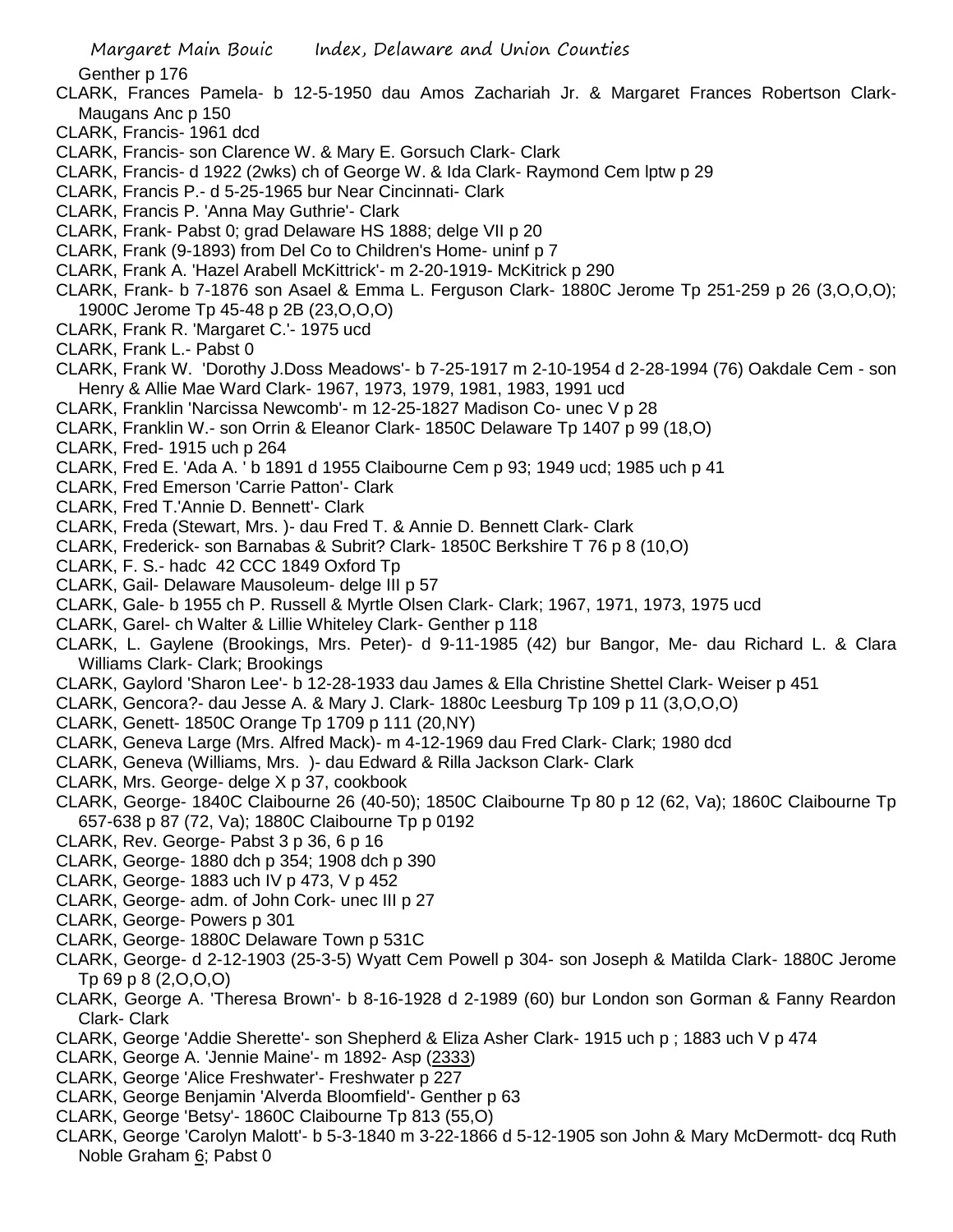- CLARK, George- son Charles T. & Elizabeth Patrick Clark- Clark
- CLARK, George D. 'Deborah'- d 10-25-1824 (45-10-18) Sunbury Cem Powell p 31; 1820C Sunbury Tp; Pabst 5 p 3; 1908 dch p 116, 120, 121; 1908 dch p 828; dcw will Bk 1 p 72
- CLARK, George- son Ed C. & Rilla Jackson Clark- Clark
- CLARK, George 'Elizabeth'- 1870C Claibourne Tp 81-79 (55, Va); 1880C Claibourne Tp 23-25 p 3 (62, O,Penn,Penn)
- CLARK, George- son Rev. Ezra W. & Mary J. Clark- 1850C Genoa Tp 514 p 50 (5,O)
- CLARK, George- son Fred T. & Annie D. Bennett Clark- Clark
- CLARK, George Fred 'Ruth'- b 1914 son Elmer & Fern Daily Clark- Freshwater p 227
- CLARK, George Grinton- b 4-29-1896 Delaware Town son Frank & Gertrude Grinton Clark- dcb
- CLARK, George H.- 1908 dch p 390
- CLARK, George- b 1821 son Israel,Jr. & Margaret/Elizabeth Dey Clark- delge VIII p 68
- CLARK, George- brother James Clark- 1915 uch p 484, 489, 490; 1883 uch V p 485, 557, 565; uca 19, 75, 87, 100; 1830C Jackson Tp 482 p 298 (40-50); delge VI p 41
- CLARK, George- son John & Mary H. Clark- 1850C Liberty Tp Un Co 1600 p 160 (10,O)
- CLARK, George- b 6-6-1913 Franklin Co m 4-1937 son John & Nora Harper Clark- Genther p 216
- CLARK, George L. 'Carole Uretsky'- b 3-19-1934 d 1-8-1993 (58) Ashley Union Cem- son George & Miriam Lee Clark- Clark
- CLARK, George,Jr.- son George L. & Carole Uretsky Clark- Clark
- CLARK, George 'Manerva'- 1880C Leesburg Tp 258 p 25 (34,O,O,O) p 0187
- CLARK, George 'Margaret'- d 1963- Clark
- CLARK, George 'Mary A. 'Kate''Zillah'- d 9-3-1912 (51-2-24) Trenton Cem Powell p 278; 1880C Trenton Tp p 460A
- CLARK, George 'Miriam Lee'- Clark
- CLARK, George 'Rachel'- d 3-13-1886 (79-3-15) Trenton cem Powell p 277- 1850C Trenton Tp 821 p 69 (44, Pa); hadc p 54; 1835 men 60 # 127 p 111 Trenton Tp; Sunbury p 134; delge IX p 44
- CLARK, George Raymond 'Christine Davis'- b 8-8-1907 m 10-3-1934 d 7-14-1976 bur Claibourne p 86- son Carl & Bell Johnston Clark- Clark; 1975. 1983, 1991 ucd
- CLARK, George T. 'Dora Jane Fulton'- Clark
- CLARK, George W.- 1880C Trenton Tp p 460A
- CLARK, George W.- Pabst 0; hadc p 111; 1900 Orange Tp; 1835 men 46 #33 p 83 Orange Tp
- CLARK, George W. 'Alice Bower'- son Gerald R. & Lillian Eldridge Clark- Clark
- CLARK, George Wash b 3-19-1881 Thomson Tp son Marthy Clark- dcb
- CLARK, George W.- b 11-1884 son George W. & Lucy Stithem Clark- 1900C Jerome Tp 156-165 p 7A (15,O,O,O)
- CLARK, George W. 'Ida'- lptw p 29
- CLARK, George W. 'Lucy Stithem'-b 9-1856 m 11-11-1881 ucm 7065- 1900C Jerome Tp 156-165 p 7A (43,O,O,O) m 19y
- CLARK, George W. 'Mary Catherine Bouic''Martha Easton'- b 2-13-1861 d 6-21-1924 Bouic Cem djlm p 113 son Hamilton & Jane Pennypacker Clark- 1915 uch p 726; Bouic(1125) Graham (1815); Lakin (128625); Clark 1; 1870C Millcreek Tp 107 p 13 (9,O); 1880C Mil Tp 135-140 (19,O,O,O)
- CLARK, George W. 'Susan Conklin'- m 7-4-1853 dcm
- CLARK, Georgia D.- d 8-20-1857 (13-8-2) Radnor Cem Powell p 225 dau G. W. & E. G.
- CLARK, Georgia (Jackson, Mrs. Jesse)- b 1908 dau James & Laura Belle Freshwater Clark- Freshwater p 145
- CLARK, Georgia Mildred Sanders (Mrs. )- b 2-20-1893 Gallia Co. d 2-2-1988 (94) bur Gallipolis- sister H. Ray Sanders- Clark
- CLARK, Gerald 'Helen Gibson'- b 12-1-1920 d 12-26-1965 son Charles & Margaret Gras Clark- Clark
- CLARK, Gerald Ray- son George & Margaret Clark- Clark
- CLARK, Gerald R. Jr. ' Riley'- son Gerald R. & Lillian Eldridge Clark- Clark
- CLARK, Gerald R. 'Lillian Eldridge'- b 8-10-1926 m 4-4-1948 d 7-23-1985 bur York Cem- son Gerald W. & Margaret Zachariah Clark- Clark
- CLARK, Gerald W. 'Margaret Zachariah'- Clark
- CLARK, Geraldine (Brooks, Mrs. )(Mrs. Jon William)- Clark; 1971 dcd
- CLARK, Gertrude C. (Mrs. Ellis)- d 11-6-1965 Oak Grove Cem Clark
- CLARK, Gertrude Whalen (Mrs. Herman E.)- Clark
- CLARK, Gerusha (Gladhill, Mrs. Mordicae)- m consnet 1857 by J. B. Clark- unec IV p 17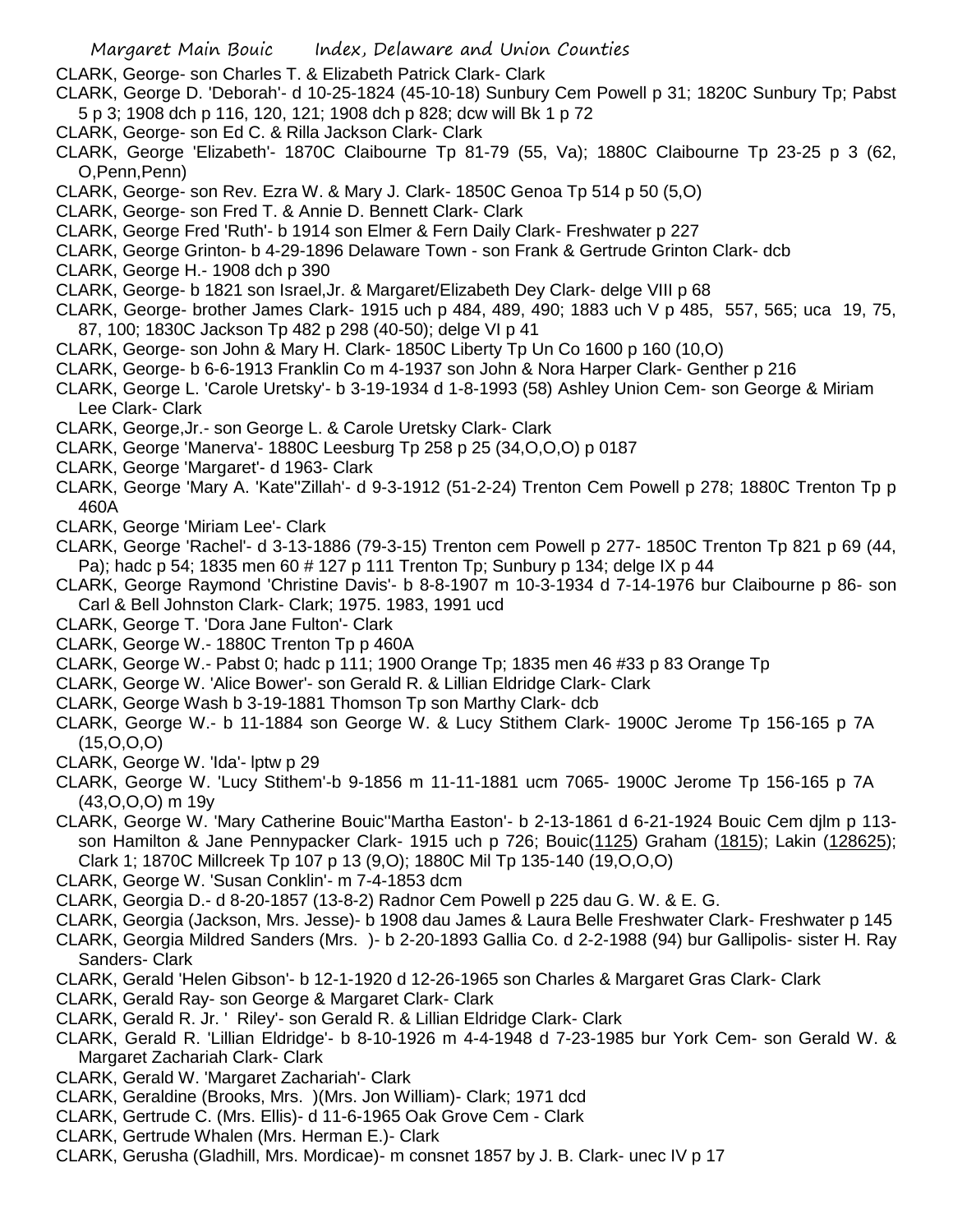- CLARK, Gladys M. (Woodson, Mrs. Thomas E.,Sr)(Stevens, Mrs. Carl E.)- b 9-9-1905 d 1-28-1988 Oakdale Cem dau Charles F. & Eva L. Clark Clark- Clark
- CLARK, Glen 'Kathy' son Newton Harmon & Della Whited Clark- Clark; 1961 dcd (11), 1969, 1971 dcd
- CLARK, Golda Green (Mrs. Pearl)(Asmussen, Mrs. )- Clark
- CLARK, Golda Oakley (Mrs. Sheldon)(Bryan, Mrs. W. W.)- b 2-5-1906 m 10-17-1925 m 5-9-1947 dau William F. & Cora Ann Fritichie Oakley- Weiser p 68
- CLARK, Goldie Mae Farrand (Mrs. Danny)- Clark
- CLARK, Goldie Ora Jones (Mrs. Willie D.)- d 2-10-1964 bur Berkshire Cem- Clark; 1961 dcd
- CLARK, Gorman 'Fanny Reardon'- Clark
- CLARK, Govenzo Dow- son William Clark- dcw Bk 2 p 1
- CLARK, Grace C. (Durban, Mrs. Edward)- b 8-28-1891 d 4-25-19 (89) dau Thomas & Mary Peterson Clark-Clark; Durban
- CLARK, Grace Dillon (Mrs. Oscar)- b 5-29-1891 m 9-24-1913 d 1-17-1968 Raymond Cem lptw p 27- dau Jesse & May Young Dillon- Clark
- CLARK, Grace P.- Pabst 0
- CLARK, Grace Sparks (Mrs. Orrie)- Pabst 6 p 102
- CLARK, Gracie (Adams, Mrs. )- dau Henry & Ollie Mae Ward Clark- Clark
- CLARK, Gracie- b 7-20-1887 Delaware Town dau Thomas & Emma Donavin Clark- dcb
- CLARK, Graham- son Graham & Katie Clark- 1961 dcd(14)
- CLARK, Graham 'Katie'- 1961 dcd
- CLARK, Grasha (Gladhill, Mrs. Mordecai)- m 11-12-1857 ucm 2635
- CLARK, Greg- son Raymond R. & Sylvia Clark- Clark
- CLARK, Grinton- grandson David Grinton- Sand p 4
- CLARK, G. W.'E. G.'- Powell p 225; hadc p 105 Kingston Tp
- CLARK, H.- delge VIII p 30, 67
- CLARK, Hamilton 'Jane Pennypacker''Harriet Black'- b 1838 m 10-5-1859 d 1916 New Millcreek Cem p 27- 1860C Millcreek Tp 56 (24); 1870C Mil Tp 107 p 13 (32,O); 1880C Millcreek Tp 135 (44, O, Irel,Penn); 1900C Mil 91-93 p 5A (61, O, Irel,Irel) m 40y; uca p 49, 93; 1915 uch p 1103; Clark 1; Genther p 100
- CLARK, Hannah- b 1815 d 1890 Africa Cam Powell p 178
- CLARK, Hannah Barney (Mrs. Shepherd)- m 8-16-1855 ucm 2315 d 1866 dau Adam Barney- dumch p 77; 1915 uch p 919; 1883 uch V p 474; unec VIII p 34; 1880C Allen Tp 217-231 p 22 (41,O,O,O)(Harriet)
- CLARK, Hannah (Barrows, Mrs. Philo F.)- m 1-12-1854 dcm
- CLARK, Hannah- dau Charles Clark- dcw Bk 1 p 91
- CLARK, Hannah (Crist, Mrs. George)- dau Moses & Elizabeth Fancher Clark- dumch p 350; 1850C Harlem Tp 628 p 57, 60
- CLARK, Hannah Elizabeth Maine (Mrs. John E.)- b 6-11-1828- dau John & Matilda Brown Maine- Asp 777f
- CLARK, Hannah (Fowler, Mrs. Jonathan)- McKitrick p 310
- CLARK, Hannah (Mrs. Lody)- dumch p 277; Pabst 0
- CLARK, Hannah (Mrs. Loyd)- Powell p 345
- CLARK, Hannah McIntire (Mrs. John W.)- m 6-18-1871 ucm 4935; 1880C Marysville 206-210 (26,O,O,O)
- CLARK, Hannah (Patch/Partch, Mrs. Niram)- b c 1800 d 12-11-1835 Vt. ped Ethel Temple Jenson 21- delge III p 51; unec II p 7
- CLARK, Hannah Perdue (Mrs. Joseph)- dau Charles Perdue- 1880 dch p 709
- CLARK, Hannah- dau Satchel & Betsey Clark- 1850C Orange Tp 1656 p 108 (22,O)
- CLARK, Hannah (Scott, Mmrs. Samuel)- dcq Roy Scott 17
- CLARK, Hannah (Williams, Mrs. Robert)- m 10-13-1846 dcm
- CLARK, Harlan M.- son Charles E. & Cheryl Stein Clark- Clark; 1980 dcd
- CLARK, Harley- b 1-1888 son Harlow Clark- 1900C Richwood 121-129 p 58 (12,O,O,O)
- CLARK, Harlow L.'Harriet J.'- b 1852 d 1911 Claibourne Cem p 78- son George & Elizabeth Clark- 1870C Claibourne Tp 81-79 (18,O); 1900C Richwood 121-129 p 5A (48,O,Va,Va) m 10y
- CLARK, Harold- b 1969 son Carlos & Mary L. Clark- 1980 dcd
- CLARK, Harold 'Catherine'- Clark
- CLARK, Harold- son Earl W. Clark- Clark
- CLARK, Harold 'Judy Kay Farrington'- b 1972 m 6-27-1992 son Harold L. & Nancy Clark- Clark; 1971, 1975, 1979, 1981 ucd
- CLARK, Harold- b 1960 son Harold N. & Jean M. Clark- 1975 ucd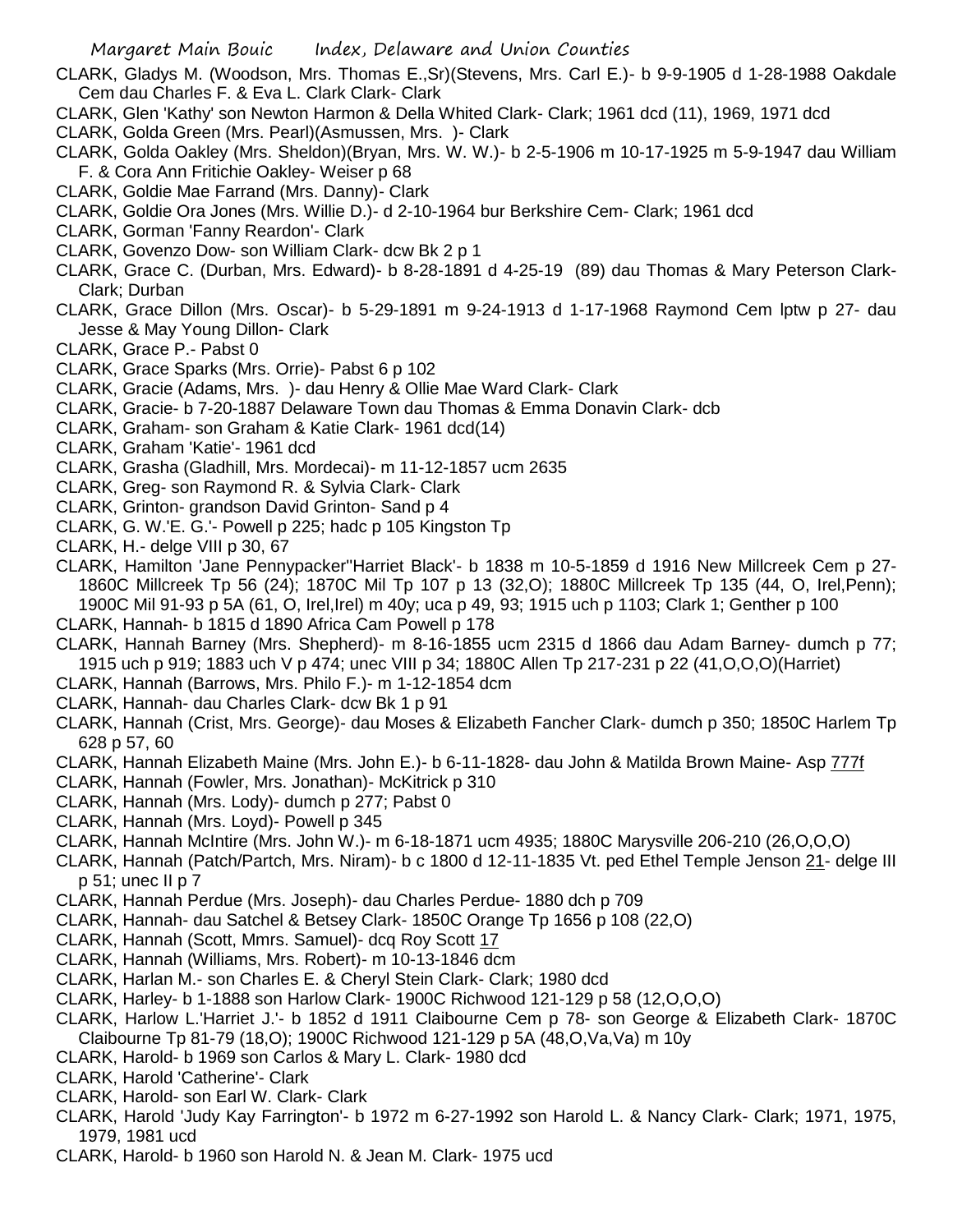CLARK, Harold J."Herbie" 'Olive Hussey'- d 8-8-1976 (68) bur Forest Grove- Clark; 1985 uch p 116

- CLARK, Harold L. 'Nancy'- son Gerald W. & Margaret Zachariah Clark- Clark; 1971, 1973, 1975, 1979, 1981, 1983, 1991 ucd
- CLARK, Harold M. 'Jean'- 1971, 1975, 1979, 1981, 1991+ ucd
- CLARK, Harold Nay- son George & Margaret Zachariah Clark- Clark
- CLARK, Harold N.- son Gerald R. & Lillian Eldridge Clark- Clark; 1991 ucd
- CLARK, Harold S. 'Madelyn'- 1980 dcd
- CLARK, Harold- son Walter H. & Venie McNeal Clark- Clark
- CLARK, Harriet- Delaware Mausoleum- delge III p 58
- CLARK, Harriet Black (Mrs. Hamilton)- 1860C Millcreek Tp 56 (25)
- CLARK, Harriet M. (Webb, Mrs. William R.)- m 1841- 1883 uch V p 215
- CLARK, Harriet J. (Mrs. Harlow L.)- d 1848 d 1923 Claibourne cem p 78; 1900C Richwood 121-129 p 5A (52,O,Va,Va)- m 10y 2 ch
- CLARK, Harriett- dau James P. & Catherine Worline Clark- 1850C Oxford Tp 3296 p p 153 (3,O)
- CLARK, Harrison- son Joseph & Hannah Perdue Clark- 1880 dch p 709; 1908 dch p 390; hadc p 111 CLARK, Harry- Clark
- CLARK, Harry- Delaware Mausoleum- delge III p 58
- CLARK, Harry, Jr.- Clark
- CLARK, Harry C.- Co K.- 1976 dch p 226
- CLARK, Harry- brother Charles Clark- dcw Bk 1 p 91
- CLARK, Harry 'Florence L. Easterday'- m 4-9-1965 d 1986- Clark
- CLARK, Harry- son Iva Clark- Clark
- CLARK, Harry 'Jane'- 1961 dcd
- CLARK, Harry- son Jennings Clark- Clark
- CLARK, Harry J. 'Eva'- b 4-10-1894 d 5-21-1982 (88) bur Mt. Sterling- son Thomas & Mary Peterson Clark-Clark
- CLARK, Harry John 'Rosa Bonheur Barnett'- b 1900 ped Martha Vestal Clarke #161 6-unec IX p 67
- CLARK, Harry L.- 1908 dch p 117, 161, 423, 430; Sand p 2; dpc p 77
- CLARK, Harry S.- d 5-22-1986 (70) Nev.- Clark
- CLARK, Harvy/Harry- 1820C Delaware Town; Pabst 5 p 1; delge VI p 56 (Liberty Tp 826)
- CLARK, Harvey 'A. F.'- d 9-18-1858 (62y) Milford Cem Un Al p 16
- CLARK, Harvey- son Israel Clark,Jr.- delge VIII p 68
- CLARK, Harvey P. (2-1893) from Del Co to Children's Home- uninf p 7
- CLARK, Harvey 'Virginia B. Shepard'- lic 12-6-1879 ucm 6609
- CLARK, Hattie- b 8-1890 d 3-16-1903 dau George A. & Jennie Maine Clark- Asp 2508
- CLARK, Hattie- Nash p 285
- CLARK, Hattie May (Carmean, Mrs. Don D.)- b 3-15-1884 m 4-15-1903 d 1-18-1981 dau Lester & Jerusha Poling Clark- Carmean; Clark
- CLARK, Hazel Adelva Cott (Mrs. Russell Beach)- b 10-15-1883 m 6-22-1909 d 2-20-1974 Oak Grove Cem dau Charles Milton & Adelva Elvina Roberts Cott- Clark
- CLARK, Hazel Cook (Mrs. Leo E.)- m 10-5-1926- Clark
- CLARK, Hazel Il Rausch (Mrs. James F.)- b 9-12-1929 m 1950 Oakdale Cem II p 12dau Ernest C. & Rosa Streng Rausch- Rausch 13333; 1971, 1983 ucd
- CLARK, Hazel M. Haughn (Mrs. Bernard M.)- b 1-4-1906 m 2-21-1924 d 2-2-1989 Byhalia Cem lptw p 123 dau William & Bertha Miller Haughn- Clark; 1949, 1959, 1967, 1971, 1973, 1975, 1979, 1981 ucd
- CLARK, Hazel McKitrick (Mrs. Frank A.)- b 10-26-1895 m 2-20-1919 dau Samuel W. & Nancy J. Boyer McKitrick- McKitrick p 284, 290
- CLARK, Hazel- dau William & Celia Clark- Clark
- CLARK, Hazel Trigg (Mrs. A. J.)- d 7-27-1966- Clark
- CLARK, Helen Estella Carpenter (Mrs. Ralph Herman)- dau Wayne & Alice I. Carney Carpenter- dcq Helen Carpenter Clark 1; Pabst 6 p 102; 1969, 1971, 1980 dcd
- CLARK, Helen Gibson (Mrs. Gerald)- Clark
- CLARK, Helen- dau Joseph & Hannah Perdue Clark- 1880 dch p 709
- CLARK, Helen L. Sarver (Mrs. Orlen R.)- b 8-4-1904 m 8-5-1922 d 6-8-1995 (90) Oakdale Cem V p 123 (K-R7-29)- dau Jacob H. & Mary Opphile Sarver- Clark; 1949 ucd; 1969 dcd
- CLARK, Helen M.- d 2-2-1865 (27-7-27) Africa Cem Powell p 178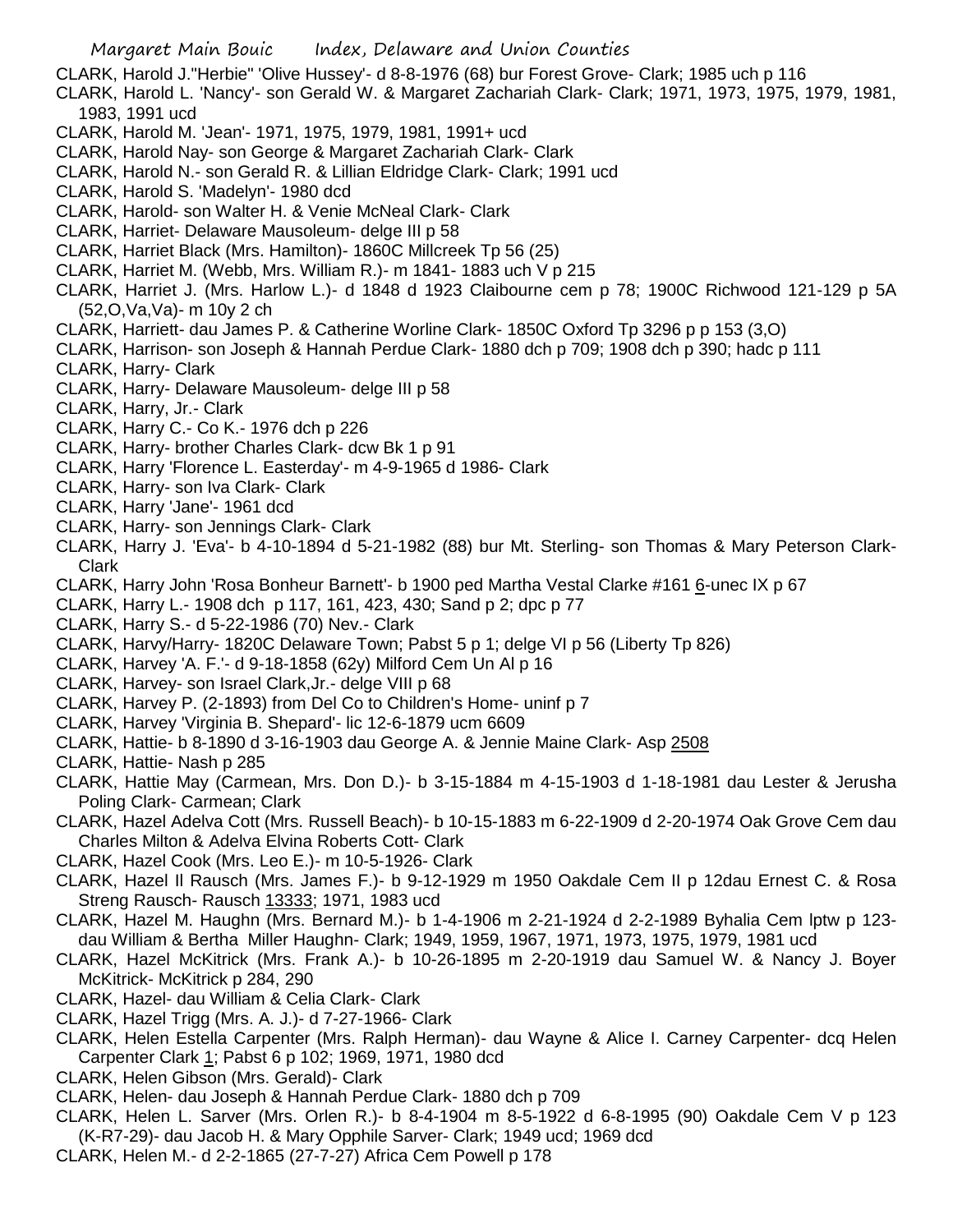CLARK, Helen M.- b 9-6-1891 Delaware Town dau James A. & Clara None Clark- dcb

- CLARK, Helen (Smith, Mrs. Leonard E.)- Weiser p 274
- CLARK, Helen Stewart (Mrs. Archibald)- d 6-25-1979 (79) bur Vt.- Clark
- CLARK, Helen Suzanne- adopted dau Ralph Herman & Helen Estella Carpenter Clark- Pabst 6 p 103
- CLARK, Helen (Waite, Mrs. )- dau Walter R. & Loise J. Clark- Clark
- CLARK, Henry- hadc p 22; 1849 Concord Tp
- CLARK, Henry- 1880C Kingston Tp p 433C
- CLARK, Henry- 1880C Oxford Tp p 389A
- CLARK, Henry- 1850C Claibourne Tp 95 p 16 (59, Va)
- CLARK, Henry- unec XI p 55, Leesburg Tp
- CLARK, Henry- d 8-12-1876 (40-7-20) Africa Cem Powell p 178
- CLARK, Henry- hmp p 77
- CLARK, Henry Adolphenus 'Minnie Mayburn Winkleman'- b 5-7-1873 m 6-26-1906 d 12-23-1939- Weiser p 762
- CLARK, Henry 'Aerie'- b 5-1854 1900C Allen Tp 215-220 (46,O,Va,Penn)
- CLARK, Henry'Allie Mae Ward'- Clark
- CLARK, Henry C.- b 5-19-1854 son Caleb & Rachel Beltz Clark- dumch p 345; hadc p 101; 1883 uch V p 454; 1860C Allen Tp 723-730 p 100 (6,O); 1870C Allen Tp 156-149 p 101 (18,O) 1880C Allen Tp 132-142 p 14 (26,O,VA,Pa) p 056A
- CLARK, Henry C.- son James P. & Catherine Worline Clark- 1850C Oxford Tp 2696 p 153 (2,O)
- CLARK, Henry C.- son Orrin & Eleanor Clark- 1850C Delaware Tp 1407 p 99 (12,O)
- CLARK, Henry E.- Pabst 0
- CLARK, Henry 'Francine S.'- b 3-1860 1900C Richwood 298-313 p 12A (40,Mich,Eng,Mich)
- CLARK, Henry H.- b 8-28-1872 Oxford Tp son John W. & Ruth Sales Clark- dcb
- CLARK, Henry- son Henry & Julian Clark- 1850C Liberty Tp Del Co 1479 102 (10,O)
- CLARK, Henry J.- b 7-1882 son George W. & Lucy Stithem Clark- 1900C jerome Tp 156-165 p 7A (17,O,O,O)
- CLARK, Henry 'Julia Ann Cole'- m 7-30-1834 dcga p 64 Ohio State Gazette
- CLARK, Henry 'Julian'- 1850C Liberty Tp Del Co 1479 p 102 (47, Pa)
- CLARK, Henry 'Mary Fay' brother James Clark-t489, 490; 1883 uch V p 485, 565; 1830C Jackson Tp 484 p 298 (30-40); 1840C Claibourne Tp 20 (40-50); delge VI p 41
- CLARK, Henry 'Mary'- son Joseph & Hannah Perdue Clark- 1880 dch p 709; Pabst 2 p 19, 22, 33, 34; Powell p 266
- CLARK, Henry 'Nancy O'Neil'- 1883 uch V p 293
- CLARK, Henry- b 9-20-1869 Scioto Tp son O. T. & Mary Clark- dcb
- CLARK, Henry 'Priscilla'- 1850C Orange Tp 1686 p 110 (35, Md)
- CLARK, Henry 'Sally Hubbard'- Clark
- CLARK, Henry 'Susie Finley'- b 2-13-1838 son Moses & Elizabeth Fancher Clark- dumch p 350; Pabst 0; 1850C Harlem Tp 628 p 51 (12,O)
- CLARK, Henson- unec XII p 66, 1843 Liberty Tp
- CLARK, Herbert J. O.,- d 5-23-1930 Milford Cem Un Al p 73
- CLARK, Herman 'Gertrude Whalen'- b 4-21-1917 d 5-18-1993 (76) bur Marengo- son Porter & Eppie Honaker Clark- Clark
- CLARK, H. H.- hadc p 101
- CLARK, Hillard- 1820C Union Tp 109
- CLARK, H. J.- 1908 dch p 255
- CLARK, H. 'J'- Powell p 160
- CLARK, H. L.- Richwood 1892- delge VI p 68, VIII p 12, dg 2-4-1908
- CLARK, Homer D. 'Ruth'- d 11-27-1953 (61)-brother John & Fran Clark- Clark
- CLARK, Homer L.Jr 'Donna Stover'- b 1957 m 5-21-1983- son Homer L. & Mary E. Clark- Clark; 1961, 1969, 1971, 1980 dcd
- CLARK, Homer L. 'Mary Elizabeth'- b 12-21-1931 d 1-23-1996 964) Newhouse Cem- Clark; 1961, 1969, 1971, 1980 dcd
- CLARK, Hores(Horace?) G.0 son Jessee & Martha Clark- 1880C Jackson Tp 3 (8,O,O,O)
- CLARK, Howard- b 9-17-1888 d 5-18-1903 son George A. & Jennie Maine Clark- Asp 2508
- CLARK, Howard- son Walter H. & Venie McNeal Clark- Clark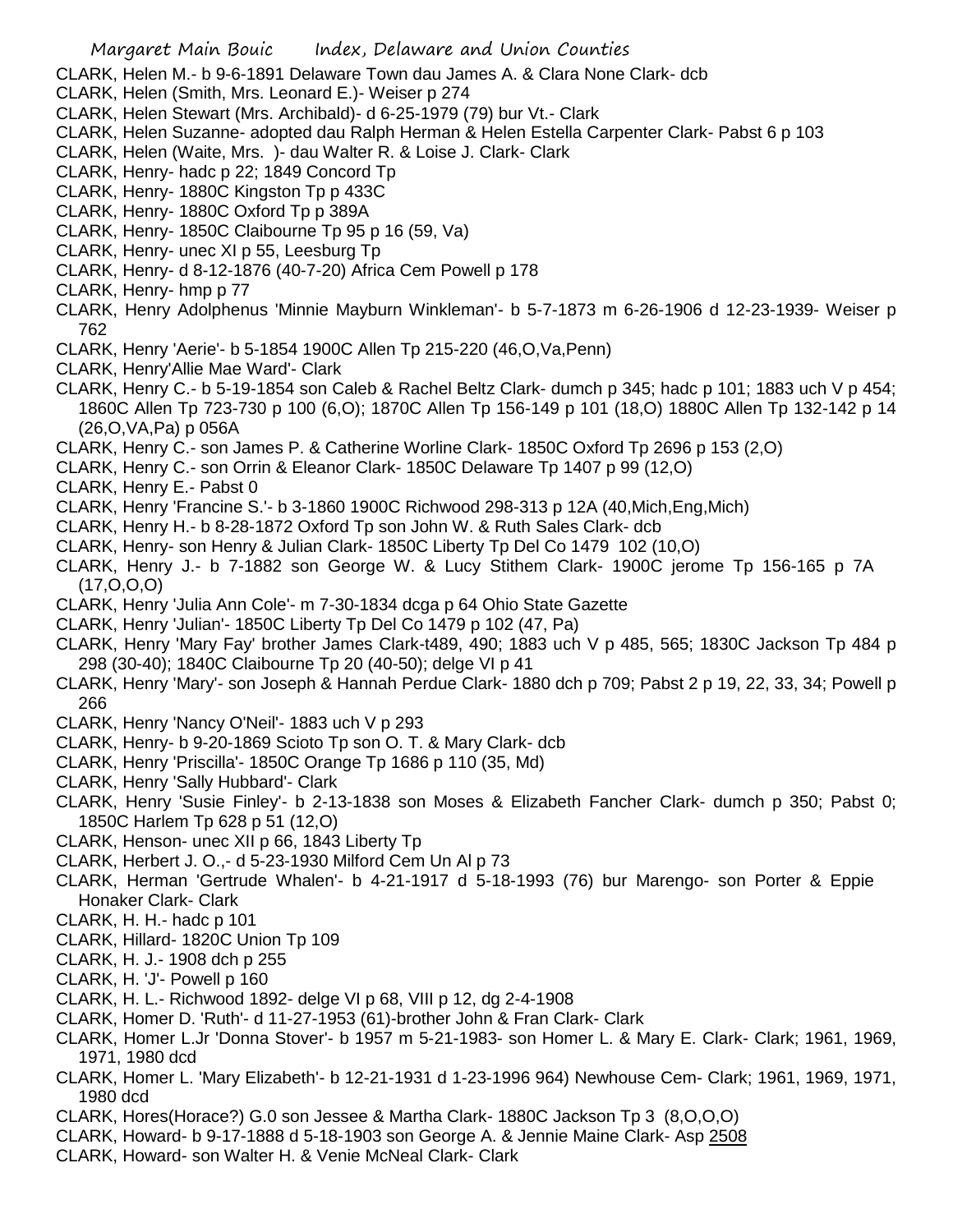CLARK, Rev. H. P.- 1883 uch V p 188; unec XIII p 35

- CLARK, Hugh Franklin- b 2-14-1949 son Amos Zachariah Jr. & Margaret Frances Robertson Clark- Maugans Anc p 150
- CLARK, Hugh- son George & Manerva Clark- 1880C Leesburg Tp 258 p 26 (3,O,O,O)
- CLARK, Hulda- dau Elihu & Catherine Clark- 1850C Oxford Tp 2692 p 152 (2,O)
- CLARK, Huldah Brown (Mrs. )- dau James & Abigail Maine Brown- Asp 474
- CLARK, ----Common Pleas court 1843, delge VIII p 66
- CLARK, I./L.- uca p 75
- CLARK, Ida C.(Allen, Mrs. Richard David)- b 7-27-1902 m 6-27-1942 d 4-9-1995 (92) dau Walter H. & Venie McNeal Clark- Allen; Clark
- CLARK, Ida Elizabeth (Miller, Mrs. Russell)- McKitrick p 247
- CLARK, Ida (Mrs. George W.)- lptw p 29
- CLARK, Ida (Johnston, Mrs. Harry)- dau Francis P. & Anna Mary Guthrie Clark- Clark
- CLARK, Ida M.- d 9-23-1864 (3-1-4) Harmony Chapel Powell p 319 dau M. & S. J.
- CLARK, Ida M.- dau Vansever/Vanzimmer & Rachael Clark- 1870C Liberty Tp Un Co 18 p 3 (10,O)
- CLARK, Ida (Watson, Mrs. )- dau Bowen & Emma Clark- Clark
- CLARK, Ila (Lockwood, Mrs. Beryl William)- m 5-1940 dau Oscar & Grace Dillon Clark- Clark; 1985 uch p 92
- CLARK, Ira H.- b inf 6-4-1889 d 6-14-1889- uninf p 5
- CLARK, Ira- son Nehemiah G. & Rachel Emerson Clark- 1860C Allen Tp 712-719 p 98 (4,O); 1883 uch V p 197
- CLARK, Irene (Collier, Mrs. )- dau Benjamin F. & Nora R. Smith Clark- Clark
- CLARK, Irene W.- 1880C Liberty Tp Del Co p 312A
- CLARK, Irvin- son Henry & Julian Clark- 1850C Liberty Tp Del Co 1479 p 102 (4,O)
- CLARK, Isaac- 1880C Orange Tp p 358C
- CLARK, Isaac- hadc p 52; Thompson Tp
- CLARK, Isaac- hadc p 105; 1880C Kingston Tp p 434A; Kingston Tp 1900
- CLARK, Isaac 'Amy'- 1850C Harlem Tp 574 p 53 (44, Pa); hadc p 28; 1835 men 30 #25 p 51 Harlem Tp
- CLARK, Isaac 'Anna Doudna'- m 10-25-1851 ucm 1729; delge VI p 24; unec XIV p 66
- CLARK, Isaac Bernard 'Martha C.'- d 8-9-1958 son Bowen & Emma Clark- Clark
- CLARK, Isaac 'Clarissa Gale'- 1908 dch p 159, 380, 476, 640, 738; 1880 dch p 538; 1850C Oxford Tp 2695 p 153 (48, NY)
- CLARK, Isaac F.- 1908 dch p 390
- CLARK, Isaac- son Henry & Julian Clark- 1850C Liberty Tp Del Co 1479 p 102 (8,O)
- CLARK, Isaac- son Isaac R. & Clarissa Gale Clark- 1850C Oxford Tp 2695 (11,O)
- CLARK, Isaac- son Moses & Elizabeth Fancher Clark- dumch p 350; 1850C Harlem Tp 628 p 57 (9,O); delge X p 48
- CLARK, Isaac O.- 1908 dch p 390
- CLARK, Isaac R.- d 1894/5 (75)- delge V p 22, XIII p 7; Pabst 0; hadc p 42; CCC; 1849 Oxford Tp; 1835 men 43 #3 p 78 Oxford Tp; 1880C Oxford Tp p 388C
- CLARK, Isabel (Terrill, Mrs. )- dau Robert & Ethel Stringfellow Clark- Clark
- CLARK, Isabelle- niece of Louisa C. Shaw- dcw Bk 2 p 437
- CLARK, Isaiah (Co. A.)- Claibourne Cem p 75
- CLARK, Isaiah 'Phebe McIntyre'- b 4-1836 m 11-2-1856 ucm 2482- son Elizabeth S. Clark- 1883 uch IV p 533; unec VIII p 65; 1900C Claibourne Tp 3 p 1 (64,O,Va,O)
- 1860C Claibourne Tp 814 (27,O); 1870C Claibourne Tp22 p 4 (34,O); uca p 97
- CLARK, Israel 'Molly Kendall' ' ''Rhoda''Elizabeth/Margaret Dey- 1820C Delaware Town; Pabst 1 p 1, 5 p 1; Pabst Pion II p 255; Powers p 278, 281; delge III p 48, VII p 32, 53, 68, X p 57; 1850C Oxford Tp 2695 p 153 (48, NY)
- CLARK, Israel Jr.- d 1-28-1827 (70) admin. notice- dcga p 31, 37 Del Pat 7 Fr Chron 9-29-1825
- CLARK, Israel J.- d 6-21-1872 (26y8d) Claibourne Cem p 6
- CLARK, Israel III- son Israel Clark,Jr.- delge VIII p 53, 68
- CLARK, Iva (Mrs. )- d 1-8-1971- Clark
- CLARK, J.- mt 8-15-1860 (69) Delaware County; hadc p 119; 1900 Scioto Tp
- CLARK, J. (Mrs. A.)- lptw p 12
- CLARK, J. A.- 1915 uch p 411
- CLARK, Jack Allen 'Jeanette Elaine Hatten'- b 1964 m 6-25-1988- son Jack K. & Betty Lou Clark- Clark; 1969,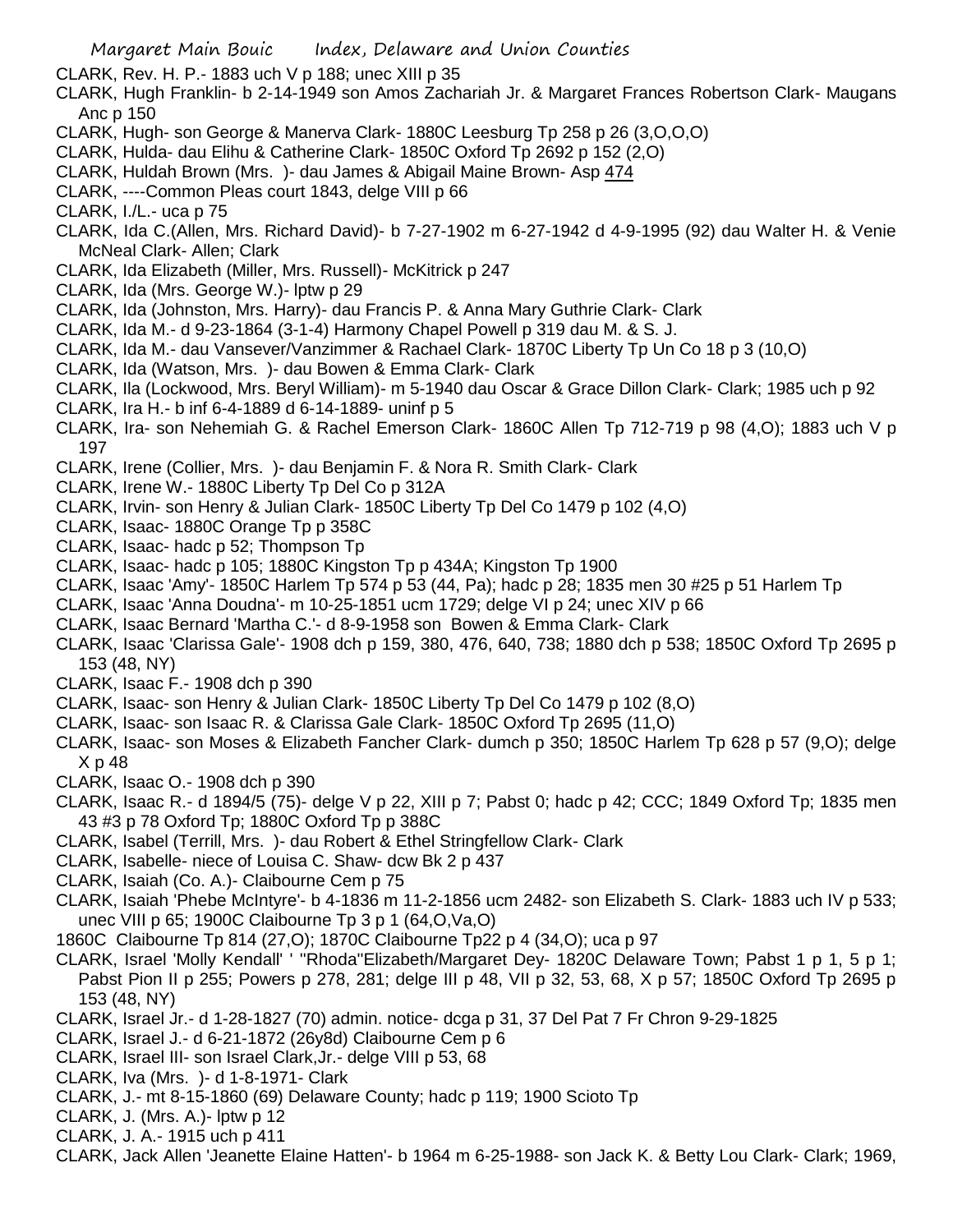1971 ucd

- CLARK, Jack 'Cyndi'- Clark
- CLARK, Jack K. 'Betty L.'- 1969, 1971 dcd
- CLARK, Jack- son Lewis & Susie E. Bartram Clark- Clark
- CLARK, Jack E.- b 1956 son Walter K. & Mable G. Clark- Clark; 1961, 1969, 1971 dcd
- CLARK, Jackson 'Catharine Wiles'- m 7-3-1851 ucm 1686; unec XIV p 52
- CLARK, Jackson- son Charles Clark- dcw Bk1 p 91
- CLARK, Jacob- b 1981 son John H. & Jodie K. Clark- 1983 ucd
- CLARK, Jacob K.- d 10-22-1846 (25-10-5); Marlborough Cem p 152
- CLARK, Jacob 'Rachel Ann Gorrell'- m 4-8-1855 dcm
- CLARK, Jacob W.- d 8-1-1852 (1y) son J. & E.- Claibourne Cem p 6
- CLARK, James- 1900C Paris Tp 73-76 p 5A (45,O)
- CLARK, James- rs p 10; 1908 dch p 378; Pabst 0; Marlborough Cem p 151
- CLARK, James (39-1891) d 5-13-1909 Claibourne Tp- uninf p 6, 14
- CLARK, James- 1883 uch IV p 481, 536, 541 bur New Calif. Cem
- CLARK, James- 1880C Liberty Tp Un Co 130-134 p 14 (27,O,Pa,?)
- CLARK, B. James- unec XI p 54, Darby Tp
- CLARK, James- Kingston Tp 1826 delge VI p 38, 39
- CLARK, James- Marlborough Tp 1826- delge VI p 71
- CLARK, James- 1835 men 51 #64 p 93 Porter Tp
- CLARK, James- b 1847 d 1921 Raymond Cem lptw p 43; uca p 19
- CLARK, James 'Adaline Roberts'- m 11-21-1849; 1850C Trenton Tp 807 p 68 (20,O) Powell p 37; delge IX p 17
- CLARK, James- son Asael & Jane Clark- 1850C Liberty Tp Un Co 1064-1081 p 158 (3,O); 1860C Lib Tp 1010-1020 p 139 (13,O); 1880C Liberty Tp p 040A; 1900C Lib. Tp 178-182 p 8B (53,O,Pa,Pa)
- CLARK, James Jr. 'Barbara Marshall'- b 1-30-1930 m 4-16-1959 son James & Ella Christine Shettel Clark-Weiser p 451
- CLARK, James B.- delge VI p 9
- CLARK, James B.- 1883 uch V p 367; 1915 uch p 437
- CLARK, James B. 'Elizabeth Carney'- d 2-19-1829 (45) Buxton Cem djlm p 8- 1883 uch V p 358
- CLARK, James- son Benjamin F. & Nora R. Smith Clark- Clark
- CLARK, James- d 3-21-1859 (1-6-11) Broderick Cem Un Al p 88- son Caleb & Rachel Clark
- CLARK, James 'Catherine/Catherline Worline- m 6-4-1844 dcm; son Elihu & Mary Keene Clark- 1908 dch p 425; 1880 dch p 540; dumch p 27; 1850C Oxford Tp 2696 p 153 (32,O); CCC Hadc p 42; hadc p 111
- CLARK, James C- son Charles & Eva Neer Clark- Clark
- CLARK, James "Jim"'Deane Halley'- Clark
- CLARK, James D. 'Laverna'- 1969, 1971, 1980 dcd
- CLARK, James 'Dolores'- 1959 ucd
- CLARK, James- son Dolores Clark engaged to Susan Soderholm- Clark
- CLARK, James E.- Pabst 0
- CLARK, James 'Ella Christine Shettel'- b 1908 m 9-8-1928- Weiser p 451
- CLARK, James E.- son Walter K. & Mable G. Clark- Clark; 1980 dcd
- CLARK, James E. 'Lydia M.'- 1979, 1981, 1983, 1991 ucd
- CLARK, James Franklin 'Hazel I. Rausch'- b 6-8-1926 m 1950 d 8-10-1970 Oakdale Cem II p 122 (R-R7-12)son Orlen & Helen Sarver Clark- Clark; Rausch (13333); 1967 ucd
- CLARK, James- son George & Rachel Clark- 1850C Trenton Tp 821 p 67 (20,O); 1880C Trenton Tp p 461C
- CLARK, James H.- b 2-6-1901 Delaware Tp son Asbury & Ida Barnes Clark- dcb
- CLARK, James H.- son Washington & Mary Clark- 1850C Claibourne Tp 82 p 13 (5,O)
- CLARK, James- son Isaac & Amy Clark- 1850C Harlem Tp 574 p 53 (8,O)
- CLARK, James- son Isaiah & Phebe McIntyre Clark- 1870C Claibourne Tp 22 p 4 (11,O)
- CLARK, James- b 1957 son James D. & Laverna Clark- 1969, 1971 dcd
- CLARK, James- b 1953 son James R. Clark- 1969 dcd
- CLARK, James- son John & Mary H. Clark- 1850C Liberty Tp 1600 p 106 (16, Pa)
- CLARK, James K.- son James R. & Lorene R. Ferguson Clark- Clark; 1961 dcd (8)
- CLARK, James Kenneth 'Deborah Claudine Morris'- m 12-15-1974- son Robert Clark- Clark
- CLARK, James L.- 1980 dcd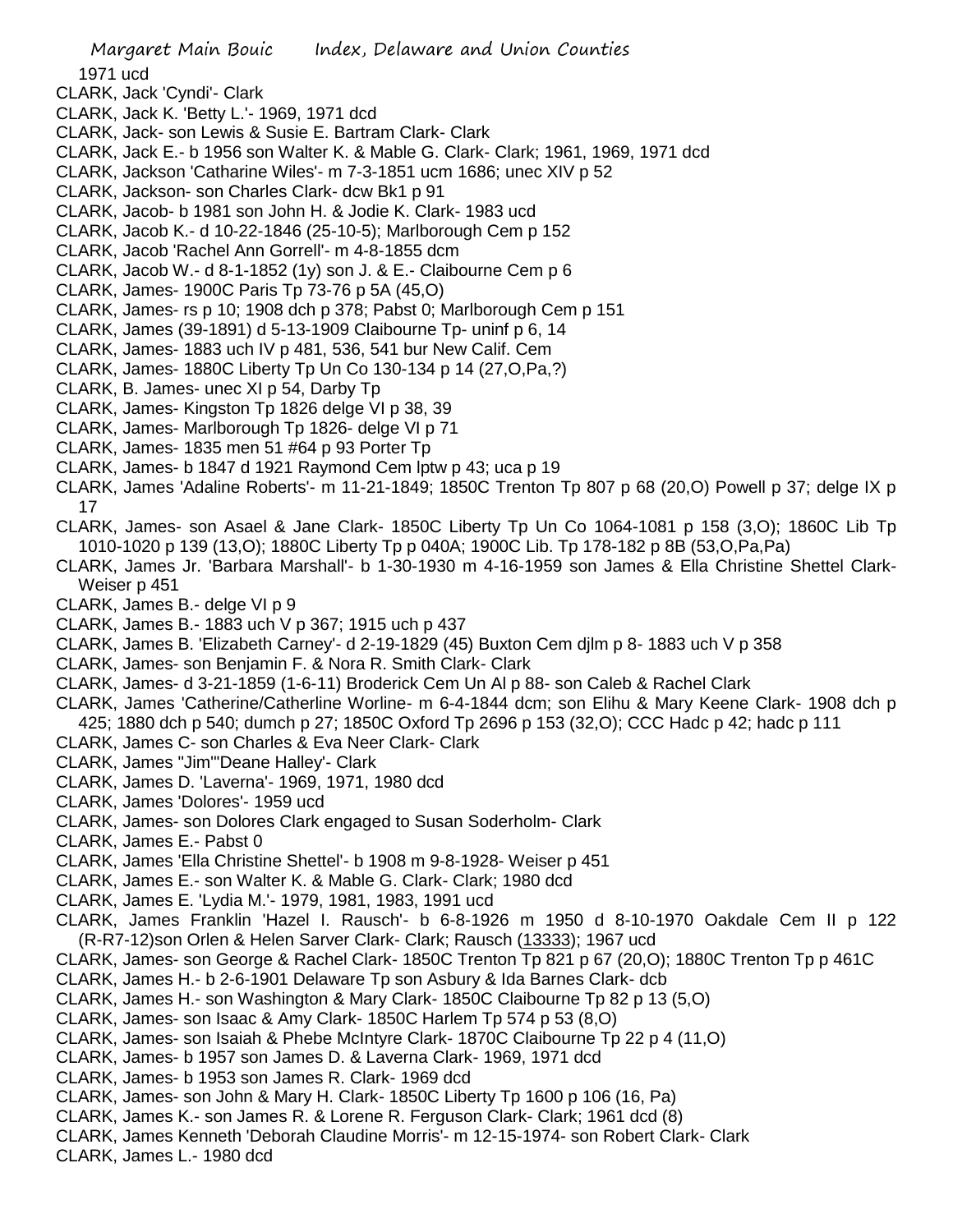CLARK, James 'Laura Belle Freshwater'- d ca 1972- Freshwater p 130, 145, 146

- CLARK, James 'Laura W. Benedict'- m 4-6-1823 dcga p 18 Del Pat & Fr. Chron
- CLARK, James Leonard 'Edna Mae Salyers'- b 6-13-1919 Ky- son John Wilson & Nellie Rose O'Bryan Clark-1985 uch p 73
- CLARK, James 'Martha'- b 7-18-1830 d 8-29-1916 Trenton Cem Powell p 279
- CLARK, James 'Mary Shettel'- m 1906- Weiser p 462
- CLARK, James 'Mary Wilson'- brother Henry Clark- 1915 uch p 490; 1883 uch V p 485, 565
- CLARK, James P.- son Caleb & Rachel Beltz Clark- dumch p 345
- CLARK, James- uncle of Philemon Dixon- dcw Bk 3 p 248
- CLARK, James R.- dcw Bk 4 p 29 (wit)
- CLARK, James R.- son Charles Clark- dcw Bk 1 p 91
- CLARK, James R.- son Jessee/Jerree & Martha Clark- 1880C Jackson Tp 3 p 8 (11,O,O,O)
- CLARK, James R. 'Lorene R. Ferguson'- Clark; 1961, 1969, 1980 dcd
- CLARK, James- son Richard Clark- 1850C Concord Tp 2227 p 130 (10, Eng)
- CLARK, James- d 2-25-1864 Civil War-Plain City Cem unec VII p 62 -son Richard & Eliza Gilmore Clark; 1883 uch V p 293
- CLARK, James 'Sarah'- 1850C Thomson Tp 79 p 188 (53, Va)
- CLARK, James 'Sarah Wilson'- b 1797 Va m 8-21-1827 ucm 136; unec II p 33; 1883 uch III p 287; hjt p 107, 195, 197, 204; delge IV p 59, VII p 32, X p 40; 1840C Thompson Tp p 109 (40-50); 1835 men 56 #41 p 104 Thompson Tp; 1880C Thompson Tp p 303A; delge IV p 31, VI p 41
- CLARK, James- b 1954 son Walter K. & Mable G. Clark- 1961, 1969, 1971 dcd
- CLARK, James- son William & Celia Clark- Clark
- CLARK, James W. 'Nancy C.'- 1971 dcd
- CLARK, James W.- son Robert & Mary Ann Clark- 1850C Brown Tp 2902 p 160 (10,O); delge VIII p 26
- CLARK, Jamie- b 1963 ch James E. & Lydia M. Clark- Clark; 1979, 1981 ucd
- CLARK, Jan (Mrs. Joe)- Clark
- CLARK, Jane- Powell p 429 Oak Grove Cem
- CLARK, Jane- b 1837 Del Co d 4-30-1919 Oakdale Cem II p 42 (G-R6-9)
- CLARK, Jane- 1870C Union Tp 16 p 3 (28,O)
- CLARK, Jane A. Cavis (Mrs. Marshal)- m 4-24-1849 ucm 1413; 1850C Marysville 529-539 p 81 (21, Pa); unec VII p 45, XIII p 19
- CLARK, Jane (Mrs. Asael)- 1850c Liberty Tp Un Co 1064-1081 p 158 (42, Pa)
- CLARK, Jane (Brown, Mrs. Thomas R.)- m 1847 dau Thomas & Mary Stiers Clark- Powell p 322
- CLARK, Jane- dau Charles T. & Elizabeth J. Patrick Clark- Clark
- CLARK, Jane H. Thomas (Mrs. Charles N.)- m 3-31-1863 dcm- dau Robert Thomas- delge IX p 5
- CLARK, Jane E.- dau? John S. & Mary Clark- 1860C York Tp 1217-1227 p 614 (11,O); 1870C York Tp 205-200 p 27 (20,O)
- CLARK, Jane L. (Mrs. Harry)- 1961 dcd
- CLARK, Jane M. (Mrs. William C.)- d 2-16-1872 (19-10-9) Winsor Corners Cem Powell p 193
- CLARK, Jane Pennypacker (Mrs. Hamilton)- b 11-1838 m 10-5-1859 ucm 2933; 1915 uch p 1103; Genther p 100; 1870C Millcreek Tp 107 p 13 (31,O); 1880 Mil Tp 135-140 (43, O,Pa,Pa); 1900C Mil Tp 91-93 p 5A (61,Pa,Pa,Pa) m 40y, 5 ch
- CLARK, Jane (Potts, Mrs. George W.)- m 9-27/28-1876 ucm 5940 dau John & Jane Clark- 1915 uch p 1029; 1883 uch V p 547
- CLARK, Jane (Rigdon, Mrs. Robert M.)- lic 2-19-1867 delge X p 75
- CLARK, Jane- dau Robert & Mary Ann Clark- 1850C Brown Tp 2902 p 160 (15,O)
- CLARK, Jane- dau Rowley & Martha Hutchinson Clark- 1883 uch V p 434
- CLARK, Jane (Strickland, Mrs. )- dau Charles F. & Eva L. Clark Clark- Clark
- CLARK, Jane Thomas (Mrs. )- dau Robert R. Thomas- dcw Bk 4 p 39
- CLARK, Janet Ann (McCafferty, Mrs. James Alan)- m 9-19-1970 dau P. Russell & Myrtle Olsen Clark- Clark; 1967 ucd
- CLARK, Janet (Freshwater, Mrs. Ernest)- b 1881 d 1951- Freshwater p 130, 140, 141, 142, 143, 144
- CLARK, Jason- b 1967 son Jack K. & Betty Clark- 1969, 1971 dcd
- CLARK, Jasper Wood 'Elizabeth Russell'- m 7-11-1839 dcm; dcw Bk 2 p 1
- CLARK, J. B.- hmp p 156; unec IV p 17
- CLARK, J. 'C'- djlm p 10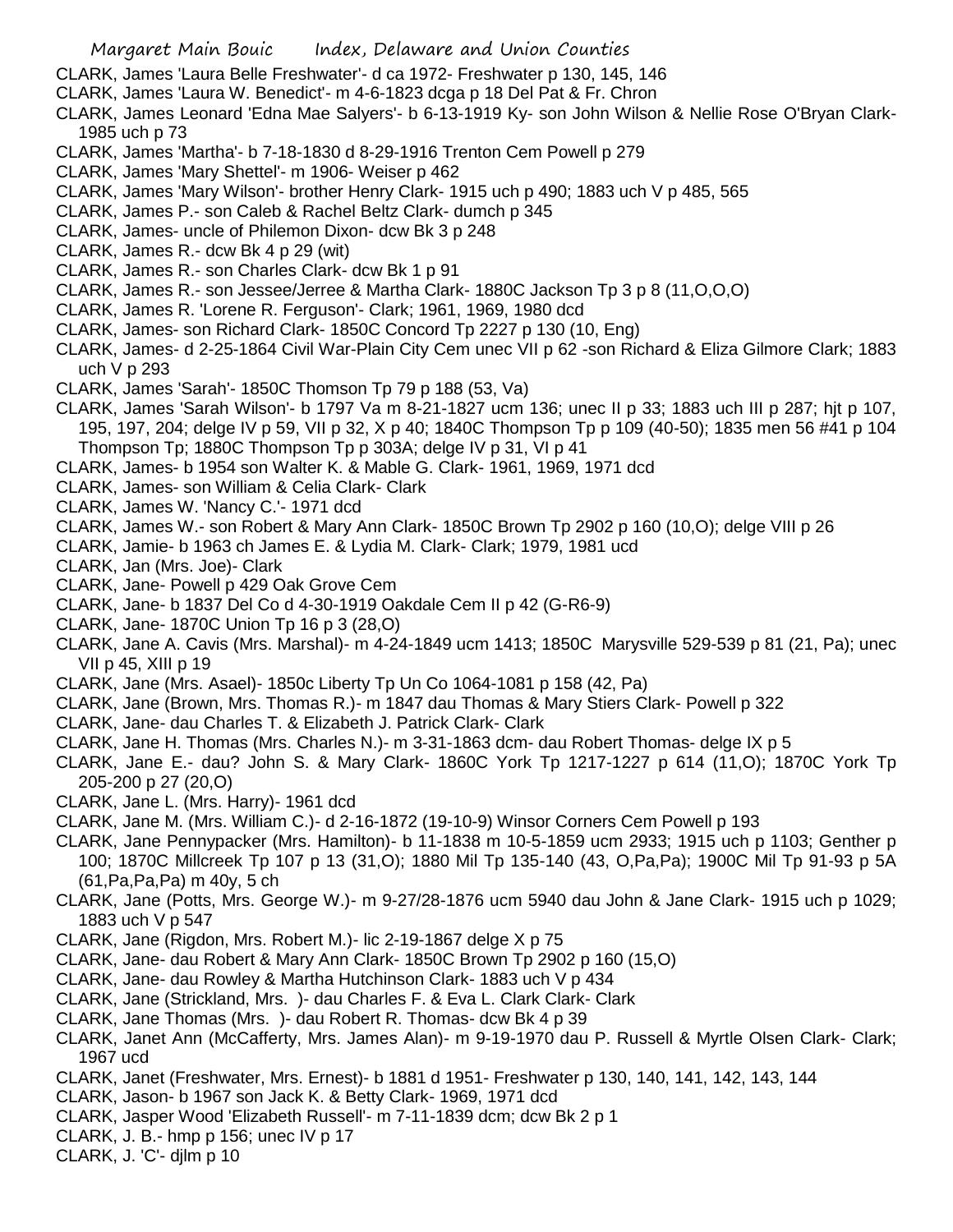- CLARK, J. C. 'Phyllis'- son Norman & Della Whited Clark- Clark
- CLARK, J. D. 'D'- lptw p 32
- CLARK, J. 'E.'- Claibourne Cem p 6
- CLARK, J. E. 'Gerogeanna Phillips'- Clark
- CLARK, Jean M. (Mrs. Harold M.)- 1973, 1975, 1979, 1981, 1983, 1991 ucd
- CLARK, Jeanette Elaine Hatten (Mrs. Jack Allen)- m 6-25-1988 dau Jim & Iona Hatten- Clark
- CLARK, Jeanne (Mrs. Thomas C.)- Clark
- CLARK, Jeff- b 1959 son Charles H. & Margaret C. Clark- 1973, 1975, 1991 ucd
- CLARK, Jeff- b 1962 son Paul R. & Ruth Clark- 1969 dcd
- CLARK, Jefferson B. 'Cynthia''Drucilla Yarrington'- m 2-11-1866 ucm 3908- 1850C Liberty Tp Un Co 1043-1059 p 155 (36,O); 1860C Lib. Tp 940-950 p 129 (55, Md); 1870C Lib Tp 112 p 14 (61, Md); unec VIII p 47
- CLARK, Jeffrey- b 1963/4 son James D. & Laverna M. Clark- 1969, 1971 dcd; 1983 ucd
- CLARK, Jeffrey M. 'Celame/Alene G.'- 1981, 1983, 1991 ucd
- CLARK, Jeffrey Robert- b 3-25-1996 son James & Diane Clark- Clark
- CLARK, Jeffrey- b 8-17-1956 son Sheldon O. & Elizabeth Knotter Clark- Weiser p 68
- CLARK, Jemima- dau Asael & Jane Clark- 1850C Liberty Tp Un Co 1064-1081 p 158 (13,O); 1860C Lib Tp 1010-1020 p 139 (19,O)
- CLARK, Jemima (Bowersmith, Mrs. David)- m 7-14-1861 ucm 3202
- CLARK, Jemima (Mrs. Nathan)- d 7-23-1826 (55-1-7) Whitehall Cem Powell p 343 (35y2m)
- CLARK, Jenie (Mrs. Robert)- Clark
- CLARK, Jennie- b 1863 d 1880 Oak Grove Cem Powell p 430
- CLARK, Jennie Maine (Mrs. George A.)- b 8-13-1865 m 8-1892 dau Marquis S. & Jeanette Ten Eyck Maine-Asp 2333
- CLARK, Jennie- dau Oliver P. & Mary Clark- 1880C Millcreek Tp 121-126 p 14 (16,O,Md,O)
- CLARK, Jennie S. (Gibson, Mrs. Frank)- b 7-24-1899 d 7-13-1993 (93) Maple Grove Cem-dau Henry & Aerie Spain Clark- 1900C Allen Tp 215-220 p 10A (10/12,O,O,O)
- CLARK, Jennie (Weedon, Mrs. George Milton)- Howison (132)
- CLARK, Jennifer Ann- b 2-13-1976 dau John Paul & Sue Ann Phillips Clark- Freshwater p 146
- CLARK, Jennifer Bianchi (Mrs. Robert)- Clark
- CLARK, Jennifer Lynn (Kreis, Mrs. William Joseph)- m 5-1-1993 dau Joseph & Kathy Clark- Clark; Kreis
- CLARK, Jennifer- b 1960 dau Paul R. & Ruth Clark- 1969 dcd
- CLARK, Jennifer Sue- dau Gerald & Riley Clark (2-1975)
- CLARK, Jennings 'Flossie'- d 4-30-1964 bur Ashley Union Cem- Clark
- CLARK, Jeremiah- son Albert & Mary Clark- 1870C Leesburg Tp 177-184 p 22 (1,O)
- CLARK, Jeremiah A. 'Martha'- 1860C Scioto Tp 842; 1880C Allen Tp 186-199 p 18 (56,O,Conn,Vt) p 0059
- CLARK, Jerome C.'LaVerne M.'- Clark; 1981, 1983 ucd
- CLARK, Jerry 'Betty'- son Charles M. & Emily Jane Ulrey Clark- Clark
- CLARK, Jerry L. 'Margaret'- 1969, 1971, 1980 dcd
- CLARK, Jerry- son Orville W. & Louise Clark- 1961 dcd (15)
- CLARK, Jerry 'Patricia Fidler'- m 10-23-1959 dau Emily Clark- Clark
- CLARK, Jerusha Poling (Mrs. Lester)- b 11-9-1844 d 3-9-1894 Broderick Cem Un Al p 86, Oakdale Cem II p 11 (B-R7-2); Clark
- CLARK, inf dau of L. & J. 6-4-1872 Broderick Cem Un Al p 86
- CLARK, Jerusha (Gladhill, Mrs. Mordecai)- 1883 uch V p 388
- CLARK, Jerusha Poling (Mrs. Lester)- b 11-9-1845 m 10-13-1870 ucm 4798 dau James & Mary Poling- Clark; 1883 uch V p 473; 1880C Allen Tp 225-239 23 (34,O,Va,Pa)
- CLARK, Jesse- 1880C Jackson Tp p 224A
- CLARK, Jesse- 1880C Leesburg p 0180
- CLARK, Jesse A. 'Mary J.'- b 1851 d 1931 Mitchell Cem DJ p 18, 21, 24; interred 4-8-1931; 1880C Darby Tp 109 p 11 (28,O,O,O); 1900C Darby Tp 6-7 p A1 (49,O,O,O); m 25y
- CLARK, Jesse- son Chalmer & Sissy Clark- Clark; engaged to Valerie Aills
- CLARK, Jesse 'Eleanor'- 1860C Liberty Tp Un Co 1069-1079 (22,O)
- CLARK, Jessee/Jerree? 'Martha'- 1880C Jackson Tp 3 p 8 (29,O,Va,O)
- CLARK, J. H.- 1915 uch p 262; unec III p 17
- CLARK, J. (Mrs. H.)- Powell p 160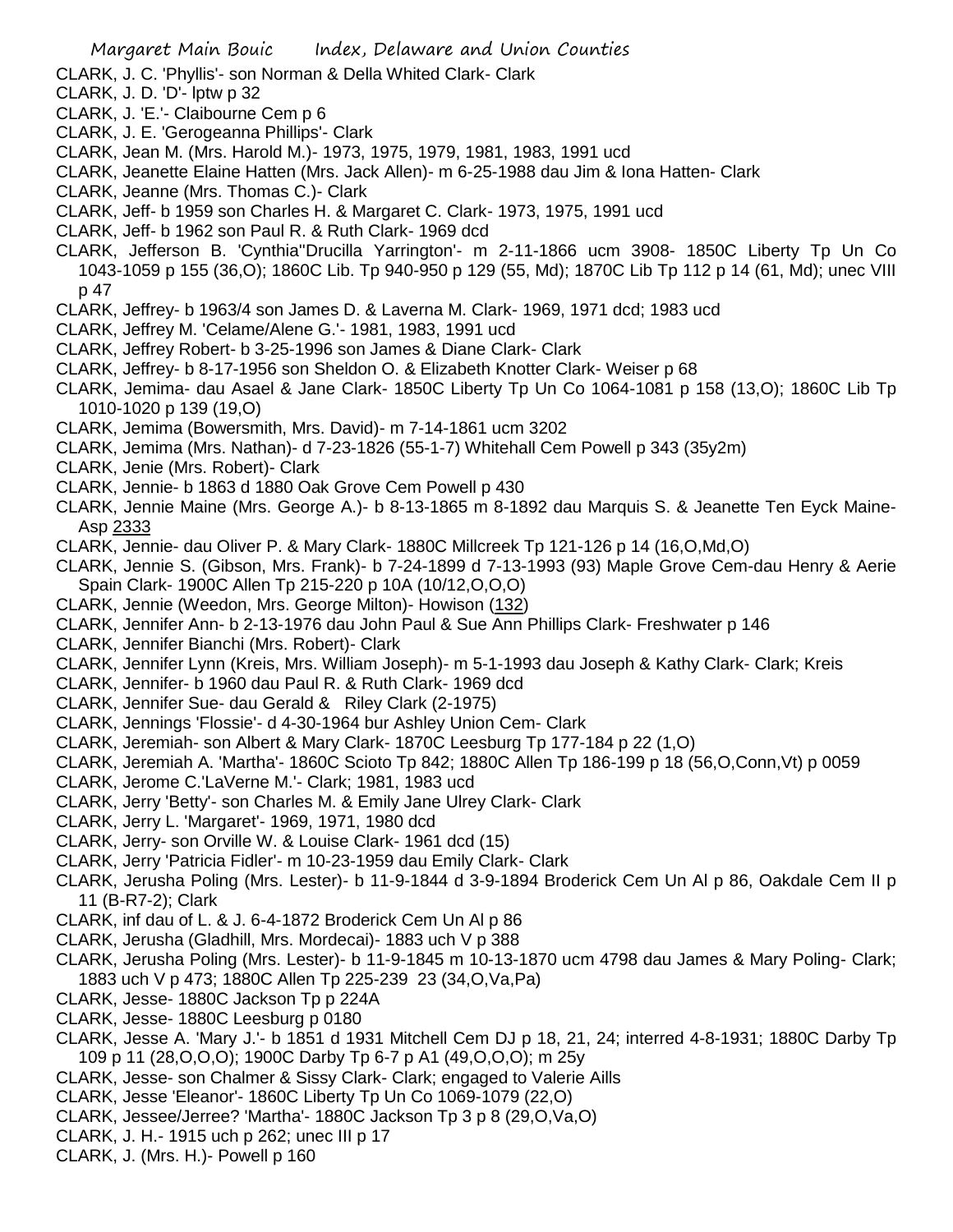- Margaret Main Bouic Index, Delaware and Union Counties CLARK, Jill- b 1969 dau Larry W. & Patricia Clark- 1980 dcd CLARK, Jim- son Porter & Eppie Honaker Clark- Clark CLARK, J. K.- b 1794 d 1887 Africa Cem CLARK, Joab- 1908 dch p 390 CLARK, Joan- 1961 dcd CLARK, Joan (Meredith, Mrs. Robert)- dau Clarence I.Sr. & Lois C. Clark- Clark CLARK, Jodi K. (Mrs. John H.)- 1983 ucd CLARK, Jodi Kay Farrington (Mrs. Harold Leonard,Jr.)- m 6-27-1992 dau Dallas & Peg Farrington- Clark; Farrington CLARK, Jody- b 9-1944 dau George Fred & Ruth Clark- Freshwater p 227 CLARK, Joe 'Jan'- son Lloyd K. & Maxine McGinnis Clark- Clark CLARK, Johanna Shepherd (Mrs. John)- m 10-13-1839 Madison Co unec IX p 18 CLARK, John- delge X p 74, non-resident CLARK, John- b 4-1889- 1900C Paris Tp 22 p 2B (13,O) CLARK, John- 1850C Claibourne Tp 82 p 13 (76, Va); uca p 19; unec VI p 20, VIII p 39, XII p 68 CLARK, John- from Ireland, naturalized 3-22-1851, delge VIII p 59 CLARK, John- from Ireland, naturalized 4-6-1863, delge VIII p 59 CLARK, John- delge VI p 21, 59, VII p 9, 61; dg 1-3-1902, delge VII p 23 CLARK, John- 1979, 1981, 1983 ucd CLARK, John- 1840C p 120 (30-40) CLARK, John- 1840C p 123 (30-40) CLARK, John- 1880C Delaware Town p 501C CLARK, John (6-1893) from Delaware Co to Children's Home- uninf p 7 CLARK, John- unclaimed letter- unec II p 46 CLARK, John- Pabst 7 p 39; pmc p 3 CLARK, John- 1880C Paris Tp p 123A CLARK, John- (35-1864) OVI, delge IX p 37 CLARK, John- Mexican War- delge X p 35 CLARK, John- hadc p 22, 26, 28, 1849 Concord Tp; Genoa Tp;1880C Concord Tp p 265C CLARK, John- 1835 men 30 #62 p 52 Harlem Tp; 1880C Harlem Tp p 438A CLARK, John- 1835 men 38 #129 p 67 Liberty Tp CLARK, John- hadc p 50, Scioto Tp 1849 CLARK, John- dcq Ruth Noble Graham 24 CLARK, John- d 3-22-1986 (96) Oak Grove Cem - Clark CLARK, Rev. John- 1883 uch V p 216 CLARK, John A.- 1908 dch p 390 CLARK, John- b 6-3-1887 Thomson Tp son Aaron & Kate Lewis Clark- dcb CLARK, John A/H?- son George & Manerva Clark- 1880C Leesburg Tp 258 p 26 (12,O,O,O) CLARK, John Alan 'Martha Arnold'- m 4-10-1982 son Larry E. Clark- Clark CLARK, John B.- Pabst 0 CLARK, John B. 'Jennie'- 1880C Millcreek Tp 121-126 p 14 (21,O,Md,O) CLARK, John C. 'Elizabeth'- 1915 uch p 624 CLARK, John 'Deavena'- son Herman E. & Gertrude Whalen Clark- Clark CLARK, John- b 1961 son Dwight M. & Phyllis A. Clark- 1971, 1973, 1975 ucd CLARK, John E.- 1864 Liberty Tp- delge VI p 50 CLARK, John Edgar 'Opal Garnet Ball'- b 3-18-1917 Ky son John Wilson & Nellie Rose O'Bryan Clark- 1985 uch p 73; Clark CLARK, John E./James 'Edna Huling'- son Shepherd & Hannah Barney Clark- dumch p 78; 1915 uch p 919; 1883 uch V p 474; 1880C Allen Tp 217-231 p 22 (8,O,O,O) CLARK, John E. 'Mary G.'- b 8-1862 d 1946 Price Cem djlm p 52; 1900C Jackson Tp 29 p 2A (37,O,Pa,O); m 16y CLARK, John- son George & Rachel Clark- 1850C Trenton Tp 821 p 69 (16,O); 1880C Trenton Tp p 461C CLARK, Higb 'Emmaline Firgler'- ped Lorilee Thomas #196 22- unec X p 21 CLARK, John 'Emma Johnson'- b 1866 d 1906 ped Martha Vestal Clarke #161 12- unec IX p 67
- CLARK, John- son Harold & Catherine Clark- Clark
- CLARK, John H.- son Fred T. & Annie D. Bennett Clark- Clark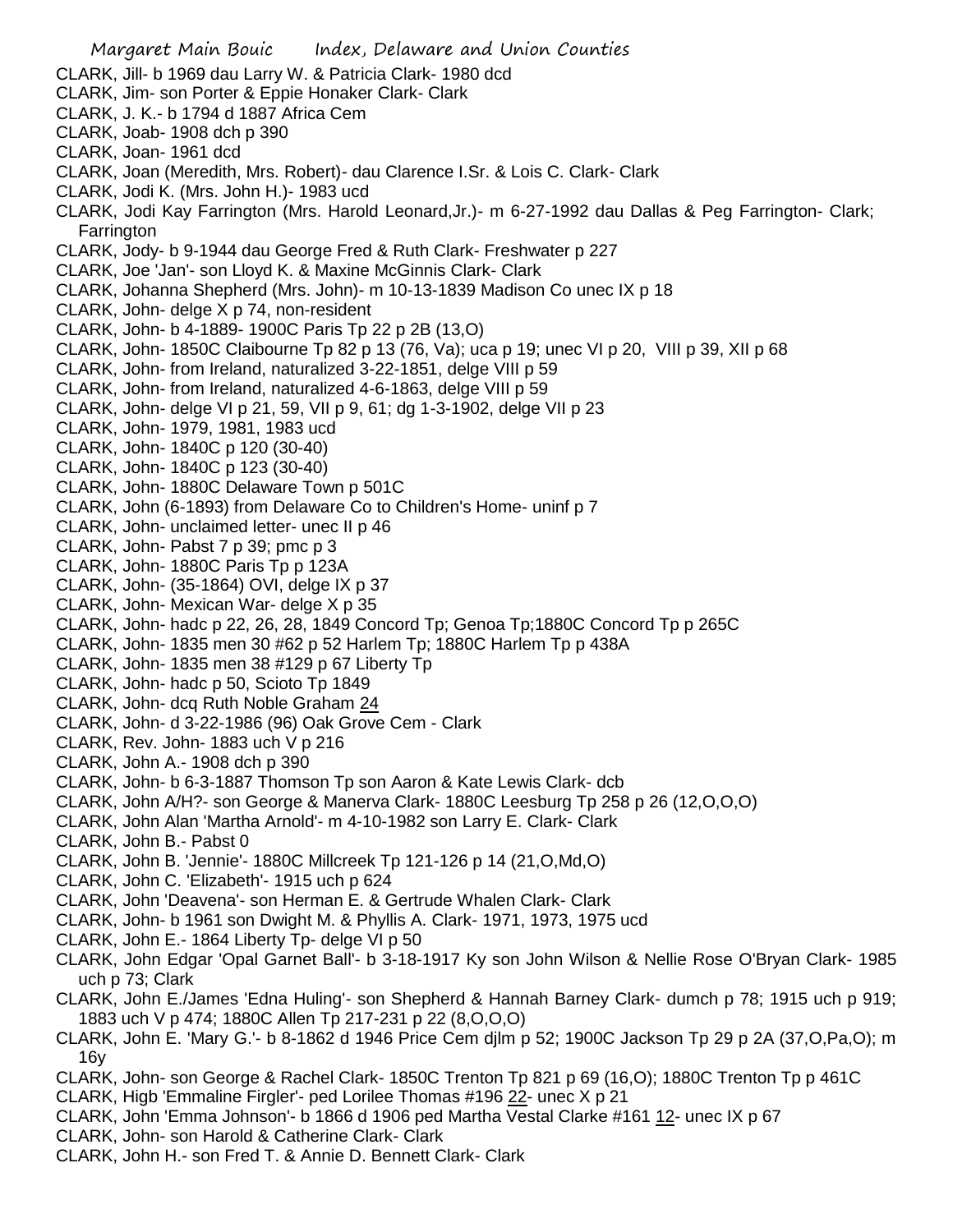- CLARK, John Henry 'Lorraine Evans'- b 5-15-1908 m 2-23-1947 d 12-3-1961/2 son Amos Zachariah & Emma Jane Everett Clark- Maugans Anc p 149, 150
- CLARK, John H. 'Jodi K.'- 1983 ucd
- CLARK, John H. 'Minnie B.'- b 1867 d 1955 Claibourne Cem p 78
- CLARK, --- b 4-10-1878 Oxford Tp son John H. & Ruth Sales Clark- dcb
- CLARK, John- son Isaac & Clarissa Gale Clark- 1908 dch p 390; 1850C Oxford Tp 2695 153 (7,O)
- CLARK, John- d 1850 (77)- 1915 uch p 490; 1883 uch V p 485, 565; brother James Clark; 1830C Jackson Tp 485 298 (50-60); 1840C Claibourne Tp 21 (60-70); uca p 19; delge I p 41
- CLARK, John 'Johanna Shepherd'- m 10-13-1839 Madison Co- unec IX p 18
- CLARK, John (witness will of John Keener)- uccp p 25, JB 3 p 42
- CLARK, John L.- Pabst 4 p 1
- CLARK, John- son John & Mary H. Clark- 1850C Liberty Tp Del Co 1600 106 (14, Pa); 1880C Liberty Tp p 307C
- CLARK, John- son Joseph & Matidla Clark- 1880C Jerome Tp 69 p 8 (20,O,O,O)
- CLARK, John- son John & Matilda Clark- 1850C Genoa Tp 423 p 43 (14,O)
- CLARK, John 'Josephine Schlesinger Osborn'- m 5-21-1949- Weiser p 97
- CLARK, John- brother Joseph Clark- Clark
- CLARK, John L.- son Jerree/Jessee & Martha Clark- 1880C Jackson Tp 3 p 8 (5,O,O,O)
- CLARK, John 'Lizzie Mae Maugans'- Maugans Anc p 32
- CLARK, John M.- 1961, 1969, 1971, 1980 dcd
- CLARK, John M.,Jr- b 12-11-1889 Delaware Town- son John & Fannie E. Haines Clark- dcb
- CLARK, John 'Mehilda'- d 7-26-1869 (80) Trenton Cem Powell p 273
- CLARK, John M. -brother Homer D. Clark- Clark; 1908 dch p 390
- CLARK, child of J. W. Clark d 2-23-1886 Oakdale Cem 246
- CLARK, John 'Mary'- Powell p 267
- CLARK, John 'Mary Benjamin'- m 11-16-1697 Powers Pat p 31, 46
- CLARK, John 'Mary H.'- 1850C Liberty Tp 1600 p 106 (45, Pa)
- CLARK, John 'Mary McDermott'- b 8-17-1804 d 1896 ; son John Clark- dcq Ruth Noble Graham 12
- CLARK, John 'Matilda'- 1850C Genoa Tp 423 p 43 (53, Pa)
- CLARK, John 'Mchilah'- Hanover Cem 5-16-10
- CLARK, John 'Miranda E.'- Powell p 138
- CLARK, John 'Nancy Thomas' m 5-14-1825- Madison Co unec V p 16
- CLARK, John Niday 'Philena lewis'- b 6-4-1817 son Thomas,Jr. & Polly Niday Clark- ped Dwight Park Marshall 12 by Lulu Mae Keathly- unec XIII p 11, XIV p 21
- CLARK, John 'Nora Harper'- m 11-1908 Columbus- Genther p 216
- CLARK, John Paul 'Sue Ann Phillips'- b 8-26-1948 m 7-29-1972 son Floyd & Antoinette O. Herkle Clark-Freshwater p 146
- CLARK, John R.- 1883 uch IV p 456, 476; Pabst 0
- CLARK, John- son R. & E.- d 2-22-1871 (33-3-22) Plain City Cem unec VII p 62
- CLARK, John 'Rebecca Columber'- m 3-24-1854 ucm 2105
- CLARK, John 'Rhoda'- 1850C Trenton Tp 833 p 70 (50, Pa)
- CLARK, John- d 2-22-1871 son Richard & Eliza Gilmore Clark- 1883 uch V p 293; 1850C Concord Tp 2227 p 130 (13, Eng); 1870C Jerome Tp 51 p 7 (23, Eng)
- CLARK, John R. 'Margaret Zelpha Jolly'- m 3-29/27-1859 mt 3-30-1859; 1985 uch p 84; 1860C Darby Tp 330-331 p 47 (28,O)
- CLARK, John- son Robert W. & Jeanne Clark- Clark
- CLARK, John S.- 1835 men 36 #15 p 63 Liberty Tp
- CLARK, John S. 'Mary'- 1860C York Tp 1217-1227 p 164 (59,Va); 1870C York Tp 205-200 p 27 (66, Penn)
- CLARK, John T. 'Mary Black'- m 4-12-1845 dcm; 1850C Thomson Tp 64 188 (36,O)
- CLARK, John T. 'Sarah A.'- 1870C Washington Tp 150-145 p 21 (27,O)
- CLARK, John W.- dcw Bk 4 p 234(26) witness
- CLARK, John W.- son Asael & Jane Clark- 1850C Liberty Tp Un Co 1064-1081 P 158 (20, Pa); 1880C Liberty Tp Del Co p 313C
- CLARK, John W.- son David H. & Laura Humphrey Clark- 1880 dch p 655; 1985 uch p 390
- CLARK, John W.- son George & Elizabeth Clark- 1860C Claibourne Tp 813 (12,O); 1870C Claibourne Tp 81-79 (21,O)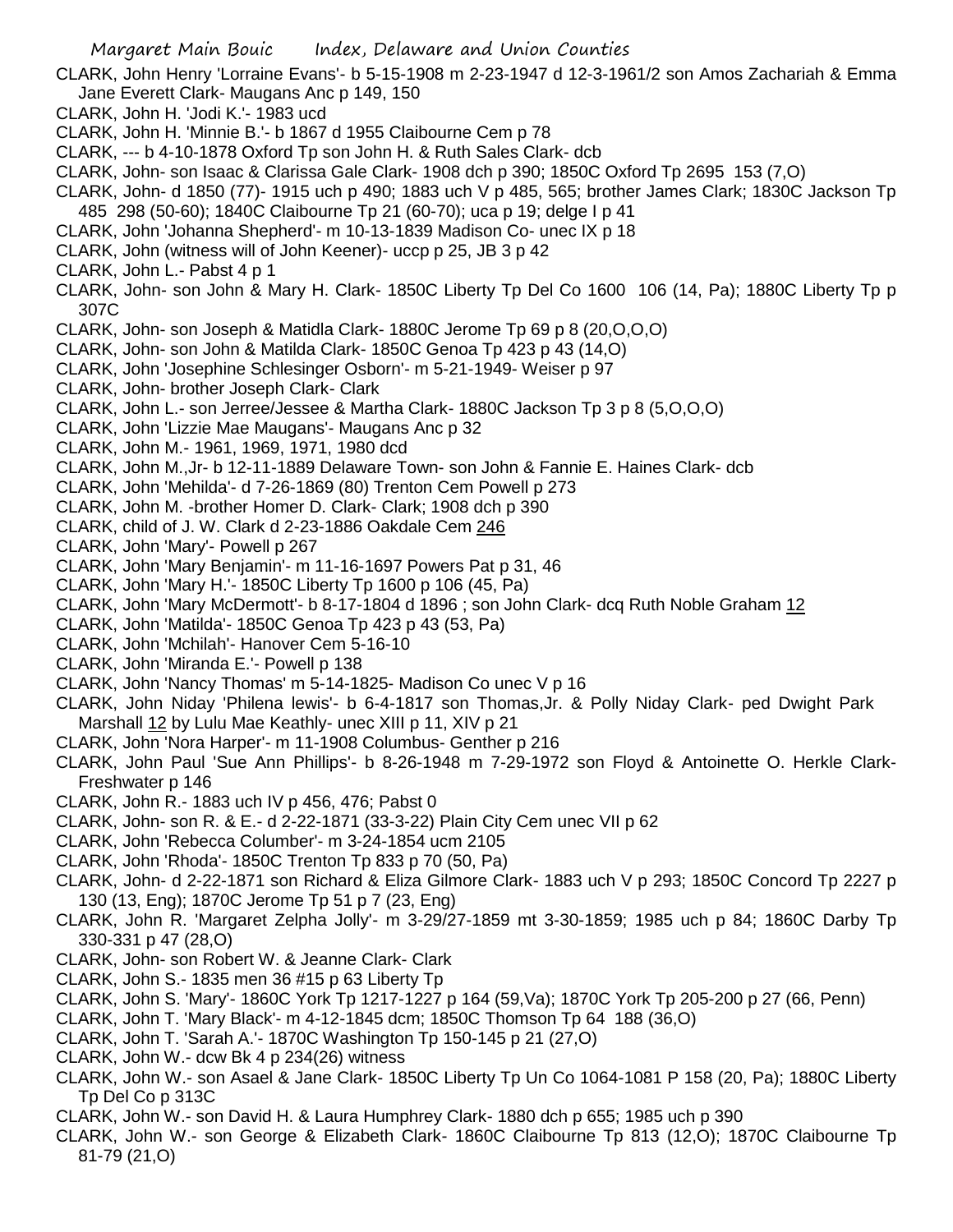Margaret Main Bouic Index, Delaware and Union Counties CLARK, John W. 'Hannah McIntire'- m 6-18-1871 ucm 4935 1880C Marysville 206-210 (30,O,O,O) CLARK, John W. 'Mary A.'- b 9-6-1831 d 1-9-1898 Powell Cem Powell p 163 CLARK, John Wilson 'Nellie Rose O'Bryan'- b 2-19-1880 m 12-5-1907 d 2-6-1957 1985 uch p 73 CLARK, Joleanne (Kyoskik Mrs. )- dau Robert W. & Jeanne Clark- Clark CLARK, Jon William 'Geraldine'- d 12-8-1973 (50) bur Akron- 1971 dcd; Clark CLARK, Jonas- 1915 uch p 280; 1883 uch V p 435 CLARK, Jonas C. 'Minerva Leeper'- m 11-9-1854 ucm 2193; unec VIII p 19 CLARK, Jonas J.- unclaimed letter unec VII p 30 CLARK, Jonathan- Concord Tp delge V p 54, 200, VII p 7 Peru Tp; Pabst 0 CLARK, Jonathan- b 1972 son Alfred & Geneva Large Clark- 1980 dcd CLARK, Joseph- 1850C Liberty Tp Del Co 1600 p 106 (12,O) CLARK, Joseph- uca p 99 CLARK, Joseph- Clark (E. Liberty) CLARK, Joseph- 1880C Jerome Tp p 0142 CLARK, Joseph 'Bethiah Hubbard'- Asp p 37 CLARK, Joseph B.- son Henry Clark- 1850C Claibourne Tp 95 p 16 (8,O) CLARK, Joseph B. 'Mary Freshorn'- m 12-24-1853 dcm CLARK, Joseph Edward- Clark CLARK, Joseph E.'Katherine'- d 12-16-1980 (75) Clark CLARK, Joseph 'Hannah Perdue'- b 9-28-1796 son Elihu Clark- 1880 dch p 709; delge VIII p 52 (83-1880) CLARK, Joseph H. 'Anne P.'- 1980 dcd CLARK, Joseph- d 6-1918 (78) brother John Clark- Clark CLARK, Joseph K.- b 1794 d 1887 Africa Cem Powell p 178; 1880C Orange Tp p 356C CLARK, Joseph 'Kathy'- Clark CLARK, Joseph 'Matilda'- 1880C Jerome Tp 69 p 8 (41, O,Pa,Pa) CLARK, Joseph R.- mt 9-4-1850; unec III p 48 VII p 5l estate uccp p 35 (1847) CP 221 CLARK, Josephine (Morehouse, Mrs. William)- dau Loyd & Hannah Clark- dumch p 277, 396 CLARK, Josephine Schlesinger Osborn (Mrs. John)- b 7-17-1907 m 5-21-1949 dau Emanuel & Alice Ada Smith Schlesinger, adopted by Franklin Osborn- Weiser p 97 CLARK, Josephine (Shively, Mrs. )- dau Fred & Annie D. Bennett Clark- Clark CLARK, Joshaway- 1880C Delaware Town p 509A CLARK, Joshua Edwin- b 9-28-1905 d 12-26-1929 son Amos Zachariah & Emma Jane Everett Clark-Maugans Anc p 149, 150 CLARK, Joshua- son Jefferson & Cynthia Clark- 1850C Liberty Tp Un Co 1043-1059 p 155 (7,O) CLARK, Joshua- b 1977 son John H. & Jodi K. Clark- 1983 ucd CLARK, Joshua- b 1979 son Larry W. & Patricia Clark- 1980 dcd CLARK, Joshua Martin 'Lucy Chambers'- Maugans Anc p 149 CLARK, Jotham- son George C. Clark- dcw Bk 1 p 72 CLARK, Joyce (Mrs. Daniel)- Clark CLARK, Joyce (Harkess, Mrs. Thomas C.)- dau Clarence I. Sr. & Lois C. Clark- Clark CLARK, Joyce (Mrs. William)- Clark CLARK, J.R.- 1840C Jerome Tp (20-30) CLARK, Juanita Faye- d 8-1-1986 (60) bur Glen Rest Cem- sister Loise Williams- Clark CLARK, Judie P.- delge #636 p 79- Barrows, Barnet, Bass, etc CLARK, Judy- b 1965 dau Paul R. & Ruth Clark- 1969 dcd CLARK, Julia- d 1886 (28y) lptw p 58 CLARK, Julia (23-1891) d 8-31-1896 Claibourne Tp- uninf p 6 CLARK, Julia A.- dau H. & J.- Cole Cem Powell p 160 CLARK, Julia Ann Cole (Mrs. Henry)- m 6-30-1834 dcga p 64 Ohio State Gazette CLARK, Julia (Bartholomew, Mrs. George Edward)- m 10-6-1928- Weiser p 443 CLARK, Julia (Dawson, Mrs. )- dau Benjamin F. & Nora R. Smith Clark- Clark CLARK, Julia- dau Isaiah & Phebe McIntyre Clark- 1870C Claibourne Tp 22 p 4 (1,O) CLARK, Julia R.- dau Edward G. & Emily Clark- 1870C Union Tp 89-88 p 12 (8,O);1880C Union Tp 133 24 (18,O,Conn,Mass) CLARK, Julian (Mrs. Henry)- 1850C Liberty Tp Del Co 1479 p 102 (36,O)

CLARK, Julie- b 1954 dau Dwight M. & Phyllis A. Clark- 1971, 1973 ucd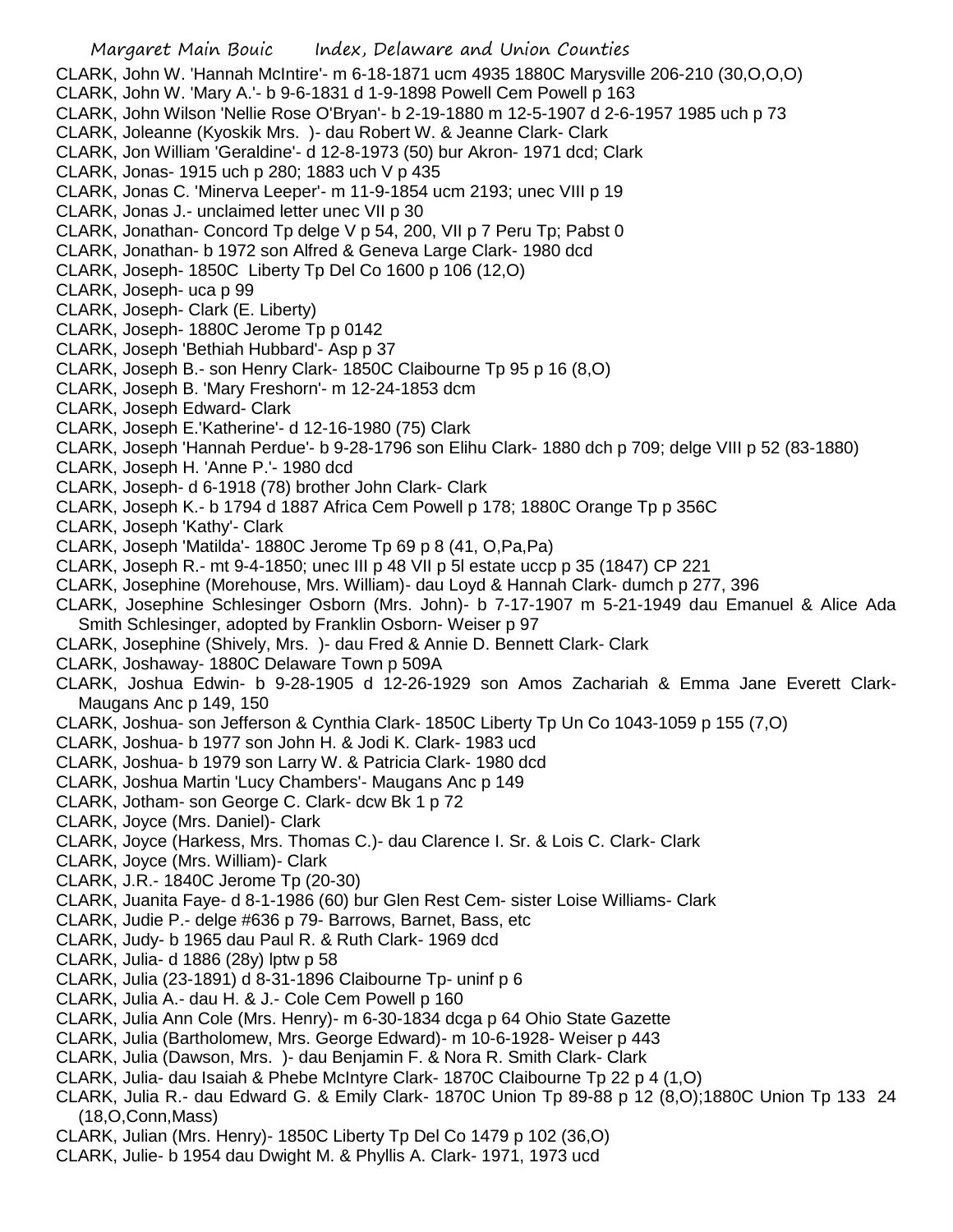- CLARK, --- b Md d 2-23-1886 ch of J. W.- Oakdale Cem I p 44
- CLARK, June (Hinkle, Mrs. )- dau Benjamin F. & Nora R. Smith Clark- Clark
- CLARK, Rev. J. W.- 1883 uch V p 34; unec XIII p 45
- CLARK, J. W. 1883 uch IV p 518; delge VII p 43, 44, 1855
- CLARK, Kaitlyn- b 1-12-1996 dau Robert & Jennifer Bianchi Clark- Clark
- CLARK, Karen- d 1963 dau Carroll R. & Eleanor Clark- Clark; 1969, 1971,1980 dcd
- CLARK, Karen Sue (Fultz, Mrs. Richard Mason)(Payne, Mrs. Thomas Eugene)(Meyer, Mrs. Larry Joseph)- b 3-1-1945 Marion m(1) 4-26-1962 div (2) 2-4-1966 div (3) 2-6-1976- dau Merril Julius & Evelyn Willadeen Taylor Clark- Genther p 64
- CLARK, Kate G.- b Jan 1869- dau Edward G. & Emily Clark- 1870C Union Tp 89-88 p 12 (6/12,O); 1880C Union Tp 133 p 24 (10,O,Conn,Mass)
- CLARK, Kate (Mrs. George)- d 2-18-1893 (32-5-7) Trenton Cem Powell p 278
- CLARK, Kathaleen Gayle- b 5-23-1954 dau Gaylord & Sharon Lee Clark- Weiser p 451
- CLARK, Katherine (Mrs. Joseph E.)- Clark
- CLARK, Katherine (Osburn, Mrs. )- sister Walter R. Clark- Clark
- CLARK, Kathie (Mrs. Glenn)- Clark
- CLARK, Kathleen Frances Thompson (Mrs. Donald Joseph)- m 4-4-1959 dau C. Edward & Lucia Mader Thompson- Clark; Thompson 17464--Rausch 192111
- CLARK, Kathleen (Miller, Mrs. Ted)- dau George A. & Theresa Brown Clark- Clark
- CLARK, Kathryn E. (Mrs. Roy G. Sr.)- 1969, 1971 dcd
- CLARK, Kathryn (Johnson, Mrs. Henry William)- Clark; Johnson
- CLARK, Kathryn V. Lacey (Mrs. )- b 4-21-1924 d 2-18-1995 (70) cremated, Milford Cem- dau Harrison & Ida M. Spriggs Lacey- Clark
- CLARK, Kathy A. (Mrs. Kenneth P.)- 1975, 1979 ucd
- CLARK, Kathy- b 1962 dau Frank R. & Margaret C. Clark- 1975 ucd
- CLARK, Kathy- b 1964 dau James D. & Laverna M. Clark- 1969, 1971, 1980 dcd
- CLARK, Kathy (Mrs. Joseph)(Perrigo, Mrs. )- Clark
- CLARK, Kathy (Ralston, Mrs. )- dau Donald R. & Betty Lou Morgan Clark- Clark
- CLARK, Katie (Mrs. Graham)- 1961 dcd
- CLARK, Keely- b 1979 dau Richard Dean & Sharon Lee Clark- Clark; 1980 dcd
- CLARK, Keith 'Angela Fisher'- m 10-1-1994 son Raymond & Patricia Clark- Clark
- CLARK, Keith 'Cathy'- b 1961 son Homer L. & Mary E. Clark- Clark; 1969, 1971, 1980 dcd
- CLARK, Keith- son Raymond R. & Sylvia Clark- Clark
- CLARK, Kelly Jeanne (Campbell, Mrs. James Lloyd)- m 3-10-1990 dau Thomas C. & Jeanne Clark- Clark; Campbell
- CLARK, Kelsey Ann- b 2-5-1993 dau Keith & Angela Fisher Clark- Clark
- CLARK, Ken 'Pam'- son Claude & Susie Caldwell Clark- Clark
- CLARK, Kenneth P. 'Kathy A.'- 1975, 1979 ucd
- CLARK, Kevin-b 1961 lived with Jack K. & Margaret Gibbons- 1969, 1971, 1976, 1980 dcd
- CLARK, Kimberley- dau James & Delores Clark- 1959 ucd (1 1/2)
- CLARK, Kinky- Sunbury p 125, 132
- CLARK, Kyle- b 1972 d 11-11-1989 (17) bur Westerville- son Richard Dean & Sharon Lee Clark- 1980 dcd
- CLARK, Lamorta?- dau Asael & Emma L. Ferguson Clark- 1880C Jerome Tp 251-259 p 26 (8,O,O,O)
- CLARK, Larry 'Betty Wenger'- m 1960- son Lawrence & Doris Lindstedt Clark- Clark
- CLARK, Larry- son Carlos & Mary Clark- 1961, 1969 dcd(12)
- CLARK, Larry A.- b 1954 son Edward G. & Margie Clark- 1969 dcd engaged to Dana Grooms
- CLARK, Larry- son Harry & Jane L. Clark- 1961 dcd(7)
- CLARK, Larry- son Lewis & Susie E. Bartram Clark- Clark
- CLARK, Larry 'Lou Ann'- Clark
- CLARK, Larry- son Orville W. & Louisa Clark- 1961 dcd (15)
- CLARK, Larry W. 'Patricia'- 1969, 1971, 1980 dcd
- CLARK, Laura- 1880C Delaware Tp p 328C
- CLARK, Laura Belle Freshwater (Mrs. James)- b 12-18-1888 d 1920- dau Elias & Martha Belle Kennedy Freshwater- Freshwater p 130, 145, 146
- CLARK, Laura Humphrey (Mrs. David)- m 12-1-1822 dcga p 9 Del Pat & Fr Chron; dau Lemuel G. Humphrey-1883 uch V p 655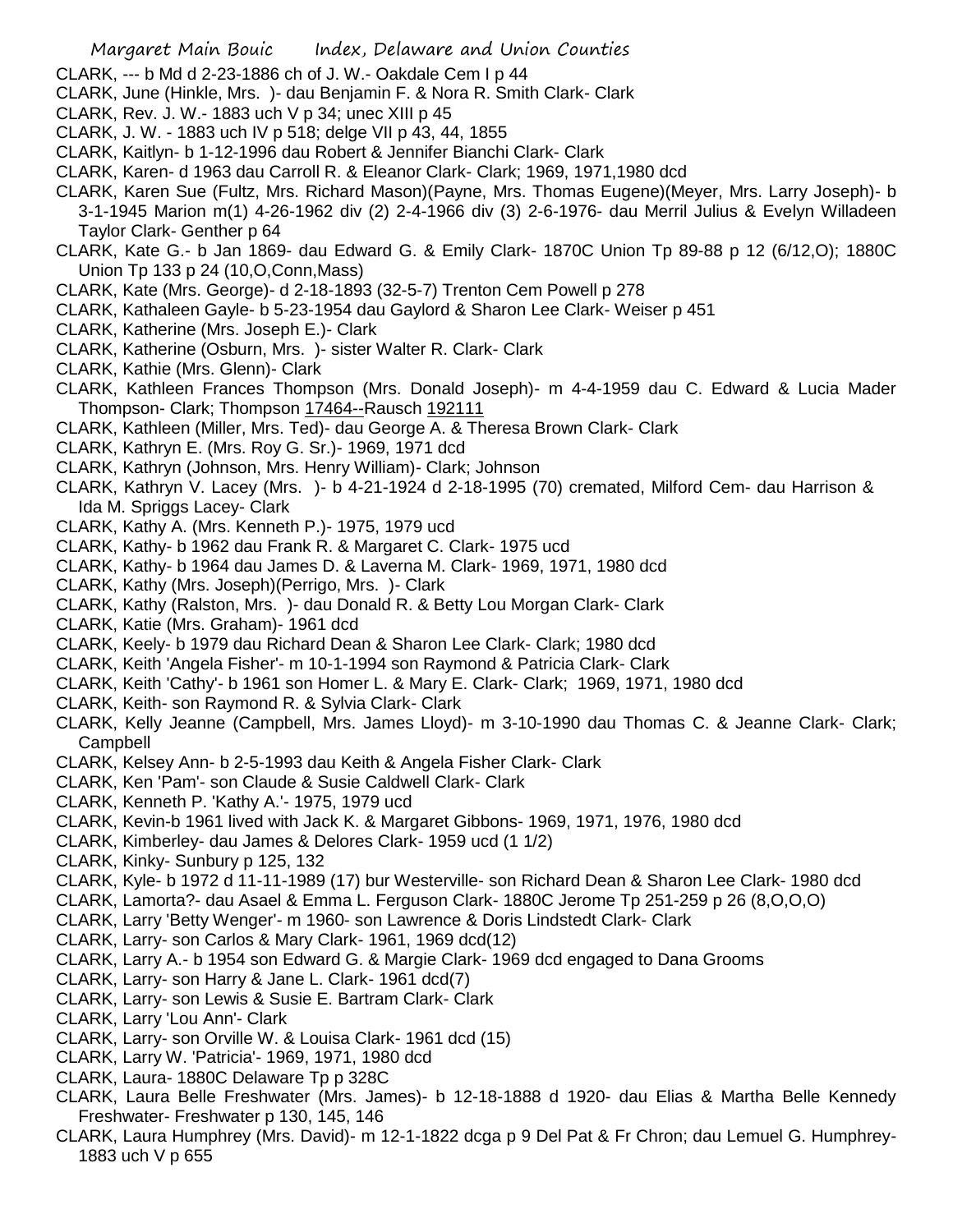CLARK, Laura- dau James P. & Catherine Worline Clark- 1850C Oxford Tp 1696 p 153 (9/12,O)

- CLARK, Laura (Place, Mrs. Chauncy)- m 4-6-1851 dcm; 1850C Genoa Tp 423 p 43 (16,O)- dau John & Matilda Clark
- CLARK, Laura W. Benedict (Mrs. James)- m 4-6-1823 dcga p 18 Berkshire Tp
- CLARK, Lauren Gail- b 8-15-1985 dau Larry & Lou Ann Hough Clark- Clark
- CLARK, Lauren Nicole- b 5-10-1984 twin dau Brian Clark- Clark
- CLARK, Lauze (Shackelford, Mrs. William)- unec VIII p 65
- CLARK, Laverna M. (Mrs. James D.)- 1969, 1971, 1980 dcd
- CLARK, LaVerne (Mrs. Jerome C.)- Clark; 1981, 1983 ucd
- CLARK, Lavina Armstrong (Mrs. Araunch M.)- m 1-26-1868 ucm 4327
- CLARK, Lavina- dau James & Sarah Wilson Clark- delge X p 40; 1850C Thomson Tp 79 p 188 (5,O); Pabst 0
- CLARK, Lavinia- dau Nehemiah G. & Rachel Emerson Clark- 1860C Allen Tp 712-719 p 98 (2,O)
- CLARK, Lawrence Arthur'Doris Linstedt'- b 8-19-1910 m 6-11-1934 d 12-1-1997 (87) Grand Prairie Cem, Marion- son Francis P. & Anna Mary Guthrie Clark- Clark
- CLARK, L--- (Mrs. David?)- d 7-11-1837 (40-5-5) Powell Cem- Powell p 166
- CLARK, Leah (Caldwell, Mrs. John\_- dau Bernard J. & DOrothy Fisher Clark- Clark
- CLARK, Leah (Harriott, Mrs. George)- m 11-16-1854 dcm
- CLARK, Leah (Scheider, Mrs. )- dau George W. & Alice Bower Clark- Clark
- CLARK, Lee Walton 'Lorie Lee Ann Redd'- m 2-24-1996 son James & Sharon Rush Clark- Clark
- CLARK, Leister- 1883 uch V p 458
- CLARK, Lelah M.- b 7-1884 d 12-3-1979 Price Cem djlm p 52- dau J. E. & Mary Georgeanna Phillips Clark-Clark; 1900 Jackson Tp 29 p 2A (15,O,O,O); 1971, 1979, 1981 ucd
- CLARK, Lemerton C.- b 5-4-1903 d 7-10-1997 (94) Sunbury Mem. Pk.- son Fancher Lemerton & Emma Walker Clark- Clark
- CLARK, Lenora I.- b 4-1851- 1900C Richwood 224-237 p 9A (33,ILL,NY,NY)
- CLARK, Leonard- son Isaac Bernard & Martha C. Clark- Clark
- CLARK, Leonard- son John Wilson & Nellie Rose O'Brian Clark- Clark
- CLARK, Leonard 'Sandra Ebright'- Clark
- CLARK, Leo E. 'Hazel Cook'- b 8-29-1898 m 10-5-1926 d 3-1-1986 son Bartlett & Martha See Clark- Clark
- CLARK, Leonora I.- b 4-1851 1900C Richwood 224-237 p 9A (33,ILL,NY,NY)
- CLARK, Leota- b 9-6-1900 d 1-24-1930 Raymond Cem lptw p 38
- CLARK, Leroy- son Albert & Mary Clark- 1870C Leesburg Tp 177-184 p 22 (4,O)
- CLARK, Leroy Derral- b 10-15-1898 Delaware Town- son Asbury & Ida L. Barnes Clark- dcb
- CLARK, Leslie 'Debbie'- son Claude & Susie Caldwell Clark- Clark
- CLARK, Lesly 'Frances Leone Perry'- m 1932- Genther p 176
- CLARK, Lester H.- son Benjamin & Clara J. Lynch Clark- Clark
- CLARK, Lester'Jerusha Poling''Mary F.'- b 2-17-1847/9 Un Co m 10-13-1870 ucm 4798 d 7-10-1921 Oakdale Cem II p 11 (B-R7-2);Un Al p 86- son Caleb & Rachel Beltz Clark- dumch p 345; 1850C Allen Tp 1409-1427 p 210 (3,O); 1860C Allen Tp 723-730 p 100 (13,O); 1870c Allen Tp 156-149 p 10 (23,O); 1880C Allen Tp 225-239 p 23 (33, O,Va,Pa) p 0061; 1900C Allen Tp 211-216 p 10A (53,O,Va,Penn); mt 3 p 15, 16; uca p 58, 79; Clark
- CLARK, Lettice- dau Nathan Clark- dcw Bk 2 p 54
- CLARK, Levi- 1850c Allen Tp 1499-1518 p 223 (13,O)
- CLARK, Levi 'Eliza Basward'- 1908 dch p 699
- CLARK, Le Von- b 1914 d 1983 Raymond Cem lptw p 28- dau Oscar & Grace Dillon Clark- Clark
- CLARK, Lewis A. 'Ella Newsome'- Clark
- CLARK, Lewis- b 8-3-1888 Delaware Town son Asberry & Ida L. Barnes Clark- dcb
- CLARK, Lewis 'Emily McKeand'- b 9-24-1839 m 12-12-1870 d 3-26-1881 Ks. son John Niday & Philena lewis Clark- ped Dwight Park Marshall 6 by Lula Mae Keathly #392 unec XIII p 11, 21, XIV p 21
- CLARK, Lewis H.- 1908 dch p 382
- CLARK, Lewis- son Isaiah & Phebe McIntyre Clark- 1850C Claibourne 22 p 4 (8,O)
- CLARK, Lewis, Jr.- son Lewis & Susie E. Bartram Clark- Clark
- CLARK, Lewis M.- 1908 dch p 390
- CLARK, Lewis Marion 'Susie E. Bartram'- d 10-4-1969 (64) bur Grand Prairie, near Marion- Clark
- CLARK, Lewis N.- 1880C Delaware Town p 508A
- CLARK, Lewis W.- son Benjamin & Clara J. Lynch Clark- Clark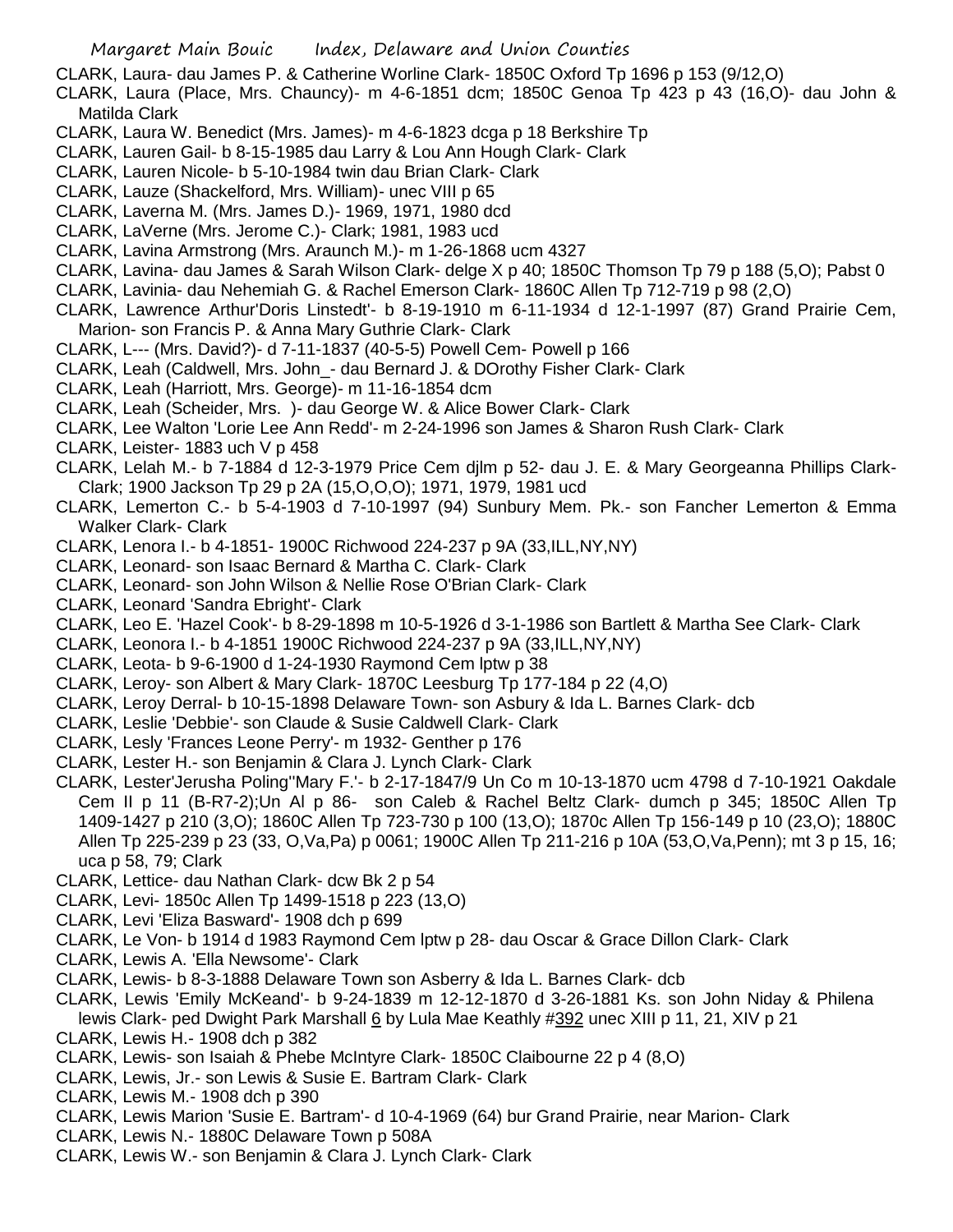- CLARK, Lida- dau George & Manerva Clark- 1880C Leesburg Tp 258 p 26 (1,O,O,O)
- CLARK, Lillian B.- 1991 ucd
- CLARK, Lillian Eldridge (Mrs. Gerald R.)- m 4-24-1948- Clark
- CLARK, Lillian (Mrs. Luther)- 1961 dcd
- CLARK, Lillian (Mrs. Ray)- 1959 ucd
- CLARK, Lillie Whiteley (Mrs. Walter)- dau Newton & Eva Arthur Whiteley- Genther p 118
- CLARK, Linda- 1981 ucd
- CLARK, Linda (Mrs. Donald)- 1969, 1980 dcd
- CLARK, Linda Kay (Brady, Mrs. Zane Leroy Jr.)(Whitney, Mrs. Jerry Lee)- b 2-2-1954 m(1) 10-27-1973 div (2) 11-2-1979 dau Merril Julius & Evelyn Willadeen Taylor Clark- Genther p 64
- CLARK, Linda Murphy- b 3-30-1946 m 11-23-1974 dau Earl & Jeannette Sturm Murhy- McKitrick p 247
- CLARK, Lisa- b 1970 dau Alfred M. & Geneva Large Clark- 1980 dcd
- CLARK, Lisa Ann- dau James F. Clark- Clark engaged to John W. Wall,Jr
- CLARK, Lisa (Evans, Mrs. Vernon)- dau Claude & Susie Caldwell Clark- Clark
- CLARK, Lisa Joy- b 5-9-1979 dau Bruce Clark- Clark
- CLARK, Lizzie- b 9-29-1870 Trenton Tp dau John & Emily Wright Clark- dcb
- CLARK, Lizzie Mae Maugans (Mrs. John)- Maugans Anc p 32
- CLARK, Lizzie R. (Brooks, Mrs. Euis Freeman)- b 1870 d 1903 dau John & Emmaline Firgler Clark- ped Lorilee Thomas #196 22- unec X p 21
- CLARK, Lloyd- son Elihu & Margaret Felky Clark- 1908 dch p 643
- CLARK, Lloyd H. 'Estella Borders'- b 6-12-1906 d 8-10-1998 (92) son thomas & Elizabeth Gamble Clark-Clark; 1975, 1979, 1981, 1983 ucd
- CLARK, Lloyd K. 'Maxine McGinnis'- b 10-10-1907 m 12-24-1932 d 7-21-1998 Hathaway Cem- son Lewis A. & Ella Newsome Clark- Clark
- CLARK, Lloyd W. 'Mary G.'- 1975, 1979, 1981, 1983, 1991 ucd
- CLARK, Loanie 'Lydia Powers'- Powers Pat p 142
- CLARK, Lois C. (Mrs. Clarence I.)- Clark; 1969, 1971, 1980 dcd
- CLARK, Lois (Mrs. Walter)- Clark
- CLARK, Loisa- dau Henry & Priscilla Clark- 1850C Orange Tp 1686 p 110 (7,O)
- CLARK, Loise J. (Mrs. Walter R.)- d 3-24-1975 (850 bur Medina- Clark
- CLARK, Lora- b 1955 dau Paul R. & Ruth Clark- 1969 dcd
- CLARK, Lorene R. Ferguson (Mrs. James R.)- d 4-29-1968 bur myrtle Ridge Cem near Ironton- Clark; 1961 dcd
- CLARK, Lorenzo D. 'Maria/Mary Shaw'- m 1-26-1837 dcm; Powell p 360
- CLARK, Lori- b 1966/5 dau Larry W. & Patricia Clark- 1969, 1971, 1980 dcd
- CLARK, Lori Lee Ann Redd (Mrs. Lee Walton)- m 2-24-1996 dau Jack & Kay Redd- Clark
- CLARK, Lorila Martin (Mrs. William)- m 2-20-1848 dcm
- CLARK, Lorraine Evans (Mrs. John Henry)- m 2-23-1947- Maugans Anc p 150
- CLARK, Lorum- dau Ransom Sr. & Amelia Clark- 1850C Marysville 529-540 p 81 (19,O)
- CLARK, Lottie M.- dau Edward G. & Emily Clark- 1870C Union Tp 89-88 p 12 (4,O); 1880C Union Tp 133 p 24 (14,O,Conn,Mass)
- CLARK, Lou Ann (Mrs. Larry)- dau Leonard & Margie Hough- Clark
- CLARK, Louisa- dau Elihu & Catherine Clark- 1850c Oxford Tp 2692 pp 152 (15,O)
- CLARK, Louisa J.- dau Vansever & Rachael Clark- 1850C Liberty Tp Un Co 966-983 p 145 (5,O)
- CLARK, Louise E. (Mrs. Orville W.)- 1961, 1969, 1971, 1980 dcd
- CLARK, Louise G.- 1961 dcd
- CLARK, Louise Hettisheimer (Mrs. Serrill)- Clark
- CLARK, Louise Morris (Mrs. John)- b 1-2-1867 m 10-4-1922 bur Hopewell Cem- dau Marshall & Elizabeth Elliott Morris- Clark
- CLARK, Louzie (Shackelford, Mrs. William)- m 7-3-1856
- CLARK, Lovelia (Mrs. William)- Powell p 359
- CLARK, Lovina- dau James & Sarah Wilson Clark- delge VII p 33
- CLARK, Loyd 'Hannah'- dumch p 277; Powell p 345
- CLARK, Lucille M. Neill (Mrs. Floyd)- b 5-8-1911 m 12-1928 d 8-3-1992 Jerome Cem- dau William & Ollie Tossey Neill- Neill 3,4; Tossey 13363; 1949, 1959, 1967, 1971, 1973, 1975, 1979, 1981, 1983, 1991 ucd CLARK, Lucille (Mrs. Richard L.)- Clark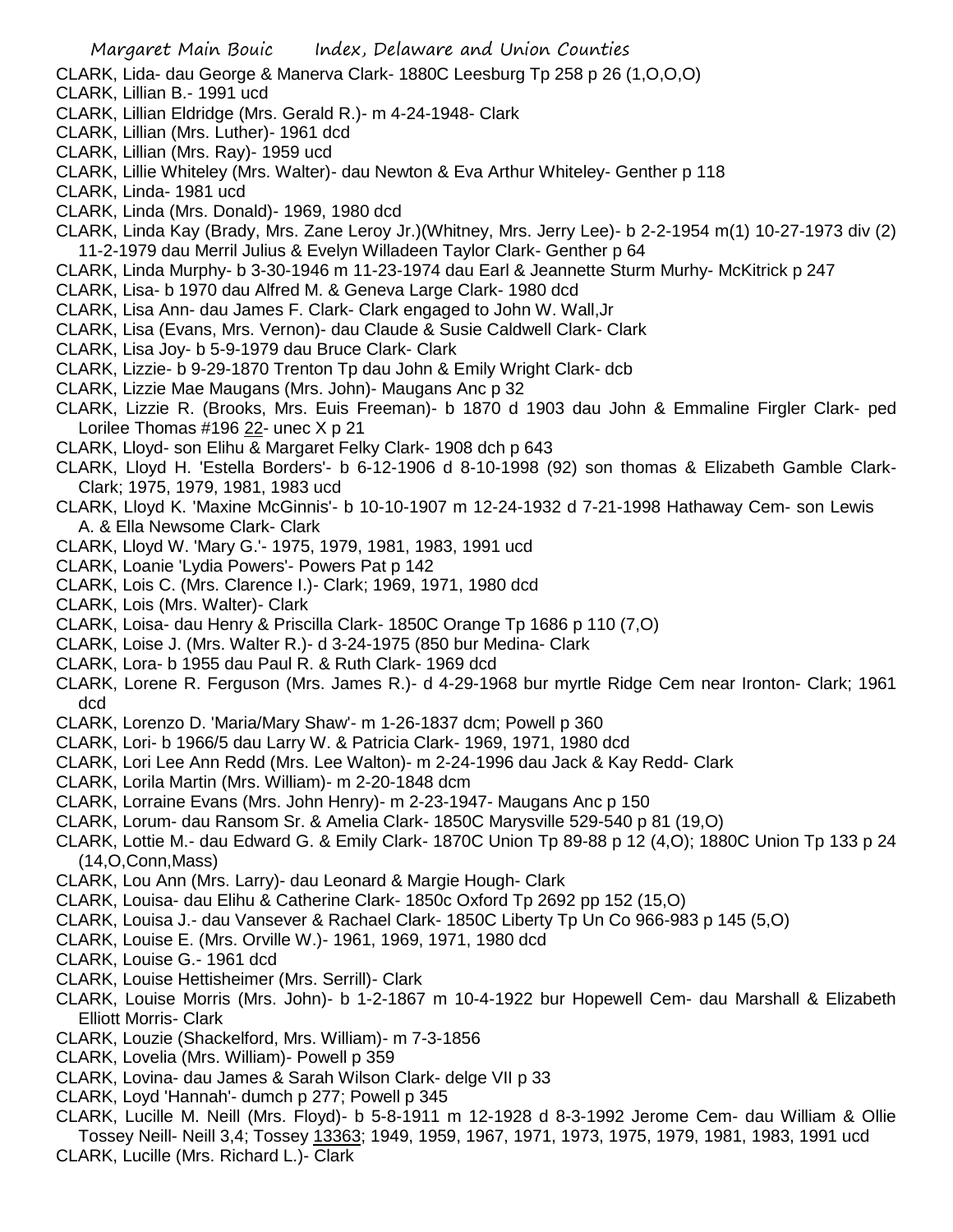CLARK, Lucina (Mrs. N. S.)- d 6-20-1876 (27) Westfield Cem Powell p 363

- CLARK, Lucius 'Mary J. Edward'- m 10-28-1858 dcm
- CLARK, Lucius S.- d 1-8-1868 (29-9-28) Curtis Cem Powell p 110
- CLARK, Lucinda (Cosart, Mrs. William)- m 8-21-1852 dcm
- CLARK, Lucretia- dauMrs. Kathryn Johnson- Clark
- CLARK, Ludy A. (Butt, mrs. Simeon)- mar. slip unec VII p 57
- CLARK, Lucy (Beach, Mrs. W. T.)- dau Shepherd & Hannah Barney Clark- dumch p 76
- CLARK, Lucy Chambers (Mrs. Joshua Martin)- Maugans Anc p 149
- CLARK, Lucy E. (Mrs. Cartus)- 1850C Marysville 558-569 p 85 (23,O)
- CLARK, Lucy E.- dau Shepherd & Eliza Asher Clark- dumch p 78; 1883 uch V p 474; 1880 Allen Tp 217-231 p 22 (16,O,O,O)
- CLARK, Lucy dau Henry Clark- 1850C Claibourne Tp 95 p 16 (22,O)
- CLARK, Lucy- dau Isaac & Amy Clark- 1850C Harlem Tp 574 p 53 (11,O)
- CLARK, Lucy- dau Israel Clark,Jr.- delge VIII p 68
- CLARK, Lucy Stithem (Mrs. George W.)- b 12-1863 m 11-11-1881 ucm 7065- 1900C Jerome Tp 156-165 p 7A (36,O,O,O) m 19y, 6 ch
- CLARK, Lucy Watson (Mrs. )- delge X p 48; Fancher-Clark Reunion
- CLARK, Luther 'Lillian'- 1961 dcd
- CLARK, Luther- son Henry & Sally Hubbard Clark- Clark
- CLARK, Luther 'Pearl Maugans'- Maugans Anc p 21
- CLARK, Lydia- dg 1-7-1908, delge VIII p 12
- CLARK, Lydia Ann Myers/Mears (Mrs. Ransom)- m 12-25/26-1852 ucm 1901; unec IV p 34
- CLARK, Lydia (Baker, Mrs. Joshua) Asp p 108
- CLARK, Lydia dau Elihu & Catherine Clark- 1850C Oxford Tp 2692 p 152 (13,O)
- CLARK, Lydia M. (Mrs. James E.)- 1979, 1981, 1983, 1991 ucd
- CLARK, Lydia M. (Sullivan, Mrs. Perry)- m 6-30-1853 dcm
- CLARK, Lydia Powers (Mrs. loanie)- dau John & Hannah Spicer Powers- Powers Pat p 142
- CLARK, Lynn K. (Mrs. William S.)- 1979 ucd
- CLARK, Dr. M. S.- Marysville p 57
- CLARK, M. 'S.J.'- Powell p 319
- CLARK, Mabel M. Chandler (Mrs. Boyd W.)- b 10-29-1906 d 9-13-1981 dau Ira & Lottie Dull Chandler- Clark
- CLARK, Mable G. (Mrs. Walter K.)- d 5-12-1977 (60) bur Sunbury Mem.- Clark; 1961, 1969, 1971 dcd
- CLARK, Mable K.- d 12-21-1887 (3y7m) Oakdale Cem 365 I p 144
- CLARK, A. Mack- son Fred T. & Annie D. Bennett Clark- Clark
- CLARK, M. Day (Mrs. )- sister Priscilla Day- delge VII p 58
- CLARK, Maddey- ch Orrin & Eleanor Clark- 1850C Delaware Tp 1407 p 99 (4,O)
- CLARK, Madelyn (Mrs. Harold S.)- 1980 dcd
- CLARK, Madison Bailey- son William Clark- dcw Bk 2 p 1
- CLARK, Madison R.- d 5-16-1843 (13-2-22) Shawtown Cem son William & Sally- Powell p 360
- CLARK, Mae LeVon- b 6-28-1914 d 7-4-1983 (69) bur Raymond- dau Oscar & Grace Dillon Clark- Clark; 1967, 1973, 1975, 1979 ucd
- CLARK, Maggie E. Gabriel (Mrs. Edward H.)- m 11-11-1880 ucm 6837
- CLARK, Maggie- dau Hamilton & Jane Pennypacker Clark- 1880C Millcreek Tp 135-140 (9,O,O,O)
- CLARK, Maggie (Kent, Mrs. Philo)- m 2-27-1866 ucm 3916
- CLARK, Maggie (Penrose, Mrs. Everard F.)- m 10-6-1868 ucm 4444
- CLARK, Maggie Z.- b 7-28-1841 d 8-28-1899 Unionville Cem DJ p 36
- CLARK, Mahala (Bowen, Mrs. Jonathan)- m 1-17-1828 ucm 142; 1883 uch III p 287, V p 358; unec II p 26
- CLARK, Mahala (Dodd/Doods, Mrs. Samuel H.)- m 1-31-1833 ucm 287; 1883 uch V p 357
- CLARK, Mahala Doty (Mrs. Charles0- m 10-1-1842 dcm; 1850C Liberty Tp Del Co 1592 106 (24,O)
- CLARK, Mahala- dau James B. & Elizabeth Carney Clark- 1883 uch V p 358
- CLARK, Mahiel/Mehiel L. 'Nancy Carpenter'- m 12-31-1835 dcm son Elihu & Mary Keene Clark- dumch p 276; 1840C Marlborough Tp p 249 (30-40)
- CLARK, Malisa- d 3-8-1842 (2-10-26) dau Elizabeth Clark- McCloud Cem Powell p 182
- CLARK, Malissa- (Van Schoik, Mrs. John)- m 9-25-1851- 1850C Claibourne Tp 95 (20,O) see Mellisa; nec XIV p 66
- CLARK, Malissa- dau Vansever & Rachael Clark- 1870C Liberty Tp Un Co 18 p 3 (15,O)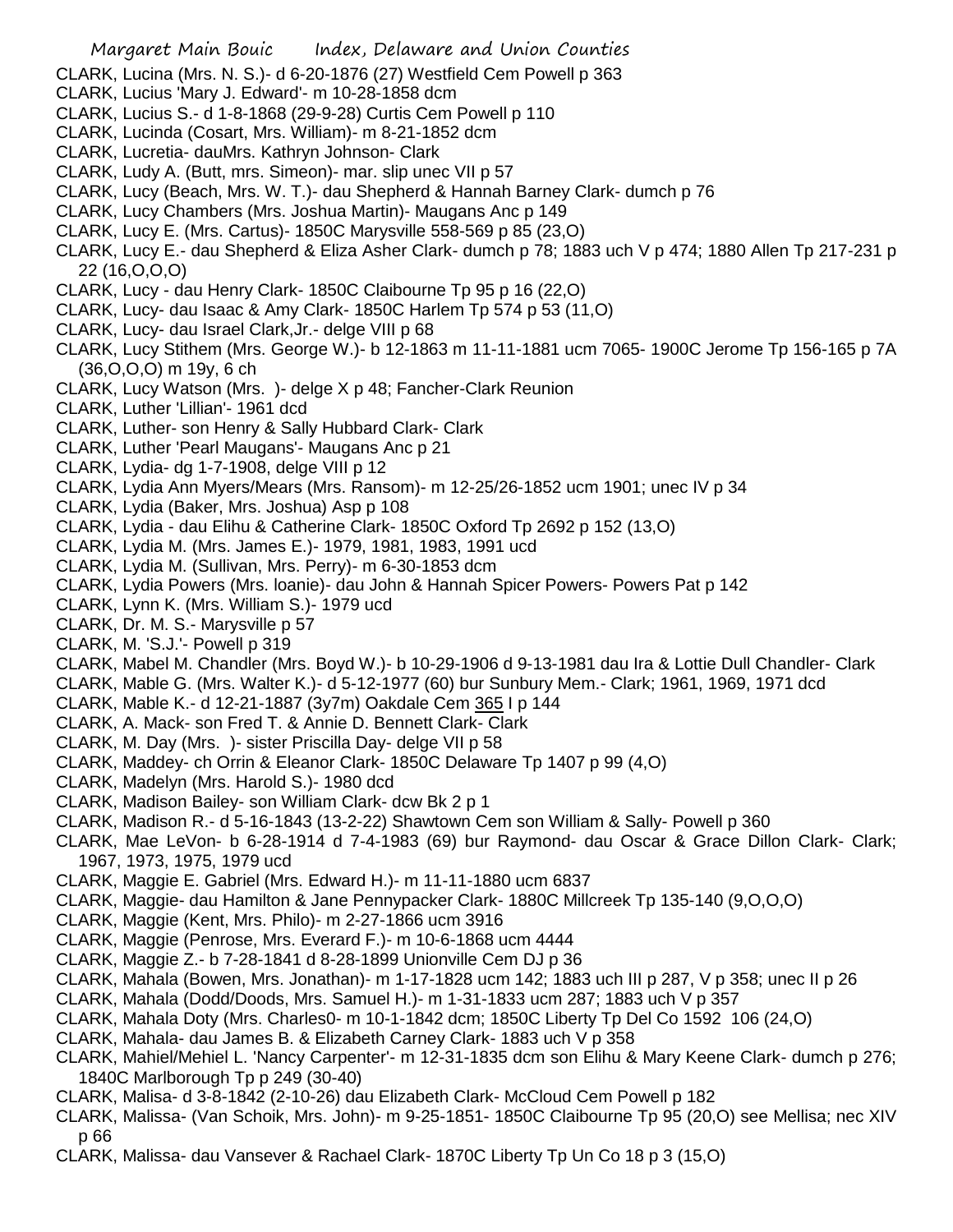- CLARK, Malvina (Morris, Mrs. )- dau William Clark- dcw Bk 2 p 1
- CLARK, Mance- son Bill & Bessie Dibrell Clark- Clark
- CLARK, Manda- dau John & Matilda Clark- 1850C Genoa Tp 423 p 43 (23,O)
- CLARK, Manerva (Mrs. George)- 1880C Leesburg Tp 258 p 26 (34,O,O,O) p 187A
- CLARK, Manuel Edeth b 10-1-1910 d 3-20-1924 ch John Wilson & Nellie Rose O'Bryan Clark- 1985 uch p 73
- CLARK, Marcella/Marcy b 1970 dau Dean A. & Vanessa Clark- 1971, 1973, 1975 ucd; Clark
- CLARK, Margaret A. (Owens, Mrs. T. N.)- m 11-12-1858 ucm 2799; unec IV p 17, XII p 30
- CLARK, Margaret C. (Mrs. Charles H.)- 1973, 1975, 1979, 1981, 1983 ucd
- CLARK, Margaret C. (Mrs. Frank R.)- 1975 ucd
- CLARK, Margaret (Mrs. Daniel)- 1880C Allen Tp 36-40 p 5 (26,Ky)
- CLARK, Margaret (Dix, Mrs. Elijah)- b 1749 d 1819 MR-DAR p 12
- CLARK, Margaret/Elizabeth Dey (Mrs. Israel)- delge VIII p 65
- CLARK, Margaret (Mrs. Estill P.)- 1971 dcd
- CLARK, Margaret Frances Robertson (Mrs. Amos Zachariah Jr.)- b 6-26-1911 m 11-14-1943 dau Hugh Franklin & Maggie Ellen Everett Robertson- Maugans Anc p 150
- CLARK, Margaret (Mrs. George)- b 11-23-1890 d 1-31-1984 bur Forest Grove- Clark
- CLARK, Margaret Gras (Mrs. Charles)- b 12-4-1893 m 10-15-1919 d 8-19-1972 bur Springfield dau Herman & Henrietta Endter Gras- Clark
- CLARK, Margaret Irene (Kern, Mrs. )- b 1950 dau Charles M. & Emily Jane Ulrey Clark- Clark
- CLARK, Margaret (Irvin, Mrs. )- dau Norman/Newton & Della Whited Clark- Clark
- CLARK, Margaret (Mrs. Israel)- delge X p 57
- CLARK, Margaret- dau James & Sarah Wilson Clark- delge VII p 32, X p 40; 1850C Thomson Tp 79 p 188  $(17, 0)$
- CLARK, Margaret/Margie (Mrs. Jerry L.)- 1969, 1971, 1980 dcd
- CLARK, Margaret J. Felkey (Mrs. Elihu)- Marlborough Cem p 152; 1908 dch p 643
- CLARK, Margaret- dau John & Mary H Clark- 1850C Liberty Tp Del Co 1600 (20, Pa)
- CLARK, Margaret- b 9-2-1909 Franklin Co dau John & Nora Harper Clark- Genther p 216
- CLARK, Margaret- b 9-22-2874 dcb- dau Joseph & Matilda Swick Clark- 1880C Jerome Tp 69 p 8 (6,O,O,O)
- CLARK, Margaret J. (Wells, Mrs. Ambrose)- m 1-7-1862 ucm 3275
- CLARK, Margaret (Owen, Mrs. Thomas)- b 12-1883 dau Asa Clark- Clark
- CLARK, Margaret Renn (Mrs. Paul)- Weiser p 554
- CLARK, Margaret- dau Richard & Eliza Gilmore Clark- 1883 uch V p 293
- CLARK, Margaret (Susie)(Rickard, Mrs. James Clark)- m 1985- 1985 uch p 116
- CLARK, Margaret- sister Thompson Clark- delge VII p 38
- CLARK, Margaret (Wolever, Mrs. Kenneth)- dau Orlen R. & Helen L. Sarver Clark- Clark
- CLARK, Margaret Zachariah (Mrs. Gerald/George W.)- Clark
- CLARK, Margaret Zelpha Jolley (Mrs. John R.)- 1985 uch p 84
- CLARK, Margie A. (Mrs. Edward F.)- 1971 dcd
- CLARK, Marguerite (Phillians, Mrs. Harold)- b 7-19-1922 m 5-27-1941- dau Isaac Bernard & Martha C. Clark-Clark; Maugans Anc p 9; Hanawalt 5,6; Phillians 3,4
- CLARK, Maria- d 10-29-1849 (3-1-15) Mt Herman Cem djlm p 10- dau James B. & Elizabeth Carney Clark-1883 uch V p 358
- CLARK, Maria Shaw (Mrs. Lorenzo D.)- m 1-26-1837 dcm
- CLARK, Maria (Sheldon, Mrs. Thomas A.)- m 9-25-1840 ucm 659; 1850C Liberty Tp Un Co 912-929 p 136 (27,O)
- CLARK, Marian S. (Mrs. Walter B.)- 1980 dcd
- CLARK, Marie (Jordan, Mrs. )- dau Francis P. Clark- Clark
- CLARK, Marilla A.- dau Richard & Melissa Clark- 1880C Millcreek Tp 138-143 p 15 (8,O,O,O)
- CLARK, Marilyn Baker (Reas, Mrs. David L. Sr.)- m(2) 6-19-1977- Clark
- CLARK, Marilyn Esther (White, Mrs. Ronald Lee)- b 10-18-1937 m 12-1-1957 dau Donald Crose & Esther Evelyn Starwalt Clark- Weiser p 73
- CLARK, Marilyn (Mrs. Rolland)- Clark
- CLARK, Marion R.- b 11-1-1902 Berkshire Tp son Ora & Grace Sparks Clark- dcb
- CLARK, Marjorie Jean- dau Donald W. & Jean M. Clark- Clark; engaged to David Mark Sickel
- CLARK, Marjorie (Becker, Mrs. )- dau Homer D. Clark- Clark
- CLARK, Marjorie (Mooney, Mrs. )- dau Pearl & Golda Green Clark-Clark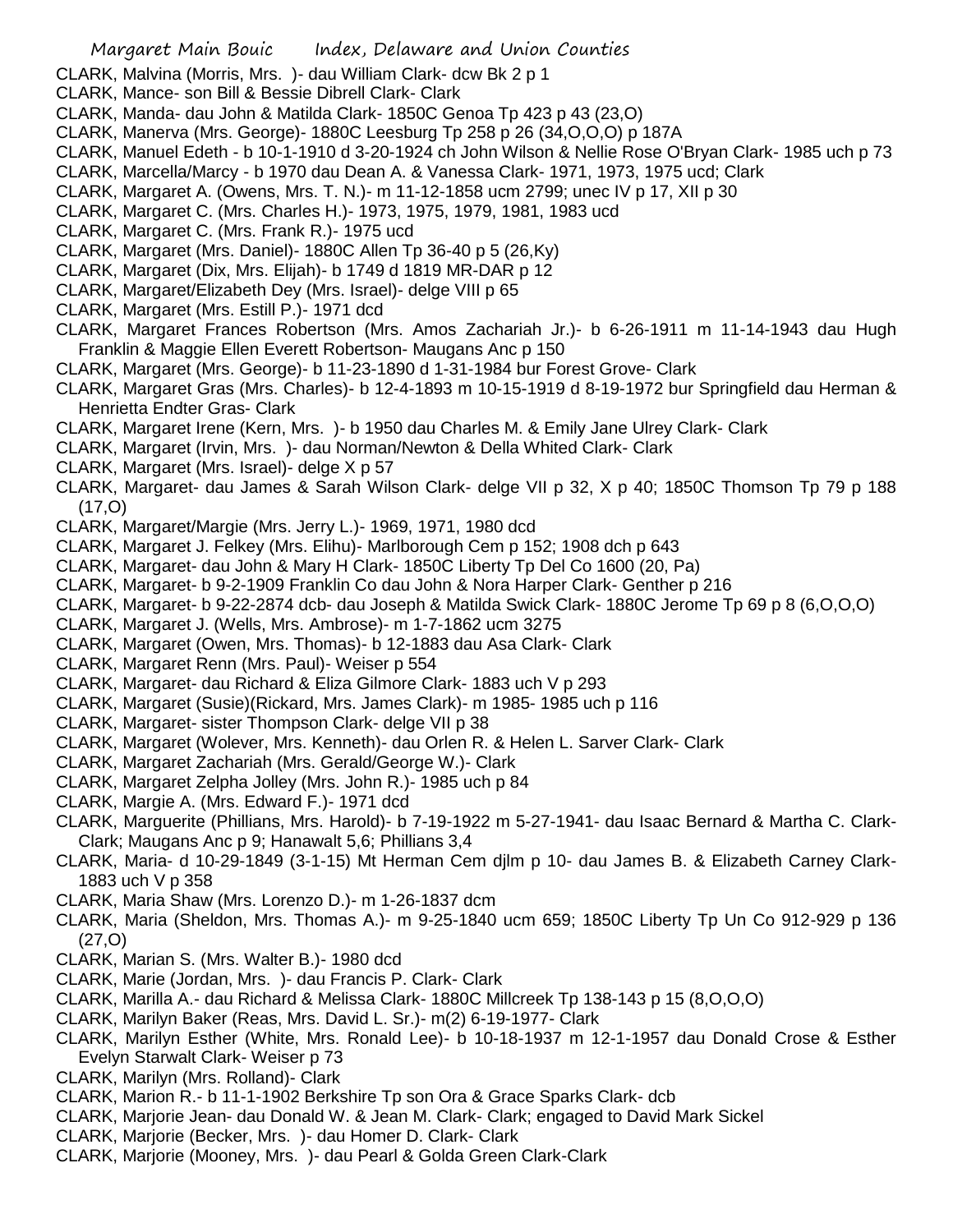- CLARK, Mark 'Elzine Ann Weaver'- John Weaver IV (17721)
- CLARK, Mark- b 1-25-1954 son Sheldon O. & Elizabeth Knotter Clark- Weiser p 68
- CLARK, Marla- dau Harold & Catherine Clark- Clark
- CLARK, Marlene- b 1970 dau Carlos & Mary L. Clark- 1980 dcd
- CLARK, Marlene (Marsh, Mrs. William Neil)- m 3-16-1951- dau Orlen R. & Helen Clark- Clark; 1949 ucd
- CLARK, Marmara- ch Charles & Mahala Doty Clark- 1850C Liberty Tp Del Co 1592 p 106 (6,O)
- CLARK, Marsha- dau Richard C. & Mary E. Clark- 1971 dcd
- CLARK, Marshal- 1880C Trenton Tp p 464A
- CLARK, Marshal 'Jane A. Cavis'- m 4-24-1849 ucm 1443; unec XIII p 19; 1850C Marysville 539-539 p 81 (27,O)
- CLARK, Martha- Delaware Mausoleum- delge III p 57; Pabst 0
- CLARK, Martha- 1870C Marysville-Paris Tp 141 p 16 (22,O)
- CLARK, Martha Ann (Slack, Mrs. James)- m 12-23-1857 dcm; dau Isaac R. & Clarissa Clark- 1850C Oxford Tp 2695 p 153 (10,O)
- CLARK, Martha Arnold (Mrs. John Alan)- m 4-10-1982 dau George Arnold- Clark
- CLARK, Martha A. Smith (Mrs. Moses)- m 10-23-1845 dcm
- CLARK, Martha (Brown, Mrs. John Sr.)- b 1793 d 1866(73)- 1915 uch p 718; 1883 uch V p 244; 1985 uch p 19; unec VI p 20; ped Jean Brown Nepsund 17
- CLARK, Martha C. (Goodman, Mrs. )- dau Raymond O. Clark- Clark
- CLARK, Martha Easton (Mrs. George)- dau Joseph & Margaret Waggoner Easton- 1915 uch p 726, 975
- CLARK, Martha Hutchinson (Mrs. Rowley)- m c 1847- 1883 uch IV p 434
- CLARK, Martha (Mrs. Isaac Bernard)- b 1-12-1895 d 10-23-1987 Oak Grove Cem -Clark
- CLARK, Martha (Mrs. James)- b 4-6-1836 d 3-20-1916 Trenton Cem Powell p 279
- CLARK, Martha- b 1906 d 1916 dau James & Laura Belle Freshwater Clark- Freshwater p 145
- CLARK, Martha (Mrs. Jeremiah A.)- 1860C Scioto Tp 842 (25); 1880C Allen Tp 186-199 p 18 (48,O,O,O)
- CLARK, Martha (Mrs. Jerree/Jessee)- 1880C Jackson Tp 3 p 8 (25,O,O,O)
- CLARK, Martha- dau John & Mary Clark- 1850C Liberty Tp Del Co 1600 (18, Pa)
- CLARK, Martha- dau John & Rhoda Clark- 1850C Trenton Tp 833 p 70 (21,O)
- CLARK, Martha (Peck, Mrs. Walter P.)- Peck; Clark
- CLARK, Martha (RIchey, Mrs. James)- dau Rev Thomas B. Clark- unec XII p 55
- CLARK, Martha- dau Robert & Mary Ann Clark- 1850C Brown Tp 2902 p 160 (4,O)
- CLARK, Martha See (Mrs. Bartlett)- Clark
- CLARK, Martha (Swango, Mrs. )- dau Porter & Eppie Honaker Clark- Clark
- CLARK, Martha Teters (Mrs. Russel)- m 12-31-1933- Genther p 216
- CLARK, Martha- b 5-16-1880 Delaware Town dau Thomas S. & Emma Donavin Clark- dcb
- CLARK, Martha V. #161 unec VI p 33
- CLARK, Martha (Watson, Mrs. Walter T.)- m 11-3-1853 dcm- dau John & Mary Clark- 1880 dch p 652
- CLARK, Dr. Martin Thomas- son N. Thomas & Deloris Clark- Clark- engaged to Christine M. Johnson
- CLARK, Marvel- son George & Betsy Clark- 1860C Claibourne Tp 813 (10,O)
- CLARK, Marvin Donald- b 9-25-1935 son Donald Crose & Esther Evelun Starwalt Clark- Weiser p 73 CLARK, Mary- mt 9-4-1850
- CLARK, Mary d 1820 Oak Grove Cem Powell p 93
- CLARK, Mary- 1850C Harlem Tp 628 p 57 (75,NY)
- CLARK, Mary- 1850C Harlem Tp 636 p 57 (9,O)
- CLARK, Mary- 1850C Liberty Tp Del Co 1530 p 104 (20,O)
- CLARK, Mary- 1850C Liberty Tp Un Co 889-906 p 133 (49, Eng)
- CLARK, Mary- 1880C Thompson Tp p 302
- CLARK, Mary- 1850C Trenton Tp 833 p 70 (22,O) could be Mrs. Samuel
- CLARK, Mary (Mrs. )- Pabst 8, p 38, 43
- CLARK, Mary (Mrs. Albert)- 1870C Leesburg Tp 177-184 p 22 (27,O)
- CLARK, Mary A. (Budd, Mrs. Eli)- m 3-30-1841 dcm
- CLARK, Mary A. (Mrs. George)- d 8-28-1885 (31y5m) Trenton Cem Powell p 278
- CLARK, Mary A.- dau Henry & Priscilla Clark- 1850C Orange Tp 1686 p 110 (9,O)
- CLARK, Mary A.- dau Isaac & Amy Clark- 1850C Harlem Tp 574 p 53 (17,O)
- CLARK, Mary A.- dau Jefferson & Cynthia Clark- 1850C Liberty Tp Un Co 1043-1050 p 155 (11,O)
- CLARK, Mary A.- dau John T. & Mary Black Clark- 1850C Thomson Tp 64 p 188 91/12,O)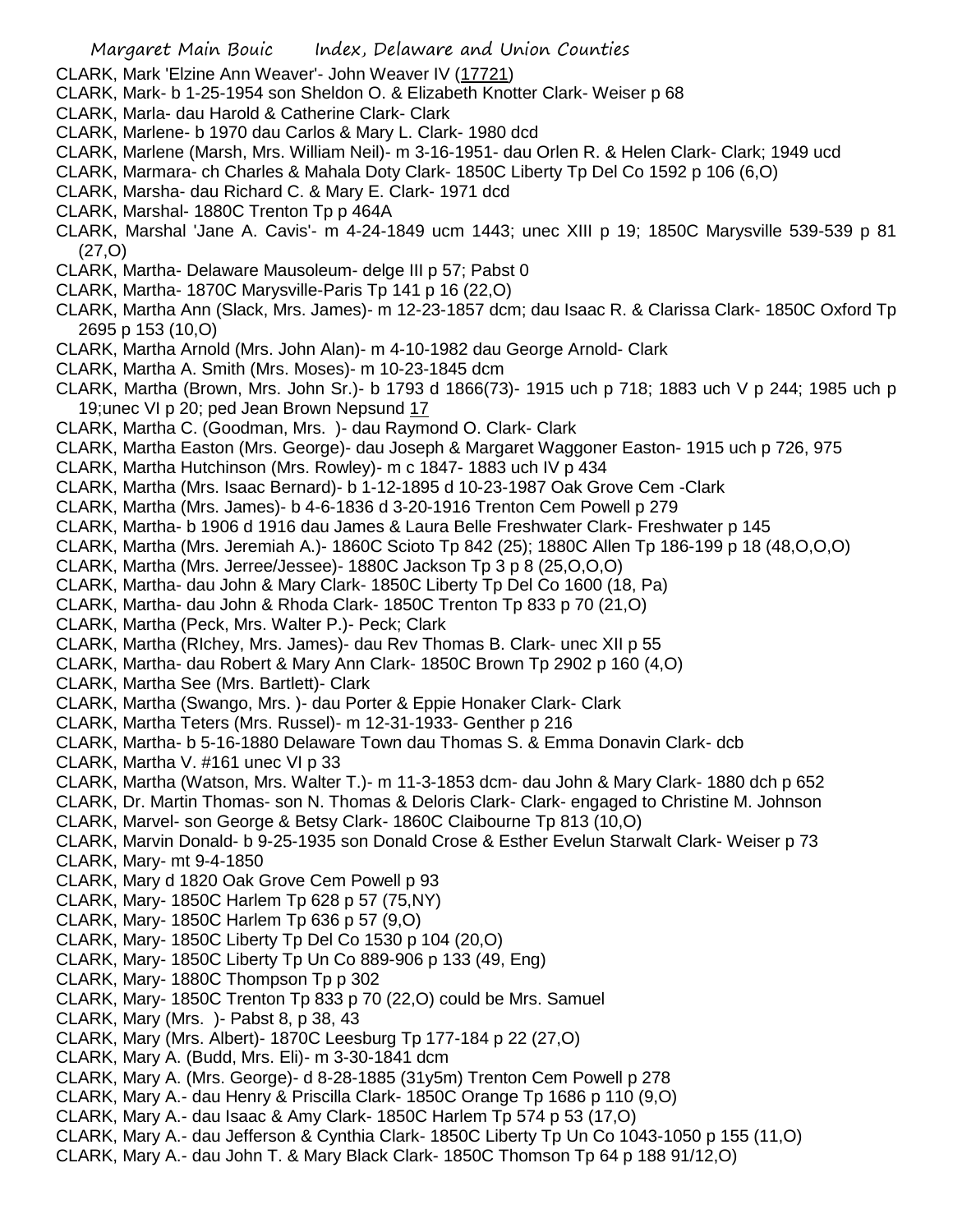- CLARK, Mary A. (Mrs. John W.)- b 12-1835 d 7-31-1910 Powell Cem- Powell p 163
- CLARK, Mary A. Webber (Mrs. John W.)- dau Lyman J. Webber- 1880 dch p 655
- CLARK, Mary Ann (Crain, Mrs. Benjamine)- m 10-24-1857 ucm 2619; unec XII p 11
- CLARK, Mary Ann (Hardin, Mrs. David)(Blue, Mrs. Manoah)(Bailas, Mrs. Anthem)- b 1-27-1842 m(2) 9-2-1869 (3) 11-1881- 1883 uch V p 501
- CLARK, Mary Ann (Horn, Mrs. Howard E.)- m 6-19-1965 dau Joseph Clark- Clark
- CLARK, Mary Ann- dau Joseph Edward Clark- Clark
- CLARK, Mary Ann (Poling, Mrs. )- dau Fred T. & Annie D. Bennett Clark- Clark
- CLARK, Mary Ann (Mrs. Robert)- 1850C Brown Tp 2902 160 (37, Irel)
- CLARK, Mary Ann (Sigler, Mrs. William)- m 10-24-1839 ucm 590- unec III pp 38
- CLARK, Mary B.- b 7-9-1874 Thomson Tp dau J. R. & Martha Clark- dcb
- CLARK, Mary Bell- d 1875 (1y) mt 3 p 29
- CLARK, Mary Benjamin (Mrs. John)- b 4-1670 dau Joseph & Sarah Clark Benjamin- Powers Pat p 31, 46
- CLARK, Mary Black (Mrs. John T.)- m 4-12-1845 dcm; 1850C Thomson Tp 64 p 188 (27,O)
- CLARK, Mary (Blanton, Mrs. )- sister Harold J. Clark- Clark
- CLARK, Mary B. (Romack, Mrs. William)- m 8-25-1855 ucm 2321; unec VIII p 35
- CLARK, Mary Brown (Mrs. Elijah, Jr.)- m 4-20-1837 dcm
- CLARK, Mary C.- dumch p 497
- CLARK, Mary Catherine Bouic (Mrs. George)- b 2-16-1861 m 2-28-1882 d 9-6-1905 Bouic Cem- djlm p 103 dau John Henson Peter & Catharine Myers Bouic- Bouic 1125; Lakin 128625 1985 uch p 16; Graham 1815; 1900C Millcreek Tp 91-93 p 5A (38,O,Md,O) m `7y no ch
- CLARK, Mary- dau Charles Clark- dcw Bk 1 p 91
- CLARK, Mary- b 4-1880 dau Daniel & Margaret Clark- 1880C Allen Tp 36-40 p 5 (1/12,O)
- CLARK, Mary (Dant, Mrs. Calvin)- m 10-20/28-1835 ucm 352; unec III p 7
- CLARK, Mary (Davis, Mrs. )- dau George W. & Alice Bower Clark- Clark
- CLARK, Mary Duncan (Mrs. )- dau David Duncan- uccp p 48
- CLARK, Mary- b 1956 dau Dwight M. & Phyllis A. Clark- 1971, 1973 ucd
- CLARK, Mary E.- Pabst 0
- CLARK, Mary E. (Mrs. )- unec III p 57
- CLARK, Mary E. (Cane, Mrs. )- dau Benjamin & Clara J. Lynch Clark- Clark
- CLARK, Mary E.Gorsuch (Mrs. Clarence W.)- b 10-11-1883 d 7- 20-1961 Fancher Cem- dau Noah & Melissa Hoover Gorsuch- Clark
- CLARK, Mary Elizabeth Terry (Mrs. Homer L.)- b 6-17-1926 d 7-15-1991 Newhouse Cem -dau Frank M. & Florence E. Richards Terry- Clark; 1961, 1969, 1971, 1980 dcd
- CLARK, Mary E. (Mrs. John E.)- b 1864 d 1942 Price Cem djlm p 52
- CLARK, Mary Elise (Anderson, Mrs. James)- dau David & Anna Clingan Clark- dcw Anna Clingan Clark 1
- CLARK, Mary Elizabeth (Mrs. )- d 5-22-1976 (90) Riverside Cem- Clark
- CLARK, Mary Ellen (McCarty, Mrs. Glen E.) d 5-6-1996 (72) cremated- dau Russell B. & Hazel Cott Clark-Clark
- CLARK, Mary E. Smith (Mrs. Shepherd)- m 7-24-1906 dau Rev. I. N. & Martha Earick Smith- 1915 uch p 919
- CLARK, Mary Fay (Mrs. Henry)- m 1824 1883 uch V p 565; 1830C Jackson Tp; 1840C Claibourne Tp 20 (30-40)
- CLARK, Mary F. (Mrs. Lester) b 1876 d 3-1-1919 Un Co Oakdale Cem II p 11 (B-R7-2); 1900C Allen Tp 211- 216 p 10A (24,O,O,O); m 5y no ch
- CLARK, Mary Freshorn (Mrs. Joseph B.) m 12-24-1853 dcm
- CLARK, Mary Georgeanna Phillips (Mrs. John E.)- Clark; 1900C Jackson Tp 29 p 2A 935,O,O,O) m 16y, 1 ch
- CLARK, Mary G. (Mrs. Lloyd W.)- 1975, 1979, 1981, 1983, 1991 ucd
- CLARK, Mary Goslin (Mrs. Andrew)- m 10-9-1853 dcm
- CLARK, Mary (Hanawalt, Mrs. Henry)- d 1846 dcc Clara Loveless Edelblute 25 also dcq
- CLARK, Mary (Mrs. Henry)- d 12-2-1844 (42-2-1) Shoup Cem Powell p 266; Pabst 2 p 34
- CLARK, Mary- b 6-15-1897 Delaware Town dau Henry & Emma Salsbery Clark- dcb
- CLARK, Mary H. (Mrs. John)- 1850C Liberty Tp Del Co 1600 p 106 (43,O)
- CLARK, Mary- dau James & Sarah Wilson Clark- delge VII p 32, X p 40; 1850C Thomson Tp 79 p 188 (8,O)
- CLARK, Mary J.- b 4-10-1870 Concord Tp dau Thompson & Amanda Haney Clark- dcb
- CLARK, Mary Jane- dau Barnabas & Submit Clark- 1850C Berkshire Tp 76 p 8 (20,NJ)
- CLARK, Mary Jane Edwards (Mrs. )(Walker, Mrs. David)- m 12-15-1870 delge III p 5; dau John & Elizabeth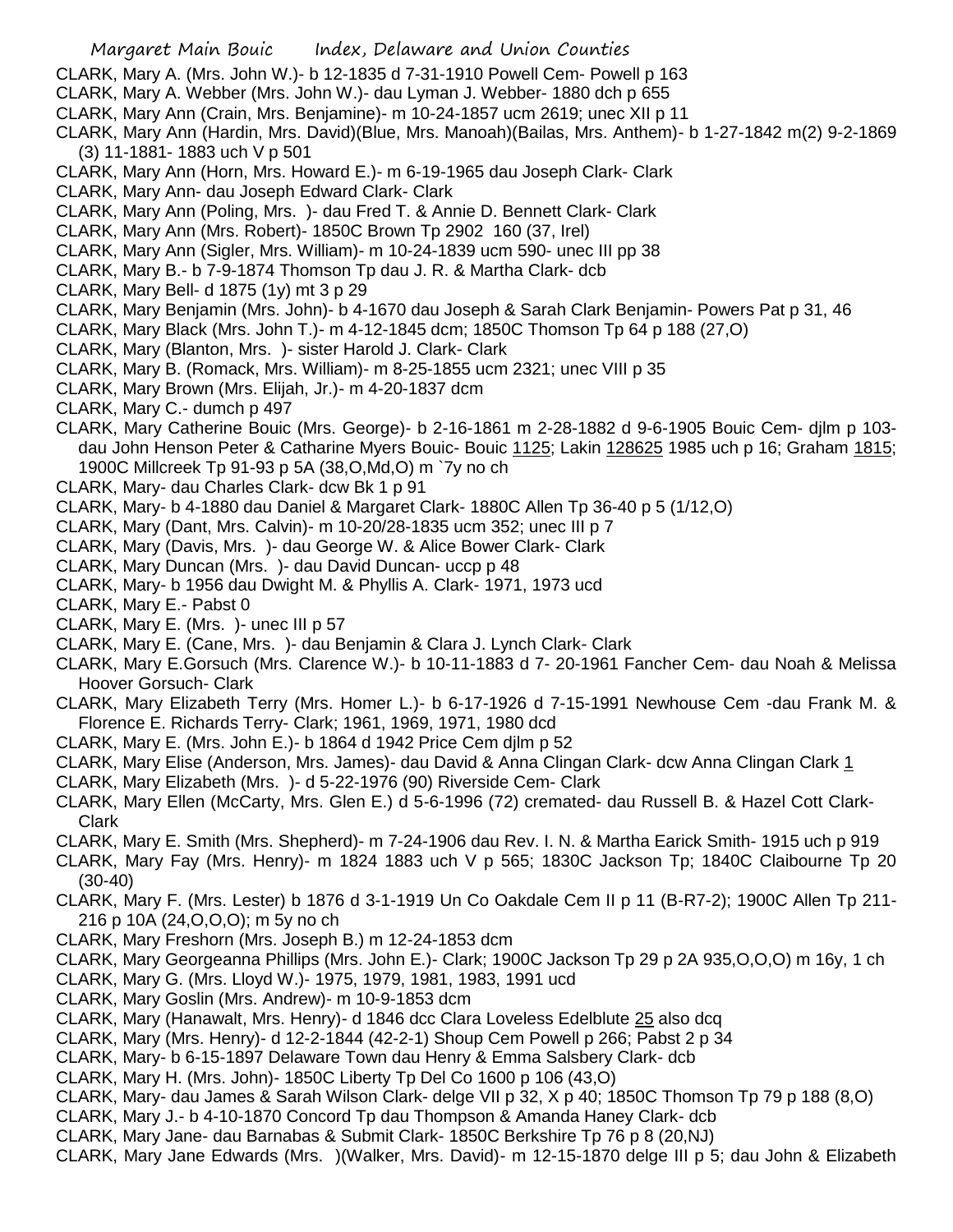Cochrell Edwards

- CLARK, Mary Jane- dau George & Rachel Clark- 1850C Trenton Tp 821 p 69 (14,O)
- CLARK, Mary Jane (Longshore, Mrs. Norton)- m 2-14-1856 dcm
- CLARK, Mary Jane (Morgan, Mrs. Edward)(Mrs. Edgar L.)- m 4-7-1859 dcm- dau Isaac & Clarissa Gale Clark-1908 dch p 640; 1850C Oxford Tp 2695 p 153 (19,O)
- CLARK, Mary Jane (Redding, Mrs. Charles A.)- m 3-22-1849 dcm
- CLARK, Mary J. Edward (Mrs. Lucius)- m 10-28-1858 dcm
- CLARK, Mary J. (Mrs. Rev. Ezra W.)- 1850C Genoa Tp 514 p 50 (45, NY)
- CLARK, Mary J. (Mrs. Jesse A.)- b 12-1853 d 1936 Mitchell Cem DJ p 18, 21, interred 1-30-1936 (82); 1880C Leesburg Tp 109 p 11 (27,O,O,O); 1900C Darby Tp 6-7 p A1 (46,O,Penn,O) m 25y, 5 ch, 4 living
- CLARK, Mary (Mrs. John)- d 11-6-1839 (61-8-4) Shoup Cem Powell p 267
- CLARK, Mary (Mrs. John S.)- 1860C York Tp 1217-1227 p 164 (48,O); 1870C York Tp 205-200 p 27 (57,O)
- CLARK, Mary- adm of Joseph R. Clark estate unec VII p 5; uccp p 35, JB4 p 28
- CLARK, Mary- dau Joseph & Matilda Clark- 1880C Jerome Tp 69 p 8 (17,O,O,O)
- CLARK, Mary Keen(e) (Mrs. Elihu)- d 2-11-1864/5 (88-1-19) Marlborough Cem p 151; dumch p 276; 1850C Oxford Tp 2696 p 153 (75, NY); Powell p 364
- CLARK, Mary L.- 1880C Liberty Tp Del Co p 313C
- CLARK, Mary L. (13-1891) Claibourne Tp- uninf p 6
- CLARK, Mary L. (Mrs. Carlos)- 1961, 1969, 1980 dcd
- CLARK, Mary Lee (Keene, Mrs. )- d 1977 dau Charles T. & Elizabeth J. Patrick Clark- Clark
- CLARK, Mary (Mrs. Lorenzo D.)- d 4-8-1840? (21y5m) Shawtown Cem- Powell p 360
- CLARK, Mary Louanna (Holbrook, Mrs. Paul Raymond)- b 12-27-1925 Ky d 2-11-1991 (650 Raymond Cem dau John Wilson & Nellie Rose O'Bryan Clark- 1985 uch p 73
- CLARK, Mary McDermott (Mrs. John)- b 1806 d 6-8-1880 dcq Ruth Noble Graham 13
- CLARK, Mary Love (Mrs. Rev. Sheldon)- b 9-11-1811 m 1-5-1835 d 10-17-1886 dau Robert & Mary Smith Love- Maugans Anc p 177
- CLARK, Mary (McIntire, Mrs. Geo R.)- m 4-6-1855 ucm 2268; unec VIII p 35
- CLARK, Mary M.- dau Rev. Ezra W. & Mary J. Clark- 1850C Genoa Tp 514 p 50 (21, NY)
- CLARK, Mary M.- b 12-1889 dau George W. & Lucy Stithem Clark- 1900C Jerome Tp 156-165 p 7B (10,O,O,O)
- CLARK, Mary Michelle (Poeschel, Mrs. Thomas)- dau Dwight M. Clark- m 5-27-1989- Clark
- CLARK, Mary (Mrs. Oliver P.)- 1880C Millcreek Tp 121-126 p 14 (49,O,O,O)
- CLARK, Mary- dau Orrin & Eleanor Clark- 1850C Delaware Tp 1407 p 99 (6,O)
- CLARK, Mary O. (Scott, Mrs. Edmund)- m 6-30-1836 dcm
- CLARK, Mary (Peckham, Mrs. John)- b 1607 Asp p 11, 30a
- CLARK, Mary Peterson (Mrs. Thomas)- Clark
- CLARK, Mary Hale (Mrs. Richard L.)- Clark; 1969, 1971, 1980 dcd
- CLARK, Mary (Poeschel, Mrs. Thomas)- dau Dwight M. & Phyllis Clark- Clark
- CLARK, Mary- dau Robert & Mary Ann Clark- 1850C Brown Tp 2902 (12,O)
- CLARK, Mary (Robinson, Mrs. )- dau Donald R. & Betty Lou Morgan Clark- Clark
- CLARK, Mary Ruthella (Smart, Mrs. Leonard Ellwood)- b 2-5-1915 m 7-16-1937 dau Ed C. & Rilla Jackson Clark- Smart; dcc Leonard Smart 1; Cowgill p 60; Clark
- CLARK, Mary S. (Coe, Mrs. Joseph G.)- 1883 uch V p 457; m 10-1852 mt 10-6-1852; unec IV p 19
- CLARK, Mary Scott Rodman (Mrs. William Bayard)- b 4-21-1859 d 1900 dau Henry Scott & Eliza Lorillard Rodman- Weiser p 210
- CLARK, Mary Shedd (Mrs. )- dau Rev. Henry & Lucretia George Shedd- hmp p 209
- CLARK, Mary Shettel (Mrs. James)- m 1906 dau Levi Merkel & Lydia Ann Snavely Shettel- Weiser p 462
- CLARK, Mary Shuler (Mrs. )- Shipps p 10
- CLARK, Mary S.- dau Marshal & Jane A. Cavis Clark- 1850C Marysville 529-539 p 81 (3/12,O)
- CLARK, Mary (Snyder, Mrs. Simon)- Weiser p 549
- CLARK, Mary (Spencer, Mrs. Isaac H.)- m 1-1-1837 dcm
- CLARK, Mary Stiers (Mrs. Thomas)- d 9-19-1864 (53y) Harmony Chapel Cem- Powell p 319, 322
- CLARK, Mary (Mrs. Thomas)- 1850C Liberty Tp Un Co 1026-1043 p 153 (41, Pa); 1860C Lib Tp 997-1007 p 137 (51, Pa)
- CLARK, Mary Waddell (Mrs. S.)- dau Daniel & Celia Richardson Waddell- Powell p 365
- CLARK, Mary (Mrs. Washington)- 1850C Claibourne Tp 82 p 13 (27,O)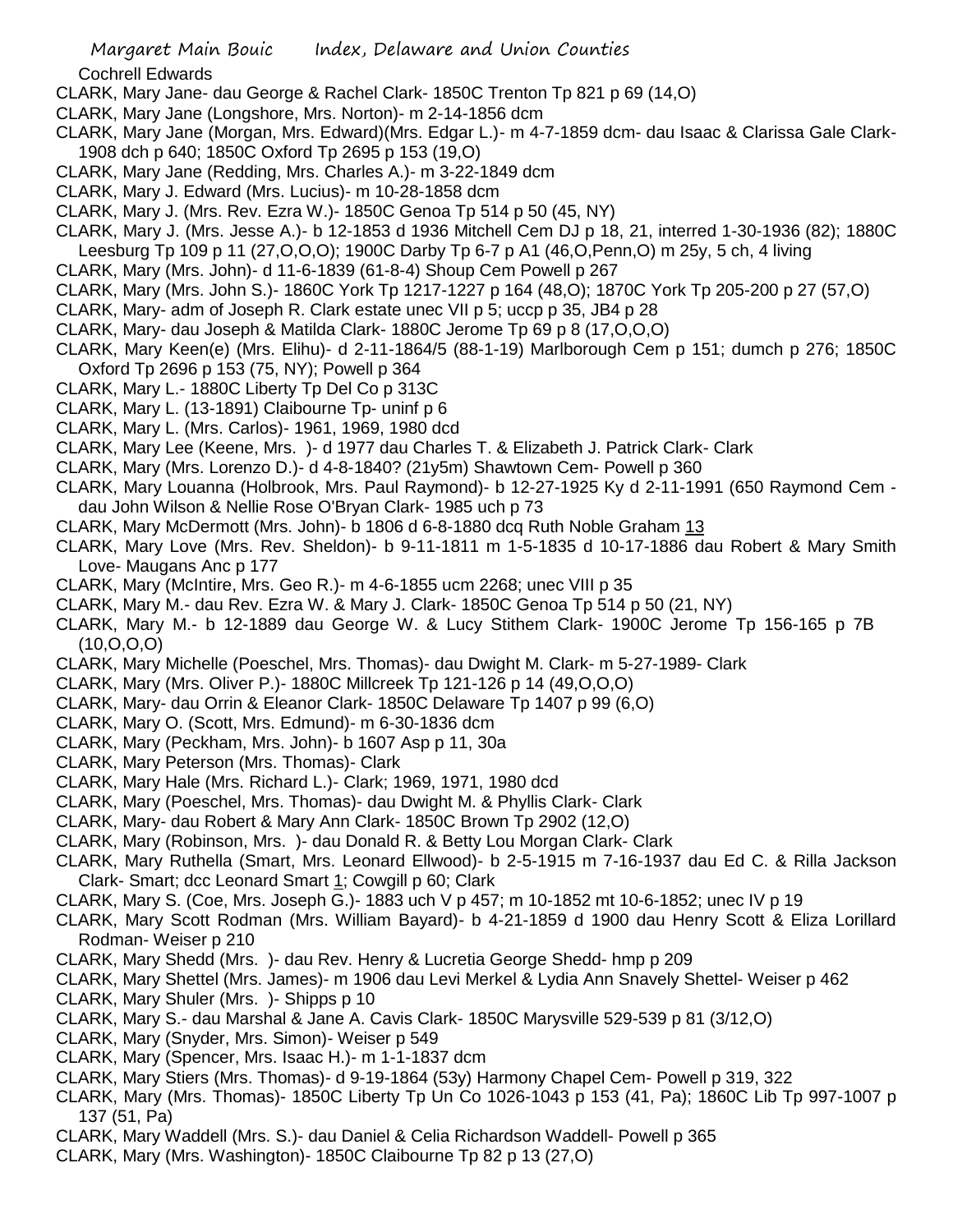- CLARK, Mary Wilson (Mrs. James)- dau Nathaniel Wilson- 1883 uch V p 565; 1830C Jackson Tp 483 p 298 (20-30)
- CLARK, Mary (Wilson, Mrs. )- dau Joseph Clark- Clark
- CLARK, Mary (Zimmerman, Mrs. Jacob)- b 7-22-1808 Del Co m 1832 d 12-29-1847- 1880 dch p 677; Zimmerman  $(13)$  p 225
- CLARK, Maryellen (McCarty, Mrs. Glen)- dau Russell Beach & Hazel Adelva Cott Clark- Clark
- CLARK, Maryvon (Madden, Mrs. Carl E.)- Clark
- CLARK, Mathew E.- son Mary Clark- 1850C Liberty Tp Un Co 889-906 p 133 (9,O)
- CLARK, Matilda (Ashbaugh, Mrs. Frederick)- b 1821 d 1870 Jerome Tp Cem DJ p 103
- CLARK, Matilda (Bunker, Mrs. )- dau William Clark- dcw Bk 2 p
- CLARK, Matilda (Cranston, Mrs. George A.)- m 7-6-1848 ucm 1323; unec VII p 39
- CLARK, Matilda- d 2-19-1882 (14y) Powell p 359 dau W. N. & C. N.
- CLARK, Matilda C. (Place, Mrs. Nelson)- m 6-5-1845 dcm
- CLARK, Matilda Freese (Mrs. Joseph)- m 5-15-1859 dcm
- CLARK, Matilda (Mrs. John)- 1850C Genoa Tp 423 p 43 (54, Md)
- CLARK, Matilda (Mrs. Joseph)- 1880C Jerome Tp 69 p 8 (41,O,O,O)
- CLARK, Matilda Louise (Johnston, Mrs. Nicholas M.)- b 1839 d 1905 dau Simpson C. & Matilda Vickery Clark- ped Tamy Sarratt Green #120 13, unec VIII p 21
- CLARK, Matilda Vickery (Mrs. Simpson C.)- b 1811 d 1892 ped Tamy Sarratt Green #120 27, unec VIII p 22
- CLARK, Matilda Walker (Mrs. Absalom)- m 8-27-1851 dcm
- CLARK, May- b 6-15-1878 d 9-8-1878 dau Caleb & Rachel Beltz Clark- 1883 uch V p 473
- CLARK, Matthew- 1880 dch p 842
- CLARK, Matthew Lewis- b 9-11-1983 son Jack & Cyndi Clark- Clark
- CLARK, Maud E.- b 2-1887 dau George W. & Lucy Stithem Clark- 1900C Jerome Tp 156-165 p 7B (12,O,O,O)
- CLARK, Maude A. Tallman (Mrs. Owen)- b 4-28-1888 d 6-21-1985 (97) dau Austin & Emma Burr Tallman-Clark
- CLARK, Maurice- son George W. & Alice Bower Clark- Clark; 1971 dcd; query unec III p 34
- CLARK, M. Maxine (Jolliff, Mrs. John r.)- b 7-21-1918 m 5-23-1941 d 12-22-1983 dau Robert & Ethel Stringfellow Clark- Clark; Jolliff
- CLARK, Maxine (Little, Mrs. )- dau Sherrill & Louise Hettisheimer Clark- Clark
- CLARK, Maxine McGinnis (Mrs. Lloyd K.) m 12-23-1932 d 2-6-1974 Clark
- CLARK, Maxine (Taylor, Mrs. )- dau Charles T. & Elizabeth J. Patrick Clark- Clark
- CLARK, Meda Jo (Layton, Mrs. George)- d 10-1966 dau Luther & Pearl Maugans Clark- Maugans Anc p 21
- CLARK, Mehilda (Mrs. John)- d 12-6-1872 (75-10-14) Trenton Cem Powell p 273
- CLARK, Melba N.- unec IX p 1, 3
- CLARK, Melissa A. Colier (Mrs. Richard)- m 6-12-1870 ucm 4731 1870C Millcreek Tp 111 p 13 (19,O); 1880C Mil Tp 138-143 p 15 (29,O,O,O)
- CLARK, Melissa Ann- dau Leonard & Sandra J. Ebright Clark- Clark
- CLARK, Melissa (Cotton, Mrs. Frank)- m 1-1-1874 d 7-17-1875 dau Boyd & Ann McKee Clark- Maugans Anc p 197
- CLARK, Melissa- b 1986 dau Jeffrey M. & Alane G. Clark- 1991 ucd
- CLARK, Melissa- dau Nehemiah G. & Rachael Emerson Clark- 1850C Allen Tp 1414-1423 p 211 (1,O); 1860C Allen Tp 712-719 p 98 (11,O)
- CLARK, Mellisa (Vanschoik, Mrs. John)- m 9-25-1851 ucm 1715
- CLARK, Melody- 1971, 1973 ucd
- CLARK, Melvin- 1961 dcd
- CLARK, Melvin- son George & Jennie Maine Clark- Asp 2506
- CLARK, Mercy A. E. (Hollister, Mrs. Isaac)- b 11-1842 m 9-26-1858 ucm 2772; dau Elizabeth S. Clark unec IV p 17; 1900C Claibourne Tp 3 p 1 (57,O,Va,O) CLARK, Mercy (Mossman, Mrs. Abraham)- m 5-19-1850 dcm
- CLARK, Merit- Pabst 6 p 40
- CLARK, Merle- ch Elihu & Margaret Felky Clark- 1908 dch p 643
- CLARK, Merle H.- b 6-1892 son Henry & Aerie Clark- 1900C Allen Tp 215-220 p 10A (7,O,O,O)
- CLARK, Merril Julius 'Evelyn Willadeen Taylor'- b 8-10-1925 m 4-6-1943 div 1961 son George Benjamin & Alverda Bloomfield Clark- Genther p 63, 64

Margaret Main Bouic Index, Delaware and Union Counties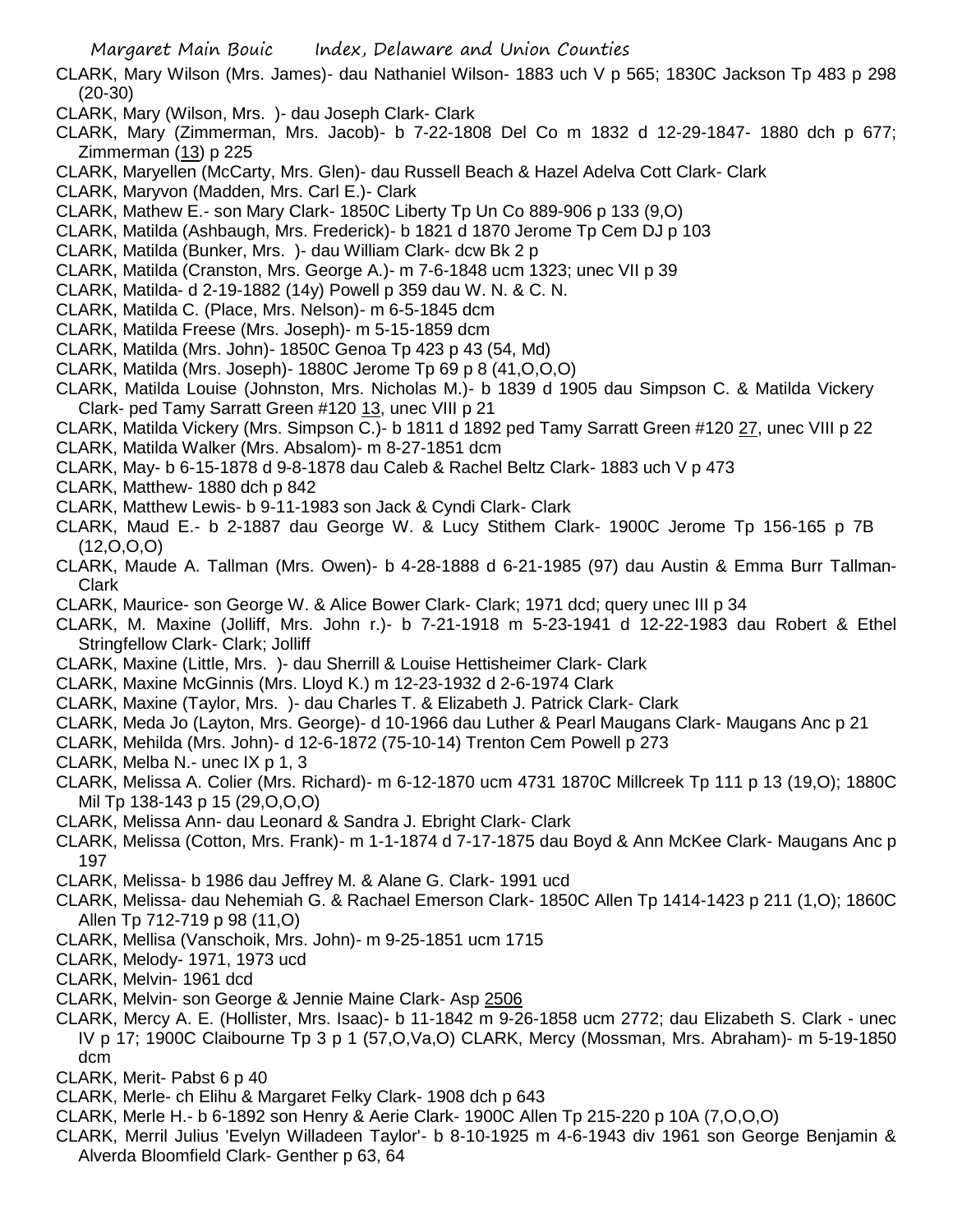- CLARK, Meyers/Myers- son Moses & Elizabeth fancher Clark- Pabst 2 p 19, 33; dumch p 350
- CLARK, M. G. 'Sarah'- b 10-16-1820 d 5-28-1895 Africa Cem Powell p 178
- CLARK, Michael "Mike" A. 'Nancy Shanklin'- son Jack Clark- Clark
- CLARK, Michael Alan- son Leonard & Sandra J. Ebright Clark- Clark
- CLARK, Michael 'Beverly'- Clark
- CLARK, Michael Dean 'Christine'- b 5-21-1961 d 2-6-1991 (29) bur Galena Cem- son Charles E. & Cheryl Stein Clark- Clark
- CLARK, Michael,Jr.- son Michael Dean & Christine Clark- Clark
- CLARK, R. Michael- 1980 dcd
- CLARK, Michael W. 'Emily A. Krider;- m 11-15-1866 ucm 4083
- CLARK, Michiel L.- 1835 men 43 32 p 78 Oxford Tp
- CLARK, Mida, Miss- unec III p 58
- CLARK, Mike- son Jack Clark- Clark
- CLARK, Mike- 1980 dcd
- CLARK, Mike- b 1964 son Roy G. & Donna Black Clark- 1980 dcd
- CLARK, Mildred (Bailey, Mrs. )- dau Benjamin F. & Nora R. Smith Clark- Clark
- CLARK, Mildred Eileen (Burns, Mrs. William)- Cowgill p 18
- CLARK, Mildred (Fernwalt, Mrs. John Dyer, Jr.)- m 8-8-1953- Weiser p 617
- CLARK, Mildred (Stump, Mrs. )- dau Willie D. Clark- Clark
- CLARK, Minerva Leeper (Mrs. Jonas C.)- m 11-9-1854 ucm 2193; unec VIII p 19
- CLARK, Minna- b 6-22-1880 Trenton Tp dau John & Maranda Love Clark- dcb
- CLARK, Minnie A.- 1961 dcd
- CLARK, Minnie B. (Mrs. John H.)- b 1867 d 1908 Claibourne Cem p 78
- CLARK, Minnie (Hall, Mrs. )- d 7-24-1969 (86) bur. S. Bloomfield- Clark
- CLARK, Minnie M.- b 8-21-1893 Oxford Tp dau Chester & Berty Vining Clark- dcb
- CLARK, Minnie- 10-28-1882 Genoa Tp dau Marshal & Mary Swallow Clark- dcb
- CLARK, Minnie Mayburn Winkleman (Mrs. Henry Adolphenus)- b 7-5-1864 m 6-26-1906 d 10-23-1939 dau Benjamin Schneck & Amanda L. Wise Winkleman- Weiser p 762
- CLARK, Minnie (Robinson, Mrs. John) du Charles F. & Eva L. Clark Clark Clark
- CLARK, Minnie (Walker, Mrs. )- sister Homer D. Clark- Clark
- CLARK, Miranda E. (Mrs. John)- d 1-9-1896 (38-4-6) Hunt Cem Powell p 13
- CLARK, Miriam (Dunham, Mrs. Eleazar)- m 5-19-1831 dcga p 53 Ohio State Gaz.- dcw Bk 1 p 72; delge VIII p 46
- CLARK, Miriam Lee (Mrs. George)- b 11-11-1903 d 10-9-1987 (83) bur Ashley Un Cem- Clark
- CLARK, Mitchell- son Bill & Bessie Dibrell Clark- Clark
- CLARK, Molly Jo- b 4-24-1957 dau Gaylord & Sharon Lee Clark- Weiser p 452
- CLARK, Molly Kendall (Mrs. Israel)- delge VII p 32
- CLARK, Monroe- son Bill & Bessie Dibrell Clark- Clark
- CLARK, Moriah- ch Orrin & Eleanor Clark- 1850C Delaware Tp 1407 p 99 (12,O)
- CLARK, Moses- 1880C Orange Tp p 356C
- CLARK, Moses 'Elizabeth Green''Elizabeth Fancher'- b 12-1-1801 m 3-7-1837 dcm d 12-23-1856 Stark Cem Powell p 207; dumch p 350; Pabst 0; delge VII p 9- 1843; 1850C Harlem Tp 628 p 57 (46, Pa)
- CLARK, Moses 'Martha A. Smith'- m 10-23-1845 dcm
- CLARK, Moses W. 'Elizabeth McCray'- m 3-10-1840 Madison Co unec IX p 31
- CLARK, Myres- 1880C Liberty Tp Del Co p 306A
- CLARK, Myrl- b 7-9-1890 Delaware Town dau Asberry & Ida Barnes Clark- dcb
- CLARK, Myron "Phil" 'Sarah' son Lloyd K. & Maxine McGinnis Clark- Clark
- CLARK, Myrtle (Freshwater, Mrs. Harry Ebert) m 1-15-1909- Freshwater p 158
- CLARK, Myrtle- b 2-1886 dau Harlow Clark- 1900C Richwood 121-129 p 5B (14,O,O,O)
- CLARK, Myrtle Olsen (Mrs. P. Russell)- m 1946; Clark; 1967, 1971, 1973, 1975, 1979, 1981 ucd
- CLARK, N.- hadc p 44 Peru Tp
- CLARK, Nadine (VanWinkle, Mrs. John Paul)- b 10-3-1918 m 1-3-1942 dau Fred & Ada Clark- 1985 uch p 141
- CLARK, Nancy (Bennett, Mrs. William A.)- b 1809 d 1887 ped Welthea Decker Ellis #263 31, unec XI p 18
- CLARK, Nancy (Mrs. )- 1883 uch V p 283
- CLARK, Nancy Carpenter (Mrs. Mahiel)- m 12-31-1835 dcm
- CLARK, Nancy (Mrs. Charles E.)- Clark; 1973, 1991 ucd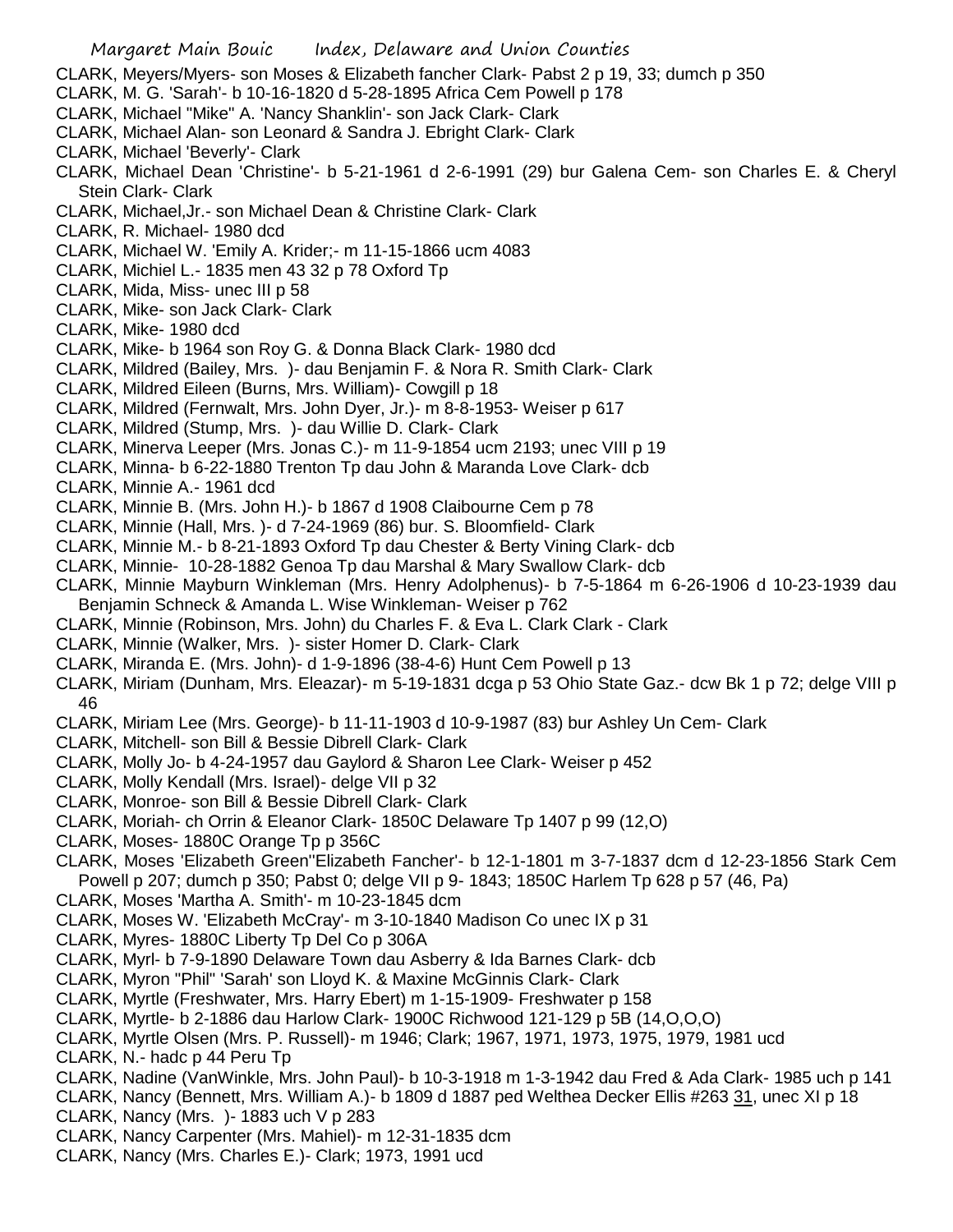- CLARK, Nancy C. (Mrs. James W.)- 1971 ucd
- CLARK, Nancy (Creath, Mrs. George)- m 10-14- 1824 Madison Co unec V p 15
- CLARK, Nancy (Crowder, Mrs. Joseph S.)- 1883 uch V p 388
- CLARK, Nancy E.- b 7-26-1878 (64-2-17) Mother Jerome Cem DJ p 97
- CLARK, Nancy E.- 1870C Millcreek Tp 111 pp 14 (65, Penn)
- CLARK, Nancy (Finch, Mrs. James Madison)- m 9-19-1829 Madison Co unec V p 40
- CLARK, Nancy- dau George & Elizabeth Clark- 1870C Claibourne Tp 81-79 p 11 (9,O)
- CLARK, Nancy (Grant, Mrs. Elisha)- dau Israel Clark,Jr.- delge VIII p 68
- CLARK, Nancy Green (Mrs. William)- m 8-13-1808 onwq I
- CLARK, Nancy (Mrs. Harold L.)- 1973, 1975, 1979, 1981 ucd
- CLARK, Nancy J.- d 10-26-1849 (4-6-23) Mt. Herman Cem djlm p 10 dau J. & C. Clark
- CLARK, Nancy J.- dau Jefferson & Cynthia Clark- 1850C Liberty Tp Un Co 1043-1059 p 155 (1,O); 1860C Lib Tp 940-950 p 129 (12,O)
- CLARK, Nancy Jo Turner (Mrs. Thomas Patrick\_- m 5-26-1973- Freshwater p 146
- CLARK, Nancy J. (Sells, Mrs. Peter)- m 2-17-1881- 1883 uch V p 651
- CLARK, Nancy L. (Mrs. Dennis M.)- 1973 ucd
- CLARK, Nancy Lee- b 10-23-1958 dau Sheldon O. & Elizabeth Knotter Clark- Weiser p 68
- CLARK, Nancy L. (Hoard, Mrs. Edward D.)- m 3-19-1839 dcm
- CLARK, Nancy M.- Pabst 0
- CLARK, Nancy Shanklin (Mrs. Mike)- Clark
- CLARK, Nancy- heir of Nathan Clark- dcw Bk 2 p 54
- CLARK, Nancy O'Neil (Mrs. Henry)- 1883 uch V p 293
- CLARK, Nancy (Plum/Plumbb, Mrs. Marquis Lafayette)- m 11-1824 dau Charles Clark- dcw Bk 1 p 91; dcga p 26
- CLARK, Nancy (Rea, Mrs. Joseph)- m 3-4-1865 ucm 3689
- CLARK, Nancy- dau Robert W. & Lois Clark- Clark
- CLARK, Nancy (Sneere, Mrs. Jacob)- m 1-30-1866 ucm 3906
- CLARK, Nancy (Snyder, Mrs. Isaac)- dau Moses & Elizabeth Fancher Clark- dumch p 350; Pabst 0; 1850C Harlem Tp 628 p 57 (1/12,O)
- CLARK, Nancy Thomas (Mrs. John)- m 5-14-1825 Madison Co unec V p 16
- CLARK, Nancy- dau Thomas & Mary Clark- 1850C Liberty Tp Un Co 1026-1043 p 153 (18, Pa); 1860C Lib Tp 997-1007 p 137 (23, Pa)
- CLARK, Naomi (Mrs. Ellis G.)- Clark
- CLARK, Narcissa Newcomb (Mrs. Franklin)- m 12-25-1827 Madison Co unec V p 28
- CLARK, Nathan- d 11-4-1850 (54-3-16) Whitehall Cem Powell p 342
- CLARK, Nathan 'Eleanor'- 1883 uch V p 501
- CLARK, Nathan 'Jemima'- d 2-1-1838 (69-7-11) Whitehall Cem Powell p 343; delge VII p 19
- CLARK, Nathan Jr.- son Nathan Clark- dcw Bk 2 p 54; Powell p 368
- CLARK, Nathaniel- b 1971 son Dwight M. & Phyllis A. Clark- 1973, 1975 ucd
- CLARK, Nathaniel 'Rebecca'- 1820C Peru Tp; dcw Bk 2 p 54
- CLARK, Neal E.- son Benjamin & Clara J. Lynch Clark- Clark
- CLARK, Nebby (Lower, mrs. )- dau Robert Clark- dcw Bk 4 p 36 (5)
- CLARK, Nehemiah G. 'Rachel Emerson'- m 9-14-1847 ucm 1249 son Angus & Elizabeth Green Clark- dumch p 345; 1915 uch p 918; unec II p 33, VII p 26; 1850C Allen Tp 1414-1432 p 211 (27, Pa); 1860C Allen Tp 712-719 p 98 (38, Pa)
- CLARK, Nellie Rose O'Bryan (Mrs. John Wilson)- b 9-23-1885 m 12-5-1907 d 1-1-1967- 1985 uch p 73
- CLARK, Nelson- 1887 Oak Grove Cem Powell p 430
- CLARK, Nettie (Sneider, Mrs. Claud)- b 7-8-1883 m 12-11-1902 dau George & Jennie Maine Clark- Asp 2505
- CLARK, Nettie (Thomas, Mrs. Edward)- m 5-12-1868 ucm 4385
- CLARK, Neva (Scheiderer, Mrs. Albert)- b 9-26-1876 m 4-24-1898 d 2-4-1961(84) bur Mitchell cem dau Jess & Mary Clark Charles
- CLARK, Newton Harmon 'Della Whited'- b 5-19-1909 d 3-20-1993 (83) Sunbury Mem. Pk.- son Henry & Sally Hubbard Clark- Clark; 1961, 1969, 1971, 1980 dcd
- CLARK, Nick- b 1961 lived with Kenneth & Esther Lewis- 1967 ucd
- CLARK, Noe- ch George & Rachel Clark- 1850C Trenton Tp 821 p 69 (12,O)
- CLARK, Nora- d 7-18-1961 bur Pickerington- Clark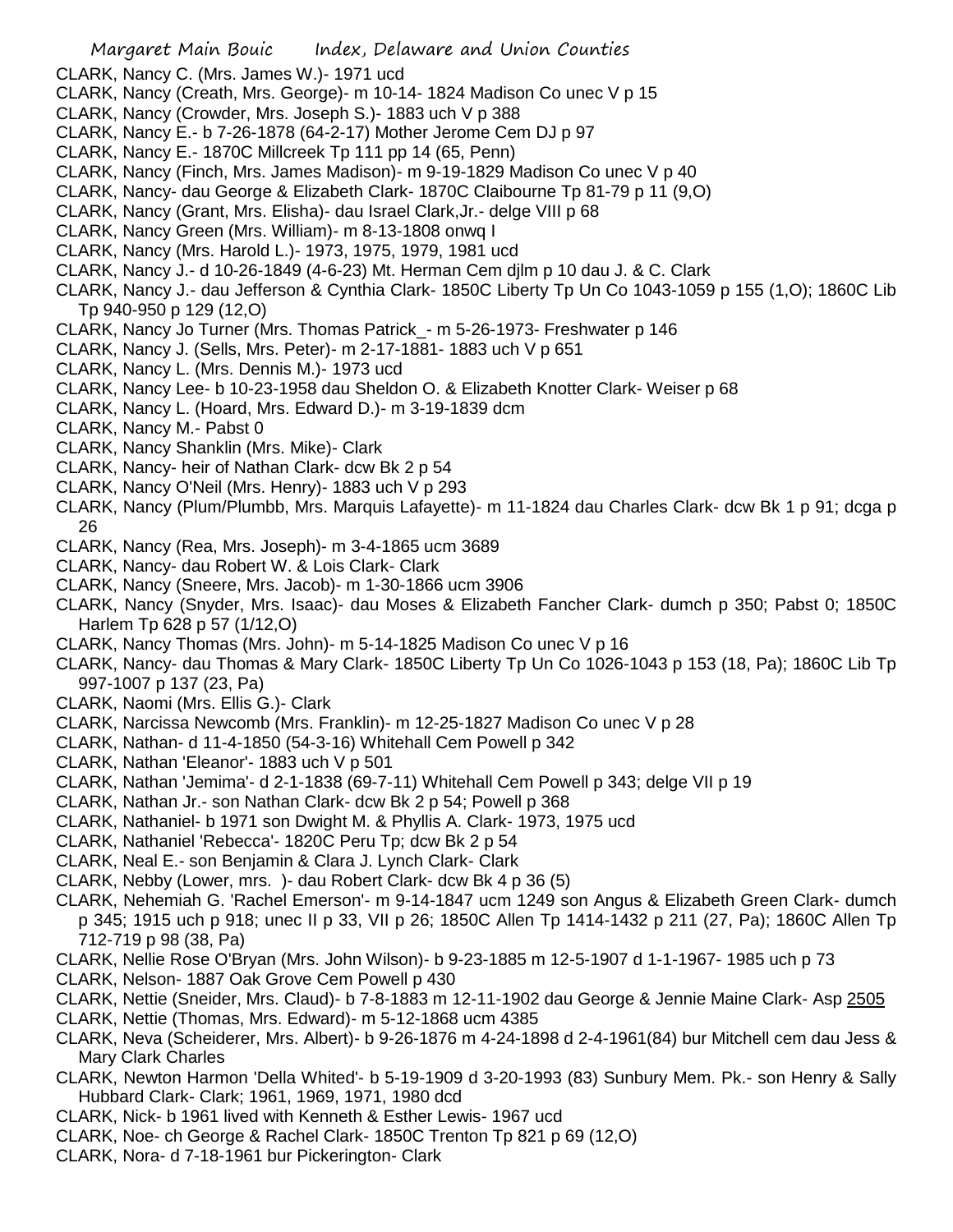- CLARK, Nora Harper (Mrs. John)- b 1-2-1890 Franklin Co m 11-1908 dau Clem & Lottie Romich Harper-Genther p 216
- CLARK, Nora L.- b 3-1884 dau Jesse A. & Mary J. Clark- 1900C Darby Tp 6-7 p 1 (16,O,O,O)
- CLARK, Nora R. Smith (Mrs. Benjamin F.)- Clark
- CLARK, Norma (Mrs. Cecil)- 1961 dcd
- CLARK, Norma Jean (Stump, Mrs. William W.)- m 6-19-1960- dau Lawrence A. & Doris Linstedt Clark Clark
- CLARK, Norman- son Robert W. & Jeanne Clark- Clark
- CLARK, N. S. 'Lucina'- Powell p 363
- CLARK, Odessa M.- d 6-17-1974 (87) Oak Grove Cem Clark
- CLARK, Olen- brother Jennings Clark-Clark
- CLARK, Olive Hussey (Mrs. Harold J.)- b 8-2-1905 dau Charles & Blanche Price Hussey- Clark; 1985 uch p 116
- CLARK, Oliver E.- Pabst 0
- CLARK, Oliver P.'Mary'- Pabst 0; 1880C Millcreek Tp 121-126 p 161A (60,Md,Md,Md)
- CLARK, Odessa M.- 1967, 1971, 1973 ucd
- CLARK, Ollie Mae Ward (Mrs. Henry)- Clark
- CLARK, Onel N.- b 11-1879 son Seth & Charlotte Clark Clark- 1880C Liberty Tp Un Cp 169-173 p 18 (6/12,O,O,O)
- CLARK, O. P.- b 1832 d 1882 Oak Grove Cem Powell p 430
- CLARK, Opal Garnet Ball (Mrs. John Edgar)- 1985 uch p 73
- CLARK, Ora A. (Jackson, Mrs. )- b 12-1883 d 10-4-1967 bur Broadway- dau Seth & Charotte Clark -Clark; 1900C Liberty Tp Un Co 178-182 p 8B (16,O,O,O)
- CLARK, Orlen R.'Helen L.Sarver'- b 8-6-1882 m 8-5-1922 d 11-29-1975 Oakdale Cem I p 123 (K-7-29); son Seth & Charlotte Clark- Clark; 1900C Liberty Tp Un Co 178-182 p 8B (17,O,O,O); 1949 ucd
- CLARK, Orpha May- b 5-13-1900 Harlem Tp dau John & Estella Bailey Clark- dcb
- CLARK, Orrie 'Grace Sparks'-Pabst 6 p 102
- CLARK, Orrin 'Eleanor'- 1850C Delaware Tp 1407 p 99 (53, Vt)
- CLARK, Orthella (Hughes, Mrs. George Dewey)- Nash p 270
- CLARK, Orville W. 'Louise E.'- 1961, 1969, 1971, 1980 dcd
- CLARK, O. S.- Pabst 6 p 48
- CLARK, Oscar 'Grace Dillon'- b 6-16-1887/8 m 9-24- 1913 d 1978 Raymond Cem lptw p 28- son Seth & Charlotte Clark- Clark; 1900C Liberty Tp Un Co 178-182 p 8B (11,O,O,O); 1949 ucd
- CLARK, Oscar- b 9-17-1902 Harlem Tp son John & Estella Bailey Clark- dcb
- CLARK, Oscar L.- 1973, 1975, 1981, 1983 ucd
- CLARK, Otto T.- b 12-29-1876 d 5-23-1954 Raymond Cem lptw p 38- son Seth & Charlotte Clark Clark; 1949 ucd; 1880C Liberty Tp Un Co 169-173 p 18 (5,O,O,O); 1900C Lib. Tp 178-182 p 8B (23,O,O,O)
- CLARK, Ovid V.- b 10-1873 son Seth & Charlotte Clark Clark- 1880C Liberty Tp Un Co 169-173 p 18 (6,O,O,O); 1900C Lib. Tp 178-182 p 8B (26,O,O,O)
- CLARK, Owen- son Addison S. & Sarah Bowen Clark- 1860C Dover Tp 246 (6/12,O)
- CLARK, Owen 'Maud A. Tallman'- Clark
- CLARK, Owen W. b 1-1878- son Seth & Charlotte Clark Clark- 1880C Liberty Tp Un Cp 169 p 18 (2,O,O,O); 1900C Lib. Tp 178-182 p 8B (22,O,O,O)
- CLARK, Pam- b 1964 dau Danny & Carol Clark- 1980 dcd
- CLARK, Pam (Mrs. Ken)- Clark
- CLARK, Patricia Ann (Kirtland, Mrs. James E.)- m 2-4-1961 dau Harry S. Clark- Clark
- CLARK, Patricia Fidler (Mrs. Jerry)- dau Fred Fidler- m 10-23-1959- Clark
- CLARK, Patricia (Mrs. Larry W.)- 1969, 1971, 1980 dcd
- CLARK, Patricia- dau James R. & Lorene Ferguson Clark- Clark; 1961 (6), 1969 dcd
- CLARK, Patricia (Tyack, Mrs. Thomas Michael)- m 9-7-1969 dau Roy G. Clark Sr.- Clark
- CLARK, Patrick- 1908 dch p 390
- CLARK, Patrick- b 1964 son Donald & Linda Clark- 1980 dcd
- CLARK, Patrick- b 1964 son Jerome C. & LeVerne Clark- 1981 ucd
- CLARK, Patsy (Cutler, Mrs. Curtis)- dau Charles M. & Emily Jane Ulrey Clark-Clark
- CLARK, Patty (Good, Mrs. Neil)- dau leo E. & Hazel Cook Clark-Clark
- CLARK, Patty Jo- dau Roy & Erdean Jones Clark- Herriott 5
- CLARK, Paul- dpc p 68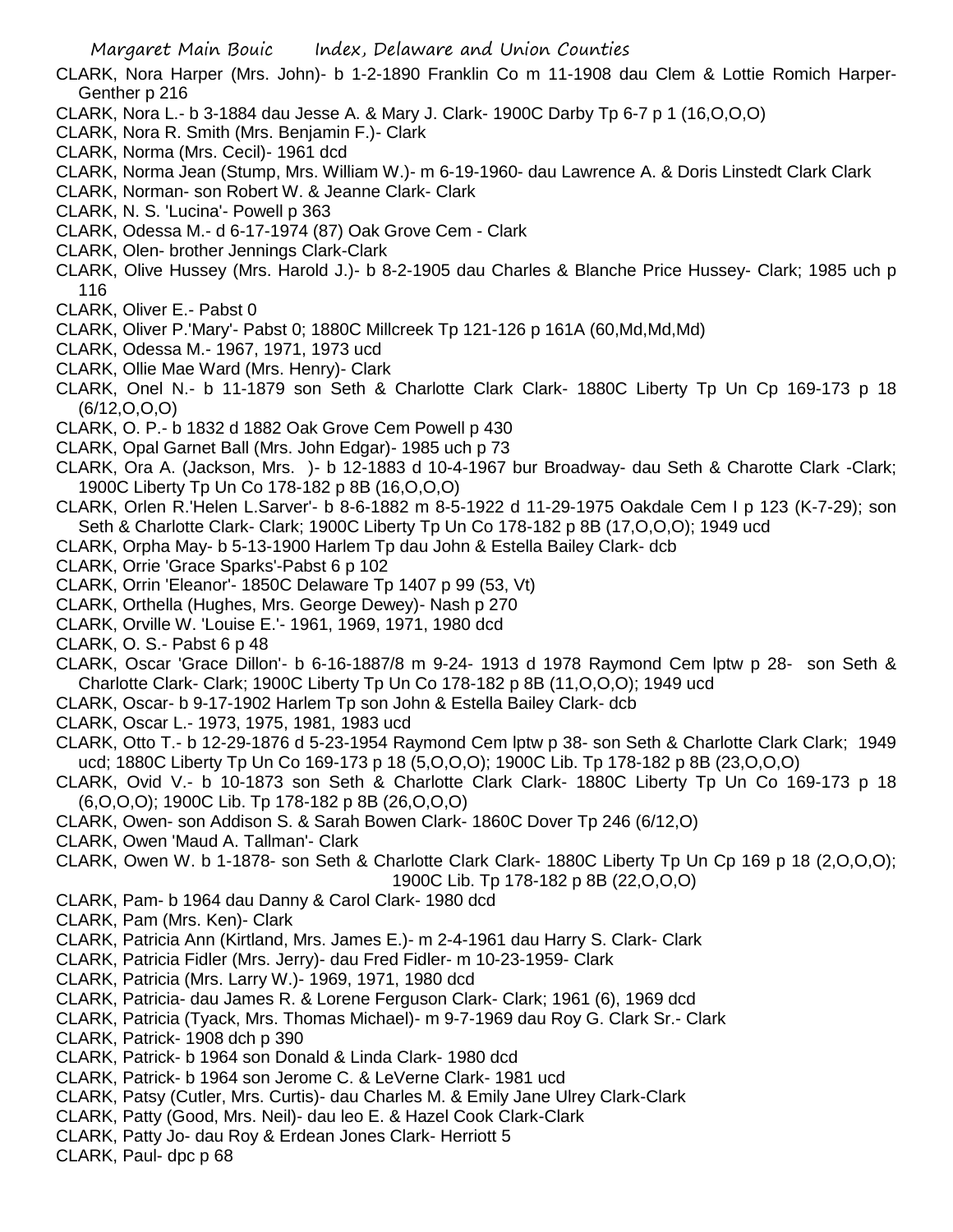- CLARK, Paul- son Homer D. Clark- Clark
- CLARK, Paul 'Margaret Renn'- Weiser p 554
- CLARK, Paul- son Pearl & Golda Green Clark- Clark
- CLARK, Paul- son Porter & Eppie Honaker Clark- Clark
- CLARK, Paul- son Robert & Jean Clark- Clark
- CLARK, Paul R. 'Ruth'- 1969 dcd
- CLARK, Paul T. 'Cecil Ferne'- d 12-21-1970 (67) bur Green Mound, Kilb.- Clark
- CLARK, Paul- b 11-13-1884 Delaware Town son Thomas & Emma Donavin Clark- dcb
- CLARK, Paula Beth (Raymond, Mrs. Scott Holland)- m 10-2-1982 dau P. William Clark- Clark; Raymond
- CLARK, Paula- b 1973 dau Larry W. & Patricia Clark- 1980 dcd
- CLARK, Paula- b 1956 dau Paul R. & Ruth Clark- 1969 dcd
- CLARK, Pauline Ida (Mace, Mrs. Russell Allen)- b 1-7-1934 m 6-19-1954- Weiser p 304
- CLARK, Pearl- b 1883 d 1919 Raymond Cem lptw p 40
- CLARK, Pearl- Delaware Mausoleum delge III p 57
- CLARK, Pearl 'Etta Reed'- 1915 uch p 1017
- CLARK, Pearl 'Golda Green'- Clark
- CLARK, Pearl L. 'Nell Herriott'- son Shepherd & Eliza Asher Clark- dumch p 76; 1915 uch p 919; 1883 uch V p 474; 1880C Allen Tp 217-231 p 20 (10,O,O,O)
- CLARK, Pearl Maugans (Mrs. Luther)- b 6-20-1900 d 1925 dau Charles O'Dell & Mary Josephine Harney Maugans- Maugans Anc p 21
- CLARK, Pearly Delmore- b Urbana d 10-25-1880 (2m) Oakdale Cem 6 (10-C) I p 144 son H. L. & V. B.
- CLARK, Penny (Ludwig, Mrs. )- dau Donald R. & Betty Lou Morgan Clark- Clark
- CLARK, Peter- from Ireland- delge VIII p 59
- CLARK, Peter- 1850C Oxford Tp 2701 p 153 (40, Pa)
- CLARK, Phebe- 1880C Jerome Tp 133-136 p 15 (81,O,Va,Va) black p 0146
- CLARK, Phebe McIntyre (Mrs. Isaiah)- m 11-2-1856 ucm 2482- 1860C Claibourne Tp 833-814 p 110 (22,O); 1870C Claibourne Tp 22 p 4 (29,O); unec VIII p 65
- CLARK, Phedima Curtis (Mrs. Daniel)- Maugans Anc p 177
- CLARK, Philander- son Charles & Mahala Doty Clark- 1850C Liberty Tp Del C0 1592 p 106 (-,O)
- CLARK, Philena Lewis (Mrs. John Niday)- b 9-8-1821 d 10-13-1877 dau Jesse & Hannah DeWitt Lewis- ped Dwight park Marshall 13 by Lulu Mae Keathly- unec XIII p 11, XIV p 21
- CLARK, Phoebe- dau Angus & Elizabeth Green Clark- dumch p 345
- CLARK, Phoebe (Coomer, Mmrs. David G.)- m 9-15-1839 dcm dau Elihu & Mary Keene Clark- dumch p 276
- CLARK, Phyllis A. (Mrs. Dwight M.)- 1971, 1973, 1975, 1979, 1981, 1983, 1991 ucd
- CLARK, Phyllis- dau Carlos & Mary Clark- 1961 dcd (17)
- CLARK, Phyllis Eileen (Hamilton, Mrs. Robert)- m 12-16-1962 dau George Raymond & Christine Davis Clark-Clark
- CLARK, Phyllis (Mrs. J. C.)- Clark
- CLARK, Phyllis (McCarty, Mrs. Carl)- dau Russell Beach & Hazel Adelva Cott Clark- Clark
- CLARK, Polly (Gantt, Mrs. )- dau Pearl & Golda Green Clark- Clark
- CLARK, Polly Niday (Mrs. Thomas,Jr.)- ped Dwight Park Marshall 25 by Lulu Mae Keathley #392, unec XIII p 12, XIV p 21
- CLARK, Polly (Mrs. Thomas)- 1883 uch V p 377
- CLARK, Porter 'Eppie Honaker'- Clark
- CLARK, Priscilla (Conklin, Mrs. John C.)- m 9-14-1860 dcm
- CLARK, Priscilla (Mrs. Henry)- 1850C Orange Tp 1686 p 110 (34,O)
- CLARK, Quinn- d 9-15-1878 unec XII p 33
- CLARK, R.- unec XI p 30, 66, XII p 21, 64, 71
- CLARK, Rachael (Mrs. Vansever)- 1850C Liberty Tp 966-983 p 145 (27,O); 1870C Liberty Tp Un Co 18 (46,O)
- CLARK, Rachel- 1880C Delaware Tp p 329A
- CLARK, Rachel Ann Gorrell (Mrs. Jacob)- m 4-8-1855 dcm
- CLARK, Rachel Beltz (Mrs. Caleb)- b 6-2-1811 lic 10-3-1842 ucm 821 d 3-7-1875(63-9-5) Broderick Cem- dau Henry & Susan Fry Beltz- dumch p 345; 1915 uch p 918; 1883 uch V p 473; 1850C Allen Tp 1409-1427 p
- 210 (39,Pa); 1860C Allen Tp 723-730 p 99 (48, Pa); 1870C Allen Tp 156-149 p 10 (68, Pa)
- CLARK, Rachel- b 1955 dau Carlos & Mary Clark- 1961, 1969 dcd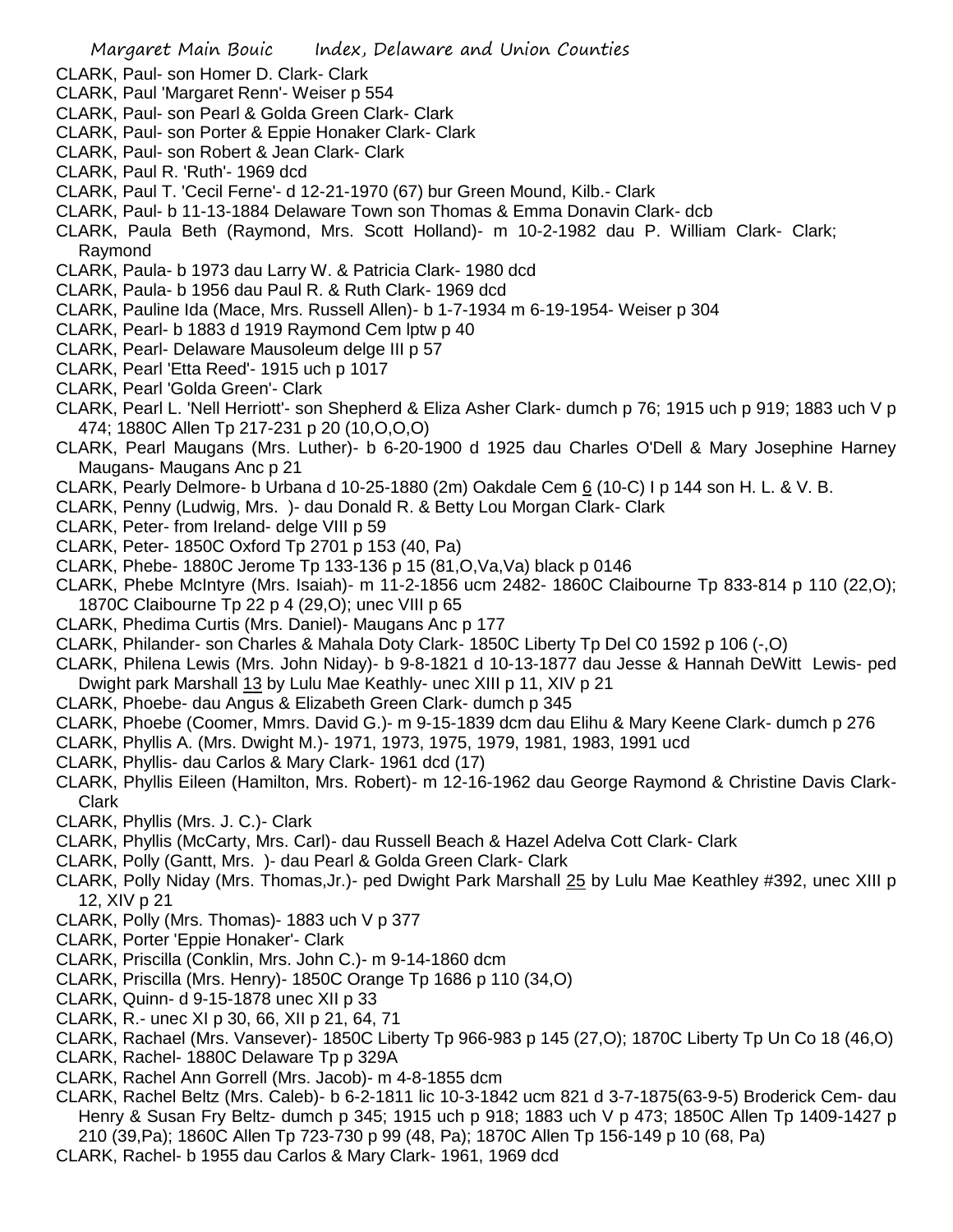CLARK, Rachel Emerson (Mrs. Nehemiah)- b 1831 m 9-14-1847 ucm 1249- 1915 uch p 918; 1850C Allen Tp 1414-1432 p 211 (19,O); 1860C Allen Tp 712-719 p 98 (29,O); unec II p 33, VII p 26

- CLARK, Rachel (Mrs. George)- d 12-9-1885 (75-9-5) Trenton Cem Powell p 277; 1850C Trenton Tp 821 p 69 (39 Pa); Sunbury p 134; delge IX p 44
- CLARK, Rachel Harris (Mrs. Thomas)- m 9-28-1811 Madison Co unec IV p 21
- CLARK, Rachel- dau Jefferson B. & Cynthia Clark- 1860C Liberty Tp Un Co 940-950 p 129 (5,O); 1870C Lib 112 p 13 (14,O)
- CLARK, Rachel Jones (Mrs. Benjamin A.)- m 8-13-1848 Madison Co, unec XI p 8
- CLARK, Rachel Katherine- b 9-12-1974 dau Michael A. & Shanklin Clark- Clark
- CLARK, Rachel M.- dau Carlos Clark- Clark engaged to Paul E. Richardson,Jr.- Clark
- CLARK, Rachel- dau Mike & Nancy Clark- Clark
- CLARK, R. Jr (Congressional delegate)- unec V p 30, VI p 26, VII p 5
- CLARK, Ralph Herman 'Helen Estella Carpenter'- b 10-24-1902 d 7-24-1996 (93) Sunbury Mem. Pk.- son Orrie & Grace Sparks Clark- Clark; Helen Carpenter Clark 1; Pabst 6 p 102; 1969, 1971, 1980 dcd
- CLARK, Ralph R. 'Fautelle'- b 8-1-1907 d 7-21-1963 son Raymond O. Clark- Clark; Sunbury p 89, 119, 143
- CLARK, Ralph W.- b 7-6-1892 d 6-8-1949 WWI Milford Un Al p 73
- CLARK, Randall- son Rodney & Donna Walker Clark- Clark
- CLARK, Randy 'Barbie'- b 1962 son Bernard J. & Dorothy A. Clark- Clark; 1971, 1980 dcd
- CLARK, Randy- b 1966 son Charles & Nancy Clark- 1973 ucd
- CLARK, Randy Elred 'Shirley Gay Harsh'- m 11-24-1990 son Clarence Clark- Clark
- CLARK, Ransom Sr. 'Amelia'- 1830C Marysville 416 p 295 (30-40); 1840C Marysville 830 (40-50); 1850C Marysville 529-540 p 81 (56,Ct); unec XII p 50, 53
- CLARK, Ransom C. 'Lydia Ann Myers/Mears'- m 12-25-1852 ucm 1901 unec IV p 34son Ransom Sr. & Amelia Clark- 1915 uch p 135, 192, 529; mt 12-29-1852; uccp p 12, 13, 14, 16, 17, 20, 21, 22, 23, 39; 1883 uch III p 372, 383, V p 6, 24, 28, 51; hadc p 20; CCC 1849 Brown Tp; 1850C Marysville 529, 540 p 81 (25,O)
- CLARK, Ransom- eldest son of Elisha Clark- dcw Bk 2 p 54; delge X p 73
- CLARK, Ray-b 1952 son Carroll R. & Eleanor Clark- Clark; 1961, 1969, 1971 dcd
- CLARK, Ray 'Lillian'- 1959 ucd
- CLARK, Ray- son Pearl & Golda Green Clark- Clark
- CLARK, Raymond O.- d 3-17-1962- Clark
- CLARK, Raymond- b 7-20-1881 Trenton Tp son James & Martha Wright Clark- dcb
- CLARK, Raymond R.(Jake)'Sylvia'- d 3-20-1981 Oak Grove Cem son Earl W. Clark- Clark
- LCLARK, Raymond W.- b 1916 d 1960 Milford Cem Un Al p 78
- CLARK, R. C.- mt 7-7-1858, 1-11-1860
- CLARK, Rebecca- 1850C Delaware Tp 1286 p 93 (56, Vt)
- CLARK, Rebecca- b 5-19-1839 d 1-28-1897 Stark Cem Powell p 207
- CLARK, Rebecca- 1880C Paris Tp 46-59 p 45 (40.O,O,O) p 0108
- CLARK, Rebecca A.(Culbertson, Mrs. John)- dau James & Sarah Wilson Clark- 1850C Thomson Tp 79 p 188 (19,O); delge VII p 32,X p 40
- CLARK, Rebecca (Beale, Mrs. William Coalter)- Howison (279)
- CLARK, Rebecca Columber (Mrs. John)- m 3-24-1854 ucm 2105 dau John Columber- 1850C Dover Tp 804-820 (22,O); 1860C Dover Tp 332 (32,O)
- CLARK, Rebecca (Cook, Mrs. )- dau George & Rachel Clark- Sunbury p 134
- CLARK, Rebecca (Critzfield, Mrs. Resolve)- dau Angus & Elizabeth Green Clark- dumch p 345; 1915 uch p 918
- CLARK, Rebecca- dau George & Rachel Clark- 1850C Trenton Tp 821 p 69 (4,O)
- CLARK, Rebecca (Keys, Mrs. John)- m 12-3-1850 dcm dau Isaac & Amy Clark- 1850C Harlem Tp 574 p 53 (20,O)
- CLARK, Rebecca (McIntire, Mrs. James)- m 1-27-1839 ucm 526 unec III p 37
- CLARK, Rebecca- dau Moses & Elizabeth Fancher Clark- dumch p 350; 1850C Harlem Tp 628 p 57 (10,O)
- CLARK, Rebecca (Mrs. Nathan)- dcw Bk 2 p 54
- CLARK, Reuben- son Asael & Jane Clark- 1850C Liberty Tp 1064-1081 Un Co p 153 (19, Pa); 1883 uch IV p 500; uca p 31, 49, 58, 60
- CLARK, Reviliah (Brown, Mrs. Harry)- 1915 uch p 1113
- CLARK, Rhoda- 1820C Troy Tp; Pabst 7 p 4; heir of Nathan Clark- dcw Bk 2 p 54
- CLARK, Rhoda (Mrs. John)- 1850C Trenton Tp 833 p 70 (53, Del)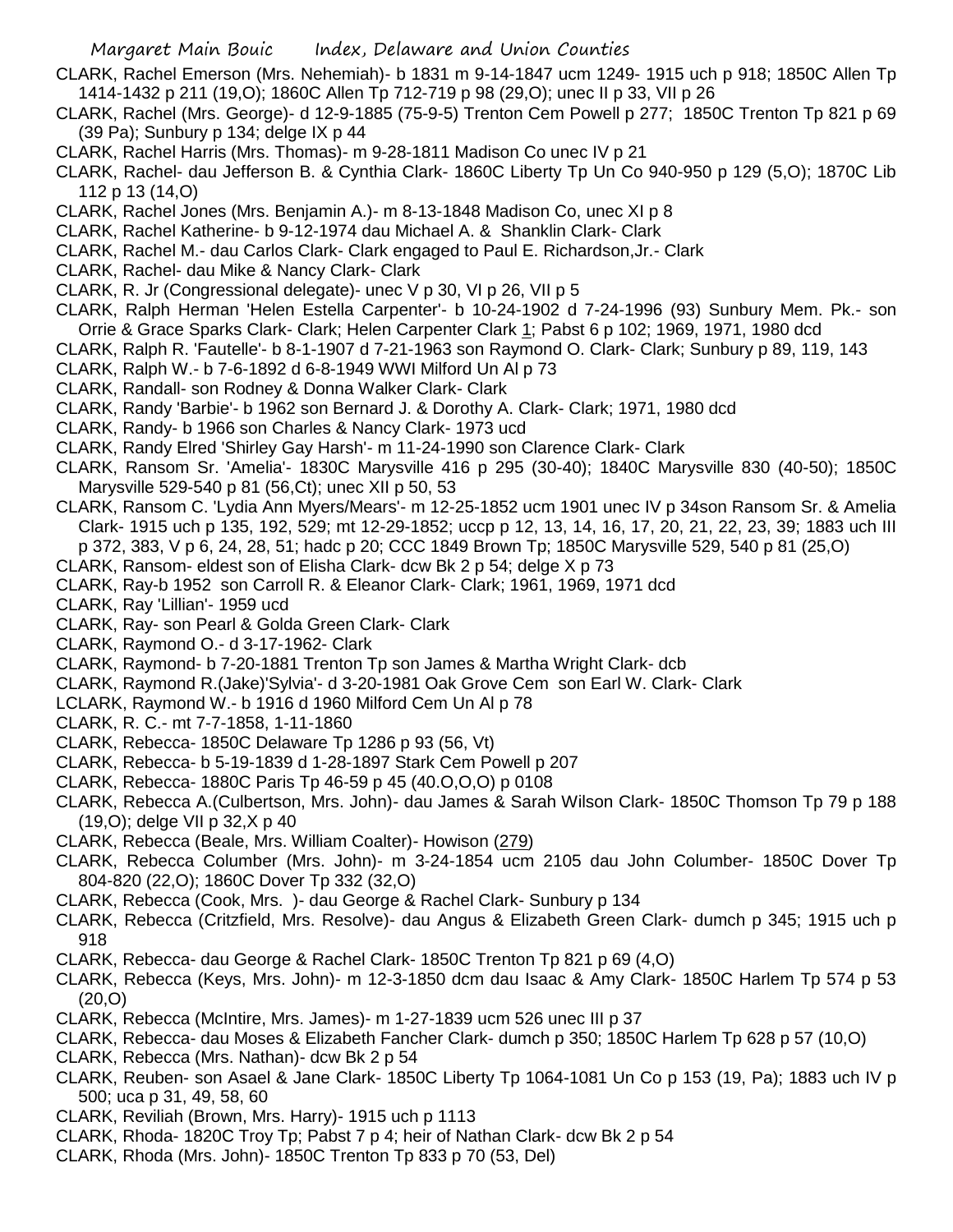- CLARK, Rhoda (Mrs. Israel)- 3rd wife, delge VII p 32, VIII p 68, X p 57
- CLARK, Rhonda- b 1966 dau Richard L. & Mary L. Hale Clark- Clark; 1969 dcd
- CLARK, Rhonda (Weineert, Mrs. Matty)- dau Rodney & Donna Walker Clark- Clark
- CLARK, Richard- Nash p 93
- CLARK, Richard- 1880C Jerome Tp p 151A
- CLARK, Richard- 1850C Concord Tp 2227 p 130 (40,Irel)
- CLARK, Richard D. 'Sharon L.'- 1980 dcd
- CLARK, Richard E.- son Benjamin & Clara J. Lynch Clark- Clark
- CLARK, Richard 'Eliza Gilmore'- b 1-8-1806 Irel. m 12-1836 son Henry & Nancy O'Neil Clark- 1883 uch V p 293; 1870C Jerome 51 p 7 (63, Irel); 1880C Jerome Tp 255-262 p 26 (74,Irel,Irel,Irel); unec VII p 62
- CLARK, Richard- son George T. & Dora Jane Fulton Clark- Clark
- CLARK, Richard- son Harold & Catherine Clark- Clark
- CLARK, Richard- son Harry & Jane L. Clark- 1961 dcd (4)
- CLARK, Richard- son Jennings Clark- Clark
- CLARK, Richard Joseph- b 7-24-1984 son Dana R. Clark- Clark
- CLARK, Richard L. C. 'Clara Williams''Mary'- Clark; 1961, 1969, 1971, 1980 dcd
- CLARK, Richard L.- 1961, 1969, 1971 dcd
- CLARK, Richard L."Clarkie"'Lucille'Mary Hale'- b 4-20-1912 d 1-2-1995 983) Galena Cem- son Sherrill & Louise Hettisheimer Clark- Clark
- CLARK, Richard- son Lloyd Clark- Clark
- CLARK, Richard 'Melissa A. Colier'- m 6-12-1870 ucm 4731- 1883 uch V p 341; 1870C Millcreek Tp 111 p 13 (23,O); 1880C Mil Tp 138-143 (33,O,Irel, Penn) p 0162
- CLARK, Richard- son Robert & Ethel Stringfellow Clark- Clark
- CLARK, Richard- son Robert W. & Jeanne Clark- Clark
- CLARK, Rilla Jackson (Mrs. Ed C.)- b 1876 d 1946- Bokescreek Cem p 60
- CLARK, Rita H. (Mrs. Edgar R.)- Clark
- CLARK, Rita (Miller, Mrs. Rick)- dau Herman E. & Gertrude Whalen Clark- Clark
- CLARK, Robert- delge VII p 23, dg 1-3-1902
- xCLARK, Robert- from Ireland- Naturalized 6-14-1843, delge VIII p 59
- CLARK, Robert- will dcw Bk 4 p 36(5)
- CLARK, Robert 'Elizabeth- d 7-4-1860 (88) Marlborough Cem p 152; Powell p 292; Pabst 0; 1840C Brown Tp p 208 (30-40); 1850C Oxford Tp 2701 p 153 (78, NJ); delge VII p 44
- CLARK, Robert 'Elnore'- 1971 dcd
- CLARK, Robert 'Ethel Stringfellow''Elsie Poike'- m(2) 1961- Clark; 1967, 1971, 1973 ucd
- CLARK, Robert 'Jeni'- son Homer L. & Mary Elizabeth Terry Clark- Clark; 1980 dcd
- CLARK, R. (Mrs. J.)- djlm p 12
- CLARK, Robert 'Jennifer Bianchi'- Clark
- CLARK, Robert- son John W. & Hannah McIntire Clark- 1880C Marysville 206-210 (7,O,O,O)
- CLARK, Robert Leroy- b 2-25-1961- brother Dorrance Clark- bur Oak Grove Cem Clark
- CLARK, Robert 'Mary Ann' -1850C Brown Tp 2902 p 160 (47, Irel); 1835 men 18 #103 p 27 Brown Tp
- CLARK, Robert- son Robert Clark- dcw Bk 4 p 36(5); delge VII p 23, dg 1-3-1902
- CLARK, Robert- son Robert & Ethel Stringfellow Clark- Clark
- CLARK, Robert S. 'Edna Wilson'- b 8-30-1907 m 4-10-1928 son Robert S. & Edna Wilson Clark- Weiser p 462
- CLARK, Robert T. son John & Mary H. Clark- 1850C Liberty Tp Del Co 1600 p 106 (5,O)
- CLARK, Robert- son Walter R. & Loise J. Clark- Clark
- CLARK, Robert W.- b 1964 son Homer L. & Mary E. Clark- Clark; 1969, 1971, 1980 dcd
- CLARK, Robert Wilson- b 10-19-1932 son Robert S. & Edna Wilson Clark- Weiser p 462
- CLARK, Robert W.'Jeanne'- d 5-14-1997 (78) bur Calif. son Walter & Lois Clark- Clark
- CLARK, Roberta (Canegali, Mrs. )- dau Charles M. & Emily Jane Ulrey Clark- Clark
- CLARK, Roberta (Jacobson, Mrs. )- dau Robert W. & Jeanne Clark- Clark
- CLARK, Robin (Kelly, Mrs. Charles)- dau George L. & Carole Uretsky Clark- Clark
- CLARK, Robyn (Mrs. Thomas)- Clark
- CLARK, Roderick- son Raymond R. & Sylvia Clark- Clark
- CLARK, Rodney'Donna Walker'-m 3-7-1971 son Claude & Susie Caldwell Clark- Clark
- CLARK, Roger Blaine 'Wendy Ann Pittman'- m 8-14-1989- McKitrick
- CLARK, Rolland 'Marilyn'- son Lloyd K. & Maxine McGinnis Clark- Clark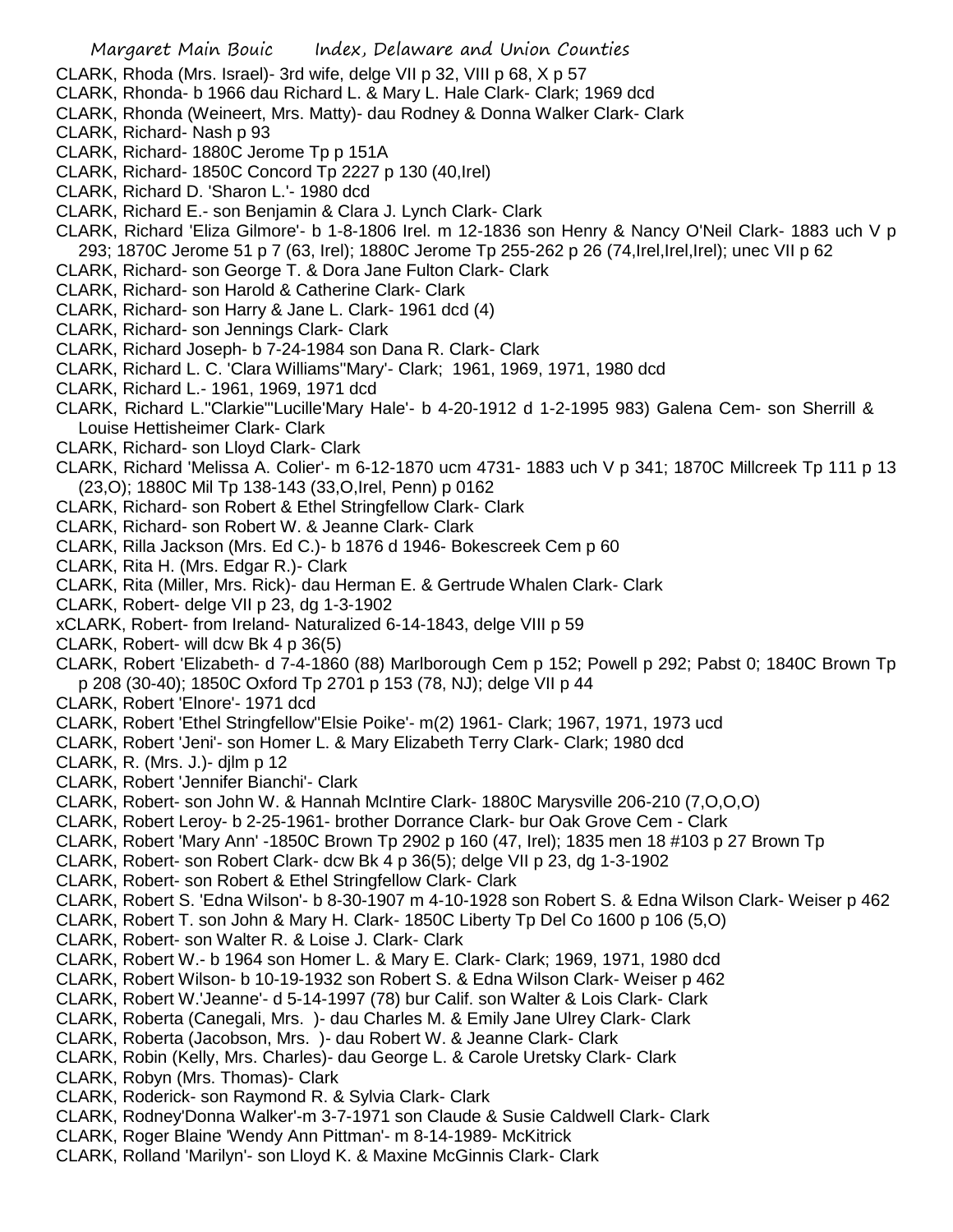- CLARK, Ronald- 1959 ucd
- CLARK, Ronald Lee- b 12-25-1938 d 12-25-1968 Jerome IOOF DJ p 111; son Floyd E. & Lucille M. Neill Clark- Tossey; Neill
- CLARK, Roscelle- son Benjamin & Clara J. Lynch Clark- Clark
- CLARK, Rose Bonheur Barnett (Mrs. Harry John)- b 1891 d 1981 dau Charles Sylvester & Adda May Hendrickson Barnett- ped Martha Vestal Clark #161 7- unec IX p 67
- CLARK, Rose Marie (Cooley, Mrs. Timothy)- dau Sam & Ethel Irene Griffiths Clar- dcc Judith Ellis Wrinkle see 3
- CLARK, Rosella (Fish, Mrs. Robert Sabin)- m 9-9-1893 New Millcreek Cem p 34- dau Hamilton & Jane Pennypacker Clark- Fish 2,3; 1915 uch p 1103; 1870C Millcreek Tp 107 p 13 (4,O); 1880C Mil Tp 135-140 (15,O,O,O);opc 369
- CLARK, Roseltha A. Perkins (Mrs. Samuel B.)- b 3-28-1851 dau Eli G. & Maria A. mosher Perkins- Main Gaz I 2 p 12
- CLARK, Rosemary Emma (Vestal, Mrs. Paul Leroy)- b 1930 d Harry John & Rosa Bonheur Barnett Clark- ped Martha Vestal Clark #161 3-unec IX p 67
- CLARK, Rowley 'Martha Hutchinson'- b 1-27-1827 m 1847 son Rowley & Roxanna Patch Clark- 1883 uch V p 434
- CLARK, Rowley 'Roxanna Patch'- 1883 uch V p 434
- CLARK, Roxanna (Beel, Mrs. John)- m 6-10-1824 Madison Co unec IV p 64
- CLARK, Roxanna Patch (Mrs. Rowley)- 1883 uch V p 434
- CLARK, Roy G. Jr. 'Donna Kay Black'- m 5-14-1964 son Roy G. & Erdean Jones Clark- Black; Clark; Herriott; 1980 dcd
- CLARK, Roy Sr. 'Erdean Jones'- d 9-16-1975 (62) Oak Grove Cem son Mary Elizabeth Clark- Clark; Herriott 4,5
- CLARK, Roy G. Sr. 'Kathryn E.'- 1969, 1971 dcd
- CLARK, R. S.- hadc p 38; 1849 Marlborough Tp
- CLARK, Ruby Mae (Pitts, Mrs. James G.)- m 2-17-1946- Clark
- CLARK, Ruby- dau Walter & Lillie Whiteley Clark- Genther p 118
- CLARK, Rudolph 'Carrie Marie Hall'- b 5-7-1923 son John Wilson & Enllie Rose O'Bryan Clark- 1985 uch p 73
- CLARK, Ruffner D.- b 12-3-1892 Concord Tp son David & Sarah Jones Clark- dcb
- CLARK, Russel- Pabst 0
- CLARK, Russell Beach 'Hazel Adelva Cott'- Clark
- CLARK, Russel 'Martha Teters'- b 6-25-1911 m 12-31-1933 son John & Nora Harper Clark- Clark; Genther p 216
- CLARK, P. Russel 'Myrtle Olsen'- b 7-9-1924 d 7-8-1975 WWII Oakdale Cem II p 145 (M-R11-11); son Benjamin R. & Nora R. Smith Clark- Clark; 1967, 1971, 1973, 1975 ucd
- CLARK, Russell- son Porter & Eppie Honaker Clark- Clark
- CLARK, Ruth B. (Zimmerman, Mrs. Homer V.)- b 10-6-1910 Marion m 6-25-1927 Marion- Zimmerman (146140) p 242
- CLARK, Ruth (Curren, Mrs. )- dau Danny M. & Goldie Mae Farrand Clark- Clark
- CLARK, Ruth- niece of Dell Clark- Clark
- CLARK, Ruth (Mrs. George Fred)- Freshwater p 227
- CLARK, Ruth (Grazier, Mrs. Russel F.)- b 4-16-1909 m 1927 dau Robert S. & Edna Wilson Clark- Weiser p 462
- CLARK, Ruth H.- b 11-23-1901 dau Wilbur D. & Abbie Ege Clark- Weiser p 176
- CLARK, Ruth (Mrs. Homer D.)- Clark
- CLARK, Ruth (McKitrick, Mrs. Martin John)- m 12-26-1949- McKitrick p 447
- CLARK, Ruth (Mrs. Paul)- 1969 dcd
- CLARK, Ruth Sales (Mrs. Andrew M.)- m 4-14-1855 dcm
- CLARK, S.- hadc 40; 1849 Orange Tp; delge VII p 9
- CLARK, S. 'Mary Waddell'- Powell p 365
- CLARK, infants of S. & S.- Trenton cem Powell p 273 (1865/6)
- CLARK, Sabra- ch Barnabas & Subrit Clark- 1850 Berkshire Tp 76 p 8 (16,O)
- CLARK, Sabrina- dau Michael Dean & Christine Clark- Clark
- CLARK, Sally- d 3-13-1855 960-8-4) Powell p 360
- CLARK, Sally- dau Angus & Elizabeth Green Clark- dumch p 345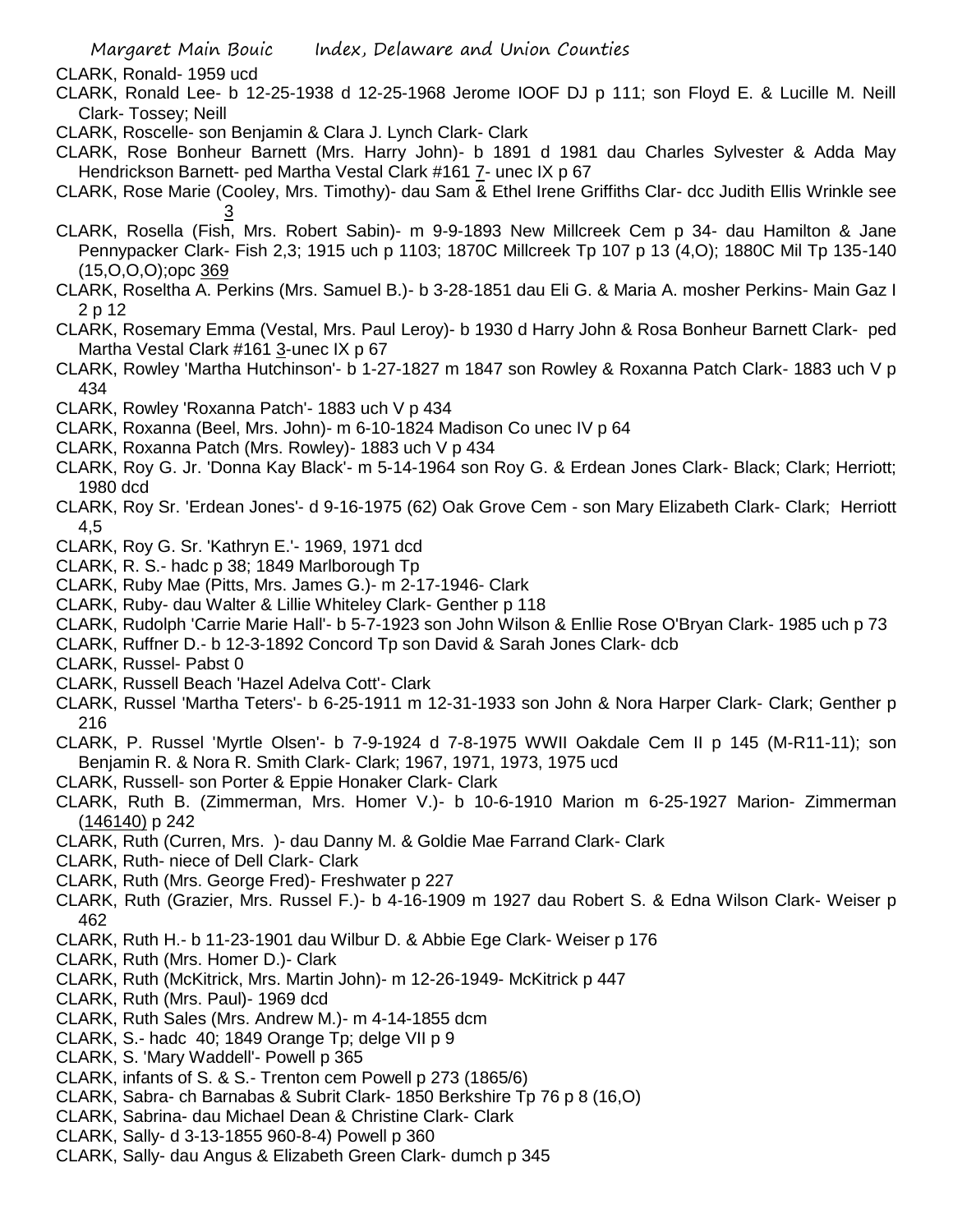- CLARK, Sally- dau George D. Clark- dcw Bk 1 p 72
- CLARK, Sally Hubbard (Mrs. Henry)- Clark
- CLARK, Sam 'Ethel Irene Griffiths'- dcc Judith Ellis Wrinkle- see 3
- CLARK, Samuel- 1883 uch V p 283
- CLARK, Samuel- 1850C Concord Tp 2109 p 126 (40, Eng)
- CLARK, Samuel- son Barnabas & Submit Clark- Pabst 0; 1850C Berkshire Tp 76 p 8 (23, Mass)
- CLARK, Samuel B. 'Roseltha A. Perkins'- b 3-12-1835/42 d 4-12-1810 Main Gaz I 2 p 12
- CLARK, Samuel H. 'Catherine Jacobs'- m 12-31-1850 dcm
- CLARK, Samuel K.- son Henry Clark- 1850C Claibourne Tp 95 p 16 (12,O)
- CLARK, Samuel 'Mary'- 1850C Trenton Tp 833 p 70 (22,O)
- CLARK, Samuel- son Satchel & Betsey Clark- 1850c Orange Tp 1656 p 108 (19,O); CCC
- CLARK, Sandra Arlene- b 2-19-1954 dau James Franklin & Hazel I. Rausch Clark- Rausch 133332; 1967 ucd
- CLARK, Sandra- b 1951 dau Edward G. & Margie A. Clark- 1969 dcd
- CLARK, Sandra J. Ebright (Mrs. Leonard)- d 7-10-1976 (38) Oak Grove Cem -sister Robert Ebright- Clark
- CLARK, Sandra (Spurlin, Mrs. Winter DeWayne)- Cowgill p 64
- CLARK, Sandy (Erlewine, Mrs. )- dau Donald R. & Betty Lou Morgan Clark- Clark
- CLARK, Sanford P.- hjt p 80, 191
- CLARK, Sarah- 1870C Jackson Tp 127-121 p 18 (15,O)
- CLARK, Sarah A. (Mrs. John T.)- 1870C Washington Tp 150-145 P 21 (27,O)
- CLARK, Sarah A.- b 11-1-1872 Genoa Tp dau Joseph & Matilda Freece Clark- dcb
- CLARK, Sarah A. (Mrs. M. G.)- b 8-12-1818 d 7-21-1900- Powell p 178
- CLARK, Sarah A. (Sibley, Mrs. Warren D.)- m 10-31-1850 mt 11-6-1850; unec VII p 54
- CLARK, Sarah (Benjamin, Mrs. Joseph)- Powers Pat p 28, 29, 30, 31, 74, 114
- CLARK, Sarah Bowen (Mrs. Addison S.)- m 7-1-1852 ucm 2447; 1860C Dover Tp 246 (22,O); unec VIII p 65
- CLARK, Sarah (Cameron, Mrs. Jess)- dau Henry & Sally Hubbard Clark- Clark
- CLARK, Sarah (Coomer, Mrs. Morris M.)- b 1816 m 11-4-1845 dcm- dau Elihu & Mary Keene Clark- dumch p 276; Powell p 364
- CLARK, Sarah (Mrs. David)- Pabst 3 p 14
- CLARK, Sarah E.- Pabst 0
- CLARK, Sarah E. (Doudna, mrs. Charles F.)- m 3-16-1882 ucm 7145
- CLARK, Sarah E.- dau Hamilton & Jane Pennypacker Clark- 1870C Millcreek Tp 135-140 (17,O)
- CLARK, Sarah dau Elihu & Catherine Clark- 1850C Oxford Tp 2692 p 152 (5,O)
- CLARK, Sarah Gilmore/Gilman- dau Satchel & Elizabeth Goodhue Clark- b 11-27-1830 d 9-26-1888 Africa Cem- Powell p 178; Pabst 0, 1 p 59; 1880C Orange Tp p 357A
- CLARK, Sarah G.- dau Satchel & Betty Clark- dcw Bk 4 p 356(37)
- CLARK, Sarah- dau George & Elizabeth/Betsy Clark- 1860C Claibourne Tp 813 (6,O); 1870C Claibourne Tp 81-79 p 11 (15,O)
- CLARK, Sarah I.- d 7-9-1848 dau Richard & Eliza Gilmore Clark- 1883 uch V p 293
- CLARK, Sarah II- b 12-22-1853 dau Richard & Eliza Gilmore Clark- 1883 uch V p 293
- CLARK, Sarah (Mrs. James)- 1850C Thomson Tp 79 p 188 (41,O)
- CLARK, Sarah Jane- b 1-1-1975 dau Gerald Jr. & Riley Clark- Clark
- CLARK, Sarah (Janes, Mrs. William)- Maugans Anc p 143
- CLARK, Sarah (Jones, Mrs. Richard)- m 12-14-1847 dcm
- CLARK, Sarah- dau Joseph & Matilda Clark- 1880C Jerome Tp 69 p 8 (8,O,O,O)
- CLARK, Sarah L.- b 1826 d 1901 Powell Cem- Powell p 162
- CLARK, Sarah (Longshore, Mrs. Minor)(Boyd, Mrs. Henry)- m 11-16-1854 dcm- dau George Clark- 1880 dch p 828; 1850C Trenton Tp 821 p 69 (18,O)
- CLARK, Sarah (Martin, Mrs. Charles B.)- m 7-23-1865 dcm
- CLARK, Sarah (Mrs Myron "Phil"- Clark
- CLARK, Sarah P. (Fisher, Mrs. John)- m 3-26-1871 ucm 4902
- CLARK, Sarah Stevens (Hager, Mrs. John Baldwin)- m 1830 Madison Co d 2-1852- Genther p 170, 210
- CLARK, Sarah (Tharp, Mrs. William H.)- m 8-14-1849 dcm
- CLARK, Sarah (Tonguet, Mrs. )- sister James Clark- 1915 uch p 490; 1883 uch V p 565; delge VI p 41
- CLARK, Sarah- dau Vansever & Rachael Clark- 1850C Liberty Tp Un Co 966-983 p 145 (2,O)
- CLARK, Sarah (Mrs. William)- dcw Bk 2 p 1
- CLARK, Sarah Wilson (Mrs. James)- m 8-21-1827 ucm 136- dau Nathaniel Wilson- 1883 uch III p 287, V p 565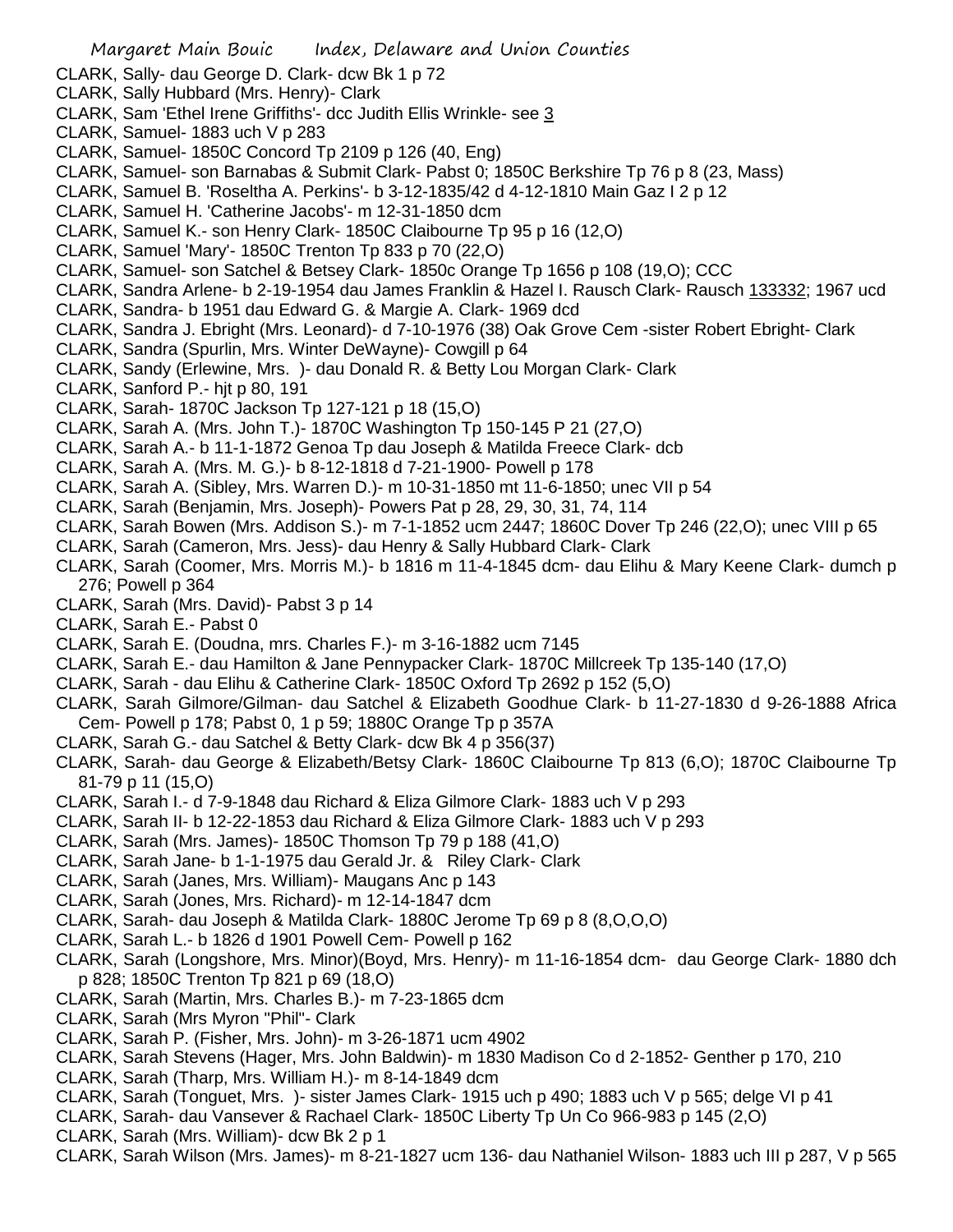; unec II p 15; delge IV p 59

- CLARK, Satchel 'Betty''Elizabeth Goodhue'- d 10-18-1867 (71-11-11) Africa Cem Powell p 178- will Dcw Bk 4 356(37); 1835 men 45 #7 p 82 Orange Tp; Pabst 1 p 59; delge VI p 71, VII p 7, 32, X p 40
- CLARK, Seth 'Charlotte M. Clark'- b 1844 m 2-20-1867 ucm 4868 d 1923 Raymond Cem lptw p 38 son Asael & Jane Clark- 1850C Liberty Tp Un Co 1064-1081 p 158 (5,O); 1860C Lib Tp 1010-1020 p 139 (16,O); 1870C Lib Tp 118 p 15 (24,O) or 18 3 (26,O); 1880C Lib Tp 169-173 p 18 (34, O,Pa,Pa) p 042A; 1900C Lib. Tp 178-182 p 8B (55,O,Pa,Pa) p O42A; uca p 97; Clark
- CLARK, Scott- b 1955 son Richard C. & Mary E. Clark- 1971 dcd
- CLARK, Sharlotte- dau Vansever & Rachael Clark- 1870C Liberty Tp Un Co 18 p 3 (17,O)
- CLARK, Sharon L. (Devore, Mrs. Richard J.)- m 6-6-1976 Clark
- CLARK, Sharon Lee (Mrs. Gaylord)- m 4-1934- Weiser p 451
- CLARK, Sharon Lee (Mrs. Richard Dean)-Clark; 1980 dcd
- CLARK, Sharon S. (Mrs. Charles J.)- 1991 ucd
- CLARK, Sheldon 'Golda Oakley'- m 10-17-1925- Weiser p 68
- CLARK, Rev. Sheldon 'Mary Love' d 7-1-1871(72-6-60) bur Bloomfield Cem son Daniel & Phedima Curtis Clark- Maugans Anc p 177
- CLARK, Sheldon O. 'Elizabeth Knotter'- b 5-15-1927 m 8-13-1949 son Sheldon & Golda Oakley Clark- Weiser p 68
- CLARK, Shepherd 'Hannah Barney''Eliza Asher''Mary E. Smith'- b 6-7-1832 m(1) 8-16-1855 (2) 4-6-1870 son Angus & Elizabeth Green Clark- dumch p 75, 345; 1915 uch p 918, 919, 920; 1883 uch V p 453, 468, 473, 474, picture 360; 1880C Allen Tp 217-231 p 22 (48,O,Pa,Pa) p 060A; 1900C Allen Tp 191-195 p 9A (67,O,Penn,Penn); uca p 58; Clark; unec V III p 34
- CLARK, Shepherd- son Nehemiah G. & Rachel Em7erson Clark- 1860C Allen Tp 712-719 p 98 (7/12,O)
- CLARK, Sheri- b 1969 dau Jerry L. & Margaret Clark- 1980 dcd
- CLARK, Sherman- 1880C Trenton Tp p 461C
- CLARK, Sherman- 1880C Harlem Tp p 445C
- CLARK, --- b 2-15-1897 Harlem Tp dau Sherman & Miram H. Gantt Clark- dcb
- CLARK, Sherrill 'Louise Hettisheimer'- Clark
- CLARK, Sherry- ch Graham & Katie Clark- 1961 dcd (6)
- CLARK, Sheryl- b 11-24-1956 d 11-26-1980 bur Cambridge- Clark
- CLARK, Shirley- inf Oakdale Cem II g7 122 (K-R7-12)
- CLARK, Shirley Ann- d 11-24-1968 (20) dau Carroll & Eleanor Clark- Clark; 1961 dcd (12)
- CLARK, Shirley Gay Harsh (Mrs. Randy Elred)- m 11-24-1990 dau Raymond Harsh- Clark
- CLARK, Shirley (Murphy, Mrs. Robert)- dau Leo E. & Hazel Cook Clark- Clark
- CLARK, Shirley (Osborne, Mrs. Tom)- dau Newton & Della Whited Clark- Clark
- CLARK, Shirley- b 7-15-1935 dau Russel & Martha Teters Clark- Genther p 216
- CLARK, Shirley Zimmerman (Mrs. William E.)- Clark
- CLARK, Silas- 1880C Kingston Tp p 434A
- CLARK, Silas G. 'Susan'- b 1837 d 1916 Price Cem djlm p 47; 1900C Jackson Tp 65-66 p 33 (63,O,Pa,Pa) m 40y
- CLARK, Simon- son George & Betsy Clark- 1860C Claibourne Tp 813 (8,O)
- CLARK, Simpson C. 'Matilda Vickery'- b 1806 d 1900 ped Tamy Sarratt Green #120 26, unec VIII p 22
- CLARK, Sissy (Mrs.Chalmer)- Clark
- CLARK, S. J. (Mrs. M.)- Powell p 319
- CLARK, Skylar Alan- b 2-8-1995 son Keith Alan & Angela Marie Fisher Clark- Clark
- CLARK, Smith & C0- unec VI p 55
- CLARK, Smith- son Clarence W. & Mary E. Gorsuch Clark- Clark
- CLARK, Smith- son Moses & Elizabeth Fancher Clark- Pabst 2 p 34; dumch p 350; Pabst 0
- CLARK, Sophia (Frew, Mrs. John)- dumch p 148
- CLARK, Sophia Theresa- d 2-12-1985 (81) bur Syracuse- Clark
- CLARK, Sophia (Van Meter, Mrs. John)- m 1814 Ross Co dau Israel Clark,Jr.- delge VIII p 68
- CLARK, S. P.- 1883 uch IV p 524, 526; Genther p 189
- CLARK, B. Stanton- attorney- unec V p 30
- CLARK, Stella (Houston, Mrs. )- dau Bill & Bessie Dibrell Clark- Clark
- CLARK, Stella (Owens, Mrs. )- dau Porter & Eppie Honaker Clark- Clark
- CLARK, Stephanie K. (Boyd, Mrs. Jeffrey Wayne)- b 1970 m 12-5-1987- son Harold L. & Nancy Clark- Clark;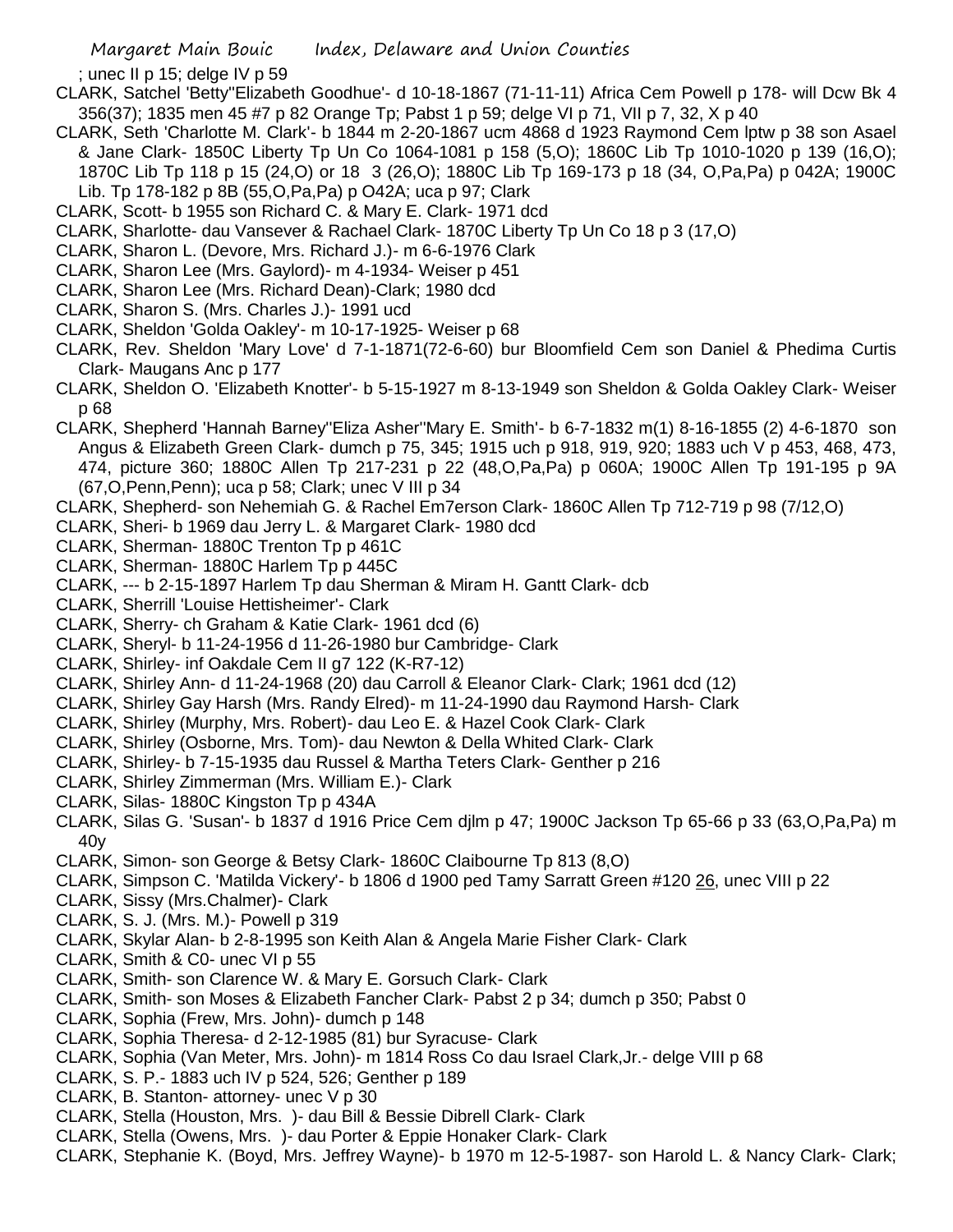1971, 1973, 1975, 1979, 1981 ucd

- CLARK, Stephen- d 3-26-1831 (22-6-21) son Angus & Elizabeth Green Clark McDonald Cem Un Al p 80; dumch p 345; 1915 uch p 918
- CLARK, Stephen 'Cindy'- son Herman E. & Gertrude Whalen Clark- Clark
- CLARK, Steve 'Barbara'- 1980 dcd
- CLARK, Steve- son Porter & Eppie Honaker Clark- Clark
- CLARK, Steve Richmond- son George A. & Theresa Brown Clark- Clark
- CLARK, Steven- son Rodney & Donna Wallace Clark- Clark
- CLARK, Subrit? (Mrs. Barnabas)- 1850c Berkshire Tp 76 p 8 (45, Mass)
- CLARK, Sue Ann Phillips (Mrs. John Paul)- m 7-29-1972 Freshwater p 146
- CLARK, Sue- b 1967 dau Carlos & Mary L. Clark- 1980 dcd
- CLARK, Sue (Gaver, Mrs. Roger)- dau Harold J. & olive Hussey Clark- Clark
- CLARK, Sue- b 1968 dau Jack K. & Betty L. Clark- 1969, 1971 dcd
- CLARK, Summer- dau Greg & Charlynn Clark- Clark
- CLARK, Susan- 1971 ucd
- CLARK, Susan- d 4-15-1887 (89y6m) New Millcreek Cem Powell p 253
- CLARK, Susan A. (Caryl, Mrs. William S.)- b 2-25-1845 m 2-22-1877 ucm 6033 d 11-11-1899 Oakdale Cem I p 155 (C-5-2); dau Caleb & Rachel Beltz Clark- dumch p 344 1850C Allen Tp 1409-1427 p 210 (5,O); unec XIV p 23
- CLARK, Susan Conklin (Mrs. George W.)- m 7-4-1853 dcm
- CLARK, Susan (Mrs. Danny)- Clark
- CLARK, Susan- dau Harry & Jane L. Clark- 1961 dcd (17)
- CLARK, Susan (Martin, Mrs. Ronald Martin)- b 1952 m 8-10-1972 dau P. Russell & Myrtle Olsen Clark- Clark; 1967 ucd
- CLARK, Susan- dau Richard & Eliza Gilmore Clark- 1883 uch V p 293; 1870C Jerome Tp 51 p 7 (13, Pa); 1880C Jerome Tp 255-262 p 26 (23,Irel,Irel,Irel)
- CLARK, Susan (Rickard, Mrs. Jim)- dau Harold & Olive Hussey Clark- Clark
- CLARK, Susan Sheeks (Mrs. Benjamin)- m 12-4-1853 dcm
- CLARK, Susan (Patterson, Mrs. )- dau Harry S. Clark- Clark
- CLARK, Susan R.- b 12-1879 dau Harlow Clark- 1900C Richwood 121-129 p 5A (20,O,O,O)
- CLARK, Susan (Mrs. Silas G.)- b 9-1836 d 1909 Price Cem djlm p 47; 1900C Jackson Tp 65-66 p 83 (63,O,Pa,Pa) m 40y, 4 ch, 2 living
- CLARK, Susan Soderholm- dau John T. Soderholm- Clark engaged to James Clark
- CLARK, Susan Stillman (Mrs. Daniel)- b 7-12-1833 d 1889 dau Robert & Philura L. Maine Stillman- Asp 1129
- CLARK, Susanna (Babcock, Mrs. Oliver)- dau Joseph & Bethiah Hubbard Clark- Asp p 37
- CLARK, Susannah Barrass (Mrs. David)- m 6-10-1839 dcm
- CLARK, Susannah (Girkey, Mrs. George)- b 1820 ped Beth Barker #155 19 unec IX p 57
- CLARK, Susanna- dau Moses & Elizabeth King Clark- dumch p 350; 1850C Harlem Tp 628 p 57 (13,O)
- CLARK, Susie Caldwell (Mrs. Claude)- Clark
- CLARK, Susie E. (Mrs. Lewis)- b 12-29-1963- Clark
- CLARK, Susie Finley (Mrs. Henry)- dau Andrew & Mary Terrell Finley- dumch p 351
- CLARK, Suzanne (Conklin, Mrs. Charles)- dau Ralph Herman & Helen Carpenter Clark- Clark
- CLARK, Sylvester 'Elizabeth Jane Grigsby'- m 1-17-1856 dcm- delge VI p 55 (Sunbury)
- CLARK, Sylvia (Mrs. Raymond R.)- b 12-1862 1900C Richwood 130-138 p 5B (37,O,O,O) 5 ch 3 living; Clark
- CLARK, Tammy Lynn- d 10-23-1960 (3) Oak Grove Cem dau Harley V. Clark- Clark
- CLARK, Taylor- son John T. & Mary Black Clark- 1850C Thomson Tp 64 p 188
- CLARK, Teddy- son Graham & Katie Clark- 1961 dcd (17)
- CLARK, Teresa Loree- b 7-15-1956 dau Allen Eugene & Vera Jane Cowgill Clark- 1985 uch p 35; Cowgill p 25
- CLARK, Terri (Hawkins, Mrs. Donald)- dau George A. & Theresa Brown Clark- Clark
- CLARK, Terry- dau Harley V. Clark- Clark; 1980 dcd
- CLARK, Tevis- 1961 dcd
- CLARK, Theda Mae (Otenberger, Mrs. Lowell Allen)- m 11-15-1969 dau Fred T. & Anna D. Bennett Clark-Clark
- CLARK, Thelma (Adkins, Mrs. Glenn)- dau Charles F. & Eva L. Clark Clark- Clark
- CLARK, Thelma (Thacker, Mrs. John)- b 10-29-1919 m 12-7-1968 d 9-14-1989 dau George/Gerald R. & Margaret Zachariah Clark- Clark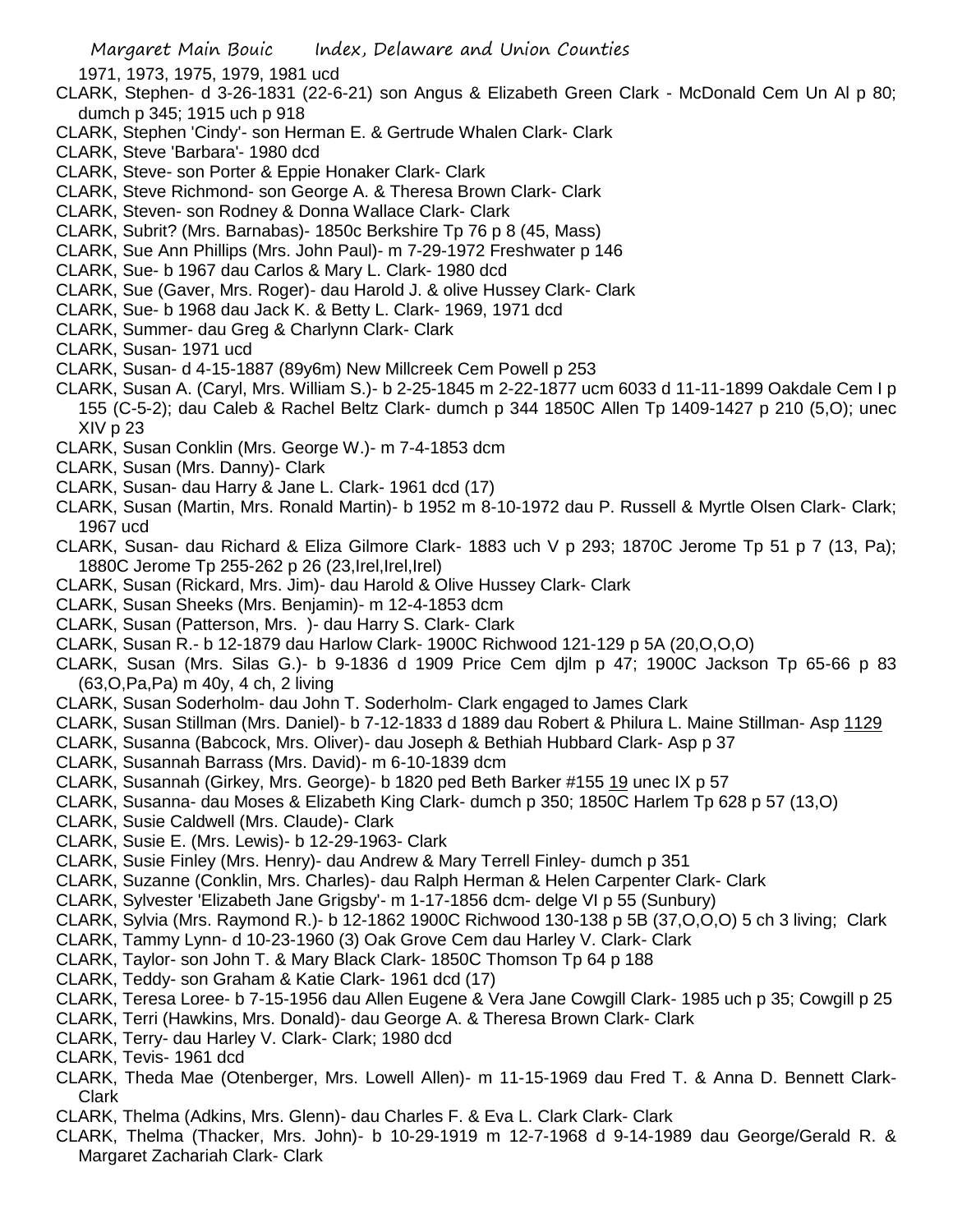CLARK, Theresa Brown (Mrs. George A.)- Clark

- CLARK, Theresa- dau James B. & Elizabeth Carney Clark- 1883 uch V p 358
- CLARK, Theresa (McGlothlin, Mrs. )- dau Charles E. & Cheryl Stein Clark- Clark
- CLARK, Thersa (Sagar, Mrs. Fayette)- m 9-20-1832 ucm 270- unec II p 35
- CLARK, Thomas- Nash p 184
- CLARK, Thomas- 1915 uch p 226
- CLARK, Thomas- delge III p 57; 1880C Delaware Town p 532A
- CLARK, Thomas- 1961, 1980 dcd
- CLARK, Rev. Thomas B.- unec XII p 55; Logan Co
- CLARK, Thomas- son Benjamin F. & Nora R. Smith Clark- Clark
- CLARK, Thomas C.'Jeanne'- lawyer, Delaware,O; 1976 dch p 287
- CLARK, Thomas 'Debbie'- son Claude & Susie Caldwell Clark- Clark
- CLARK, Thomas 'Elizabeth Gamble'- Clark
- CLARK, Thomas- son Harold & Catherine Clark- Clark
- CLARK, Thomas J. 'Bunny'- 1971, 1980 dcd
- CLARK, Thomas 'Jeanne'- Clark
- CLARK, Thomas J.- son John S. & Mary Clark- 1860C York Tp 1217-1227 p 164 (7,O); 1870C York Tp 205-200 p 27 (16,O)
- CLARK, Thomas- son John W. & Hannah McIntire Clark- 1880C Marysville 206-210 (8,O,O,O)
- CLARK, Thomas- son John S. & Mary Clark- 1860C York Tp 1217-1227 p 164 (7,O); 1870C York Tp 205-200 p 27 (16,O)
- CLARK, Thomas Jr. 'Polly Niday'- b 1788 d 1848? ped Dwight Park Marshall 24 by Lulu Mae Keathley, unec XII p 12, XIV p 21
- CLARK, Thomas K.- son Albert & Mary Clark- 1870C Leesburg Tp 177-184 p 22 (5,O)
- CLARK, Thomas M.- 1860C Dover Tp 246 (14,O)
- CLARK, Thomas 'Mary Peterson'- Clark
- CLARK, Thomas 'Mary Stiers'- d 5-1/4 1862 (61y) Harmony Chapel Cem Powell p 319, 322
- CLARK, Thomas O.- 1923 son Orlen R. & Helen L. Sarver Clark- Oakdale Cem II p 123 (K-R7-29)- Clark
- CLARK, Thomas- son Orlen R. & Helen Clark- 1949 ucd
- CLARK, Thomas Patrick 'Nancy Jo Turner'- b 5-15-1950 m 5-26-1973 son Floyd & Antoinette O. Herkle Clark-Clark; Freshwater p 146
- CLARK, Thomas 'Polly/Mary'- 1883 uch V p 397, 398; 1850C Liberty Tp Un Co 1026-1043 p 153 (44, Pa); 1860C Lib T 997-1007 p 137 (55, Pa); unec VIII p 47
- CLARK, Thomas 'Rachel Harris'- m 9-25-1811 Madison Co unec IV p 21
- CLARK, Thomas S.- d 4-1914 (64)- Clark
- CLARK, Thomas- b 1959 grandson Samuel R. & Jeannie M. Early- 1969, 1971 dcd
- CLARK, Thomas- b 9-15-1882 Delaware Town son Thomas & Emma Donavin Clark- dcb
- CLARK, Thompson 'Amanda Haney'- b 1846 d 3-25-1900 delge VII p 38; 1908 dch p 390; 1880C Delaware Town p 515A
- CLARK, Thornton 'Margaret Ann Welch'- m 3-31-1861 dcm son Henry & Priscilla Clark- 1850C Orange Tp 1686 p 110 (12,O)
- CLARK, Tim- Clark- engaged to Stacy Bliss
- CLARK, Timothy Allen 'Angela Dee Hodges'- m 7-14-1985 son Harry & Margaret Clark- Clark
- CLARK, Tina (Johnston, Mrs. )- dau Donald R. & Betty Lou Morgan Clark- Clark
- CLARK, Tipp- Clark
- CLARK, Tom- b 1960 son Harold N. & Jean Clark- 1973, 1979, 1981 ucd
- CLARK, Tom- son Herman E. & Gertrude Whalen Clark- Clark
- CLARK, Tony- b 1981 son Jeffrey M. & Alane G. Clark- 1991 ucd
- CLARK, Tracey (Willaman, Mrs. Randall)- dau George L. & Carole Uretsky Clark- Clark
- CLARK, Tracy/Traci- b 1965 dau Roy G. & Donna Kay Black Clark- Clark; 1980 dcd
- CLARK, Tressa Anna- b d 2-28-1962 dau William E. & Shirley Zimmerman Clark- Clark
- CLARK, Troy Jacob- b 4-5-1997 son Lee Walton & Lorie Lee Ann Redd Clark- Clark
- CLARK, T. T.- unclaimed letter 1842 unec XI p 67
- CLARK, Ula (Mayer, mrs. )- dau John & Lizzie May Maugans Clark- Maugans Anc p 32
- CLARK, Umphrey- d 12-12-1848 (4-4-9) Whitehall Cem Powell p 343
- CLARK, V.- 1979 ucd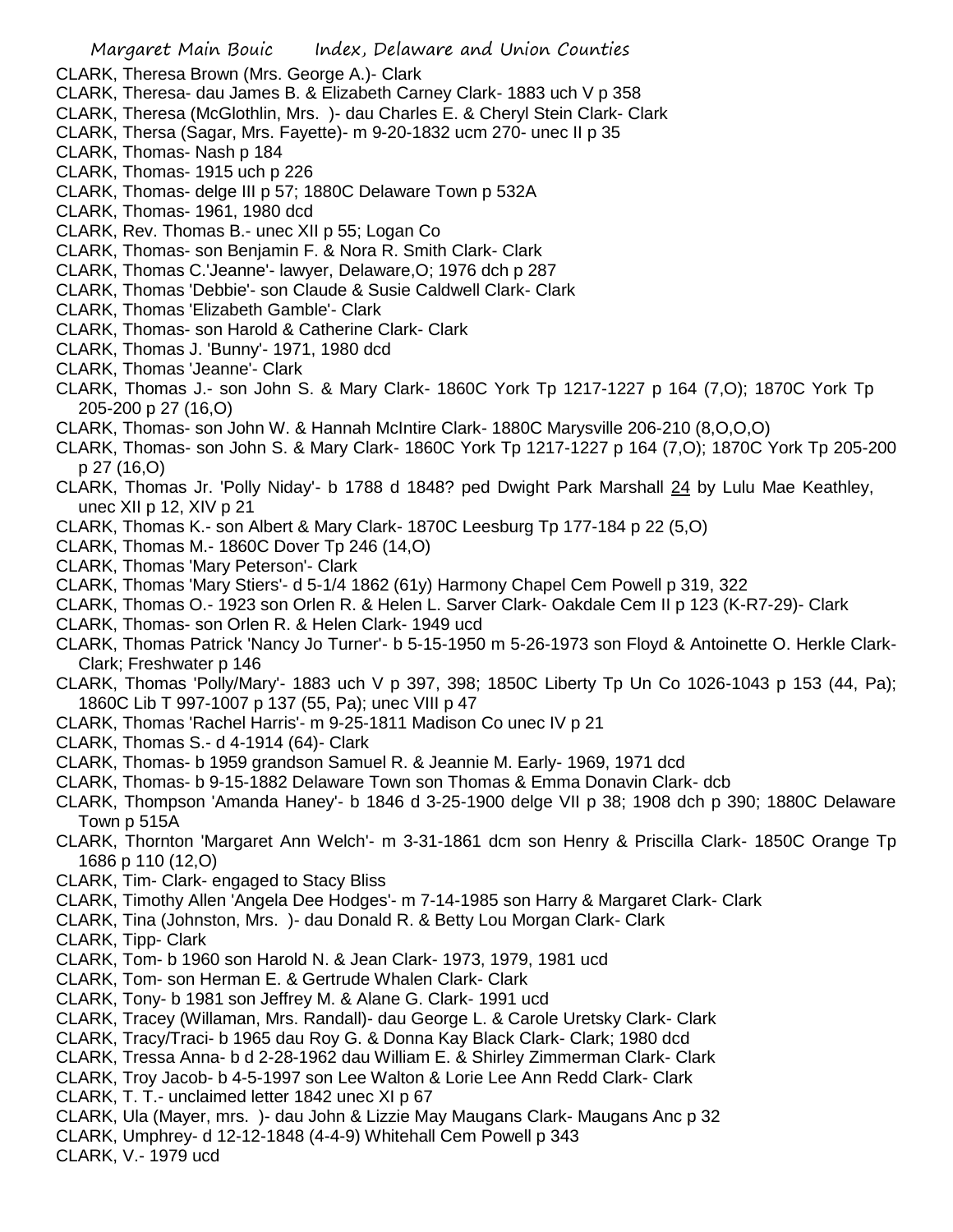- Margaret Main Bouic Index, Delaware and Union Counties
- CLARK, Vanessa (Mrs. Dean A.)- 1971, 1973, 1975 ucd
- CLARK, Vansever/Vinzimmer 'Rachael'- 1850C Liberty Tp Un Co 966-983 p 144 (34, Pa); 1870C Liberty Tp 18 (56, Pa)
- CLARK, Vanzel Ellis 'Velma Ann Triplett'- b 3-10-1915 son John Wilson & Nellie Rose O'Bryan Clark- 1985 uch p 73
- CLARK, Velma Ann Triplett (Mrs. Vanzel Ellis)- 1985 uch p 73
- CLARK, Velma C. (Harrod, Mrs. )- dau Fancher & Emma Clark- Clark
- CLARK, Venie McNeal (Mrs. Walter H.)- Clark
- CLARK, Vera Jane Cowgill (Mrs. Allen Eugene)- b 9-24-1924 m 5-13-1955 d 10-24-1982 dau Elmer Elsworth & Callie Mae Stultz Cowgill- 1985 uch p 35; Cowgill p 25
- CLARK, Victoria Hatcher (Mrs. David B.)- m 9-23-1867 ucm 4245
- CLARK, Vinnie Della (Mrs. )- d 9-22-1966 bur Indiana- Clark
- CLARK, Viola (4-1893) from Delaware Co to Children's Home- uninf p 7; b 6-1888 adopted dau Charles & Sarah E. Fowler- 1900C Allen Tp 108-112 p 5B (11,O,-,-)
- CLARK, Virgie Lee (Tobey, Mrs. Edward J.)- b 2-8-1885 m 1905 d 10-21-1981 York Cem- dau George W. & Alice Bower Clark- Clark; Tobey
- CLARK, Virginia- 1971 ucd; 1980 dcd
- CLARK, Virginia Ann- dau Dwight M. Clark- Clark engaged to Philip I. Rausch
- CLARK, Virginia B/A. Shepard (Mrs. Harvey)- b 1859 Fayette Co lic 12-6-1879 ucm 6609 d 2-28-1891 (32y) Oakdale Cem I 642 (C-10) Sext. record p 144
- CLARK, Vivian- dau Isaac Bernard & Martha C. Clark- Clark
- CLARK, Mrs. W. A.- Pabst 8 p 30
- CLARK, --- b 2-11-1882 Harlem Tp son Wailman & Katie Coffield Clark- dcb
- CLARK, Wallace- son Walter H. & Venia McNeal Clark- Clark
- CLARK, Walter- Princ. Elgin Sc.)- 1971 dcd
- CLARK, Walter B. 'Marian S.'- 1980 dcd
- CLARK, Walter- son Henry Clark- 1850C Claibourne Tp 95 p 16 (16,O)
- CLARK, Walter H. 'Venie McNeal'- Clark
- CLARK, Walter K. 'Mable G.'- Clark; 1961, 1969, 1971, 1980 dcd
- CLARK, Walter 'Lillie Whiteley'- Genther p 118; unclaimed let. unec IV p 35
- CLARK, Walter 'Lois'- Clark
- CLARK, Walter R. 'Lois J.'- d 5-26-1977 (87) bur Medina- Clark
- CLARK, Warren H.- son Benjamin & Clara J. Lynch Clark- Clark
- CLARK, Washington 'Mary'- 1850C Claibourne Tp 82 p 13 (29,O)
- CLARK, Watson N. 'Cordelia Cutting'- m 6-13-1847 dcm son William Clark- dcw Bk 2 p 1
- CLARK, Rev. W. C.- unec VII p 18; delge VII p 44 (1855)
- CLARK, Bishop W. D.- Poe p 10, 18, 19
- CLARK, Wendy Ann Pittman (Mrs. Roger Blaine)- m 8-14-1989- dau Roy Allen & Caolyn Pittman- McKitrick
- CLARK, Wendy- b 1973 ch Dennis M. & Nancy L. Clark- 1973 ucd
- CLARK, Wesley- son Isaac R. & Clarissa Gale Clark- 1850C Oxford Tp 2695 p 153 (4,O)
- CLARK, Wilbur D. 'Abbie Ege'- b 3-11-1869 m 3-11-1899- Weiser p 176
- CLARK, Willard- son Lewis & Susie E. Bartram Clark- Clark
- CLARK, William- 1908 dch p 383, 427
- CLARK, William- 1959 ucd
- CLARK, William- unec VI p 20
- CLARK, William- d 4-2-1835 (49y11m) Shawtown Cem Powell p 360
- CLARK, William Jr.- Civil War Westfield Tp- Powell p 368
- CLARK, William Sr.- Civil War Westfield Tp- Powell p 368; 1835 men 64 #65 p 120 Westfield Tp
- CLARK, William- d 12-7-1668 Powers Pat p 29, 114, 115
- CLARK, William- Powers p 213
- CLARK, William Allen- b 12-17-1976 son Gerald R.Jr. & Riley Clark- Clark
- CLARK, William Bayard 'May Scott Rodman'- m 12-28-1875- Weiser p 210
- CLARK, William Benjamin- b 9-8-1867 Scioto Tp son Rowley & Martha Clark- dcb
- CLARK, William 'Catharine Budd'- m 10-26-1865 dcm
- CLARK, William 'Celia'- Clark
- CLARK, William Dean 'Beckie McGhee'- b 8-17-1959 m 4-4-1980 son Merril Julius & Evelyn Willadeen Taylor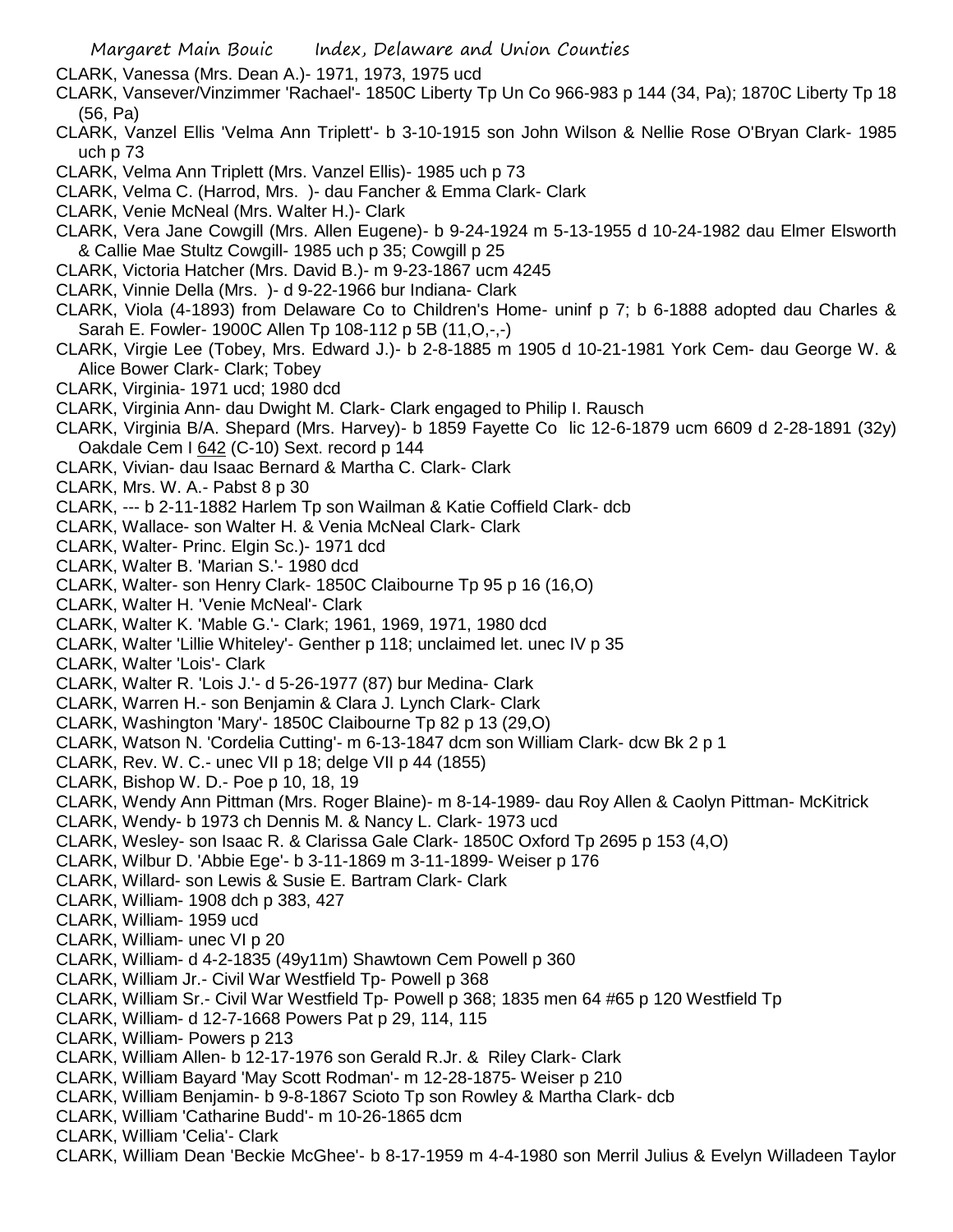Clark- Genther p 64

- CLARK, William 'Debus Kilgord'- m 8-29-1810 Madison Co unec IV p 21
- CLARK, William Dewey- b 4-18-1899 Harlem Tp son Sherman & Miriam A. Gault Clark- dcb
- CLARK, William D. 'Jane M.'- Powell p 193
- CLARK, William E. 'Edith W.'- son Floyd E. & Lucille M. Neill Clark- Neill; 1969, 1971 dcd; 1973, 1975, 1979, 1981, 1983 ucd
- CLARK, William E. 'Shirley Zimmerman'- Clark
- CLARK, William- son George & Manerva Clark- 1880C Leesburg Tp 258 p 26 (10,O,O,O)
- CLARK, William- d 2-1-1845 (3-4-14) Trenton Cem- son George & Rachel Clark- Powell p 277
- CLARK, P. William 'Joyce' son Harold J. & Olive Hussey Clark- Clark (Plain City)
- CLARK, William- son Henry & Julian Clark- 1850C Liberty Tp Del Co 1479 p 102 (6,O)
- CLARK, William H. N.- son Rev. Ezra W. & Mary J. Clark- 1850C Genoa Tp p 50 (13,NY)
- CLARK, William- son John & Mary H. Clark- 1850C Liberty Tp Del Co 1600 p 106 (22, Pa)
- CLARK, William- son John & Rebecca Columber Clark- 1860C Dover Tp 332 (2,O)
- CLARK, William- son Joseph & Hannah Perdue Clark- Clark
- CLARK, William 'Lorila/Lovelia Martin'- m 2-20-1848 dcm- Powell p 359
- CLARK, inf son of William & Lovelia Clark- d 5-28-1869 Shawtown Cem Powell p 359
- CLARK, William M.- Pabst 0
- CLARK, William- son Mary Clark- 1850C Liberty Tp Un Co 889-906 p 133 (11,O)
- CLARK, William 'Nancy Green'- m 8-13-1808 onwq I
- CLARK, William P.- d 1-19-1871 (50y1m) Shawtown Cem Powell p 359
- CLARK, William Penn 'Caroline Virginia Crummey'- m 5-31-1842, unec XII p 5
- CLARK, William- son Robert & Mary Ann Clark- 1850C Brown Tp 2902 p 160 (6,O)
- CLARK, William 'Sarah'- dcw Bk 2 p 1
- CLARK, William S. 'Lynn K.'- 1979 ucd
- CLARK, William- heir of William Crogham- dcw Bk 2 p 114
- CLARK, Willie D. 'Goldie Jones'- d 1-14-1979 (87) bur Sunbury Mem.- Clark; 1961, 1969, 1971, 1980 dcd
- CLARK, W. N. 'C. N.'- Powell p 359
- CLARK, Woodworth- d 9-15-1895 (29y26d) Wyatt Cem Powell p 304- son Joseph & Matilda Clark- 1880C Jerome Tp 69 p 8 (14,O,O,O)
- CLARK, Yvonne (Howell, Mrs. Norman)- d 1-22-1990 (53) bur Calif- dau Charles T. & Elizabeth J. Patrick Clark- Clark
- CLARK, Zelda Ream- b 1861 d 1918 Raymond Cem lptw p 40
- CLARK, Zella V.- b 4-16-1896 Scioto Tp dau John B. & Vinnie Stone Clark- dcb
- CLARK, Zelpha Jolly (Mrs. John R.)- m 3-29/27-1859 ucm 2864 mt 3-30-1859; 1860C Darby Tp 330-331 p 47 (19,O)
- CLARK, Zerusha (Gladhill, Mrs. Mordeca)- unec XII p 12
- CLARK, Zilla (Mrs. George)- b 1851 d 1928 Trenton Cem Powell p 278
- CLARK, Zoe Kathryn Hanover (Mrs. Carl H.)- b 11-26-1900 dau George Leonard & Jessie Mae Cosgrove Hanover- Weiser p 516
- CLARKE, --- b 5-8-1868 Delaware Town dau E----dcb
- CLARKE, ---- b 2-15-1896 Oxford Tp son Chesley & Bertie Vining Clark- dcb see Clark
- CLARKE, Abigail (Thurston, Mrs. Samuel)- dau Latham & Hannah Wilbor Clarke- Thurston p 1; dcw George Thurston 129
- CLARKE, Abraham- Nash p 179
- CLARKE, Agnes Loveless (Mrs. )- dau William & Laura Peckham Loveles-- Loveless p 2
- CLARKE, Alexander- son Rev. Alexander & Mary Moore Clarke- McKitrick p 364
- CLARKE, Rev. Alexander 'Margaret McKittrick''Mary Moore'- McKitrick p 364
- CLARKE, Alice- dau Stephen & Harriet E. Clarke- 1850c Allen Tp 236-228 p 15 (12, Iowa)
- CLARKE, Allen Leroy- b 8-1-1927 son Charles A. & Maude Hager Clarke- Genther p 173
- CLARKE, Ann Audley (Mrs. Jeremiah)- d 12-5-1752 dcc Maxson Greene 317, 525
- CLARK, Bethiah Hubbard (Mrs. Joseph)- b 12-19-1646 m 11-16-1664 d 4-17-1707- Asp p 44
- CLARKE, C. (McCabe, Mrs. Lorenzo Dow)- 1880 dch p 635
- CLARKE, C. D.- 1869 wsc p 4; Pabst 8 p 15
- CLARKE, Charles A. 'Maude Hager Clark'- m 6-1925- Genther p 173
- CLARKE, Charles 'Deborah Monroe'- m 7-31-1806 onwq I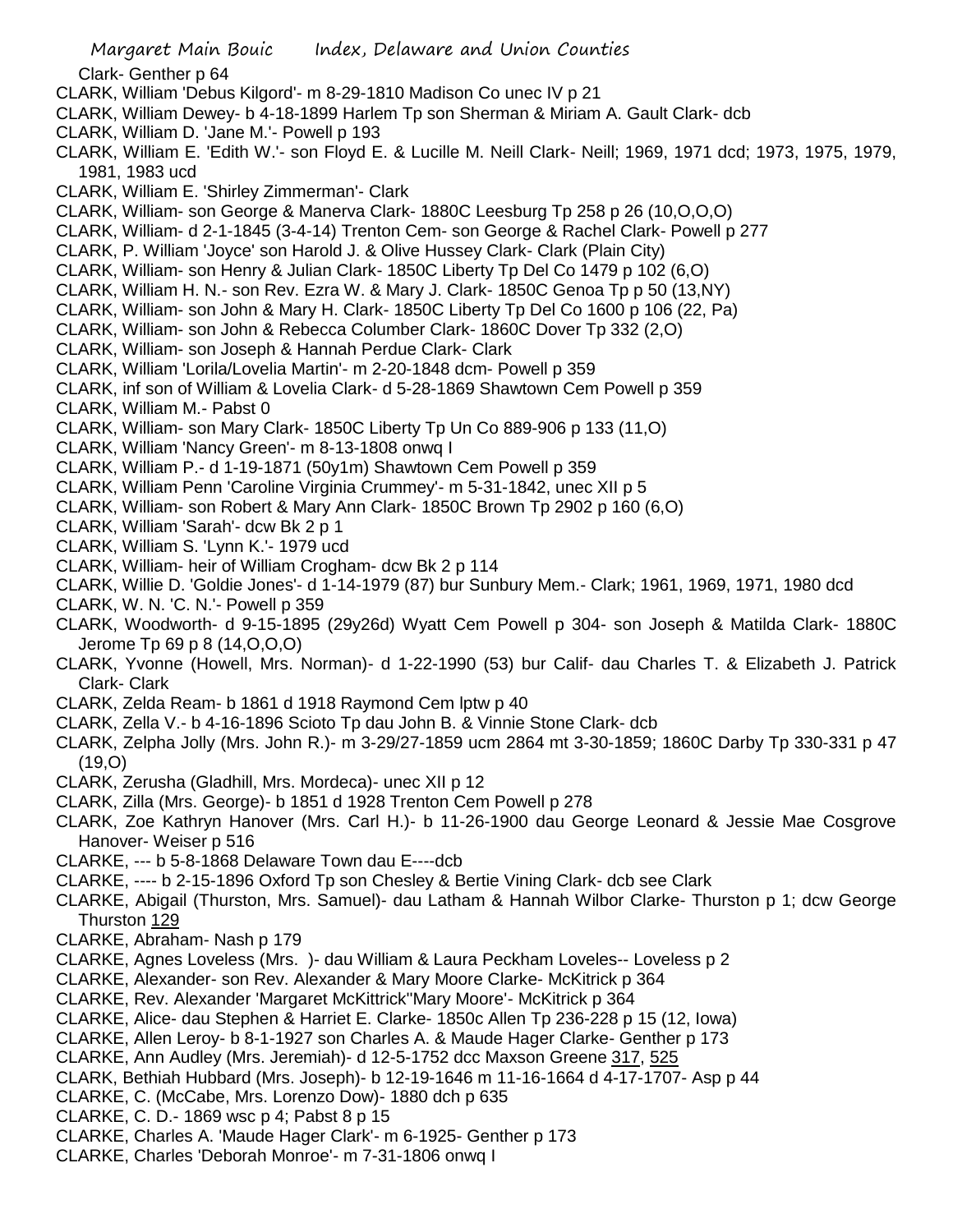- CLARKE, Charles Elmer- b 7-8-1926 son Charles A. & Maude Hager Clarke- Genther p 173
- CLARKE, Charles- son Stephen & Harriet E. Clarke- 1870C Allen Tp 236-228 p 15 (9,O)
- CLARKE, Chloe Maxson (Mrs. Samuel)- b 3-19-1759 m 1776 d 3-19-1833 dau David & Abigail Maxson- Asp p 44
- CLARKE, Cora- 1880C Concord Tp p 276A
- CLARKE, David- 1850C Liberty Tp Del Co 1530 p 104 (59, NY)
- CLARKE, Deborah Monroe (Mrs. Charles)- m 7-31-1806 onwq I
- CLARKE, Deborah Pendleton (Mrs. Joseph)- b 5-9-1737 m 6-11-1752 dau Joseph & Sarah Worden Pendleton- Asp p 44
- CLARKE, Don R.- son Donald B. Clarke- Clarks
- CLARKE, Donald B. 'Dortha E. Herriott'- d 7-11-1974 bur Marion- Herriott
- CLARKE, Dortha E. Herriott (Eaton, Mrs. Isaac)(Mrs. Donald B.)- b 1-4-1912 d 9-1-1976 (64)- dau Lee & Sadie Minor Herriott- Clarke; Herriott 11466
- CLARKE, Elizabeth (Mrs. )- 1870C Allen Tp 240 (80, Pa)
- CLARKE, Elizabeth- 1869 wsc p 4; Pabst 8 p 15
- CLARKE, Elizabeth Saunders (Mrs. Joseph)- b 2-18-1691 m 1710 dau James & Elizabeth Babcock Saunders-Asp p 44
- CLARK, Elizabeth Sisson (Mrs. Jeremiah)- dau George & Sarah Lawton Sisson- dcc Maxson Greene 263
- CLARKE, Elnore 9Mrs. Robert)- 1969 dcd
- CLARKE, Emma D.- 1869 wsc p 4; Pabst 8 p 15, 23
- CLARKE, Fanny- dau Julia V. Clarke- Clarke
- CLARKE, Flora- dau Stephen & Harriet E. Clarke- 1870C Allen Tp 236-228 p 15 (14, Iowa)
- CLARKE, Frances Latham (Mrs. Jeremas)- b c 2-1-5-1609 d 9-1677 dau Gent. Lewis & Elizabeth Latham- dcc Maxson Greene 633, 1049
- CLARKE, Francis- unvmec p 1
- CLARKE, Frank L.- delge IV p 46, 47; grad Delaware 1888
- CLARKE, Gertrude Evelyn- b 3-3-1930 dau Charles A. & Maude Hager Clarke- Genther p 173
- CLARKE, Grace (Mrs. Oscar)- 1967 ucd
- CLARKE, Hamilton- 1880C Millcreek Tp p 0162 see Clark
- CLARKE, Hannah (Capen, Mrs. Samuel)- b 1804 d before 1884- dcc Maxson Greene 21
- CLARKE, Hannah (Crandall, Mrs. Samuel)- b c 1730 m c 1747 dau Samuel & Hannah Wilcox Clarke- dcc Maxson Greene79
- CLARKE, Hannah Wilbor (Mrs. Latham)- dcq George Thurston 259
- CLARKE, Hannah Wilcox (Mrs. Samuel)- dau Stephen & Hannah Hazard Wilcox- dcc Maxson Greene 159
- CLARKE, Harriet E. (Mrs. Stephen)- 1870C Allen Tp 236-228 p 15 (31,O)
- CLARKE, Capt. Harry- son Julia V. Clarke- Clarke
- CLARKE, Hugh Alexander- McKitrick p 366
- CLARKE, Inea- 1880C Delaware Town p 490C
- CLARKE, James- delge VII p 44
- CLARKE, James, Gent. b c 1540 m c 1565 d 1614 dcc Maxson Greene 2528, 4192
- CLARKE, James Freeman- Powers Pat p 67
- CLARKE, James W.- b 1840 d 1863 Oak Grove Cem Powell p 429
- CLARKE, Jane- dau Rev. Alexander & Margaret McKittrick Clarke- McKitrick p 364
- CLARKE, Jeremas, Gent 'Frances Latham'- b c 12-1-1605 m c 1637 d 11-1651 son Gent. William & Mary Weston Clarke- dcc Maxson Greene 632, 1048
- CLARKE, Jeremiah 'Elizabeth Sisson'- son Jeremiah & Ann Audleu Clarke- dcc Maxson Greene 262
- CLARKE, Jeremiah 'Ann Audley'- b 1643 d 1-16-1729 son Jeremas & Frances Latham Clarke- dcc Maxson Greene 316, 524
- CLARKE, John- son Rev. Alexander & Margaret McKittrick Clarke- McKitrick p 364
- CLARKE, John C. 'Susan Maria Benjamin'- Powers Pat p 75
- CLARKE, John H.- 1850C Delaware Town 1260 p 92 (20,O)
- CLARKE, John H.- 1850C Delaware Town 1014 p 80 (19,O)
- CLARKE, John W.- unvmec p 38
- CLARKE, John Waye- Powers Pat p 199
- CLARKE, Joseph- son Rev. Alexander & Margaret McKittrick Clarke- McKitrick p 364
- CLARKE, Joseph 'Bethiah Hubbard'- b 2-11-1642 m 11-16-1664 d 1-11-1726/7 son Joseph & Margaret Clarkd-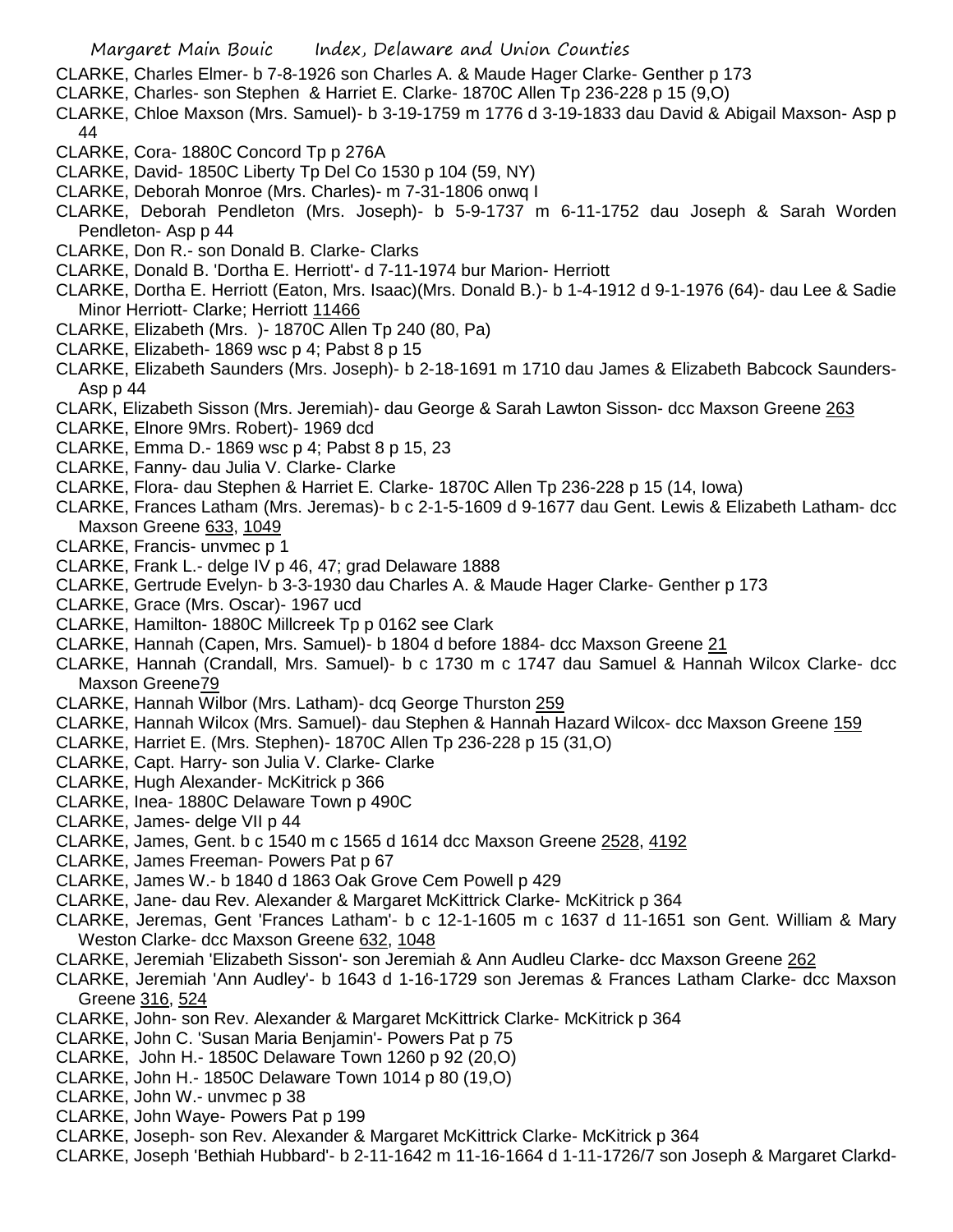Asp p 44

- CLARKE, Joseph 'Deborah Pendleton'- b 9-4-1728 m 6-11-1752 d 5-6-1795 son Thomas & Elizabeth Saunders Clarke- Asp p 44
- CLARKE, Joseph 'Margaret'- b 12-9-1618 d 6-1-1694- Asp p 44
- CLARKE, Julia V. (Mrs. )- d 5-1916- Clarke
- CLARKE, Latham 'Hannah Wilbor'- dcq George Thurston 259
- CLARKE, Lucy- dau Stephen & Harriet E. Clark- 1870C Allen Tp 236-228 p 15 (7,O)
- CLARKE, Lydia- prob. dau David Clarke- 1850c Liberty Tp Del Co 530 p 104 (21,O)
- CLARKE, Mae L.- 1967, 1971 ucd
- CLARKE, Mahaly (Dodd, Mrs. Samuel H.)- m 1-31-1833 ucm 287; unec II p 35
- CLARKE, Mahiel- delge VI p 21
- CLARKE, Margaret (Mrs. Joseph)- d 1694- Asp p 44
- CLARKE, Margaret McKittrick (Mrs. Rev. Alexander)- dau John & Jane Orr McKittrick- McKitrick p 364
- CLARKE, Margaret Rose- b 3-10-1939 dau Charles A. & Maude Hager Clarke- Genther p 173
- CLARKE, Margery (Mrs. William)- dcc Maxson Greene1679
- CLARKE, Martha Vestal.- member #161, unec VII p 55, VIII p 1, IX p 13 ped
- CLARKE, Mary- 1869 wsc p 4; Pabst 8 p 15
- CLARKE, Mary- 1880C Concord Tp p 276A
- CLARKE, Mary Ann- 1869 wsc p 4; Pabst 8 p 15
- CLARKE, Mary E. (Billings, Mrs. William W.)- m 4-23-1897- Asp (2363)
- CLARKE, Mary- dau Julia V. Clarke- Clarke
- CLARKE, Mary- 1850C Liberty Tp 1539 (20,O) or Clark?
- CLARKE, Mary (Locke, Mrs. William)- m 12-27-1655 dau William & Margery Clarke- dcc Maxson Greene 839
- CLARKE, Mary Moore (Mrs. Rev. Alexander)- McKitrick p 364
- CLARKE, Mary Saxby (Mrs. James, Gent.)- m c 1565 dau Sir Edward & Elizabeth Fisher Saxby- dcc Maxson Greene 2529, 4193
- CLARKE, Mary Weston (Mrs. Gen. William Clarke)- m 1598/9 dau Sir Jerome & Mary Cave Weston- dcc Maxson Greene 1265, 2097
- CLARKE, Maude Hager (Mrs. Charles A.)- b 4-14-1906 m 6-1925 dau Daniel Edmund & Mary L. Stone Hager-Genther p 172, 173
- CLARKE, Maxson 'Sally Champlin'- b 9-20-1779 m 1802 d 11-16-1862 son Samuel & Chloe Maxson Clarke-Asp p 44
- CLARKE, Merrill Dumm- b 1872 d 1873 Oak Grove Cem Powell p 429
- CLARKE, Myrtle Eleanore- b 5-23-1936 dau Charles A. & Maude Hager Clarke- Genther p 173
- CLARKE, Oscar 'Grace'- 1967, 1971 ucd
- CLARKE, Priscilla (Colburn, Mrs. Nathaniel)- dcc Helen Wornstaff Kern 775
- CLARKE, R.- unec XII p 57 Clark?
- CLARKE, Robert- 1869 wsc p 4; Pabst 8 p 15; delge VI p 22
- CLARKE, Robert- son Rev. Alexander & Mary Moore Clarke- McKitrick p 364
- CLARKE, Robert Amos- b 6-21-1931 son Charles A. & Maude Hager Clarke- Genther p 173
- CLARKE, Robert 'Elnore'- 1969 dcd
- CLARKE, Sally Champlin (Mrs. Maxson)- b 1-7-1784 m 1802 d 3-26-1866- dau George & Patience Lamphere Champlin- Asp p 44
- CLARKE, Sally (Maine, Mrs. James)(Wyman, Mrs. Levi)- b 5-18-1803 d 1882 dau Maxson & Sally Champlin Clarke- Asp p 44
- CLARKE, Samuel (Washington Co Pa)- Powers p 28, 152
- CLARKE, Samuel- son Rev. Alexander & Mary Moore Clarke- McKitrick p 364
- CLARKE, Samuel 'Chloe Maxson'- b 12-11-1754 m 1776 d 2-13-1830 son Joseph & Deborah Pendleton Clarke- Asp p 44
- CLARKE, Samuel 'Hannah Wilcox'- son Jeremiah & Ann Audley Clarke- dcc Maxson Greene 158
- CLARK, Sarah- b 1850 d 1880 Oak Grove Cem Powell p 429
- CLARKE, Sarah (Greenman, Mrs. Edward)- m 5-11-1721 d 1739 dau Jeremiah & Elizabeth Sisson Clarke- dcc Maxson Greene 131; Asp p 127
- CLARKE, Sarah Hopkins (Mrs. Timothy)- dau Timothy & Mary Judd Hokins- Fisher p 6
- CLARKE, Stephen'Harriet E.'- son Elizabeth Clarke- 1870C Allen Tp 236-228 (37,O)
- CLARKE, Susan Marie Benjamin (Mrs. John C.)- b 11-21-1798 dau Joseph & Susanna Gaylord Benjamin-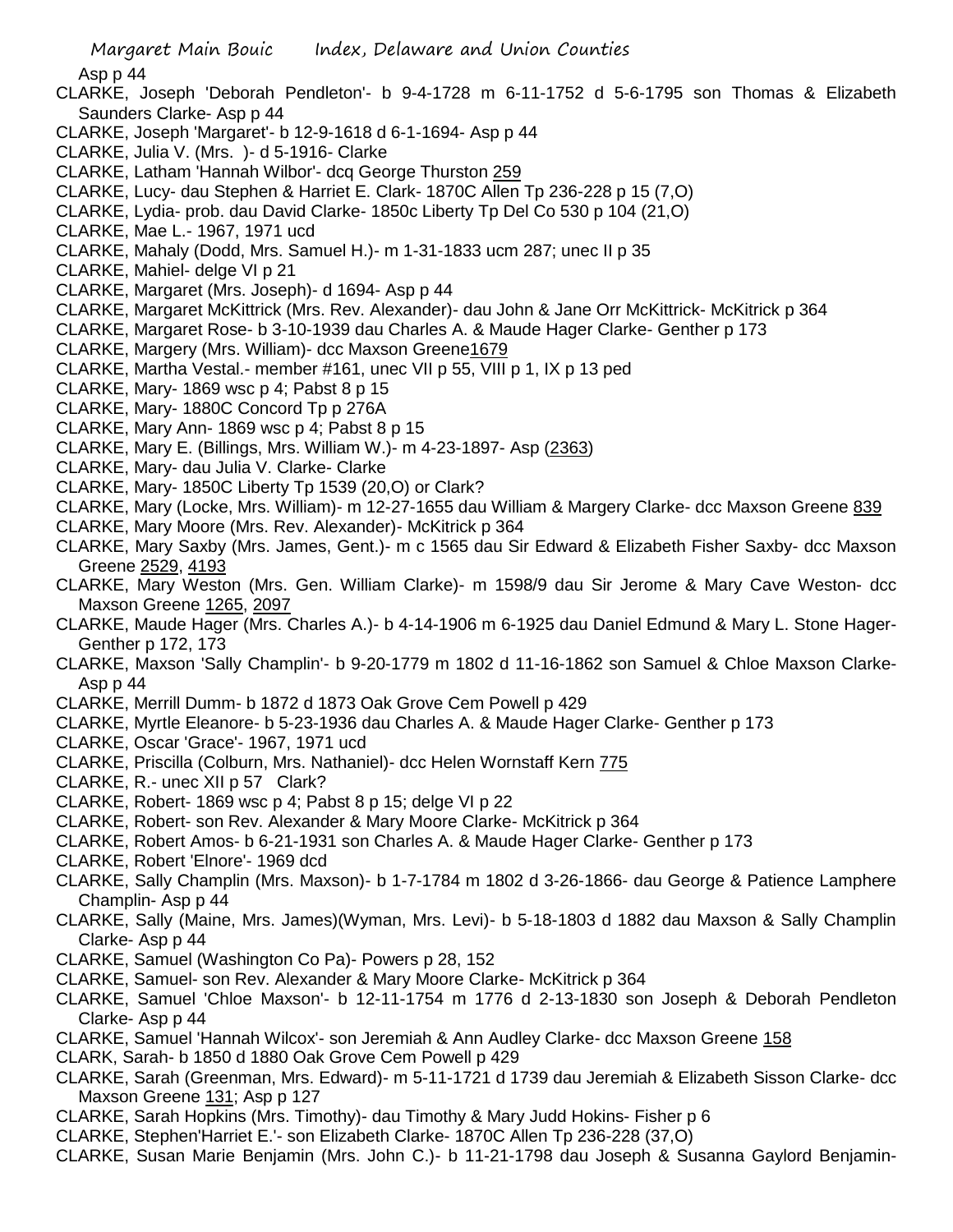Powers Pat p 75

- CLARKE, Susanna- prob dau David Clarke- 1850C Liberty Tp Del Co 1530 p 104 (22,O)
- CLARKE, Thomas- Nash p 179
- CLARKE, Thomas 'Elizabeth Saunders'- b 3-17-1686 m 1710 d 1767 son Joseph & Bethiah Hubbard Clarke-Asp p 44
- CLARKE, Timothy 'Sarah Hopkins'- Fisher p 6
- CLARKE, Veronica Annette- dau James W. Clarke- Clarke engaged to Mark A. Telthorster
- CLARKE, Violet Mae- b 12-2-1933 dau Charles A. & Maude Hager Clarke- Genther p 173
- CLARKE, William 'Margery'- dcc Maxson Greene 1678
- CLARKE, William, Gen.'Mary Weston'- m 1598/9 d 6-1610 son James, Gent. & Mary Saxby Clarke- dcc Maxson Greene 1264, 2096
- CLARKE, W. T.- son Julia V. Clarke- Clarke
- CLARKSON, Ann Mary (Mrs. Levens)- dcw Bk 2 p 453
- CLARKSON, Augustus I.- son Levins Clarkson- dcw Bk 2 p 453
- CLARKSON, David- son Levius Clarkson- dcw Bk 2 p 453
- CLARKSON, Eliza (Robinson,. Mrs. George)- b 1793 Mitchell Cem DJ p 9
- CLARKSON, Elizabeth (Mrs. George)- 1883 uch V p 255
- CLARKSON, Elizabeth- dau Levius Clarkson- dcw Bk 2 p 453
- CLARKSON, Helena Van Kortland (Cammann, Mrs. Edward Crary)- m 5-26-1907- Weiser p 209
- CLARKSON, Rev. James)- McKitrick p 50, 258
- CLARKSON, Levina- dau Levius Clarkson- dcw Bk 2 p 453
- CLARKSON, Levins 'Ann Mary'- dcw Bk 2 p 453
- CLARKSON, Levins- son Levins Clarkson- dcw Bk 2 p 453
- CLARKSON, Thomas- son Levins Clarkson- dcw Bk 2 p 453
- CLARKSON, Thomas- unclaimed letter unec X p 52
- CLARKSON, Wendy Lynn- engaged to Robert Carl Jeffcoat- Clarkson dau Mr. & Mrs. Gerald Sadlowshi
- CLARNO, Andrew'Ann England'- m 2-1-1816 Madison Co unec IV p 29
- CLARNO, Ann England (Mrs. Andrew)- m 2-1-1816 Madison Co unec IV p 29
- CLARNO, Jane Plymel (Mrs. John H.)- m 10-5-1825 Madison Co unec V p 16
- CLARNO, John H. 'Jane Plymel'- m 10-5-1825 Madison Co unec V p 16
- CLARNO, Polly (Porter, Mrs. Benjamin)- m 7-25-1816 Madison Co unec IV p 29
- CLARNO, Sally Whitman (Mrs. William)- m 4-10-1817 Madison Co unec IV p 29
- CLARNO, William 'Sally Whitman'- m 4-10-1817 Madison Co unec IV p 29
- CLARRIDGE, Adison J. 'Jennie'- b 1868 d 1940 Byhalia Cem lptw p 129
- CLARRIDGE, Andrew- b 1981 son Kimberly R. Clarridge- 1991 ucd
- CLARRIDGE, Beautrice Juanita- b 10-28-1908 d 9-18-1911 (2-11-20) Milford Cem Un Al p 41 Sec 4Rs
- CLARRIDGE, Becky Garey (Mrs. Daniel Dell)- Bouic (1136113); Lakin(1283613)
- CLARRIDGE, Bernard L. 'Joan Kinkade'- b 9-29-1918 m 2-12-1938 d 2-15-1981 Oakdale Cem II p 112 (K-R2-13) son Leroy & Naomi Evans Clarridge- Clarridge
- CLARRIDGE, Casey- b 1970 ch Ty & Suzie M. Clarridge- 1991 ucd
- CLARRIDGE, Chad- b 1977 son Kimberly R. Clarridge- 1991 ucd
- CLARRIDGE, Charles Leroy 'Cleo Naeoma Evans''Clara Rupright'- b 2-4-1890 Logan Co d 4-1959 Oakdale Cem II p 91 (H-R22-4); Clarridge m(2) 9-30-1946
- CLARRIDGE, Christy Sue- b 6-22-1965 dau Doyle Lynn & Susan Lee Ward Clarridge- Bouic 1361112; Lakin 128636112; 1967, 1971,1973, 1975, 1981, 1983 ucd
- CLARRIDGE, Clara Rupright (Mrs. Charles Leroy)- b 1-27-1912 m 9-30-1946/1950 d 12-17-1998 (86) St. John Cem- dau Edward & Elizabeth Swartzkopf Rupright- Rausch 13223 III p 269; Clarridge
- CLARRIDGE, Cleo Neoma Evans (Mrs. Charles Leroy)- b 10-1-1890 Un Co d 1945 Oakdale Cem II p 91 (H-R22-40; Clarridge
- CLARRIDGE, Daniel Dell 'Becky Garey''Debbie'- son Doyle & Janice Thorpe Clarridge- Bouic 1136113; Lakin 12836113; Clarridge
- CLARRIDGE, Daniel II- son Daniel Dell & Debbie Clarridge- Bouic 1361133; Lakin 128361133
- CLARRIDGE, David Lee 'Rose Joy Katell'- son Doyle & Janice Thorpe Clarridge- Bouic 1136112; Lakin 12836112; Clarridge
- CLARRIDGE, Donald E. 'Mabel M.'- b 1915 d 3-6-1966 WWII Oakdale Cem II p 134 (M-R1-17)- Clarridge
- CLARRIDGE, Doyle L. 'Janice Thorpe'div 'Ella Mae Dodge'- b 3-6-1921- d 8-16-1981 Oakdale Cem II p 110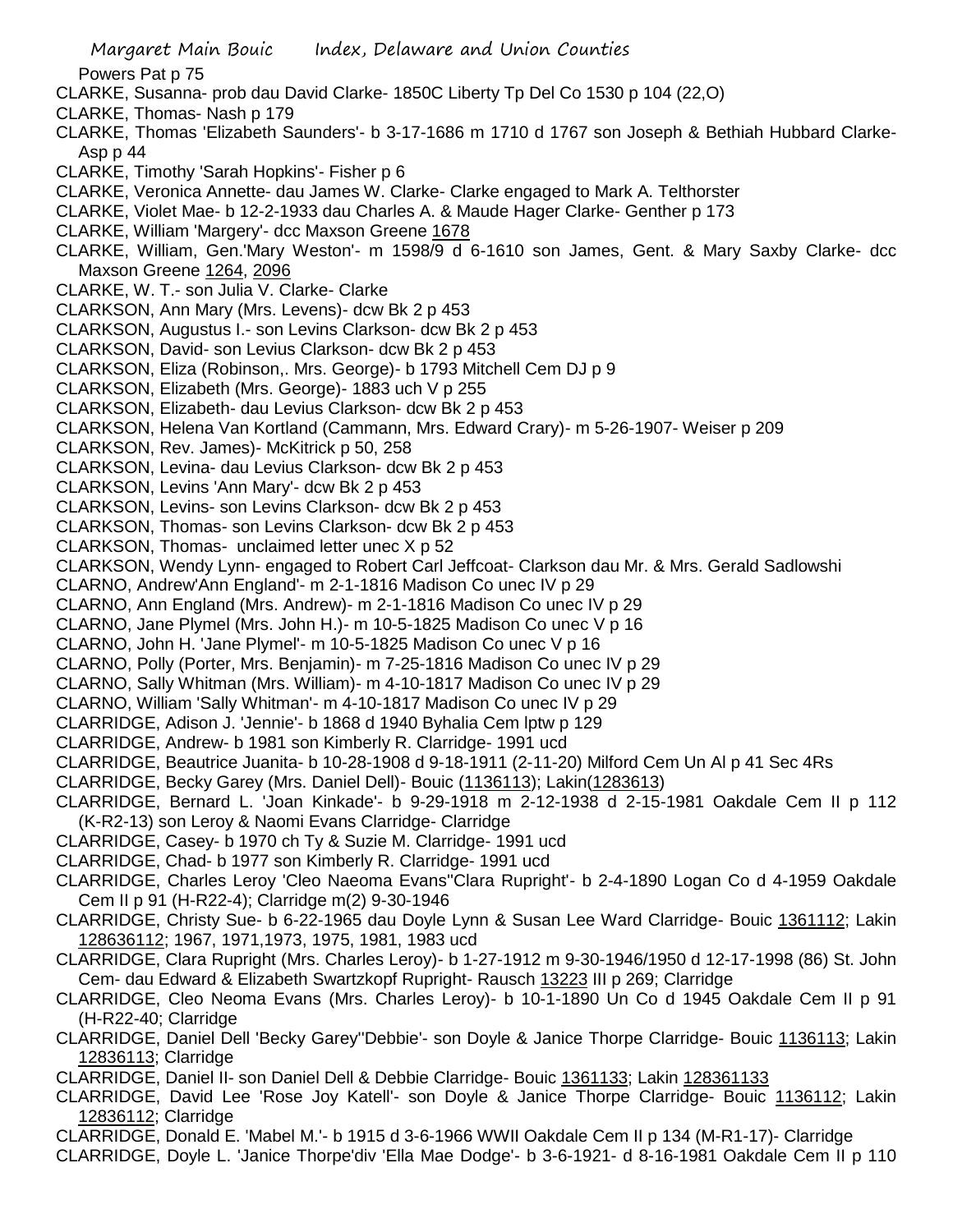(K-R1-8) -son Charles Leroy & Cleo Neoma Evans Clarridge- 1985 uch p 117; 1971, 1973, 1975, 1979, 1981 ucd; Clarridge; Bouic; Kirkland; Wells

- CLARRIDGE, Doyle Lynn 'Susan Lee Ward'- b 5-11-1942 m 6-1-1961 son Doyle & Janice Thorpe Clarridge-Bouic 136111; Lakin 128636111; Clarridge; 1967, 1971, 1973,1975, 1979, 1981, 1983 ucd
- CLARRIDGE, E. C.- 1883 uch V p 522
- CLARRIDGE, Edmund- b 1847 d 1916 OVI Byhalia Cem lptw p 109
- CLARRIDGE, Elizabeth Waltz (Mrs. Leon)- b 12-4-1906 d 6-3-1966 Oakdale Cem dau Fred & Harriett Palmer Waltz- Clarridge
- CLARRIDGE, Ella Mae Dodge (Mrs. Doyle L.)- b 1921 Oakdale Cem II p 110 (K-R1-8) dau Murl & Ethel Evans Dodge- Dodge; 1985 uch p 117; 1971, 1973, 1975, 1979, 1981, 1983, 1991 ucd; Clarridge
- CLARRIDGE, Evelyn Ann- b 1934 d 1935 Buhalia Cem lptw p 129
- CLARRIDGE, Jane Elizabeth (McClain, Mrs. John Wallace)- m 3-11-1977 dau Bernard L. & Joan Kinkade Clarridge- Clarridge
- CLARRIDGE, Janice Thorpe (Mrs. Doyle)(Sims, Mrs. )- dau O. H. & Frances Kirkland Thorpe- Bouic 113611; Lakin12863611; Wells 15611; Trusler 135611; Kirkland; Thorpe
- CLARRIDGE, Jennie (Mrs. Adison J.)- b 1870 d 1926 lptw p 129
- CLARRIDGE, Joan Kinkade (Mrs. Bernard L.)- b 1916 Oakdale Cem II p 112 (K-R2-13)
- CLARRIDGE, John- son Bernard L. & Joan Kinkade Clarridge- Clarridge
- CLARRIDGE, Judith- dau Bernard L. & Joan Kinkade Clarridge- Clarridge
- CLARRIDGE, Julia A. b 1849 d 1927 Byhalia Cem lptw p 109
- CLARRIDGE, Julie Ann- dau Daniel Dell & Becky Garey Clarridge- Bouic 1361131; Lakin 1286361131
- CLARRIDGE, Kimberly R.- 1983, 1991 ucd
- CLARRIDGE, Letha M.(Mrs. Willard)- b 1884 d 1920 Mother Milford Cem Un Al p 41
- CLARRIDGE, Mabel M. (Mrs. Donald E.)- b 1915 d 1967 Oakdale Cem II p 134 (M-R1-17)
- CLARRIDGE, Mark- b 1968 son Doyle Lynn & Susan Lee Ward Clarridge- 1971, 1973, 1975, 1981, 1983 ucd
- CLARRIDGE, Mary Kathryn- dau Daniel Dell & Debbie Clarridge- Bouic 1361132; Lakin 128636112
- CLARRIDGE, Matthew- son David Lee & Rose Joy Katell Clarridge- Bouic 1361121; Lakin 1286361132
- CLARRIDGE, Myrtle (DeWitt, Mrs. Bacile G.)- 1985 uch p 41
- CLARRIDGE, Ray 'Ruth'- b 1911 d 1936 Byhalia Cem lptw p 129
- CLARRIDGE, Robbie- son David Lee & Rose Joy Catell Clarridge- Bouic 1361122; Lakin 1186361122
- CLARRIDGE, Robin Lynne (Bayes, Mrs. Jeffrey Brian)(Sybert, Mrs. Curtis James)- b 2-8-1963 m(1) 7-16-1983
- (2) 5-9-1987 dau Doyle Lynn & Susan Lee Ward Clarke- Bouic 1361111; Lakin 1286361111 1967, 1971, 1973, 1975, 1981, 1983 ucd
- CLARRIDGE, Rose Joy Katell (Mrs. David Lee)- div- Bouic (1136112); Lakin (128636112)
- CLARRIDGE, Roy 'Clara Rupright'- d 4-29-1959 Rausch (13223) III p 269
- CLARRIDGE, Ruth (Mrs. Ray)- b 1911 d 1977 Byhalia Cem lptw p 129
- CLARRIDGE, Sally Verne- b 7-25-1942 dau Bernard L. & Joan Kinkade Clarridge- Clarridge
- CLARRIDGE, Susan (Johnson, Mrs. )- dau Bernard L. & Joan Kinkade Clarridge- Clarridge
- CLARRIDGE, Susan Lee Ward (Mrs. D. Lynn)- 1967, 1971, 1973, 1975, 1981, 1983 ucd
- CLARRIDGE, Suzi M. (Mrs. Ty)- 1991ucd
- CLARRIDGE, Tamaran (Pfarr, Mrs. Rick)- b 1959 dau Doyle L. & Ella Mae Dodge Clarridge- Dodge; Clarridge; 1971, 1973, 1975, 1979 ucd
- CLARRIDGE, Teri (Martino, Mrs. Jerry Wayne)- b 1957 dau Doyle Lynn & Ella Mae Dodge Clarridge- 1985 uch p 117; 1971, 1973 ucd
- CLARRIDGE, Thelma (Coder, Mrs. Loren E.)- Oak Grove Cem II p 154; sister Doyle Clarridge- Clarridge
- CLARRIDGE, Timan 'Niki Sue Cremeans'- m 4-24-1982 son Doyle Lynn & Ella Mae Dodge Clarridge- 1971, 1973, 1975, 1979, 1981, 1983, 1991 ucd
- CLARRIDGE, Ty 'Suzi M.'- 1991 ucd
- CLARRIDGE, Tyran- b 1955 son Doyle Lynn & Ella Mae Dodge Clarke- 1971, 1973, 1975, 1981, 1983 ucd
- CLARRIDGE, Willard 'Letha M.'- b 1881 d 1948 Milford Cem Un Al p 41
- CLARY, see Clark
- CLARY, Angela (Mrs. Max)- Clary
- CLARY, Clarence H.- son Dr. Osmond C. U Zola M. Dement Clary- Clary
- CLARY, Eleanor (Spurrier, Mrs. Ralph)- b 12-18-1784 m 1801 d 6-2-1862 ped Harold S. Tyler #429 25, unec XIV p 59
- CLARY, Ella Rene- b 1-10-1997 dau Max & Angela Clary- Clary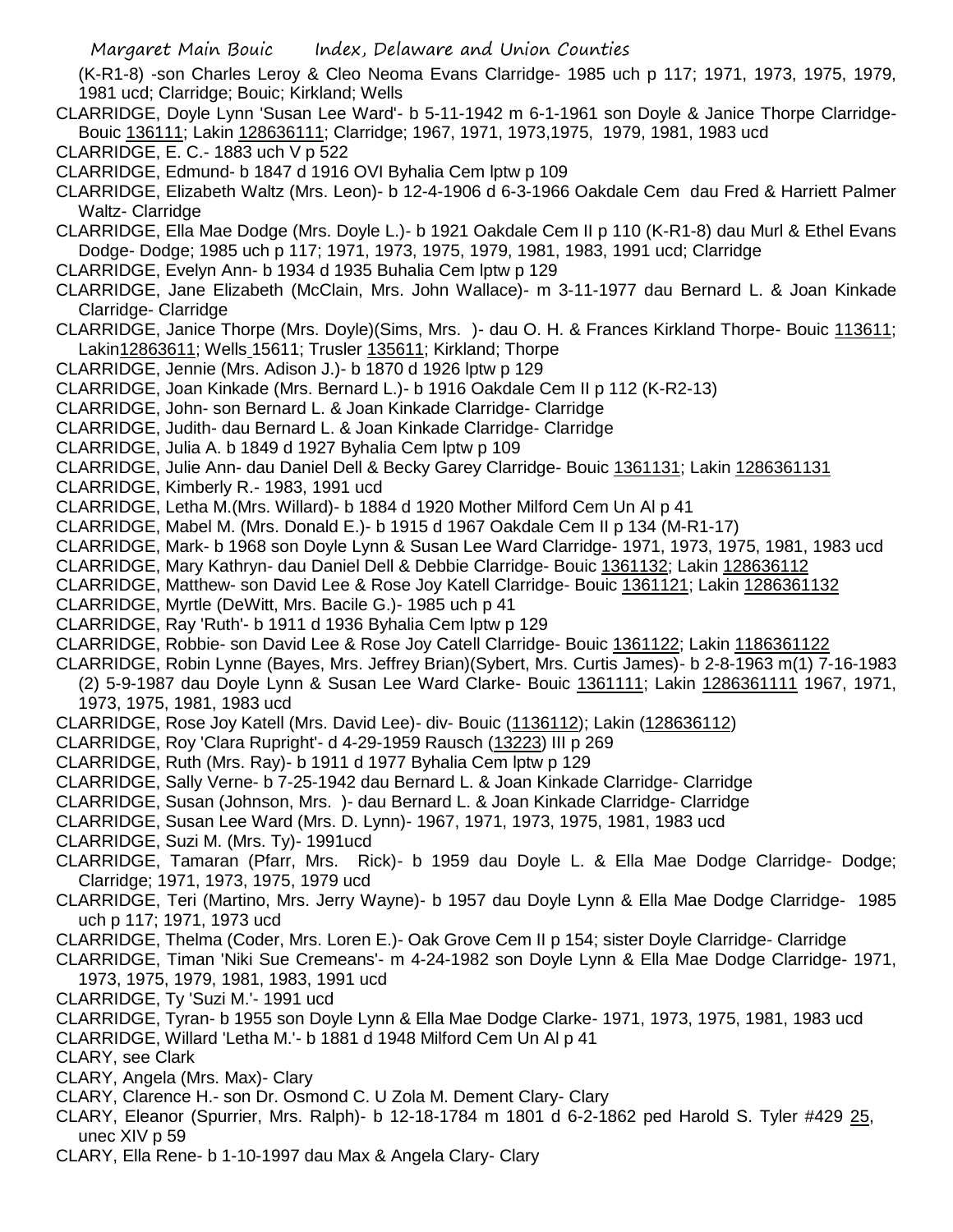- CLARY, Helen N.- 1969, 1971 dcd
- CLARY, J.- uca p 60
- CLARY, Max 'Angela'- Clary
- CLARY, Dr. Osmond C. 'Zola M. Dement'- Clary
- CLARY, Patrick- 1850C Orange Tp 1793 p 114 (25, Irel); Natualized 4-5-1869, delge VIII p 59
- CLARY, Phyllis Irene (Mitchell, Mrs. Joseph Fletcher)- d 1-21-1989 (80) bur Springfield- dau Dr. Osmond C. & Zola M. Dement Clary- Clary
- CLARY, Richard- 1850C Berlin Tp 1845 p 116 (30, Irel)
- CLARY, Richard- unclaimed letter unec II p 46
- CLARY, Zola M. Dement (Mrs. Dr. Osmond C.)- Clary
- CLASE, Angela Stiffler (Chase, Mrs. Hal)- dau Robert & Sharon Stiffler- Clase
- CLASE, Aubree Korinn- b 8-6-1994 dau Hal & Angela Stiffler Clase- Clase
- CLASE, Betty (Felice, mrs. )- dau Harold & Hazel Clase- Clase
- CLASE, Carol Sue (Garrett, Mrs. Nolan Gregory)- m 4-11-1975 dau Harold W. & Shirley Doubikin Clase- Clase
- CLASE, Casey Jo- d 5-28-1980 (5 days)- dau Douglas & Price Clase- bur Marlborough Cem- Clase
- CLASE, Cindy (Kaelber, Mrs. Dennis)- dau Harold W./Bill & Shirley Doubikin Clase- Clase
- CLASE, Connie (Price, Mrs. Amos,Jr.)- Price
- CLASE, Christy Renee- b 5-30-1983 dau Douglas & Julie Price Clase- Clase
- CLASE, Constance Dell (Price, Mrs. Amos Eugene)- dau Harold W.& Shirley Doubikin Clase- Clase
- CLASE, Douglas 'Julie Price'- son Harold W. & Shirley Doubikin Clase- Clase
- CLASE, Eloise (Bartlebaugh, Mrs. Clyde Allan)- McKitrick p 129
- CLASE, Hal 'Angela Stillfer'- son Bill & Shirley Clase- Clase
- CLASE, Harold Christian 'Hazel Olds'- b 1886 d 1934 Marlborough Cem p 193 son Harold W. Clase- Clase
- CLASE, Harold 'Joyce E. Crawford'- dcc Nellie Almendinger Davis 1
- CLASE, Harold W. 'Shirley Doubikin'- m 6-25-1950- son Harold Christian & Hazel Olds Clase- Clase
- CLASE, Hazel Olds (Mrs. Harold Christian)(Bowen, Mrs. b 1886- Marlborough Cem p 193
- CLASE, Ida Keeler- b 1866 d 1948 Marlborough Cem p 193
- CLASE, Jean (Meier, Mrs. )- dau Harold & Hazel Olds Clase- Clase
- CLASE, Joey- ch Doulgas & Julie Price Clase- Clase
- CLASE, Joyce E. Crawford (Mrs. Harold)- dau George & Dorothy J. Davis Crawford- dcc Nellie Almendinger Davis 1
- CLASE, Shirley Doubikin (Mrs. Harold W.)- m 6-25-1950- dau Wa-nda Doubikin- Clase
- CLASE, Ty Christian- b 12-18-1981 son Harold & Joyce E. Crawford Clase- dcc Nellie Almendinger Davis 1
- CLASE, William Henry- b 1862 d 1944 Marlborough Cem p 193
- CLASEY, see Clacey
- CLASON, Mrs. A. C.- wsc Grah p 40 Mrs. A. E.- 1976 dch p 16 (WCTU)
- CLASON, Annie Maria Sanborn (Mrs. Marshall B.)- m 9-23-1862 dcm; Monnett p 17; Pabst 8 p 15; 1976 dch p 31, 36, 37
- CLASON, Mrs. A. S.- 1908 dch p 169, 261; delge III p 14
- CLASON, Ann S.- 1880C Delaware Town p 494C
- CLASON, Mrs. Anna- 1908 dch p 231; 1869 wsc p 4
- CLASON, Eliza Armstrong (Mrs. Luther)- dau Jesse & Sylvia Lewis Armstrong- Pabst Pion II p 157; Pabst 1 p 21
- CLASON, George W.- b 1810 d 1881 Oak Grove Cem Powell p 429
- CLASON, Luther 'Eliza Armstrong'- Pabst Pion II p 157; Pabst 1 p 21
- CLASON, Capt. Marshall B. 'Annie Maria Sanborn'- b 1837 m 9-23-1862 dcm d 1864 Oak Grove Cem Powell p 429; 1880 dch p 300; 1908 dch p 390; 1976 dch p 36; ffd p 15; Pabst 7 p 97; delge VIII p 25
- CLASPIR, Ferdinand D. 'Rebecca Lappin'- m 1-28-1849 Madison Co, unec XI p 9
- CLASPIR, Rebecca Lappin (Mrs. Ferdinand D.)- m 1-28-1849 Madison Co, unec XI p 9
- CLASS, Brittani Marie- b 11-11-1985 dau Todd & Jones Class- Class
- CLASS, David A. 'Sandra S.Mann'- m 9-14-1963- Class; 1973, 1975, 1979, 1981, 1983, 1991 ucd
- CLASS, David- son David A. & Sandra S. Class- 1983 ucd
- CLASS, Michelle Lynette (Blessing, Mrs. Kevin Eugene)- b 1965 , 8-12-1989 dau David A. & Sandra S. Class-1973, 1975, 1979, 1981, 1983 ucd; Class
- CLASS, Nancy Grazier- dau John Frazier- Pounds p 6; Frazier 2
- CLASS, Robin- 1991 ucd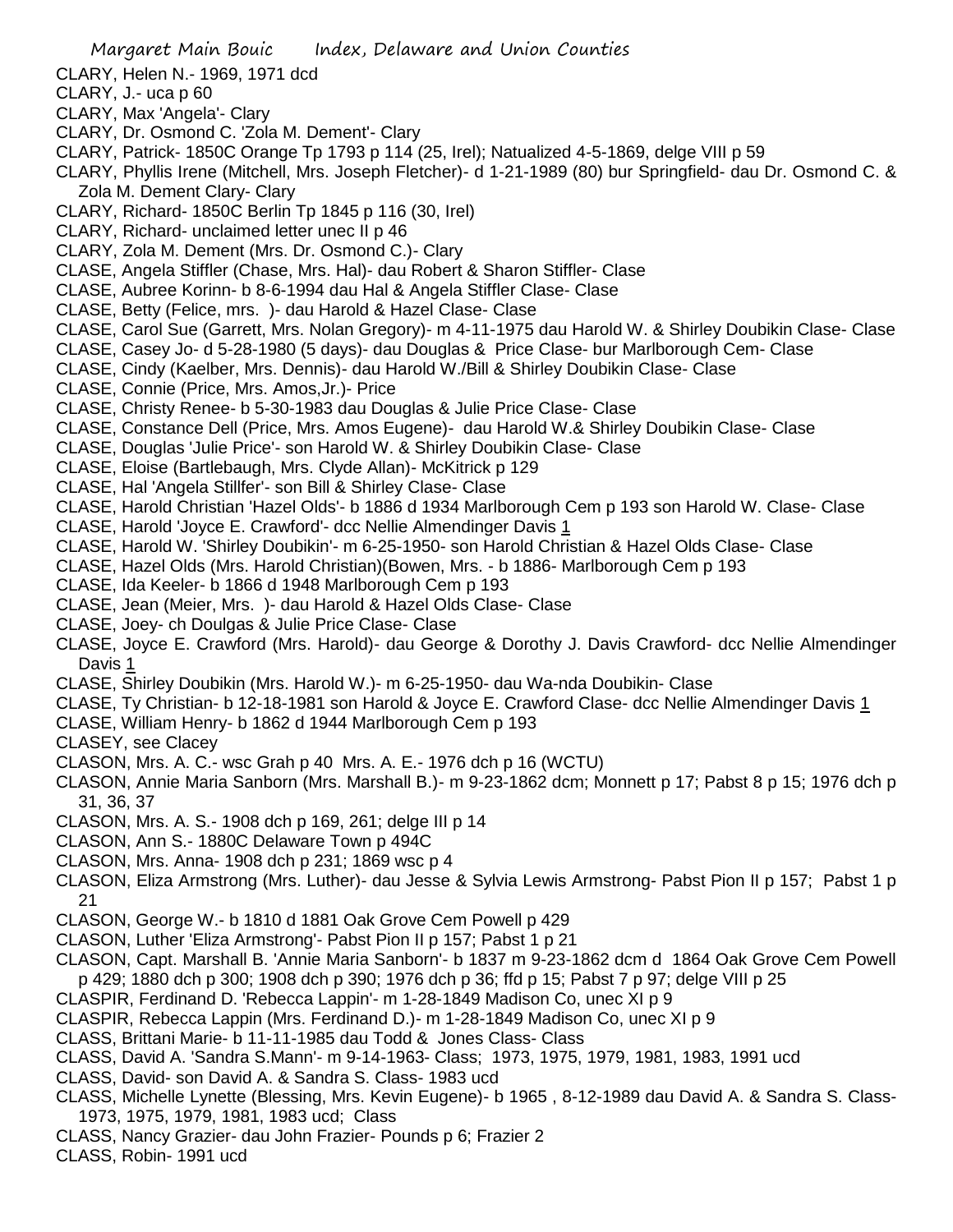- CLASS, Sandra S. Mann (Mrs. David A.)- Class; 1973, 1975, 1979, 1981, 1983, 1991 ucd
- CLASS, Scott- b 1973 son David A. & Sandra S. Class- 1979, 1981, 1983, 1991 ucd
- CLASS, Todd ' Jones'- b 1964 son David A. & Sandra S. Class- 1973, 1975, 1979, 1981 ucd
- CLASS, Tonja (Gregory, Mrs. Scott)- b 1966 m 5-10-1986 dau David A. & Sandra S. Class- 1973, 1975, 1979, 1981, 1983 ucd
- CLASSEN- see Closson
- CLASSEN, Emilie Henrietta Schwab (Weitbrecht, Mrs. Eberhard)(Mrs. Walter)- b 11-13-1890 m 11-7-1911, 8-3-1923 dau Gustav Hermann & Anna Sick Schwab- Weiser p 194
- CLASSEN, Gretel (Buttner, Mrs. Anton)- b 2-15-1926 m 6-18-1957 dau Walter & Emilie Henrietta Schwab Classen- Weiser p 194
- CLASSEN, Lore- b 11-12-1929 ch Walter & Emilie Henrietta Schwab Classen- Weiser p 194
- CLASSEN, Walter 'Emilie Henrietta Schwab'- b 2-24-1883 m 8-3-1923 d 11-8-1955- Weiser p 194
- CLASSON, Gieber b 4-1-1870 Genoa Tp son Delia Classon- dcb
- CLASSON, Karen C. (Langley, Mrs. Charles)- dau Theodore A. Classon- Classon
- CLASSON, Theodore A.- d 10-8-1991 (73) Urbana- Classon
- CLASTIC, George- 1915 uch p 327
- CLATON, John- 1835 men 59 #109 p 110 Trenton Tp
- CLATTERBUCK, Fannie (Howison, Mrs. Neil McCoul)- m 11-30-1881 dau Will Payne & Lizzie Humphreys Clatterbuck- Howison (267)
- CLATTERBUCK, Lizzie Humphreys (Mrs. Will Payne)- sister Mary Humphreys Howison- see Howison 267
- CLATTERBUCK, Will Payne 'Lizzie Humphreys'- see Howison (267)
- CLATWORTHY, Kathy- b 1954 dau William Harry Jr. & Nancy A. Clatworthy- 1971 dcd
- CLATWORTHY, Nancy (Mrs. William Harry)- 1971, 1980 dcd
- CLATWORTHY, Nancy- b 1956 dau William Harry Jr. & Nancy A. Clatworthy- 1971 dcd
- CLATWORTHY, William Harry Jr. 'Nancy'- 1969, 1971, 1980 dcd
- CLAUS, Amy-(3-1985) dau William B. & Debra Claus- Claus
- CLAUS, Bryan- b 7-1985 son William B. & Debra Claus- Claus
- CLAUS, Debra (Mrs. William B.)- Claus
- CLAUS, William B.'Debra'- Claus
- CLAUSEN--see Clawson
- CLAUSEN, Betty (McKitrick, Mrs. Delbert William)- McKitrick p 275
- CLAUSEN, --- (McKittrick, Mrs. William E.)- McKitrick p 409
- CLAUSEN, Billy Daniel- b 6-21-1947- son Jacob & Kathryn Elizabeth Jacobs Clausen- Weiser p 125
- CLAUSEN, Jacob 'Kathryn Elizabeth Jacobs'- b 7-30-1918 m 9-18-1942- Weiser p 125
- CLAUSEN, Jacob Willis, Jr.- b 6-30-1948 son Jacob & Kathryn Elizabeth Jacobs Clausen- Weiser p 125
- CLAUSEN, Kathryn Elizabeth Jacobs (Mrs. Jacob)- b 6-22-1920 m 9-18-1942- dau LeRoy & Marion Elizabeth Jacobs- Weiser p 125
- CLAUSEN, Nancy Elizabeth- b 8-22-1944 dau Jacob & Kathryn Elizabeth Jacobs Clausen- Weiser p 125
- CLAUSING, George- 1908 dch p 234; dg 1-7-1908, delge VIII p 12
- CLAUSING, Rev. John- Clausing
- CLAUSING, Judith Ann (Gruenbaum, Mrs. Andrew Blake)- b 7-10-1964 m 5-11-1991 dau Rev. John Clausing-Clausing; Gruenbaum; St. Paul p 103
- CLAUSON- see Clawson
- CLAUSON, Daniel- Genoa Tp delge V p 67
- CLAUSON, Elsa (Mrs. Jerome)- Clauson
- CLAUSON, Henrietta (Rammelsburg, Mrs. William)- 1908 dch p 893
- CLAUSON, Jacob- 1820C Genoa Tp; 1908 dch p 454; 1880 dch p 193, 607; Powell p 119; delge VI p 8
- CLAUSON, Jerome 'Elsa'- Clauson
- CLAUSON, John- delge VI p 8, Genoa Tp 1826
- CLAUSON, Mary J. (Napier, Mrs. Zack)- m 7-5-1986 dau Jerome & Elsa Clauson- Clauson
- CLAUSON, Richard- Genoa Tp delge V p 67
- CLAWSON, Tammy A. (Kronenberger, Mrs. Jim E.)- m 9-3-1988 dau Jerry & Elsa Clauson- Clauson
- 7CLAUSON, W. O.- 1908 dch p 427
- CLAUSSEN, Alys May Reynolds (Mrs. M. F.)- b 1-22-1921 dau Russell & Florence Miller Reynolds- Maugans Anc p 26
- CLAUSSEN, M. F. 'Alys May Reynolds'- d (39y) Maugans Anc p 26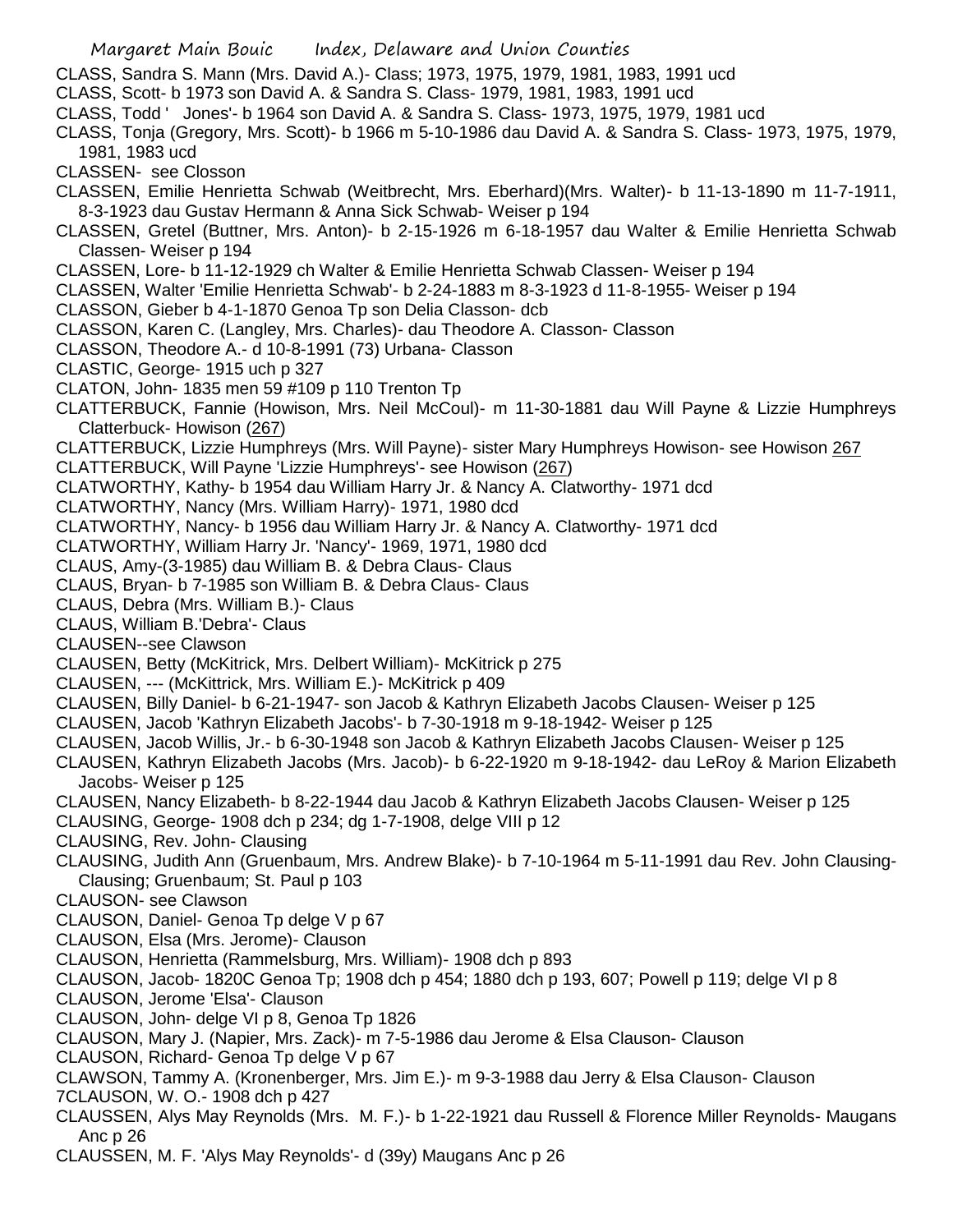- Margaret Main Bouic Index, Delaware and Union Counties CLAUSSON,--family of William Metcalfe- delge IX p 65 CLAVORUS ?, Angeline (Mrs. Herbert)- 1870C Taylor Tp 235-225 p 28 (24,O) black CLAVORUS, Herbert 'Angeline'- 1870C Taylor Tp 235-225 p 28 (22, NC) black CLAVORUS, Nora- dau Herbert & Angeline Clavorus- 1870C Taylor Tp 235-225 p 28 (3,O) CLAVORUS, William A.- son Herbert & Angeline Clavorus- 1870C Taylor Tp 235-225 p 28 (1,O) CLAVOURS, Ellena- dau Howard & Harriet Clavours- 1870C Taylor Tp 236-226 p 28 (16, NC) CLAVOURS, Harriet (Mrs. Howard)- 1870C Taylor Tp 236-226 p 28 (59, NC) CLAVOURS, Howard 'Harriet'- 1870C Taylor Tp 236-226 p 28 (49, NC) black CLAVOURS, Ida- dau Howard & Harriet Clavours- 1870C Taylor Tp 236-226 p 28 (11,NC) CLAWSON, Amanda (Yantis, mrs. William H.)- m 9-24-1848 dcm CLAWSON, Amy A.- d 9-18-1864 (1y15d) Porter Tp Powell p 198- dau Samuel & Ruth Davy Clawson- 1880 dch p 821 CLAWSON, Barbara A.(Brown, Mrs. David)- dau Charles W.& Erma K. Saunders Clawson- Brown; Clawson; 1961 dcd (15) CLAWSON, Charlene- dau Charles W. & Erma K. Saunders Clawson- Clawson; 1961 dcd (12) CLAWSON, Charles- 1908 dch p 390 CLAWSON, Charles B.- b 12-22-1916 d 8-17-1945 WWII Marlborough Cem p 195 CLAWSON, Charles W. 'Erma K. Saunders'- d 9-8-1974 (55) bur Westerville- son Harold C. Clawson-Clawson; 1961 dcd CLAWSON, Charles- b 10-3-1871 Porter Tp son Samuel & Ruty Davey Clawson- dcb CLAWSON, Charlie W.- son Samuel & Ruth Davy Clawson- 1880 dch p 821 CLAWSON, Comphert (Woodfill, Mrs. Wlmer0- White II(90) CLAWSON, Cornelius- 1908 dch p 390 CLAWSON, Daniel- 1830c Genoa Tp delge III p 72 CLAWSON, Deborah- dau Charles W. & Erma K. Saunders Clawson- Clawson; 1961 dcd (5) CLAWSON, Donald- son Charles W. & Erma K. Saunders Clawson- Clawson; 1961 dcd (16) CLAWSON, Elder- 1908 dch p 380 CLAWSON, Elizabeth Wheaton- Pabst 5 p 19 CLAWSON, Erma K. Saunders (Mrs. Charles W.)- d 3-13-1971(49) bur Blendon Tp Cem dau Agnes Saunders - Clawson; 1961 dcd CLAWSON, Harold C.- Clawson; 1971 dcd CLAWSON, Homer L.- son Samuel & Ruth Davy Clawson- 1880 dch p 821 CLAWSON, Jacob- 1830C Genoa Tp delge III p 72, VII p 62, VIII p 55 CLAWSON, James N.- son Samuel & Ruth Davy Clawson- 1880 dch p 821 CLAWSON, James W.- 1908 dch p 390 CLAWSON, Jacquelyn J.- dau Ralph & Jean Clawson- Clawson; 1969, 1971 dcd CLAWSON, Jean (Mrs. Ralph)- 1969, 1971, 1980 dcd CLAWSON, John- 1830C Genoa Tp delge III p 72 CLAWSON, John 2nd- 1830C Genoa Tp delge III p 72 CLAWSON, Josiah 'Rachel Walrage'- 1880 dch p 821 CLAWSON, Julie- b 1965 dau Ralph & Jean Clawson- 1980 dcd CLAWSON, Kathleen (Gorsuch, Mrs. )- dau Harold C. Clawson- Clawson CLAWSON, Laura B. (Mrs. Royal)- d 9-29-1975 (85) bu Marlborough Cem; 1969, 1971 dcd CLAWSON, Leona E. (Mrs. )- b 12-5-1924 d 9-15-1989 (64) bur Minn.- Clawson CLAWSON, Lemoil- b 5-8-1882 Porter Tp son William & Alice Owens Clawson- dcb CLAWSON, Lulu M.- Pabst 0 CLAWSON, Marguerite (Mrs. )- d 1-1954 dg 1-26-1954 bur Cheshire Cem -dau Mrs. Ruby Smith- Clawson CLAWSON, Maria E.- dau Samuel & Ruth Davy Clawson- 1880 dch p 821
	- CLAWSON, Mary- dau Royal & Laura Clawson- Clawson; 1969, 1971, 1980 dcd
	- CLAWSON, ----(Pinyerd, Mrs. Walter)- dau Royal & Laura Clawson- Clawson
	- CLAWSON, Mary Jane- d 6-2-1862 (1y14d) Porter Tp Powell p 198 dau Samuel & Ruth Davy Clawson- 1880 dch p 821
	- CLAWSON, Nellie L.- b 9-8-1878 Kingston Tp dau William H. & ELizabeth M. Wheaton Clawson- dcb
	- CLAWSON, Orlando- son Samuel & Ruth Davy Clawson- 1880 dch p 821
	- CLAWSON, Polly (Fowler, Mrs. James B.)- d 3-12-1866 (76-10-18) Williamsville Cem Powell p 185; 1880 dch p 701, 710